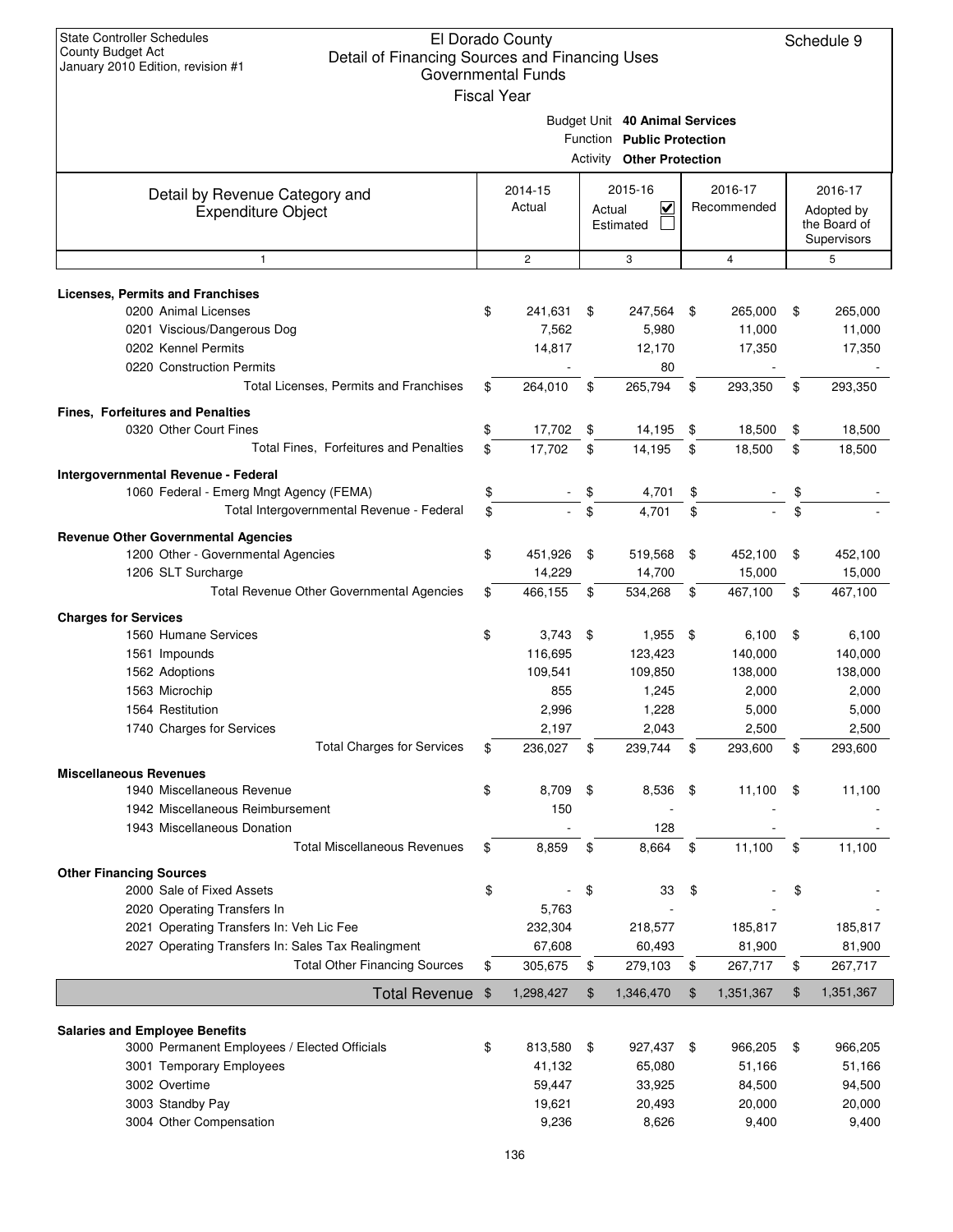| <b>State Controller Schedules</b><br>El Dorado County<br>Schedule 9<br><b>County Budget Act</b><br>Detail of Financing Sources and Financing Uses<br>January 2010 Edition, revision #1<br><b>Governmental Funds</b><br><b>Fiscal Year</b> |    |                   |        |                                                                                                  |    |                        |    |                                                      |  |
|-------------------------------------------------------------------------------------------------------------------------------------------------------------------------------------------------------------------------------------------|----|-------------------|--------|--------------------------------------------------------------------------------------------------|----|------------------------|----|------------------------------------------------------|--|
|                                                                                                                                                                                                                                           |    |                   |        | Budget Unit 40 Animal Services<br>Function Public Protection<br><b>Activity Other Protection</b> |    |                        |    |                                                      |  |
| Detail by Revenue Category and<br><b>Expenditure Object</b>                                                                                                                                                                               |    | 2014-15<br>Actual | Actual | 2015-16<br>$\overline{\mathbf{v}}$<br>Estimated                                                  |    | 2016-17<br>Recommended |    | 2016-17<br>Adopted by<br>the Board of<br>Supervisors |  |
| $\mathbf{1}$                                                                                                                                                                                                                              |    | $\mathbf{2}$      |        | 3                                                                                                |    | $\overline{4}$         |    | 5                                                    |  |
| 3005 Tahoe Differential                                                                                                                                                                                                                   |    | 11,214            |        | 12,091                                                                                           |    | 12,000                 |    | 12,000                                               |  |
| 3006 Bilingual Pay                                                                                                                                                                                                                        |    |                   |        | 913                                                                                              |    |                        |    |                                                      |  |
| 3020 Employer Share - Employee Retirement                                                                                                                                                                                                 |    | 145,479           |        | 174,713                                                                                          |    | 190,883                |    | 190,883                                              |  |
| 3022 Employer Share - Medi Care                                                                                                                                                                                                           |    | 13,438            |        | 15,221                                                                                           |    | 14,927                 |    | 14,927                                               |  |
| 3040 Employer Share - Health Insurance                                                                                                                                                                                                    |    | 320,257           |        | 326,285                                                                                          |    | 349,050                |    | 349,050                                              |  |
| 3042 Employer Share - Long Term Disab Insurance                                                                                                                                                                                           |    | 1,323             |        | 1,471                                                                                            |    | 2,417                  |    | 2,417                                                |  |
| 3043 Employer Share - Deferred Compensation                                                                                                                                                                                               |    | 1,016             |        | 3,071                                                                                            |    |                        |    |                                                      |  |
| 3046 Retiree Health - Defined Contributions                                                                                                                                                                                               |    | 18,561            |        | 19,516                                                                                           |    | 19,990                 |    | 19,990                                               |  |
| 3060 Employer Share - Workers' Compensation                                                                                                                                                                                               |    | 19,584            |        | 10,451                                                                                           |    | 11,117                 |    | 11,117                                               |  |
| 3080 Flexible Benefits                                                                                                                                                                                                                    |    | 1,583             |        | 3,515                                                                                            |    | 12,000                 |    | 12,000                                               |  |
| Total Salaries and Employee Benefits                                                                                                                                                                                                      | \$ | 1,475,471         | \$     | 1,622,808                                                                                        | \$ | 1,743,655              | \$ | 1,753,655                                            |  |
| <b>Services and Supplies</b>                                                                                                                                                                                                              |    |                   |        |                                                                                                  |    |                        |    |                                                      |  |
| 4020 Clothing and Personal Supplies                                                                                                                                                                                                       | \$ | 12,288            | \$     | 10,067                                                                                           | \$ | 11,000                 | \$ | 11,000                                               |  |
| 4022 Uniforms                                                                                                                                                                                                                             |    | 431               |        | 76                                                                                               |    |                        |    |                                                      |  |
| 4040 Telephone Company Vendor Payments                                                                                                                                                                                                    |    | 2,570             |        | 2,909                                                                                            |    | 2,812                  |    | 2,812                                                |  |
| 4041 Cnty Pass thru Telephone Chrges to Depts                                                                                                                                                                                             |    | 10,712            |        | 1,982                                                                                            |    | 10,400                 |    | 10,400                                               |  |
| 4080 Household Expense                                                                                                                                                                                                                    |    | 4,169             |        | 8,718                                                                                            |    | 4,900                  |    | 4,900                                                |  |
| 4082 Household Expense - Other                                                                                                                                                                                                            |    | 220               |        | 48                                                                                               |    | 220                    |    | 220                                                  |  |
| 4085 Household Expense - Refuse Disposal                                                                                                                                                                                                  |    | 11,166            |        | 11,365                                                                                           |    | 14,700                 |    | 14,700                                               |  |
| 4086 Household Expense - Janitorial/Custodial                                                                                                                                                                                             |    | 23,246            |        | 29,100                                                                                           |    | 29,100                 |    | 29,100                                               |  |
| 4100 Insurance - Premium                                                                                                                                                                                                                  |    | 14,803            |        | 11,863                                                                                           |    | 13,093                 |    | 13,093                                               |  |
| 4101 Insurance - Additional Liability                                                                                                                                                                                                     |    |                   |        |                                                                                                  |    | 8,045                  |    | 8,082                                                |  |
| 4123 Jury Expense - Meals                                                                                                                                                                                                                 |    |                   |        | 41                                                                                               |    |                        |    |                                                      |  |
| 4124 Witness Fee                                                                                                                                                                                                                          |    |                   |        | 35                                                                                               |    |                        |    |                                                      |  |
| 4140 Maintenance - Equipment                                                                                                                                                                                                              |    | 138               |        | 135                                                                                              |    | 1,150                  |    | 1,150                                                |  |
| 4143 Maintenance - Service Contracts                                                                                                                                                                                                      |    | 1,158             |        | 480                                                                                              |    | 2,970                  |    | 2,970                                                |  |
| 4144 Maintenance - Computer System Supplies<br>4161 Maintenance Vehicles - Parts/Direct Chrg                                                                                                                                              |    | 402               |        | 14,448<br>216                                                                                    |    | 7,300                  |    | 7,300                                                |  |
| 4162 Maintenance Vehicles - Supplies                                                                                                                                                                                                      |    | 2,196             |        | 101                                                                                              |    | 4,000                  |    | 4,000                                                |  |
| 4164 Maintenance Vehicles - Tires and Tubes                                                                                                                                                                                               |    |                   |        | 461                                                                                              |    | 500                    |    | 500                                                  |  |
| 4180 Maintenance - Building and Improvements                                                                                                                                                                                              |    |                   |        |                                                                                                  |    | 2,500                  |    | 2,500                                                |  |
| 4200 Medical, Dental and Laboratory Supplies                                                                                                                                                                                              |    | 39,484            |        | 37,684                                                                                           |    | 32,000                 |    | 32,000                                               |  |
| 4220 Memberships                                                                                                                                                                                                                          |    |                   |        | 600                                                                                              |    | 450                    |    | 550                                                  |  |
| 4221 Memberships - Legislative Advocacy                                                                                                                                                                                                   |    | 340               |        |                                                                                                  |    | 578                    |    | 578                                                  |  |
| 4260 Office Expense                                                                                                                                                                                                                       |    | 6,847             |        | 5,394                                                                                            |    | 7,000                  |    | 7,000                                                |  |
| 4261 Postage                                                                                                                                                                                                                              |    | 5,632             |        | 5,418                                                                                            |    | 6,000                  |    | 6,000                                                |  |
| 4262 Software                                                                                                                                                                                                                             |    | 1,128             |        | 430                                                                                              |    | 2,040                  |    | 2,040                                                |  |
| 4263 Subscription / Newspaper / Journals                                                                                                                                                                                                  |    | 388               |        | 1,435                                                                                            |    | 500                    |    | 500                                                  |  |
| 4264 Books / Manuals                                                                                                                                                                                                                      |    | 928               |        | 502                                                                                              |    | 620                    |    | 620                                                  |  |
| 4266 Printing / Duplicating                                                                                                                                                                                                               |    | 1,415             |        | 3,103                                                                                            |    | 300                    |    | 300                                                  |  |
| 4300 Professional and Specialized Services                                                                                                                                                                                                |    | 80,732            |        | 79,452                                                                                           |    | 108,925                |    | 108,925                                              |  |
| 4306 Collection Services                                                                                                                                                                                                                  |    |                   |        |                                                                                                  |    | 700                    |    | 700                                                  |  |
| 4313 Legal Services                                                                                                                                                                                                                       |    | 1,663             |        | 2,206                                                                                            |    | 5,000                  |    | 5,000                                                |  |
| 4324 Medical, Dental and Lab Services                                                                                                                                                                                                     |    | 814               |        | 1,338                                                                                            |    | 800                    |    | 800                                                  |  |
| 4400 Publication and Legal Notices                                                                                                                                                                                                        |    | 40                |        | 123                                                                                              |    | 450                    |    | 450                                                  |  |
| 4420 Rents and Leases - Equipment                                                                                                                                                                                                         |    | 8,742             |        | 10,274                                                                                           |    | 8,740                  |    | 8,740                                                |  |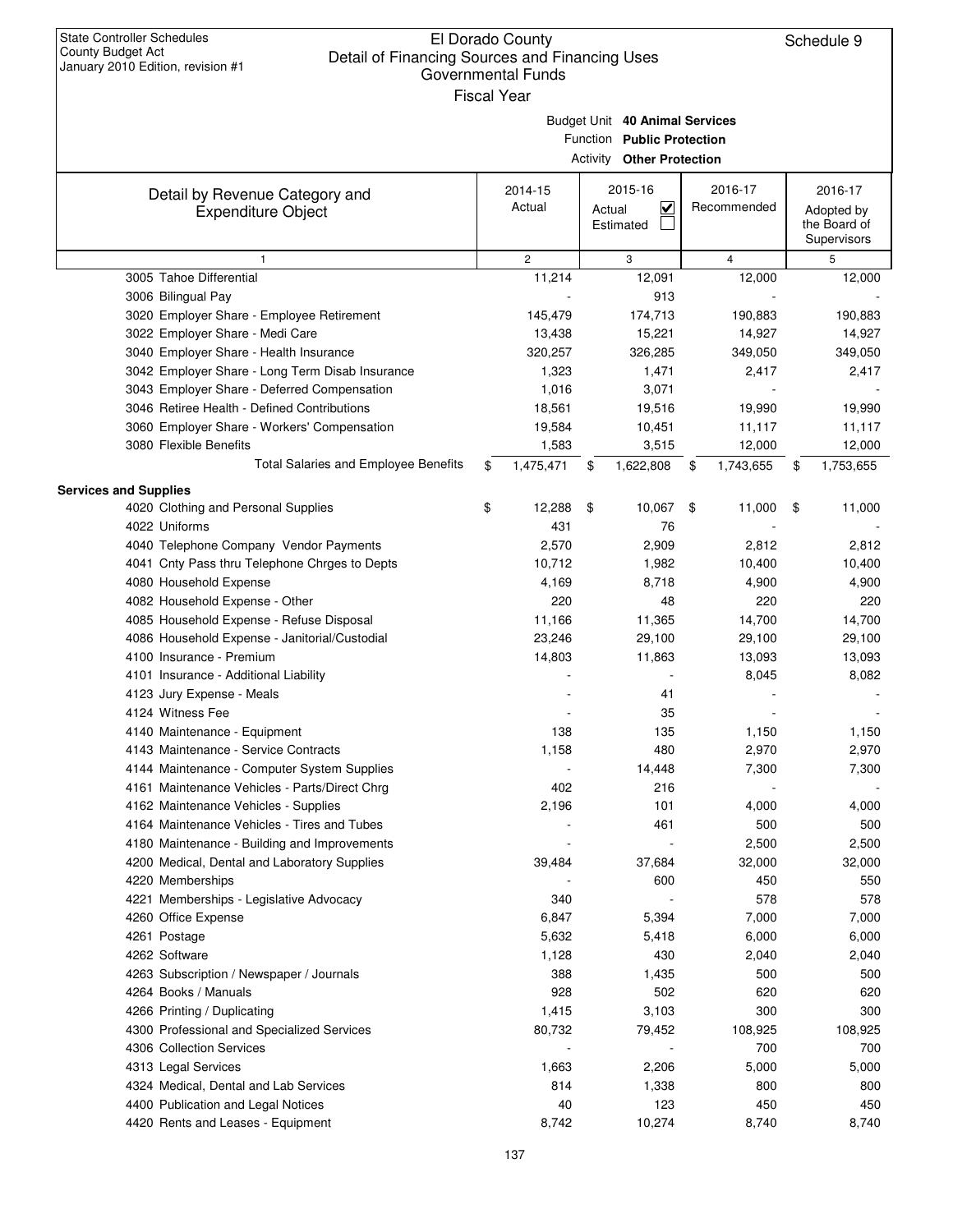| <b>State Controller Schedules</b><br>El Dorado County<br><b>County Budget Act</b><br>Detail of Financing Sources and Financing Uses<br>January 2010 Edition, revision #1<br>Governmental Funds<br><b>Fiscal Year</b> |    |                |    |                                                                                                  |    |                |    |                                           |  |
|----------------------------------------------------------------------------------------------------------------------------------------------------------------------------------------------------------------------|----|----------------|----|--------------------------------------------------------------------------------------------------|----|----------------|----|-------------------------------------------|--|
|                                                                                                                                                                                                                      |    |                |    | Budget Unit 40 Animal Services<br>Function Public Protection<br><b>Activity Other Protection</b> |    |                |    |                                           |  |
| Detail by Revenue Category and                                                                                                                                                                                       |    | 2014-15        |    | 2015-16                                                                                          |    | 2016-17        |    | 2016-17                                   |  |
| <b>Expenditure Object</b>                                                                                                                                                                                            |    | Actual         |    | V<br>Actual<br>Estimated                                                                         |    | Recommended    |    | Adopted by<br>the Board of<br>Supervisors |  |
| $\mathbf{1}$                                                                                                                                                                                                         |    | $\overline{2}$ |    | 3                                                                                                |    | $\overline{4}$ |    | 5                                         |  |
| 4421 Security System                                                                                                                                                                                                 |    | 1,770          |    | 2,460                                                                                            |    | 2,460          |    | 2,460                                     |  |
| 4440 Rent & Lease - Building/Improvements                                                                                                                                                                            |    | 41,634         |    |                                                                                                  |    |                |    |                                           |  |
| 4460 Small Tools and Instruments                                                                                                                                                                                     |    | 2,467          |    | 1,432                                                                                            |    | 1,500          |    | 1,500                                     |  |
| 4461 Minor Equipment                                                                                                                                                                                                 |    | 6,545          |    | 9,598                                                                                            |    | 6,000          |    | 6,000                                     |  |
| 4462 Minor Computer Equipment                                                                                                                                                                                        |    | 6,811          |    | 4,460                                                                                            |    | 4,400          |    | 14,400                                    |  |
| 4463 Minor Telephone and Radio Equipment                                                                                                                                                                             |    | 450            |    | 220                                                                                              |    | 4,100          |    | 4,100                                     |  |
| 4464 Minor Law Enforcement Equipment                                                                                                                                                                                 |    |                |    | 3,440                                                                                            |    |                |    |                                           |  |
| 4500 Special Departmental Expense                                                                                                                                                                                    |    | 57,132         |    | 28,787                                                                                           |    | 50,043         |    | 44,738                                    |  |
| 4503 Staff Development                                                                                                                                                                                               |    | 1,346          |    | 3,168                                                                                            |    | 8,530          |    | 10,105                                    |  |
| 4600 Transportation and Travel                                                                                                                                                                                       |    | 1,085          |    | 2,288                                                                                            |    | 7,962          |    | 8,182                                     |  |
| 4602 Employee - Private Auto Mileage                                                                                                                                                                                 |    | 537            |    | 1,148                                                                                            |    | 1,025          |    | 1,325                                     |  |
| 4605 Vehicle - Rent or Lease                                                                                                                                                                                         |    | 64,842         |    | 68,301                                                                                           |    | 66,225         |    | 66,225                                    |  |
| 4606 Fuel Purchases                                                                                                                                                                                                  |    | 40,267         |    | 34,158                                                                                           |    | 60,375         |    | 60,475                                    |  |
| 4607 Rent & Lease: Mileage Rate Rebate                                                                                                                                                                               |    |                |    |                                                                                                  |    |                |    | 750                                       |  |
| 4608 Hotel Accommodations                                                                                                                                                                                            |    | 3,819          |    | 1,990                                                                                            |    | 1,000          |    | 1,000                                     |  |
| 4620 Utilities                                                                                                                                                                                                       |    | 54,452         |    | 44,443                                                                                           |    | 94,800         |    | 94,800                                    |  |
| <b>Total Services and Supplies</b>                                                                                                                                                                                   | \$ | 514,810        | \$ | 445,897                                                                                          | \$ | 595,213        | \$ | 602,990                                   |  |
| <b>Other Charges</b>                                                                                                                                                                                                 |    |                |    |                                                                                                  |    |                |    |                                           |  |
| 5300 Interfund Expenditures                                                                                                                                                                                          | \$ | 96,039         | \$ | 126,354                                                                                          | \$ | 104,677        | \$ | 107,587                                   |  |
| <b>Total Other Charges</b>                                                                                                                                                                                           | \$ | 96.039         | \$ | 126.354                                                                                          | \$ | 104.677        | \$ | 107,587                                   |  |
| <b>Fixed Assets</b>                                                                                                                                                                                                  |    |                |    |                                                                                                  |    |                |    |                                           |  |
| 6040 Fixed Assets - Equipment                                                                                                                                                                                        | \$ |                | \$ |                                                                                                  | \$ | 60,000         | \$ | 60,000                                    |  |
| <b>Total Fixed Assets</b>                                                                                                                                                                                            | \$ |                | \$ |                                                                                                  | \$ | 60,000         | \$ | 60,000                                    |  |
| <b>Intrafund Transfers</b>                                                                                                                                                                                           |    |                |    |                                                                                                  |    |                |    |                                           |  |
| 7200 Intrafund Transfers                                                                                                                                                                                             | \$ | 309,198        | \$ | 359,002                                                                                          | \$ | 928,307        | \$ | 939,620                                   |  |
| 7210 Intrafnd: Collections                                                                                                                                                                                           |    | 299            |    | 104                                                                                              |    | 350            |    | 350                                       |  |
| 7221 Intrafnd: Radio Equipment and Support                                                                                                                                                                           |    | 3,866          |    |                                                                                                  |    | 3,500          |    | 3,500                                     |  |
| 7223 Intrafnd: Mail Service                                                                                                                                                                                          |    | 4,110          |    | 4,149                                                                                            |    | 4,435          |    | 4,435                                     |  |
| 7224 Intrafnd: Stores Support                                                                                                                                                                                        |    | 1,513          |    | 1,780                                                                                            |    | 1,521          |    | 1,521                                     |  |
| 7231 Intrafnd: IS Programming Support                                                                                                                                                                                |    | 436            |    | 50                                                                                               |    |                |    |                                           |  |
| 7232 Intrafnd: Maint Bldg & Improvmnts                                                                                                                                                                               |    | 3,411          |    | 7,587                                                                                            |    | 62,000         |    | 30,000                                    |  |
| <b>Total Intrafund Transfers</b>                                                                                                                                                                                     | \$ | 322,833        | \$ | 372,673                                                                                          | \$ | 1,000,113      | \$ | 979,426                                   |  |
| Total Expenditures/Appropriations \$                                                                                                                                                                                 |    | 2,409,153      | \$ | 2,567,731                                                                                        | \$ | 3,503,658      | \$ | 3,503,658                                 |  |
| Net Cost \$                                                                                                                                                                                                          |    | (1, 110, 726)  | \$ | (1,221,262)                                                                                      | \$ | (2, 152, 291)  | \$ | (2, 152, 291)                             |  |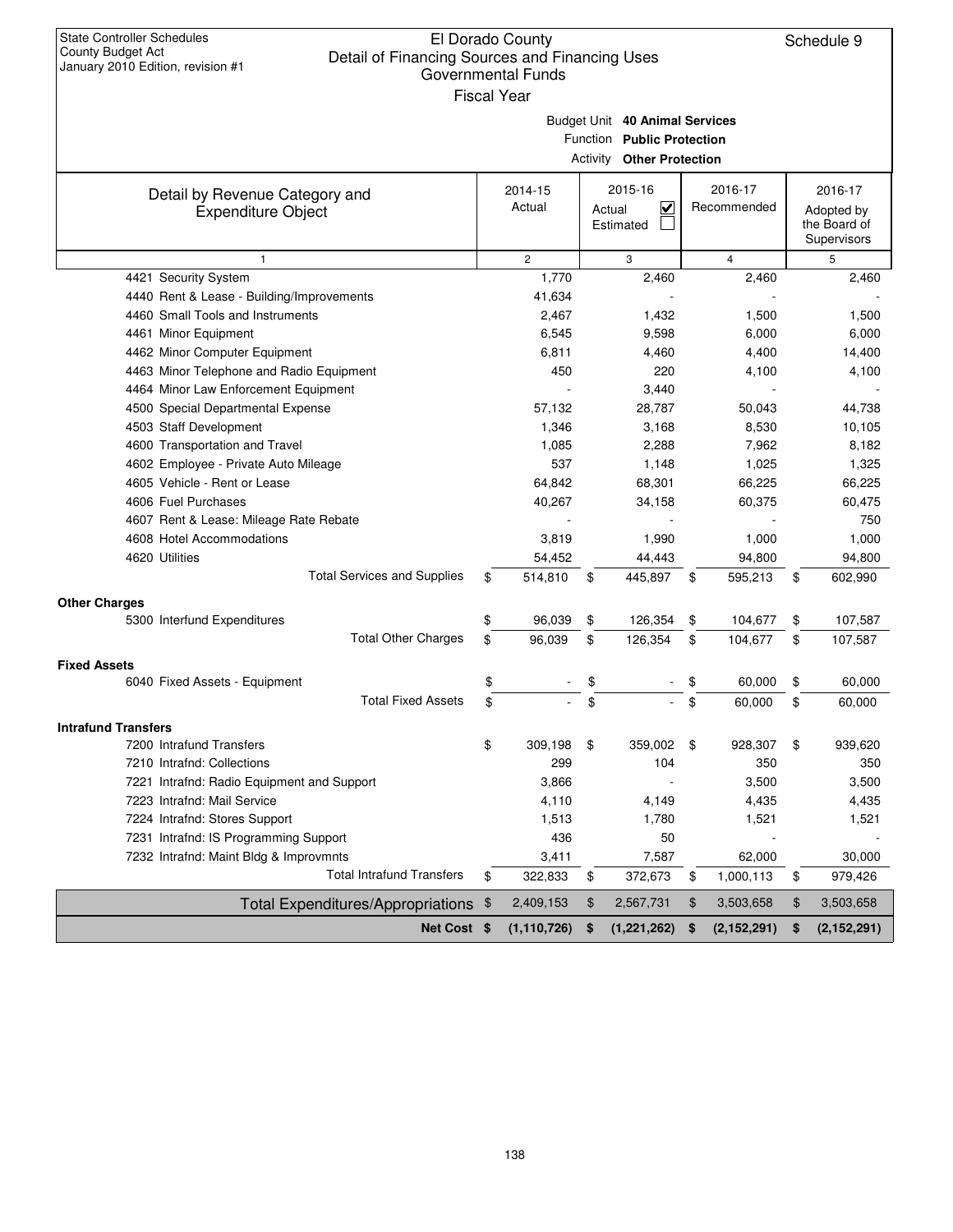| <b>State Controller Schedules</b><br>El Dorado County<br>County Budget Act<br>Detail of Financing Sources and Financing Uses<br>January 2010 Edition, revision #1<br><b>Governmental Funds</b><br><b>Fiscal Year</b> |    |                                                                                    |    |                                                                                          |      |                                                      |    |                    |
|----------------------------------------------------------------------------------------------------------------------------------------------------------------------------------------------------------------------|----|------------------------------------------------------------------------------------|----|------------------------------------------------------------------------------------------|------|------------------------------------------------------|----|--------------------|
|                                                                                                                                                                                                                      |    |                                                                                    |    | Budget Unit 40 Public Health<br>Function Health and Sanitation<br>Activity <b>Health</b> |      |                                                      |    |                    |
| Detail by Revenue Category and<br><b>Expenditure Object</b>                                                                                                                                                          |    | 2014-15<br>2015-16<br>2016-17<br>Actual<br>V<br>Recommended<br>Actual<br>Estimated |    |                                                                                          |      | 2016-17<br>Adopted by<br>the Board of<br>Supervisors |    |                    |
| $\mathbf{1}$                                                                                                                                                                                                         |    | $\mathbf{2}$                                                                       |    | 3                                                                                        |      | 4                                                    |    | 5                  |
| <b>Licenses, Permits and Franchises</b>                                                                                                                                                                              |    |                                                                                    |    |                                                                                          |      |                                                      |    |                    |
| 0261 Marriage License                                                                                                                                                                                                | \$ | 74,980                                                                             | \$ | 75,118                                                                                   | \$   | 115,000                                              | \$ | 115,000            |
| Total Licenses, Permits and Franchises                                                                                                                                                                               | \$ | 74,980                                                                             | \$ | 75.118                                                                                   | \$   | 115,000                                              | \$ | 115,000            |
| <b>Fines, Forfeitures and Penalties</b>                                                                                                                                                                              |    |                                                                                    |    |                                                                                          |      |                                                      |    |                    |
| 0320 Other Court Fines                                                                                                                                                                                               | \$ | 19,668                                                                             | \$ | 14,256                                                                                   | \$   | 72,642 \$                                            |    | 72,642             |
| 0324 Emergency Med Serv (EMS) - County                                                                                                                                                                               |    | 368,567                                                                            |    | 313,204                                                                                  |      | 31,257                                               |    | 31,257             |
| 0325 Emergency Med Serv (EMS) - Admin                                                                                                                                                                                |    |                                                                                    |    |                                                                                          |      | 39,341                                               |    | 39,341             |
| 0326 Emergency Med Serv (EMS) - Physicial<br>0327 Emergency Med Serv (EMS) - Hospital                                                                                                                                |    |                                                                                    |    |                                                                                          |      | 190,548<br>82,132                                    |    | 190,548<br>82,132  |
| Total Fines, Forfeitures and Penalties                                                                                                                                                                               | \$ | 388,235                                                                            | \$ | 327,460                                                                                  | \$   | 415,920                                              | \$ | 415,920            |
| Revenue from Use of Money and Property                                                                                                                                                                               |    |                                                                                    |    |                                                                                          |      |                                                      |    |                    |
| 0400 Interest                                                                                                                                                                                                        | \$ | 16,367                                                                             | \$ | 31,978                                                                                   | \$   | 18,025                                               | \$ | 18,025             |
| Total Revenue from Use of Money and Property                                                                                                                                                                         | \$ | 16,367                                                                             | \$ | 31,978                                                                                   | \$   | 18,025                                               | \$ | 18,025             |
| Intergovernmental Revenue - State                                                                                                                                                                                    |    |                                                                                    |    |                                                                                          |      |                                                      |    |                    |
| 0640 State - Calif Children Services (CCS)                                                                                                                                                                           | \$ | 450,588                                                                            | \$ | 400,767                                                                                  | - \$ | 443,478                                              | \$ | 443,478            |
| 0670 State - Tuberculosis Control                                                                                                                                                                                    |    | 16,786                                                                             |    | 14,178                                                                                   |      | 20,000                                               |    | 20,000             |
| 0680 State - Health                                                                                                                                                                                                  |    | 87,322                                                                             |    | 104,675                                                                                  |      | 104,670                                              |    | 104,665            |
| 0681 State - Child Hlth & Disab Prev (CHDP)                                                                                                                                                                          |    | 2,445                                                                              |    | 5,024                                                                                    |      | 4,446                                                |    | 4,446              |
| 0687 State - Discretionary General Fund                                                                                                                                                                              |    | 65,267                                                                             |    | 65,131                                                                                   |      | 66,143                                               |    | 65,990             |
| 0688 State - Medi Cal General Fund                                                                                                                                                                                   |    | 182,639                                                                            |    | 255,478                                                                                  |      | 340,449                                              |    | 340,449            |
| 0880 State - Other                                                                                                                                                                                                   |    |                                                                                    |    | 127,627                                                                                  |      | 128,550                                              |    | 128,550            |
| 0895 State - AB75 Tobacco<br>0908 State - Tobacco Settlement Fund                                                                                                                                                    |    | 138,740<br>157,832                                                                 |    | 105,234<br>156,057                                                                       |      | 220,000<br>160,000                                   |    | 222,256<br>160,000 |
| Total Intergovernmental Revenue - State                                                                                                                                                                              | \$ | 1,101,619                                                                          | \$ | 1,234,172                                                                                | \$   | 1,487,736                                            | \$ | 1,489,834          |
|                                                                                                                                                                                                                      |    |                                                                                    |    |                                                                                          |      |                                                      |    |                    |
| Intergovernmental Revenue - Federal<br>1060 Federal - Emerg Mngt Agency (FEMA)                                                                                                                                       | \$ |                                                                                    | \$ | 679                                                                                      | \$   |                                                      | \$ |                    |
| 1100 Federal - Other                                                                                                                                                                                                 |    | 1,114,869                                                                          |    | 1,155,716                                                                                |      | 1,361,765                                            |    | 1,465,274          |
| 1101 Federal - Block Grant Revenues                                                                                                                                                                                  |    | 121,540                                                                            |    | 294,554                                                                                  |      | 560,934                                              |    | 281,906            |
| 1107 Federal - Medi Cal                                                                                                                                                                                              |    | 695,844                                                                            |    | 937,988                                                                                  |      | 1,247,658                                            |    | 1,318,336          |
| Total Intergovernmental Revenue - Federal                                                                                                                                                                            | \$ | 1,932,254                                                                          | \$ | 2,388,936                                                                                | \$   | 3,170,357                                            | \$ | 3,065,516          |
| <b>Revenue Other Governmental Agencies</b>                                                                                                                                                                           |    |                                                                                    |    |                                                                                          |      |                                                      |    |                    |
| 1200 Other - Governmental Agencies                                                                                                                                                                                   | \$ | 269,182                                                                            | \$ | 262,967                                                                                  | \$   | 364,600                                              | \$ | 252,100            |
| Total Revenue Other Governmental Agencies                                                                                                                                                                            | \$ | 269,182                                                                            | \$ | 262,967                                                                                  | \$   | 364,600                                              | \$ | 252,100            |
| <b>Charges for Services</b>                                                                                                                                                                                          |    |                                                                                    |    |                                                                                          |      |                                                      |    |                    |
| 1603 Vital Health Statistic Fee                                                                                                                                                                                      | \$ | 87,878                                                                             | \$ | 88,643                                                                                   | \$   | 99,000                                               | \$ | 95,000             |
| 1620 Health Fees                                                                                                                                                                                                     |    | 82,376                                                                             |    | 72,934                                                                                   |      | 113,705                                              |    | 113,705            |
| 1650 California Children Services (CCS)                                                                                                                                                                              |    | 9                                                                                  |    | 50                                                                                       |      | 220                                                  |    | 220                |
| 1800 Interfund Revenue<br><b>Total Charges for Services</b>                                                                                                                                                          | \$ | 241,687<br>411,950                                                                 | \$ | 489,693<br>651,319                                                                       | \$   | 400,073<br>612,998                                   |    | 410,176<br>619,101 |
|                                                                                                                                                                                                                      |    |                                                                                    |    |                                                                                          |      |                                                      | \$ |                    |
| <b>Miscellaneous Revenues</b><br>1940 Miscellaneous Revenue                                                                                                                                                          | \$ | 1,023,896                                                                          | \$ | 961,327                                                                                  | \$   | 72,200                                               | \$ | 72,200             |
| <b>Total Miscellaneous Revenues</b>                                                                                                                                                                                  | \$ | 1,023,896                                                                          | \$ | 961,327                                                                                  | \$   | 72,200                                               | \$ | 72,200             |
|                                                                                                                                                                                                                      |    |                                                                                    |    |                                                                                          |      |                                                      |    |                    |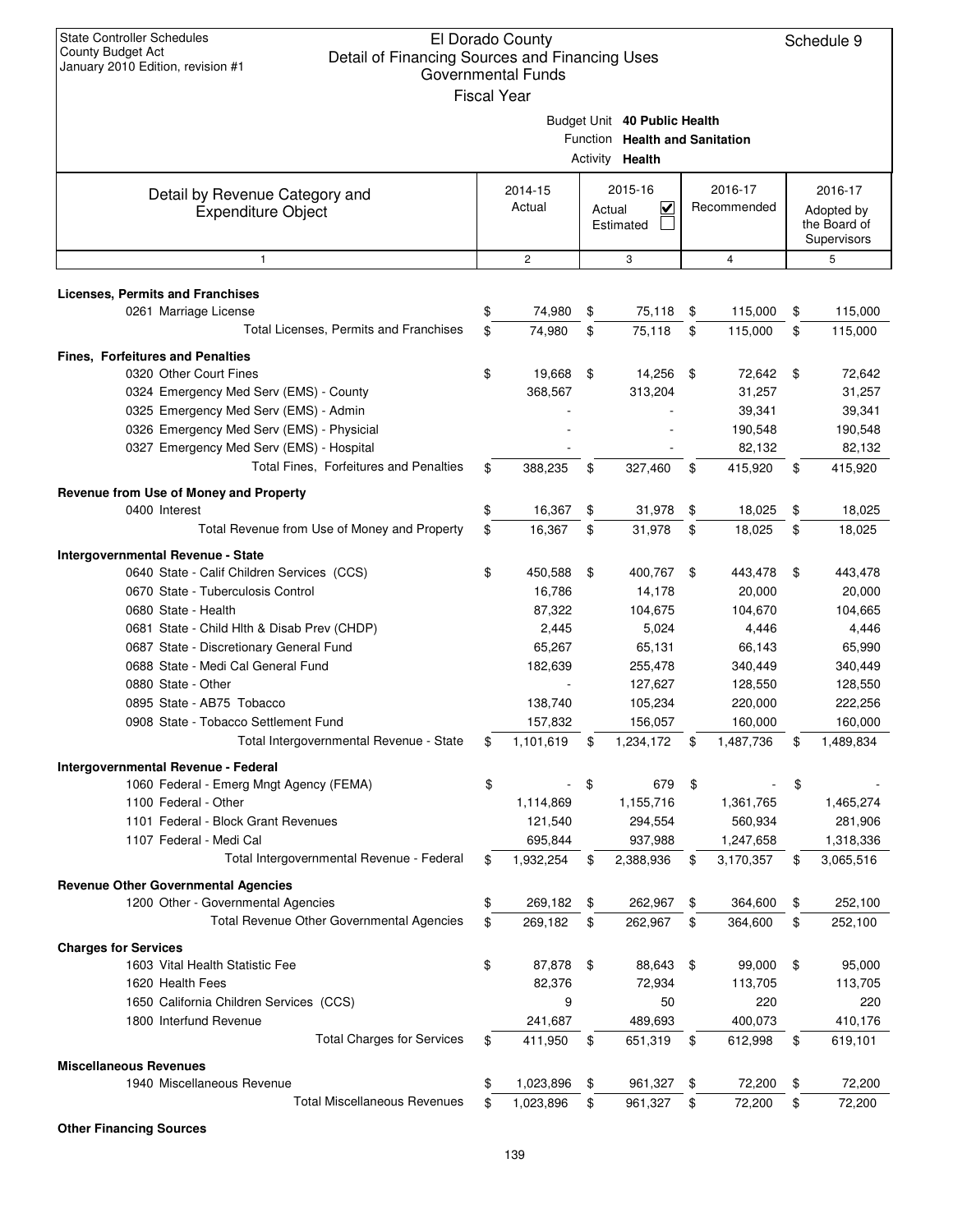| <b>State Controller Schedules</b><br>County Budget Act                              | El Dorado County          |                |                                   |    |                   |                | Schedule 9       |
|-------------------------------------------------------------------------------------|---------------------------|----------------|-----------------------------------|----|-------------------|----------------|------------------|
| Detail of Financing Sources and Financing Uses<br>January 2010 Edition, revision #1 | <b>Governmental Funds</b> |                |                                   |    |                   |                |                  |
|                                                                                     |                           |                |                                   |    |                   |                |                  |
|                                                                                     | <b>Fiscal Year</b>        |                |                                   |    |                   |                |                  |
|                                                                                     |                           |                | Budget Unit 40 Public Health      |    |                   |                |                  |
|                                                                                     |                           |                | Function Health and Sanitation    |    |                   |                |                  |
|                                                                                     |                           |                | Activity Health                   |    |                   |                |                  |
|                                                                                     | 2014-15                   |                | 2015-16                           |    | 2016-17           |                | 2016-17          |
| Detail by Revenue Category and<br><b>Expenditure Object</b>                         | Actual                    |                | $\overline{\mathbf{v}}$<br>Actual |    | Recommended       |                | Adopted by       |
|                                                                                     |                           | Estimated      |                                   |    | the Board of      |                |                  |
|                                                                                     |                           |                |                                   |    |                   |                | Supervisors      |
| $\mathbf{1}$                                                                        | $\overline{c}$            |                | 3                                 |    | 4                 |                | 5                |
| 2016 Operating Transfers In: TDA                                                    | \$<br>15,000              | \$             |                                   | \$ |                   | \$             |                  |
| 2020 Operating Transfers In                                                         | 4,543,033                 |                | 3,992,889                         |    | 5,070,489         |                | 4,847,668        |
| 2021 Operating Transfers In: Veh Lic Fee                                            | 3,543,996                 |                | 3,402,599                         |    | 3,188,048         |                | 3,188,048        |
| 2026 Operating Transfers In: PHD SRF                                                | 38,506                    |                | 134,673                           |    | 340,000           |                | 395,000          |
| 2027 Operating Transfers In: Sales Tax Realingment                                  | 724,667                   |                | 715,319                           |    | 918,945           |                | 918,945          |
| <b>Total Other Financing Sources</b>                                                | \$<br>8,865,202           | \$             | 8,245,480                         | \$ | 9,517,482         | \$             | 9,349,661        |
| <b>Total Revenue</b>                                                                | \$<br>14,083,685          | $\mathfrak{F}$ | 14,178,757                        | \$ | 15,774,318        | $\mathfrak{F}$ | 15,397,357       |
|                                                                                     |                           |                |                                   |    |                   |                |                  |
| <b>Salaries and Employee Benefits</b>                                               |                           |                |                                   |    |                   |                |                  |
| 3000 Permanent Employees / Elected Officials                                        | \$<br>3,312,934           | \$             | 3,869,894                         | \$ | 4,528,739         | \$             | 4,501,948        |
| 3001 Temporary Employees<br>3002 Overtime                                           | 82,794                    |                | 11,766                            |    | 65,562            |                | 65,562           |
|                                                                                     | 7,541<br>30,152           |                | 7,424<br>47,612                   |    | 214,000<br>41,500 |                | 245,000          |
| 3003 Standby Pay<br>3004 Other Compensation                                         | 21,849                    |                | 107,715                           |    | 26,740            |                | 41,500<br>26,740 |
| 3005 Tahoe Differential                                                             | 15,594                    |                | 20,196                            |    | 21,600            |                | 21,600           |
| 3006 Bilingual Pay                                                                  | 22,925                    |                | 24,425                            |    | 27,040            |                | 24,960           |
| 3020 Employer Share - Employee Retirement                                           | 632,291                   |                | 784,929                           |    | 1,014,804         |                | 1,008,229        |
| 3022 Employer Share - Medi Care                                                     | 47,261                    |                | 55,416                            |    | 66,394            |                | 65,973           |
| 3040 Employer Share - Health Insurance                                              | 729,145                   |                | 846,771                           |    | 1,008,858         |                | 993,416          |
| 3042 Employer Share - Long Term Disab Insurance                                     | 5,398                     |                | 6,224                             |    | 11,326            |                | 11,260           |
| 3043 Employer Share - Deferred Compensation                                         | 9,893                     |                | 15,388                            |    | 14,470            |                | 14,661           |
| 3046 Retiree Health - Defined Contributions                                         | 79,595                    |                | 84,212                            |    | 65,582            |                | 65,580           |
| 3060 Employer Share - Workers' Compensation                                         | 240,278                   |                | 284,382                           |    | 434,985           |                | 434,915          |
| 3080 Flexible Benefits                                                              | 6,366                     |                | 9,224                             |    | 42,300            |                | 42,300           |
| <b>Total Salaries and Employee Benefits</b>                                         | \$<br>5,244,018           | \$             | 6,175,579                         | \$ | 7,583,900         | \$             | 7,563,644        |
| <b>Services and Supplies</b>                                                        |                           |                |                                   |    |                   |                |                  |
| 4020 Clothing and Personal Supplies                                                 | \$                        | \$             | 1,104                             | \$ | 53,760            | \$             |                  |
| 4040 Telephone Company Vendor Payments                                              | 5,471                     |                | 5,315                             |    | 13,610            |                | 13,610           |
| 4041 Cnty Pass thru Telephone Chrges to Depts                                       | 13,716                    |                | 7,878                             |    | 16,500            |                | 16,500           |
| 4044 Cable/Internet Service                                                         | 700                       |                | 705                               |    | 1,224             |                | 1,224            |
| 4060 Food and Food Products                                                         | 238                       |                | 234                               |    | 3,200             |                | 3,200            |
| 4080 Household Expense                                                              | 548                       |                | 1,140                             |    | 5,200             |                | 5,200            |
| 4082 Household Expense - Other                                                      | 167                       |                | 74                                |    | 200               |                | 200              |
| 4083 Household Expense - Laundry                                                    | 3,815                     |                | 4,019                             |    | 4,500             |                | 4,500            |
| 4085 Household Expense - Refuse Disposal                                            | 4,361                     |                | 5,121                             |    | 4,368             |                | 4,368            |
| 4086 Household Expense - Janitorial/Custodial                                       |                           |                |                                   |    | 4,598             |                | 4,598            |
| 4100 Insurance - Premium                                                            | 38,147                    |                | 35,987                            |    | 45,420            |                | 45,416           |
| 4101 Insurance - Additional Liability                                               | 133,282                   |                | 53,299                            |    | 142,723           |                | 151,220          |
| 4140 Maintenance - Equipment                                                        | 13,184                    |                | 9,865                             |    | 16,900            |                | 16,900           |
| 4141 Maintenance - Office Equipment                                                 |                           |                | 475                               |    |                   |                |                  |
| 4144 Maintenance - Computer System Supplies                                         | 15,564                    |                | 22,006                            |    | 76,808            |                | 167,458          |
| 4145 Maintenance - Equipment Parts                                                  | 480                       |                |                                   |    |                   |                |                  |
| 4160 Maintenance Vehicles - Service Contract                                        | 245                       |                |                                   |    | 500               |                | 500              |
| 4200 Medical, Dental and Laboratory Supplies                                        | 40,661                    |                | 28,756                            |    | 54,125            |                | 54,125           |
| 4201 Medical Supplies - Field                                                       | 36,910                    |                | 32,744                            |    | 42,700            |                | 42,700           |
| 4220 Memberships                                                                    | 3,723                     |                | 4,688                             |    | 7,267             |                | 7,267            |
|                                                                                     | 140                       |                |                                   |    |                   |                |                  |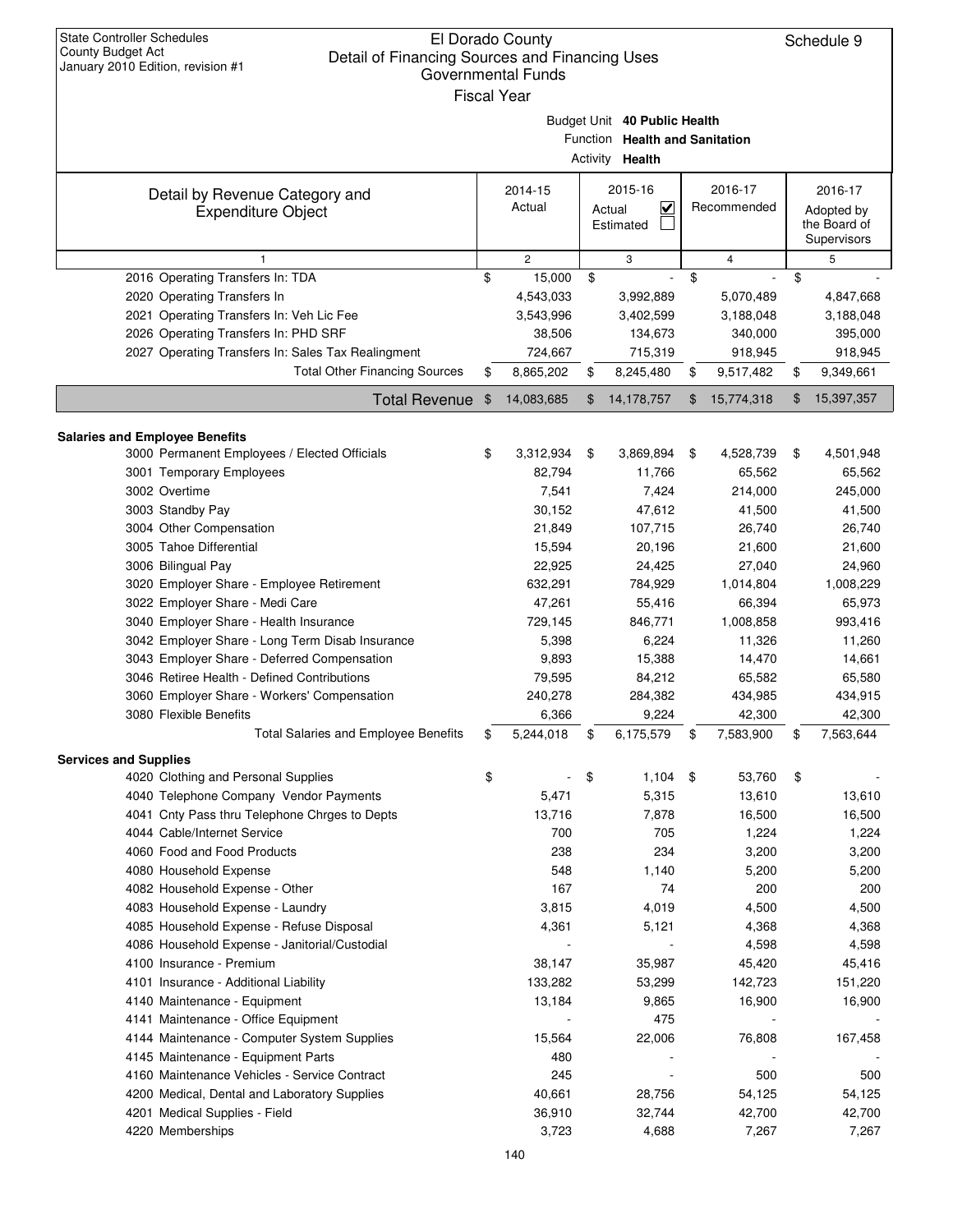|                                                          |                    | Governmental Funds |                                |                         |     |                |                            |
|----------------------------------------------------------|--------------------|--------------------|--------------------------------|-------------------------|-----|----------------|----------------------------|
|                                                          | <b>Fiscal Year</b> |                    |                                |                         |     |                |                            |
|                                                          |                    |                    | Budget Unit 40 Public Health   |                         |     |                |                            |
|                                                          |                    |                    | Function Health and Sanitation |                         |     |                |                            |
|                                                          |                    |                    | Activity <b>Health</b>         |                         |     |                |                            |
|                                                          |                    |                    |                                |                         |     |                |                            |
| Detail by Revenue Category and                           |                    | 2014-15            |                                | 2015-16                 |     | 2016-17        | 2016-17                    |
| <b>Expenditure Object</b>                                |                    | Actual             | Actual<br>Estimated            | $\overline{\mathbf{v}}$ |     | Recommended    | Adopted by<br>the Board of |
|                                                          |                    |                    |                                |                         |     |                | Supervisors                |
| $\mathbf{1}$                                             |                    | $\overline{c}$     | 3                              |                         |     | $\overline{4}$ | 5                          |
| 4221 Memberships - Legislative Advocacy                  |                    | 9,999              |                                | 9,812                   |     | 13,258         | 13,258                     |
| 4240 Miscellaneous Expense                               |                    |                    |                                |                         |     | 1,000          | 1,000                      |
| 4260 Office Expense                                      |                    | 19,704             |                                | 19,523                  |     | 36,325         | 36,325                     |
| 4261 Postage                                             |                    | 6,945              |                                | 7,079                   |     | 11,208         | 11,208                     |
| 4262 Software                                            |                    | 3,452              |                                | 3,041                   |     | 1,325          | 1,325                      |
| 4263 Subscription / Newspaper / Journals                 |                    | 923                |                                | 802                     |     | 1,185          | 1,185                      |
| 4264 Books / Manuals                                     |                    | 2,952              |                                | 2,145                   |     | 6,450          | 6,450                      |
| 4266 Printing / Duplicating                              |                    | 3,461              |                                | 4,597                   |     | 22,720         | 22,720                     |
| 4267 On-Line Subscriptions                               |                    |                    |                                | 160                     |     |                |                            |
| 4300 Professional and Specialized Services               |                    | 146,965            |                                | 215,175                 |     | 395,267        | 415,267                    |
| 4313 Legal Services                                      |                    |                    |                                |                         |     | 9,600          | 9,600                      |
| 4324 Medical, Dental and Lab Services                    |                    | 3,264,531          |                                | 3,356,065               |     | 3,575,365      | 3,575,365                  |
| 4327 Emergency Medical Serv (EMS) - Hospital             |                    | 80,063             |                                | 66,586                  |     | 82,132         | 82,132                     |
| 4328 Emergency Medical Serv (EMS) - Physician            |                    | 182,666            |                                | 150,714                 |     | 190,548        | 190,548                    |
| 4337 Other Governmental Agencies                         |                    | 24,354             |                                | 27,244                  |     | 20,000         | 20,000                     |
| 4351 Jail Medical Overruns                               |                    | 55,269             |                                | 136,004                 |     | 136,737        | 136,737                    |
| 4400 Publication and Legal Notices                       |                    |                    |                                | 3,920                   |     | 150            | 150                        |
| 4420 Rents and Leases - Equipment                        |                    | 17,925             |                                | 11,905                  |     | 35,380         | 35,380                     |
| 4421 Security System                                     |                    | 5,964              |                                | 5,964                   |     | 6,100          | 6,100                      |
| 4440 Rent & Lease - Building/Improvements                |                    | 2,262              |                                | 2,799                   |     | 3,000          | 3,000                      |
| 4460 Small Tools and Instruments                         |                    | 3,286              |                                | 2,710                   |     | 3,500          | 3,500                      |
| 4461 Minor Equipment                                     |                    | 4,114              |                                | 51,983                  |     | 22,700         | 13,700                     |
| 4462 Minor Computer Equipment                            |                    | 21,046             |                                | 11,312                  |     | 64,000         | 64,000                     |
| 4463 Minor Telephone and Radio Equipment                 |                    | 58                 |                                | 32                      |     |                |                            |
| 4500 Special Departmental Expense                        |                    | 50,145             |                                | 33,753                  |     | 1,068,505      | 1,144,668                  |
| 4501 Special Projects                                    |                    | 19,585             |                                | 23,261                  |     | 288,965        | 135,405                    |
| 4502 Educational Materials                               |                    | 1,952              |                                | 2,125                   |     | 4,590          | 4,590                      |
| 4503 Staff Development                                   |                    | 10,481             |                                | 12,501                  |     | 52,635         | 52,635                     |
| 4529 Software License                                    |                    | 900                |                                | 30,500                  |     | 2,343          | 1,180                      |
| 4540 Staff Development                                   |                    | 617                |                                | 1,485                   |     |                |                            |
| 4600 Transportation and Travel                           |                    | 7,235              |                                | 6,423                   |     | 31,369         | 31,369                     |
| 4602 Employee - Private Auto Mileage                     |                    | 23,992             |                                | 23,423                  |     | 52,400         | 52,400                     |
| 4605 Vehicle - Rent or Lease                             |                    | 14,588             |                                | 16,461                  |     | 28,275         | 28,275                     |
| 4606 Fuel Purchases                                      |                    | 5,786              |                                | 5,392                   |     | 7,765          | 7,765                      |
| 4608 Hotel Accommodations                                |                    | 7,164              |                                | 4,844                   |     | 8,450          | 8,450                      |
| 4620 Utilities                                           |                    | 30,989             |                                | 30,672                  |     | 37,000         | 37,000                     |
| <b>Total Services and Supplies</b>                       | \$                 | 4,340,587          | \$                             | 4,493,822               | \$  | 6,713,850      | \$<br>6,691,673            |
|                                                          |                    |                    |                                |                         |     |                |                            |
| <b>Other Charges</b><br>5000 Support and Care of Persons | \$                 | 25,787             | \$                             | 42,072                  | -\$ | 208,159        | \$<br>178,159              |
| 5009 Housing                                             |                    | 650                |                                | 340                     |     | 30,000         | 30,000                     |
| 5011 Transportation Expenses                             |                    | 5,473              |                                | 10,358                  |     | 6,794          | 6,794                      |
| 5012 Ancilliary Services                                 |                    | 134,185            |                                | 168,503                 |     | 169,835        | 165,640                    |
| 5013 Ancilliary Expenses                                 |                    | 2,760              |                                | 10,087                  |     |                |                            |
| 5014 Health Services                                     |                    | 1,904              |                                | 1,463                   |     | 30,000         | 30,000                     |
| 5240 Contribution To Non-county Governmental             |                    | 480,000            |                                |                         |     |                |                            |
| 5300 Interfund Expenditures                              |                    | 1,764,060          |                                | 2,156,941               |     | 2,034,084      | 2,076,865                  |
|                                                          |                    |                    |                                |                         |     |                |                            |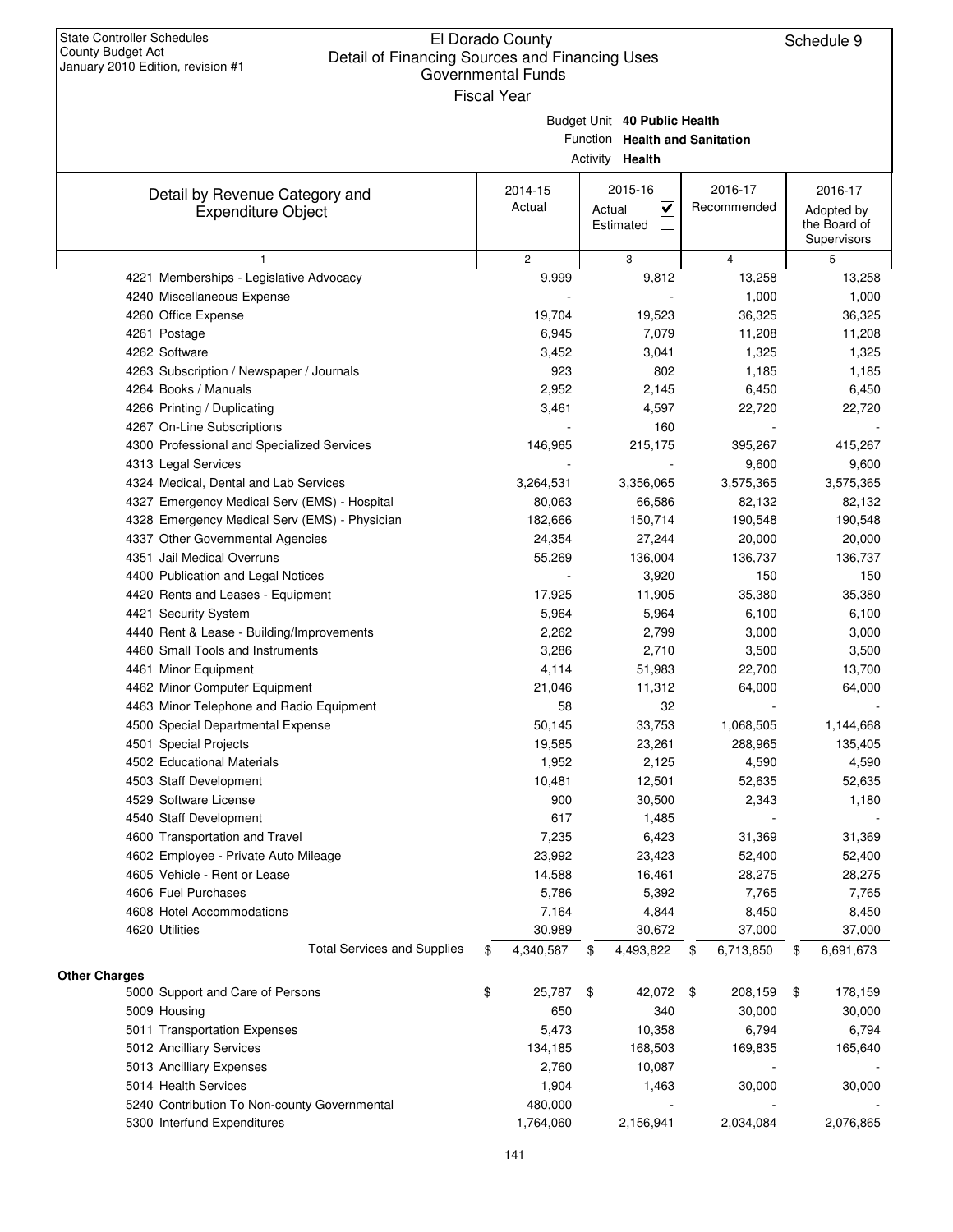| <b>State Controller Schedules</b><br><b>County Budget Act</b><br>Detail of Financing Sources and Financing Uses<br>January 2010 Edition, revision #1 | El Dorado County<br><b>Governmental Funds</b> |                                |                   | Schedule 9                 |
|------------------------------------------------------------------------------------------------------------------------------------------------------|-----------------------------------------------|--------------------------------|-------------------|----------------------------|
|                                                                                                                                                      | <b>Fiscal Year</b>                            |                                |                   |                            |
|                                                                                                                                                      |                                               | Budget Unit 40 Public Health   |                   |                            |
|                                                                                                                                                      |                                               | Function Health and Sanitation |                   |                            |
|                                                                                                                                                      |                                               | Activity Health                |                   |                            |
|                                                                                                                                                      |                                               |                                |                   |                            |
| Detail by Revenue Category and                                                                                                                       | 2014-15                                       | 2015-16                        | 2016-17           | 2016-17                    |
| <b>Expenditure Object</b>                                                                                                                            | Actual                                        | V<br>Actual<br>Estimated       | Recommended       | Adopted by<br>the Board of |
|                                                                                                                                                      |                                               |                                |                   | Supervisors                |
| $\mathbf{1}$                                                                                                                                         | $\overline{2}$                                | 3                              | $\overline{4}$    | 5                          |
| 5304 Intrfnd Exp: Mail Service                                                                                                                       | 9,973                                         | 8,398                          | 8,455             | 8,455                      |
| 5305 Intrfnd Exp: Stores Support                                                                                                                     | 821                                           | 402                            | 1,053             | 1,053                      |
| 5310 Intrfnd Exp: County Counsel                                                                                                                     |                                               |                                | 17,000            | 17,000                     |
| 5316 Intrfnd Exp: IS Programming Support                                                                                                             | 6,295                                         | 460                            | 209,000           | 89,000                     |
| 5318 Intrfnd Exp: Maint Buildg & Imprvmnts                                                                                                           | 3,352                                         | 4,709                          | 72,000            | 32,000                     |
| <b>Total Other Charges</b>                                                                                                                           | \$<br>2,435,260                               | \$<br>2,403,734                | \$<br>2,786,380   | \$<br>2,634,966            |
| <b>Fixed Assets</b>                                                                                                                                  |                                               |                                |                   |                            |
| 6040 Fixed Assets - Equipment                                                                                                                        | \$<br>7,451                                   | \$<br>8,656                    | \$<br>360,000     | \$<br>360,000              |
| <b>Total Fixed Assets</b>                                                                                                                            | \$<br>7,451                                   | \$<br>8,656                    | \$<br>360.000     | \$<br>360,000              |
| <b>Other Financing Uses</b>                                                                                                                          |                                               |                                |                   |                            |
| 7000 Operating Transfers Out                                                                                                                         | 236,692                                       | \$<br>147,278                  | \$<br>340,000     | \$<br>1,568,318            |
| <b>Total Other Financing Uses</b>                                                                                                                    | \$<br>236,692                                 | \$<br>147,278                  | \$<br>340,000     | \$<br>1,568,318            |
| <b>Residual Equity Transfers</b>                                                                                                                     |                                               |                                |                   |                            |
| 7100 Residual Equity Transfers Out                                                                                                                   | \$<br>791,317                                 | \$                             |                   |                            |
| <b>Total Residual Equity Transfers</b>                                                                                                               | \$<br>791,317                                 | \$                             | \$                |                            |
| <b>Intrafund Transfers</b>                                                                                                                           |                                               |                                |                   |                            |
| 7250 Intrafnd Transfers: Non General Fund                                                                                                            | \$<br>29,829                                  | \$                             | \$                | \$                         |
| 7254 Intrafnd: Public Health                                                                                                                         | 122,205                                       | 177,745                        | 224,372           | 214,622                    |
| 7259 Intrafnd: PHD SRF                                                                                                                               | 56,707                                        | 57,285                         | 70,598            | 70,598                     |
| <b>Total Intrafund Transfers</b>                                                                                                                     | \$<br>208,741                                 | \$<br>235,029                  | \$<br>294,970     | \$<br>285,220              |
| <b>Intrafund Abatement</b>                                                                                                                           |                                               |                                |                   |                            |
| 7384 Intrfnd Abatemnt: Public Health                                                                                                                 | \$<br>$(122, 205)$ \$                         | $(177, 745)$ \$                | $(224, 372)$ \$   | (214, 622)                 |
| 7389 Intrfnd Abatemnt: PHD SRF Transfers                                                                                                             | (56, 707)                                     | (57, 285)                      | (70, 598)         | (70, 598)                  |
| <b>Total Intrafund Abatement</b>                                                                                                                     | \$<br>(178, 912)                              | \$<br>(235, 029)               | \$<br>(294, 970)  | \$<br>(285, 220)           |
| <b>Appropriations for Contingencies</b>                                                                                                              |                                               |                                |                   |                            |
| 7700 Contingency                                                                                                                                     | \$                                            | \$                             | \$<br>3,064,376   | \$<br>2,587,265            |
| <b>Total Appropriations for Contingencies</b>                                                                                                        | \$<br>$\sim$                                  | \$                             | \$<br>3,064,376   | \$<br>2,587,265            |
| <b>Total Expenditures/Appropriations</b>                                                                                                             | \$<br>13,085,154                              | \$<br>13,229,069               | \$<br>20,848,506  | \$<br>21,405,866           |
| Net Cost \$                                                                                                                                          | 998,531                                       | \$<br>949,688                  | \$<br>(5,074,188) | \$<br>(6,008,509)          |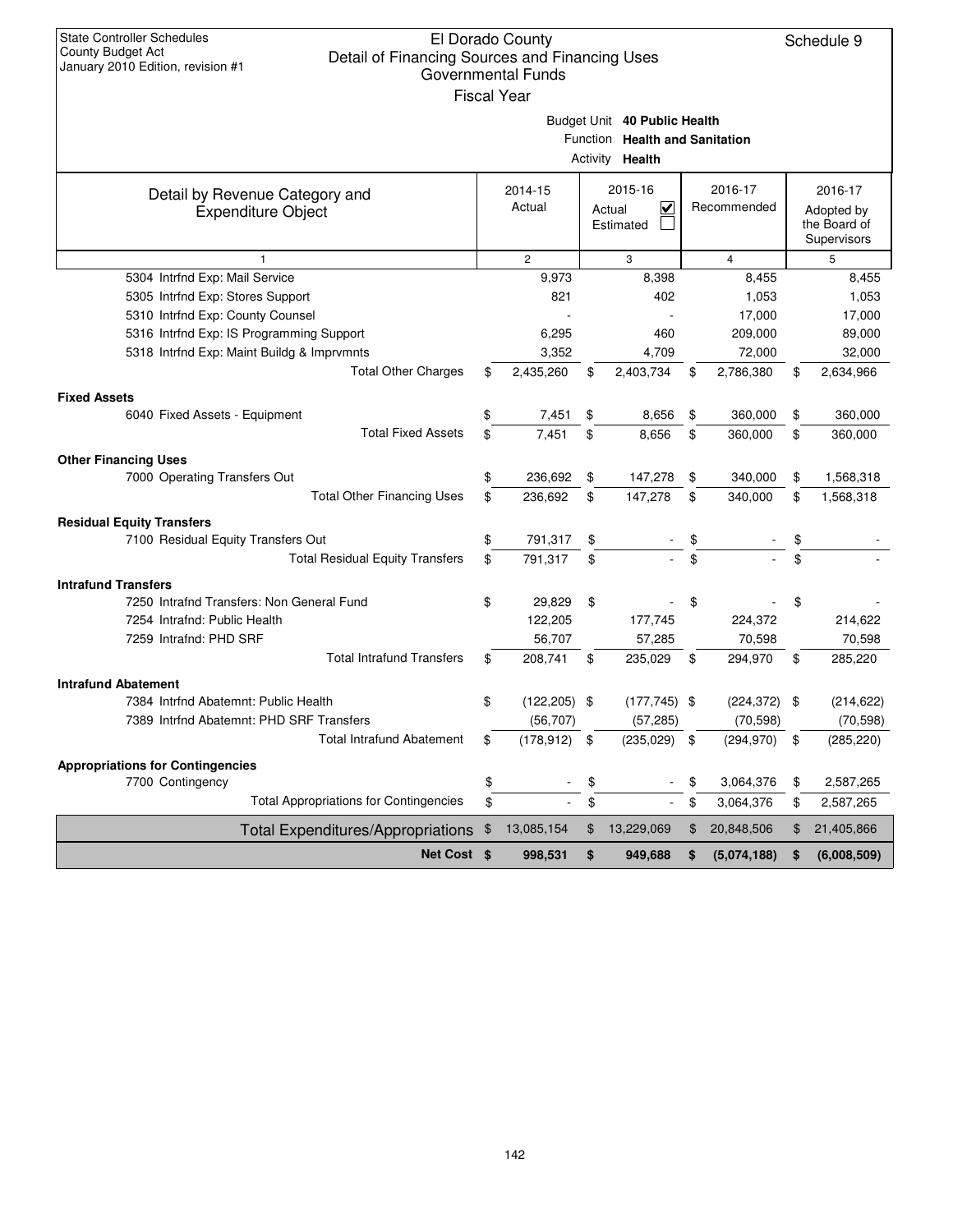| <b>State Controller Schedules</b><br>El Dorado County<br><b>County Budget Act</b><br>Detail of Financing Sources and Financing Uses<br>January 2010 Edition, revision #1<br><b>Governmental Funds</b><br><b>Fiscal Year</b> |    |                    |        |                                                                                   |     |                        |    |                                                      |  |
|-----------------------------------------------------------------------------------------------------------------------------------------------------------------------------------------------------------------------------|----|--------------------|--------|-----------------------------------------------------------------------------------|-----|------------------------|----|------------------------------------------------------|--|
|                                                                                                                                                                                                                             |    |                    |        | Budget Unit 41 Mental Health<br>Function Health and Sanitation<br>Activity Health |     |                        |    |                                                      |  |
| Detail by Revenue Category and<br><b>Expenditure Object</b>                                                                                                                                                                 |    | 2014-15<br>Actual  | Actual | 2015-16<br>$\checkmark$<br>Estimated                                              |     | 2016-17<br>Recommended |    | 2016-17<br>Adopted by<br>the Board of<br>Supervisors |  |
| $\mathbf{1}$                                                                                                                                                                                                                |    | $\mathbf{2}$       |        | 3                                                                                 |     | 4                      |    | 5                                                    |  |
| <b>Fines, Forfeitures and Penalties</b>                                                                                                                                                                                     |    |                    |        |                                                                                   |     |                        |    |                                                      |  |
| 0320 Other Court Fines                                                                                                                                                                                                      | \$ | 72,790             | \$     | 63,956                                                                            | \$  | 75,000                 | \$ | 75,000                                               |  |
| Total Fines, Forfeitures and Penalties                                                                                                                                                                                      | \$ | 72,790             | \$     | 63,956                                                                            | \$  | 75,000                 | \$ | 75,000                                               |  |
| Revenue from Use of Money and Property                                                                                                                                                                                      |    |                    |        |                                                                                   |     |                        |    |                                                      |  |
| 0400 Interest                                                                                                                                                                                                               | \$ | 29,604             | \$     | 38,456                                                                            | \$  | 32,000                 | \$ | 42,000                                               |  |
| Total Revenue from Use of Money and Property                                                                                                                                                                                | \$ | 29,604             | \$     | 38,456                                                                            | \$  | 32,000                 | \$ | 42,000                                               |  |
|                                                                                                                                                                                                                             |    |                    |        |                                                                                   |     |                        |    |                                                      |  |
| Intergovernmental Revenue - State<br>0663 State - Mental Health Proposition 63                                                                                                                                              | \$ | 7,035,053          | \$     | 5,872,014                                                                         | \$  | 6,113,955              | \$ | 6,102,097                                            |  |
| 0880 State - Other                                                                                                                                                                                                          |    |                    |        | 155,339                                                                           |     | 316,667                |    | 477,995                                              |  |
| Total Intergovernmental Revenue - State                                                                                                                                                                                     | \$ | 7,035,053          | \$     | 6,027,353                                                                         | \$  | 6,430,622              | \$ | 6,580,092                                            |  |
|                                                                                                                                                                                                                             |    |                    |        |                                                                                   |     |                        |    |                                                      |  |
| Intergovernmental Revenue - Federal                                                                                                                                                                                         |    |                    |        |                                                                                   |     |                        |    |                                                      |  |
| 1100 Federal - Other<br>1101 Federal - Block Grant Revenues                                                                                                                                                                 | \$ | 160,703<br>998,479 | \$     | 196,521<br>958,041                                                                | \$  | 372,590<br>902,253     | \$ | 342,607<br>961,623                                   |  |
| 1107 Federal - Medi Cal                                                                                                                                                                                                     |    | 6,637,299          |        | 7,168,275                                                                         |     | 6,430,710              |    | 6,487,099                                            |  |
| 1108 Federal - Perinatal Medi Cal                                                                                                                                                                                           |    |                    |        | 120,025                                                                           |     | 88,388                 |    | 120,000                                              |  |
| 1127 Federal - Healthy Families                                                                                                                                                                                             |    | 22,498             |        |                                                                                   |     |                        |    |                                                      |  |
| Total Intergovernmental Revenue - Federal                                                                                                                                                                                   | \$ | 7,818,980          | S      | 8,442,863                                                                         | \$  | 7,793,941              | \$ | 7,911,329                                            |  |
|                                                                                                                                                                                                                             |    |                    |        |                                                                                   |     |                        |    |                                                      |  |
| <b>Charges for Services</b><br>1640 Mental Health Services: Private Insurance                                                                                                                                               | \$ | 117,854            | \$     | 44,827                                                                            | -\$ | 87,400                 | \$ | 87,400                                               |  |
| 1641 Mental Health Services: Private Payors                                                                                                                                                                                 |    | 36,450             |        | 42,138                                                                            |     | 10,500                 |    | 10,500                                               |  |
| 1642 Mental Health Services: Other County                                                                                                                                                                                   |    | 167,512            |        | 465,598                                                                           |     | 400,000                |    | 400,000                                              |  |
| 1643 Mental Health Services: Co Collections                                                                                                                                                                                 |    | 10,658             |        | 6,867                                                                             |     | 15,000                 |    | 15,000                                               |  |
| 1644 Mental Health Services: Public Guardian                                                                                                                                                                                |    | 128,807            |        | 125,058                                                                           |     | 86,000                 |    | 86,000                                               |  |
| 1649 Mental Health Services: Other                                                                                                                                                                                          |    |                    |        | 100                                                                               |     |                        |    |                                                      |  |
| 1740 Charges for Services                                                                                                                                                                                                   |    | 887                |        | (67)                                                                              |     | 5,000                  |    | 5,000                                                |  |
| 1742 Miscellaneous Copy Fees                                                                                                                                                                                                |    | 65                 |        | 15                                                                                |     |                        |    |                                                      |  |
| 1800 Interfund Revenue                                                                                                                                                                                                      |    | 4,401              |        |                                                                                   |     |                        |    |                                                      |  |
| 1819 Intrfnd Rev: Mental Health Sevices                                                                                                                                                                                     |    | 52,800             |        | 29,718                                                                            |     |                        |    |                                                      |  |
| <b>Total Charges for Services</b>                                                                                                                                                                                           | \$ | 519,434            | \$     | 714,254                                                                           | \$  | 603,900                | \$ | 603,900                                              |  |
| <b>Miscellaneous Revenues</b>                                                                                                                                                                                               |    |                    |        |                                                                                   |     |                        |    |                                                      |  |
| 1940 Miscellaneous Revenue                                                                                                                                                                                                  | \$ | 46,803             | \$     | 414,651                                                                           | \$  | 158,400                | \$ | 104,000                                              |  |
| 1942 Miscellaneous Reimbursement                                                                                                                                                                                            |    |                    |        | 509                                                                               |     |                        |    |                                                      |  |
| <b>Total Miscellaneous Revenues</b>                                                                                                                                                                                         | \$ | 46,803             | \$     | 415,160                                                                           | \$  | 158,400                | \$ | 104,000                                              |  |
|                                                                                                                                                                                                                             |    |                    |        |                                                                                   |     |                        |    |                                                      |  |
| <b>Other Financing Sources</b><br>2000 Sale of Fixed Assets                                                                                                                                                                 |    |                    |        |                                                                                   |     |                        |    |                                                      |  |
| 2020 Operating Transfers In                                                                                                                                                                                                 | \$ | 789,490            | \$     | 6,705<br>1,078,976                                                                | \$  | 1,009,890              | \$ | 996,305                                              |  |
| 2021 Operating Transfers In: Veh Lic Fee                                                                                                                                                                                    |    | 121,213            |        | 214,996                                                                           |     | 100,764                |    | 100,764                                              |  |
| 2026 Operating Transfers In: PHD SRF                                                                                                                                                                                        |    | 3,420,534          |        | 3,847,389                                                                         |     | 4,042,950              |    | 4,135,676                                            |  |
| 2027 Operating Transfers In: Sales Tax Realingment                                                                                                                                                                          |    | 3,448,380          |        | 3,709,181                                                                         |     | 3,756,752              |    | 3,756,752                                            |  |
| <b>Total Other Financing Sources</b>                                                                                                                                                                                        | \$ | 7,779,617          | \$     | 8,857,248                                                                         | \$  | 8,910,356              | \$ | 8,989,497                                            |  |
|                                                                                                                                                                                                                             |    |                    |        |                                                                                   |     |                        |    |                                                      |  |
| <b>Residual Equity Transfers</b><br>2100 Residual Equity Transfers In                                                                                                                                                       | \$ | 791,317            | \$     |                                                                                   |     |                        |    |                                                      |  |
| <b>Total Residual Equity Transfers</b>                                                                                                                                                                                      | \$ | 791,317            | \$     |                                                                                   | \$  |                        | \$ |                                                      |  |
|                                                                                                                                                                                                                             |    |                    |        |                                                                                   |     |                        |    |                                                      |  |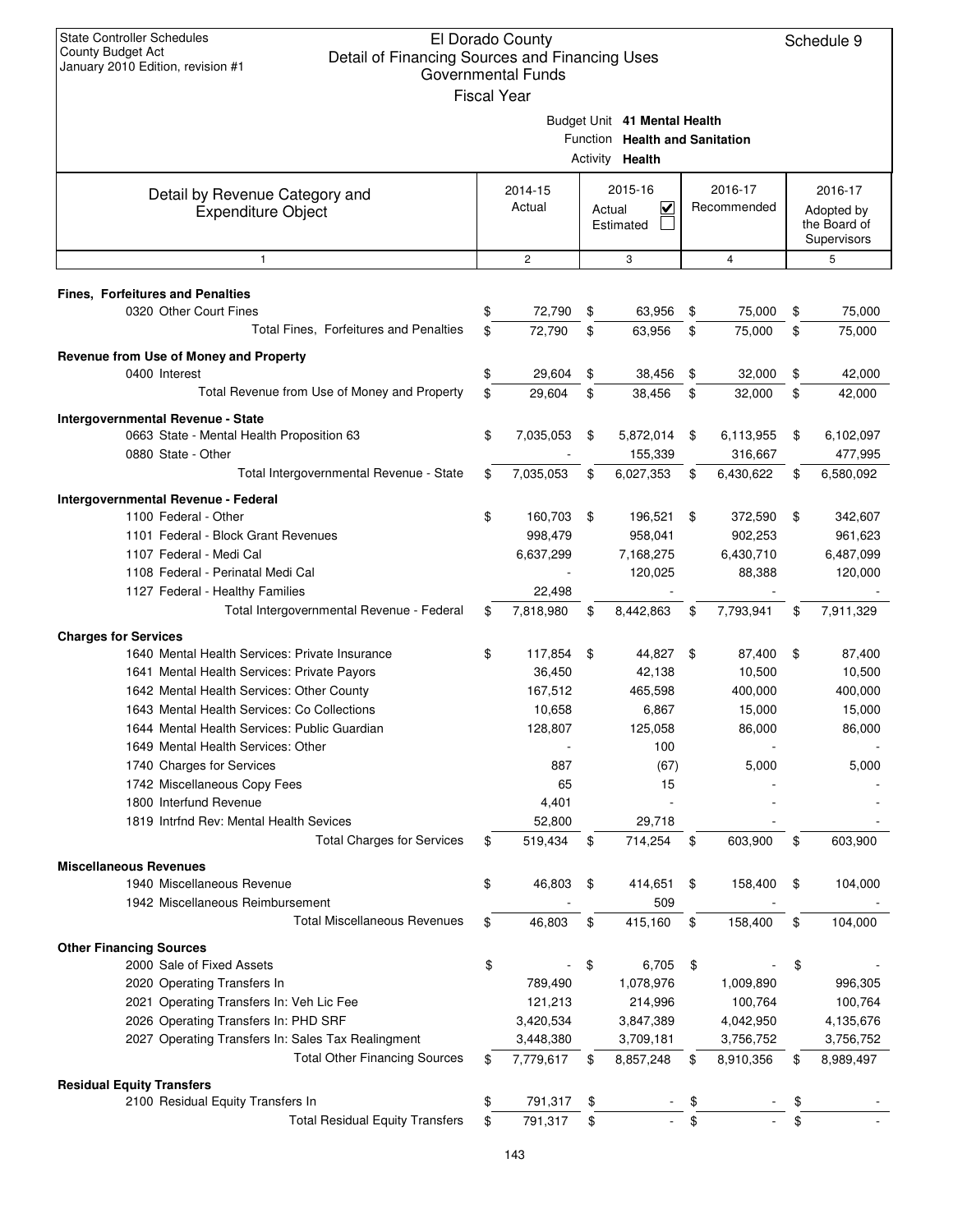| <b>State Controller Schedules</b><br>El Dorado County<br><b>County Budget Act</b><br>Detail of Financing Sources and Financing Uses<br>January 2010 Edition, revision #1<br><b>Governmental Funds</b><br><b>Fiscal Year</b> |                                                     | Schedule 9 |                                                                                   |    |                                            |                                                      |
|-----------------------------------------------------------------------------------------------------------------------------------------------------------------------------------------------------------------------------|-----------------------------------------------------|------------|-----------------------------------------------------------------------------------|----|--------------------------------------------|------------------------------------------------------|
|                                                                                                                                                                                                                             |                                                     |            | Budget Unit 41 Mental Health<br>Function Health and Sanitation<br>Activity Health |    |                                            |                                                      |
| Detail by Revenue Category and<br><b>Expenditure Object</b>                                                                                                                                                                 | 2015-16<br>2014-15<br>Actual<br>Actual<br>Estimated |            |                                                                                   |    | 2016-17<br>Recommended                     | 2016-17<br>Adopted by<br>the Board of<br>Supervisors |
| 1                                                                                                                                                                                                                           | $\overline{c}$                                      |            | 3                                                                                 |    | 4                                          | 5                                                    |
| Total Revenue \$                                                                                                                                                                                                            | 24,093,598                                          | \$         | 24,559,290                                                                        | \$ | 24,004,219                                 | \$<br>24,305,818                                     |
| <b>Salaries and Employee Benefits</b><br>3000 Permanent Employees / Elected Officials<br>3001 Temporary Employees                                                                                                           | \$<br>4,712,775<br>524,523                          | \$         | 5,053,693<br>140,989                                                              | \$ | 6,181,911<br>178,499                       | \$<br>6,208,433<br>178,499                           |
| 3002 Overtime<br>3003 Standby Pay<br>3004 Other Compensation<br>3005 Tahoe Differential                                                                                                                                     | 158,184<br>72,863<br>97,953<br>31,770               |            | 95,697<br>55,035<br>61,409<br>38,065                                              |    | 62,242<br>69,100<br>95,050<br>51,600       | 62,164<br>69,100<br>95,050<br>51,600                 |
| 3006 Bilingual Pay<br>3020 Employer Share - Employee Retirement<br>3022 Employer Share - Medi Care<br>3040 Employer Share - Health Insurance                                                                                | 17,504<br>914,422<br>78,411<br>929,692              |            | 14,522<br>1,030,428<br>75,912<br>983,740                                          |    | 22,880<br>1,385,597<br>93,307<br>1,220,262 | 22,880<br>1,395,606<br>93,691<br>1,250,717           |
| 3042 Employer Share - Long Term Disab Insurance<br>3043 Employer Share - Deferred Compensation<br>3046 Retiree Health - Defined Contributions<br>3060 Employer Share - Workers' Compensation                                | 7,778<br>12,116<br>103,548<br>71,759                |            | 7,987<br>13,711<br>68,454<br>75,359                                               |    | 15,907<br>13,019<br>91,435<br>67,976       | 15,972<br>13,019<br>91,435<br>67,976                 |
| 3080 Flexible Benefits<br><b>Total Salaries and Employee Benefits</b>                                                                                                                                                       | \$<br>9,128<br>7,742,426                            | \$         | 4,038<br>7,719,039                                                                | \$ | 44,700<br>9,593,485                        | \$<br>38,700<br>9,654,842                            |
| <b>Services and Supplies</b>                                                                                                                                                                                                |                                                     |            |                                                                                   |    |                                            |                                                      |
| 4020 Clothing and Personal Supplies<br>4040 Telephone Company Vendor Payments<br>4041 Cnty Pass thru Telephone Chrges to Depts<br>4060 Food and Food Products<br>4080 Household Expense                                     | \$<br>2,140<br>14,149<br>17,290<br>46,359<br>11,629 | -\$        | 55<br>14,723<br>16,926<br>21,543<br>8,250                                         | \$ | 11,750<br>12,900<br>81,000<br>40,606       | \$<br>11,750<br>12,900<br>32,000<br>10,050           |
| 4082 Household Expense - Other<br>4083 Household Expense - Laundry<br>4084 Household Expense - Expendable Equipment<br>4085 Household Expense - Refuse Disposal                                                             | 6,489<br>32<br>5,813                                |            | 2,722<br>298<br>5,787                                                             |    | 3,000<br>6,000                             | 3,000<br>6,000                                       |
| 4086 Household Expense - Janitorial/Custodial<br>4100 Insurance - Premium<br>4101 Insurance - Additional Liability<br>4143 Maintenance - Service Contracts                                                                  | 48,670<br>89,990<br>53,693<br>23                    |            | 32,700<br>59,811<br>32,157                                                        |    | 32,700<br>62,761<br>53,983<br>31,000       | 34,140<br>62,761<br>53,000<br>17,560                 |
| 4144 Maintenance - Computer System Supplies<br>4160 Maintenance Vehicles - Service Contract<br>4180 Maintenance - Building and Improvements                                                                                 | 327<br>2,483                                        |            | 4,800<br>25<br>140                                                                |    | 21,820<br>400<br>5,100                     | 26,820<br>400<br>5,100                               |
| 4192 Maintenance - Lighting<br>4197 Maintenance - Building Supplies<br>4200 Medical, Dental and Laboratory Supplies<br>4201 Medical Supplies - Field                                                                        | 538<br>50,104<br>170                                |            | 1,577<br>14,961<br>272                                                            |    | 1,100<br>52,000                            | 1,100<br>52,275                                      |
| 4220 Memberships<br>4221 Memberships - Legislative Advocacy<br>4260 Office Expense<br>4261 Postage                                                                                                                          | 1,420<br>12,111<br>17,543<br>1,867                  |            | 12,861<br>16,952<br>1,610                                                         |    | 5,187<br>13,575<br>7,050<br>2,815          | 5,187<br>13,575<br>7,050<br>2,815                    |
| 4262 Software<br>4264 Books / Manuals                                                                                                                                                                                       | 1,495<br>474                                        |            | 441<br>2,593                                                                      |    | 10,050<br>17,560                           | 3,945<br>3,400                                       |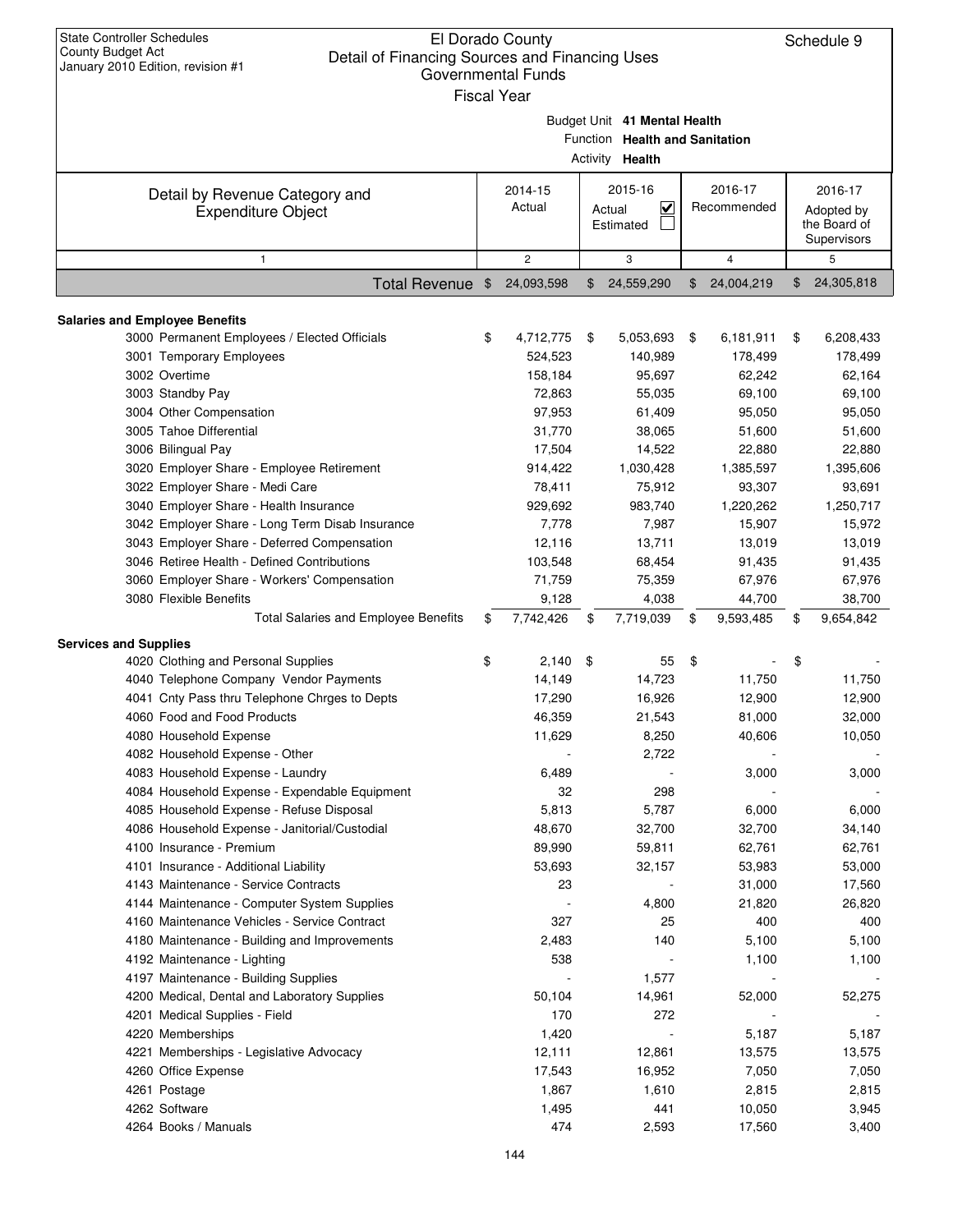| <b>State Controller Schedules</b><br>El Dorado County<br>Schedule 9<br>County Budget Act<br>Detail of Financing Sources and Financing Uses<br>January 2010 Edition, revision #1<br><b>Governmental Funds</b><br><b>Fiscal Year</b> |    |                   |        |                                                                                   |    |                        |    |                                                      |
|------------------------------------------------------------------------------------------------------------------------------------------------------------------------------------------------------------------------------------|----|-------------------|--------|-----------------------------------------------------------------------------------|----|------------------------|----|------------------------------------------------------|
|                                                                                                                                                                                                                                    |    |                   |        | Budget Unit 41 Mental Health<br>Function Health and Sanitation<br>Activity Health |    |                        |    |                                                      |
| Detail by Revenue Category and<br><b>Expenditure Object</b>                                                                                                                                                                        |    | 2014-15<br>Actual | Actual | 2015-16<br>$\overline{\mathbf{v}}$<br>Estimated                                   |    | 2016-17<br>Recommended |    | 2016-17<br>Adopted by<br>the Board of<br>Supervisors |
| 1                                                                                                                                                                                                                                  |    | $\overline{c}$    |        | 3                                                                                 |    | 4                      |    | 5                                                    |
| 4266 Printing / Duplicating                                                                                                                                                                                                        |    | 1,457             |        | 2,471                                                                             |    | 3,050                  |    | 3,050                                                |
| 4267 On-Line Subscriptions                                                                                                                                                                                                         |    |                   |        | 966                                                                               |    |                        |    |                                                      |
| 4300 Professional and Specialized Services                                                                                                                                                                                         |    | 112,258           |        | 65,992                                                                            |    | 707,000                |    | 707,000                                              |
| 4313 Legal Services                                                                                                                                                                                                                |    |                   |        |                                                                                   |    | 2,500                  |    | 2,500                                                |
| 4318 Interpreter                                                                                                                                                                                                                   |    | 1,404             |        |                                                                                   |    | 1,100                  |    | 1,100                                                |
| 4323 Psychiatric Medical Services                                                                                                                                                                                                  |    | 2,224,827         |        | 4,248,847                                                                         |    | 4,249,728              |    | 4,249,728                                            |
| 4324 Medical, Dental and Lab Services                                                                                                                                                                                              |    | 45,528            |        | 4,060                                                                             |    | 3,000                  |    | 3,550                                                |
| 4334 Fire Prevention and Inspection                                                                                                                                                                                                |    | 223               |        | 77                                                                                |    |                        |    |                                                      |
| 4337 Other Governmental Agencies                                                                                                                                                                                                   |    | 2,342             |        | 32                                                                                |    |                        |    |                                                      |
| 4341 Service Connect Expense                                                                                                                                                                                                       |    | 120               |        |                                                                                   |    | 150                    |    | 150                                                  |
| 4400 Publication and Legal Notices                                                                                                                                                                                                 |    |                   |        |                                                                                   |    | 5,000                  |    | 16,000                                               |
| 4420 Rents and Leases - Equipment                                                                                                                                                                                                  |    | 20,791            |        | 20,400                                                                            |    | 12,650                 |    | 12,650                                               |
| 4421 Security System                                                                                                                                                                                                               |    | 9,173             |        | 10,041                                                                            |    | 6,050                  |    | 8,306                                                |
| 4440 Rent & Lease - Building/Improvements                                                                                                                                                                                          |    | 290,929           |        | 349,964                                                                           |    | 360,865                |    | 352,132                                              |
| 4460 Small Tools and Instruments                                                                                                                                                                                                   |    | 108               |        |                                                                                   |    | 50                     |    | 50                                                   |
| 4461 Minor Equipment                                                                                                                                                                                                               |    | 9,407             |        | 12,074                                                                            |    | 2,775                  |    | 31,100                                               |
| 4462 Minor Computer Equipment                                                                                                                                                                                                      |    | 14,914            |        | 21,374                                                                            |    | 54,775                 |    | 54,775                                               |
| 4463 Minor Telephone and Radio Equipment                                                                                                                                                                                           |    |                   |        | 80                                                                                |    | 50                     |    | 1,832                                                |
| 4500 Special Departmental Expense                                                                                                                                                                                                  |    | 28,134            |        | 17,560                                                                            |    | 33,383                 |    | 132,032                                              |
| 4501 Special Projects                                                                                                                                                                                                              |    | 372               |        | 13,677                                                                            |    | 1,137,571              |    | 1,434,278                                            |
| 4502 Educational Materials                                                                                                                                                                                                         |    | 8,849             |        | 13,234                                                                            |    | 2,519                  |    | 9,369                                                |
| 4503 Staff Development                                                                                                                                                                                                             |    | 7,050             |        | 25,263                                                                            |    | 109,270                |    | 109,270                                              |
| 4529 Software License                                                                                                                                                                                                              |    | 102,141           |        | 118,381                                                                           |    | 283,126                |    | 303,126                                              |
| 4532 Client Program Services                                                                                                                                                                                                       |    |                   |        |                                                                                   |    | 16,000                 |    | 1,500                                                |
| 4540 Staff Development                                                                                                                                                                                                             |    | 1,329             |        | 8,443                                                                             |    | 800                    |    | 800                                                  |
| 4600 Transportation and Travel                                                                                                                                                                                                     |    | 4,229             |        | 23,458                                                                            |    | 43,948                 |    | 43,948                                               |
| 4602 Employee - Private Auto Mileage                                                                                                                                                                                               |    | 15,452            |        | 11,694                                                                            |    | 26,631                 |    | 26,631                                               |
| 4605 Vehicle - Rent or Lease                                                                                                                                                                                                       |    | 83,771            |        | 78,628                                                                            |    | 80,200                 |    | 80,200                                               |
| 4606 Fuel Purchases                                                                                                                                                                                                                |    | 40,838            |        | 29,527                                                                            |    | 41,950                 |    | 41,950                                               |
| 4608 Hotel Accommodations                                                                                                                                                                                                          |    | 5,081             |        | 13,676                                                                            |    | 26,800                 |    | 26,800                                               |
| 4620 Utilities                                                                                                                                                                                                                     |    | 91,068            |        | 108,288                                                                           |    | 149,500                |    | 137,000                                              |
| <b>Total Services and Supplies</b>                                                                                                                                                                                                 | \$ | 3,506,605         | \$     | 5,449,409                                                                         | \$ | 7,832,798              | \$ | 8,155,655                                            |
| <b>Other Charges</b>                                                                                                                                                                                                               |    |                   |        |                                                                                   |    |                        |    |                                                      |
| 5000 Support and Care of Persons                                                                                                                                                                                                   | \$ | 14,794            | \$     |                                                                                   | \$ | 441,749                | \$ | 233,000                                              |
| 5002 Institute For Mental Disease - MenHIth                                                                                                                                                                                        |    | 2,261,431         |        | 1,954,022                                                                         |    | 2,421,070              |    | 2,421,070                                            |
| 5009 Housing                                                                                                                                                                                                                       |    | 142,486           |        | 307,927                                                                           |    | 486,858                |    | 488,126                                              |
| 5010 Transportation Services                                                                                                                                                                                                       |    |                   |        |                                                                                   |    | 2,500                  |    | 2,500                                                |
| 5011 Transportation Expenses                                                                                                                                                                                                       |    | 10,506            |        | 19,550                                                                            |    | 20,900                 |    | 20,900                                               |
| 5012 Ancilliary Services                                                                                                                                                                                                           |    | 54,192            |        | 9,560                                                                             |    | 544,023                |    | 544,023                                              |
| 5013 Ancilliary Expenses                                                                                                                                                                                                           |    | 144,658           |        | 5,774                                                                             |    | 22,500                 |    | 22,500                                               |
| 5014 Health Services                                                                                                                                                                                                               |    | 5,368,352         |        | 5,146,538                                                                         |    | 6,537,888              |    | 6,537,888                                            |
| 5300 Interfund Expenditures                                                                                                                                                                                                        |    | 2,670,928         |        | 2,734,749                                                                         |    | 2,620,361              |    | 2,694,218                                            |
|                                                                                                                                                                                                                                    |    |                   |        |                                                                                   |    |                        |    |                                                      |
| 5304 Intrfnd Exp: Mail Service                                                                                                                                                                                                     |    | 5,930             |        | 4,234                                                                             |    | 4,060                  |    | 4,060                                                |
| 5305 Intrfnd Exp: Stores Support                                                                                                                                                                                                   |    | 3,372             |        | 3,330                                                                             |    | 2,808                  |    | 2,808                                                |
| 5316 Intrfnd Exp: IS Programming Support                                                                                                                                                                                           |    | 10,503            |        | 5,853                                                                             |    | 20,000                 |    | 20,000                                               |
| 5318 Intrfnd Exp: Maint Buildg & Imprvmnts                                                                                                                                                                                         |    | 28,567            |        | 22,058                                                                            |    | 22,658                 |    | 27,658                                               |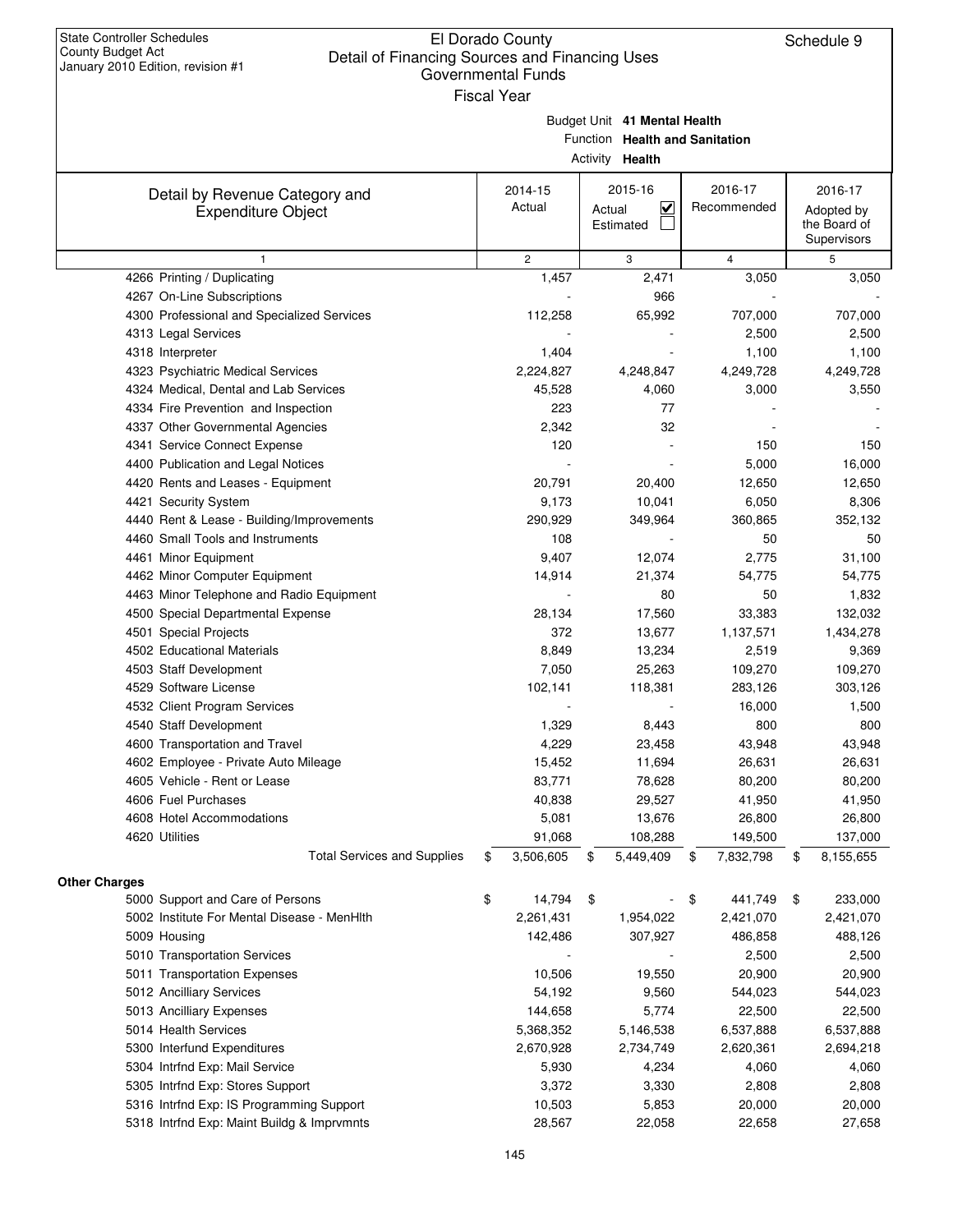| <b>State Controller Schedules</b>                                   |                               |                    |          |                                |    |                        |    |                |  |  |  |  |
|---------------------------------------------------------------------|-------------------------------|--------------------|----------|--------------------------------|----|------------------------|----|----------------|--|--|--|--|
| County Budget Act<br>Detail of Financing Sources and Financing Uses |                               | El Dorado County   |          |                                |    |                        |    | Schedule 9     |  |  |  |  |
| January 2010 Edition, revision #1                                   |                               | Governmental Funds |          |                                |    |                        |    |                |  |  |  |  |
|                                                                     |                               | <b>Fiscal Year</b> |          |                                |    |                        |    |                |  |  |  |  |
|                                                                     |                               |                    |          |                                |    |                        |    |                |  |  |  |  |
|                                                                     |                               |                    |          | Budget Unit 41 Mental Health   |    |                        |    |                |  |  |  |  |
|                                                                     |                               |                    |          | Function Health and Sanitation |    |                        |    |                |  |  |  |  |
|                                                                     | Activity <b>Health</b>        |                    |          |                                |    |                        |    |                |  |  |  |  |
| Detail by Revenue Category and                                      |                               | 2014-15            |          | 2015-16                        |    | 2016-17                |    | 2016-17        |  |  |  |  |
| <b>Expenditure Object</b>                                           |                               | Actual             |          | ✓<br>Actual                    |    | Recommended            |    | Adopted by     |  |  |  |  |
|                                                                     |                               |                    |          | Estimated                      |    |                        |    | the Board of   |  |  |  |  |
|                                                                     | Supervisors<br>$\overline{2}$ |                    |          |                                |    |                        |    |                |  |  |  |  |
| 5321 Intrfnd Exp: Collections                                       |                               | 1,435              |          | 3<br>647                       |    | $\overline{4}$         |    | 5              |  |  |  |  |
| <b>Total Other Charges</b>                                          | \$                            | 10,717,153         | \$       | 10,214,242                     | \$ | 13,147,375             | \$ | 13,018,751     |  |  |  |  |
|                                                                     |                               |                    |          |                                |    |                        |    |                |  |  |  |  |
| <b>Fixed Assets</b>                                                 |                               |                    |          |                                |    |                        |    |                |  |  |  |  |
| 6040 Fixed Assets - Equipment                                       | \$                            | 3,236              | \$       |                                | \$ | 10,000                 | \$ | 10,000         |  |  |  |  |
| 6042 Fixed Assets - Computer Sys Equipment                          |                               | 24,989             |          |                                |    |                        |    |                |  |  |  |  |
| <b>Total Fixed Assets</b>                                           | \$                            | 28,225             | \$       |                                | \$ | 10,000                 | \$ | 10,000         |  |  |  |  |
| <b>Other Financing Uses</b>                                         |                               |                    |          |                                |    |                        |    |                |  |  |  |  |
| 7000 Operating Transfers Out                                        | \$                            | 29,829             | \$       | 250                            | \$ | 500,000                | \$ | 500,000        |  |  |  |  |
| <b>Total Other Financing Uses</b>                                   | \$                            | 29,829             | \$       | 250                            | \$ | 500,000                | \$ | 500,000        |  |  |  |  |
| <b>Intrafund Transfers</b>                                          |                               |                    |          |                                |    |                        |    |                |  |  |  |  |
| 7250 Intrafnd Transfers: Non General Fund                           | \$                            | 5,094,012          | \$       | 5,752,683                      | \$ | 5,708,874              | \$ | 5,623,651      |  |  |  |  |
| <b>Total Intrafund Transfers</b>                                    | \$.                           | 5,094,012          | \$       | 5,752,683                      | \$ | 5,708,874              | \$ | 5,623,651      |  |  |  |  |
| <b>Intrafund Abatement</b>                                          |                               |                    |          |                                |    |                        |    |                |  |  |  |  |
| 7380 Intrfnd Abatemnt: Not General Fund                             | \$                            | (5, 123, 841)      | \$       | $(5,752,683)$ \$               |    | (5,708,874)            | \$ | (5,623,651)    |  |  |  |  |
| <b>Total Intrafund Abatement</b>                                    | \$                            | (5, 123, 841)      | \$       | (5,752,683)                    | \$ | (5,708,874)            | \$ | (5,623,651)    |  |  |  |  |
|                                                                     |                               |                    |          |                                |    |                        |    |                |  |  |  |  |
| <b>Appropriations for Contingencies</b>                             |                               |                    |          |                                |    |                        |    |                |  |  |  |  |
| 7700 Contingency<br><b>Total Appropriations for Contingencies</b>   | \$<br>\$                      |                    | \$<br>\$ |                                | \$ | 3,133,460<br>3,133,460 | \$ | 6,345,132      |  |  |  |  |
|                                                                     |                               |                    |          |                                | \$ |                        | \$ | 6,345,132      |  |  |  |  |
| <b>Total Expenditures/Appropriations</b>                            | \$                            | 21,994,409         | \$       | 23,382,941                     | \$ | 34,217,118             | \$ | 37,684,380     |  |  |  |  |
| Net Cost \$                                                         |                               | 2,099,189          | \$       | 1,176,349                      | \$ | (10, 212, 899)         | \$ | (13, 378, 562) |  |  |  |  |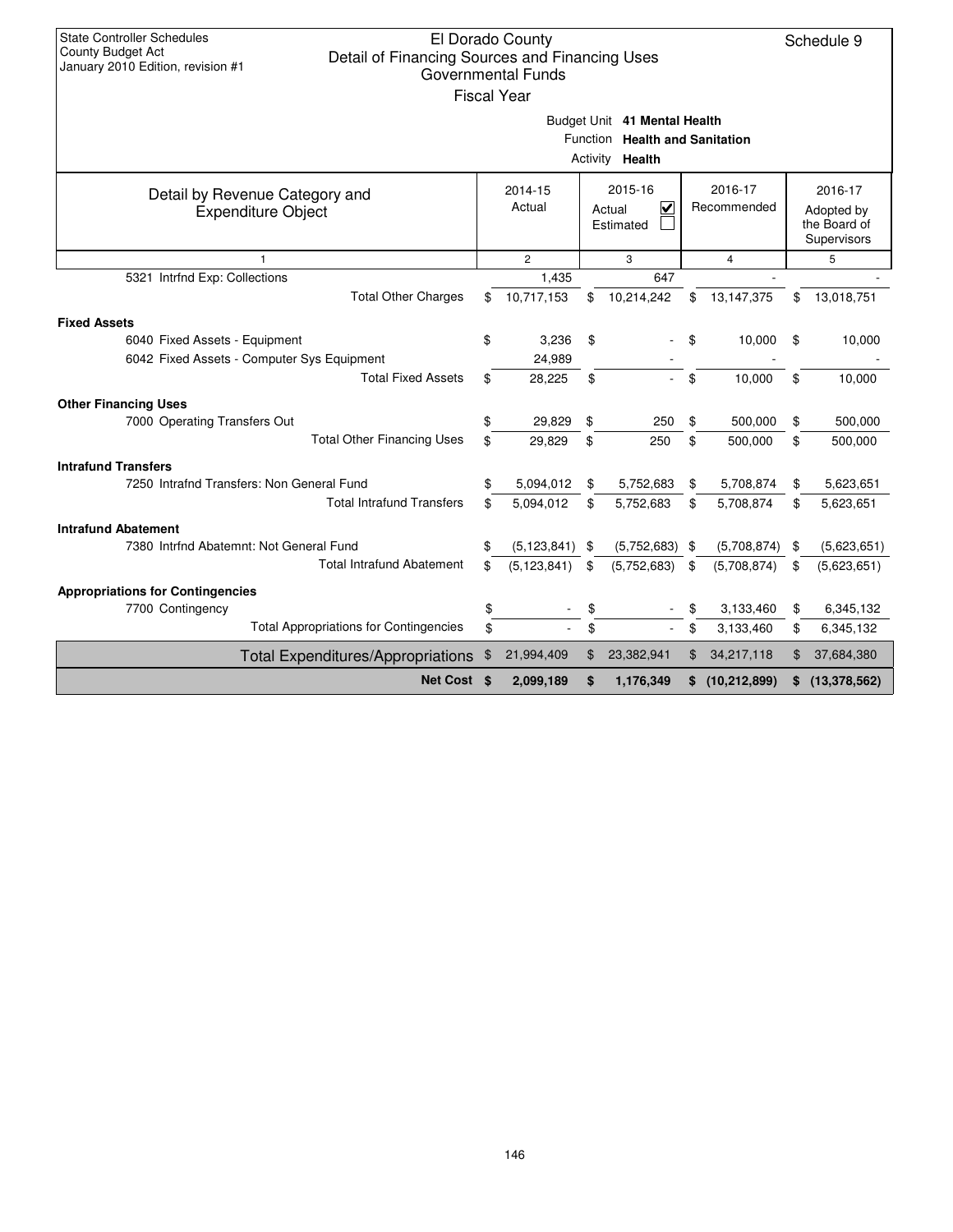| <b>State Controller Schedules</b><br>El Dorado County<br>County Budget Act<br>Detail of Financing Sources and Financing Uses<br>January 2010 Edition, revision #1<br><b>Governmental Funds</b><br><b>Fiscal Year</b> |               |                   |    |                                                          |     |                                         |    |                                                      |  |
|----------------------------------------------------------------------------------------------------------------------------------------------------------------------------------------------------------------------|---------------|-------------------|----|----------------------------------------------------------|-----|-----------------------------------------|----|------------------------------------------------------|--|
|                                                                                                                                                                                                                      |               |                   |    | Function Health and Sanitation<br>Activity <b>Health</b> |     | Budget Unit 42 Environmental Management |    |                                                      |  |
| Detail by Revenue Category and<br><b>Expenditure Object</b>                                                                                                                                                          |               | 2014-15<br>Actual |    | 2015-16<br>V<br>Actual<br>Estimated                      |     | 2016-17<br>Recommended                  |    | 2016-17<br>Adopted by<br>the Board of<br>Supervisors |  |
| $\mathbf{1}$                                                                                                                                                                                                         |               | $\overline{2}$    |    | 3                                                        |     | $\overline{4}$                          |    | 5                                                    |  |
| <b>Licenses, Permits and Franchises</b>                                                                                                                                                                              |               |                   |    |                                                          |     |                                         |    |                                                      |  |
| 0220 Construction Permits                                                                                                                                                                                            | \$            | 153,667           | \$ | 180,337                                                  | \$  | 160,350                                 | \$ | 160,350                                              |  |
| 0260 Other License and Permits                                                                                                                                                                                       |               | 37,230            |    | 10,859                                                   |     | 15,267                                  |    | 15,267                                               |  |
| 0263 Under Ground Storage Tank Permit                                                                                                                                                                                |               | 119,969           |    | 120,199                                                  |     | 98,695                                  |    | 98,695                                               |  |
| 0265 Health Permit                                                                                                                                                                                                   |               | 17,773            |    | 19,954                                                   |     | 17,503                                  |    | 17,503                                               |  |
| 0267 Food Facility Permit                                                                                                                                                                                            |               | 471,390           |    | 514,099                                                  |     | 395,721                                 |    | 395,721                                              |  |
| 0268 Pool and Spa Permit                                                                                                                                                                                             |               | 107,830           |    | 109,578                                                  |     | 102,973                                 |    | 102,973                                              |  |
| 0269 Water System Permit                                                                                                                                                                                             |               | 73,732            |    | 77,564                                                   |     | 61,291                                  |    | 61,291                                               |  |
| 0270 Well Permit                                                                                                                                                                                                     |               | 63,368            |    | 54,074                                                   |     | 39,000                                  |    | 39,000                                               |  |
| 0272 Infectious Waste Permit                                                                                                                                                                                         |               | 73                |    |                                                          |     |                                         |    |                                                      |  |
| Total Licenses, Permits and Franchises                                                                                                                                                                               | \$            | 1,045,030         | \$ | 1,086,664                                                | \$  | 890,800                                 | \$ | 890,800                                              |  |
| Revenue from Use of Money and Property                                                                                                                                                                               |               |                   |    |                                                          |     |                                         |    |                                                      |  |
| 0400 Interest                                                                                                                                                                                                        | \$            |                   | \$ |                                                          |     |                                         |    |                                                      |  |
| Total Revenue from Use of Money and Property                                                                                                                                                                         | \$            |                   | \$ |                                                          | \$  |                                         |    |                                                      |  |
| Intergovernmental Revenue - Federal                                                                                                                                                                                  |               |                   |    |                                                          |     |                                         |    |                                                      |  |
| 1040 Federal - Health Administration                                                                                                                                                                                 | \$            | 232,500           | \$ |                                                          | \$  |                                         | \$ |                                                      |  |
| 1060 Federal - Emerg Mngt Agency (FEMA)                                                                                                                                                                              |               | 386               |    | 6,281                                                    |     |                                         |    |                                                      |  |
| 1100 Federal - Other                                                                                                                                                                                                 |               |                   |    |                                                          |     | 75,000                                  |    | 75,000                                               |  |
| Total Intergovernmental Revenue - Federal                                                                                                                                                                            | \$            | 232,886           | \$ | 6,281                                                    | \$  | 75,000                                  | \$ | 75,000                                               |  |
| <b>Charges for Services</b>                                                                                                                                                                                          |               |                   |    |                                                          |     |                                         |    |                                                      |  |
| 1310 Special Assessments                                                                                                                                                                                             | \$            | 92,064            | \$ | 89,764                                                   | \$  | 89,900                                  | \$ | 89,900                                               |  |
| 1401 Planning and Engineering Fees                                                                                                                                                                                   |               | 33,700            |    | 24,686                                                   |     | 34,927                                  |    | 34,927                                               |  |
| 1661 Water Sampling                                                                                                                                                                                                  |               | 38                |    | 57                                                       |     | 100                                     |    | 100                                                  |  |
| 1662 Loan Certification                                                                                                                                                                                              |               | 1,583             |    | 3,433                                                    |     | 3,000                                   |    | 3,000                                                |  |
| 1663 Business Plans                                                                                                                                                                                                  |               | 188,295           |    | 202,953                                                  |     | 190,234                                 |    | 190,234                                              |  |
| 1740 Charges for Services                                                                                                                                                                                            |               | 13,332            |    | 12,878                                                   |     | 9,000                                   |    | 9,000                                                |  |
| 1753 Emergency Response Recovery (ERR)                                                                                                                                                                               |               |                   |    | 2,893                                                    |     |                                         |    |                                                      |  |
| 1765 El Dorado Irrigation District (EID)<br>1800 Interfund Revenue                                                                                                                                                   |               | 4,608             |    | 260                                                      |     | 499,982                                 |    | 499,982                                              |  |
| 1830 Intrind Rev: Allocated Salaries & Benefits                                                                                                                                                                      |               |                   |    | 66,845                                                   |     |                                         |    |                                                      |  |
| <b>Total Charges for Services</b>                                                                                                                                                                                    | \$            | 333,619           | \$ | 403,769                                                  | \$  | 827,143                                 | \$ | 827,143                                              |  |
|                                                                                                                                                                                                                      |               |                   |    |                                                          |     |                                         |    |                                                      |  |
| <b>Miscellaneous Revenues</b><br>1940 Miscellaneous Revenue                                                                                                                                                          | \$            | 21,330            | \$ | 955                                                      | \$  |                                         | \$ |                                                      |  |
| <b>Total Miscellaneous Revenues</b>                                                                                                                                                                                  | \$            |                   | \$ | 955                                                      | \$  |                                         | \$ |                                                      |  |
|                                                                                                                                                                                                                      |               | 21,330            |    |                                                          |     |                                         |    |                                                      |  |
| <b>Other Financing Sources</b>                                                                                                                                                                                       |               |                   |    |                                                          |     |                                         |    |                                                      |  |
| 2020 Operating Transfers In                                                                                                                                                                                          | \$            |                   | \$ | 179,588                                                  | \$  | 633,669                                 | \$ | 633,669                                              |  |
| 2021 Operating Transfers In: Veh Lic Fee                                                                                                                                                                             |               | 154,227<br>67,277 |    | 227,286                                                  |     | 226,529                                 |    |                                                      |  |
| 2027 Operating Transfers In: Sales Tax Realingment<br><b>Total Other Financing Sources</b>                                                                                                                           | \$            | 221,504           | \$ | 41,117<br>447,991                                        | \$  | 860,198                                 | \$ | 226,529<br>860,198                                   |  |
|                                                                                                                                                                                                                      |               |                   |    |                                                          |     |                                         |    |                                                      |  |
| <b>Total Revenue</b>                                                                                                                                                                                                 | $\frac{1}{2}$ | 1,854,369         | \$ | 1,945,660                                                | \$  | 2,653,141                               | \$ | 2,653,141                                            |  |
| <b>Salaries and Employee Benefits</b>                                                                                                                                                                                |               |                   |    |                                                          |     |                                         |    |                                                      |  |
| 3000 Permanent Employees / Elected Officials                                                                                                                                                                         | \$            | 832,134           | \$ | 774,047                                                  | -\$ | 1,145,616                               | \$ | 1,145,616                                            |  |
| 3001 Temporary Employees                                                                                                                                                                                             |               | 24,621            |    | 17,347                                                   |     | 36,000                                  |    | 36,000                                               |  |
|                                                                                                                                                                                                                      |               |                   |    |                                                          |     |                                         |    |                                                      |  |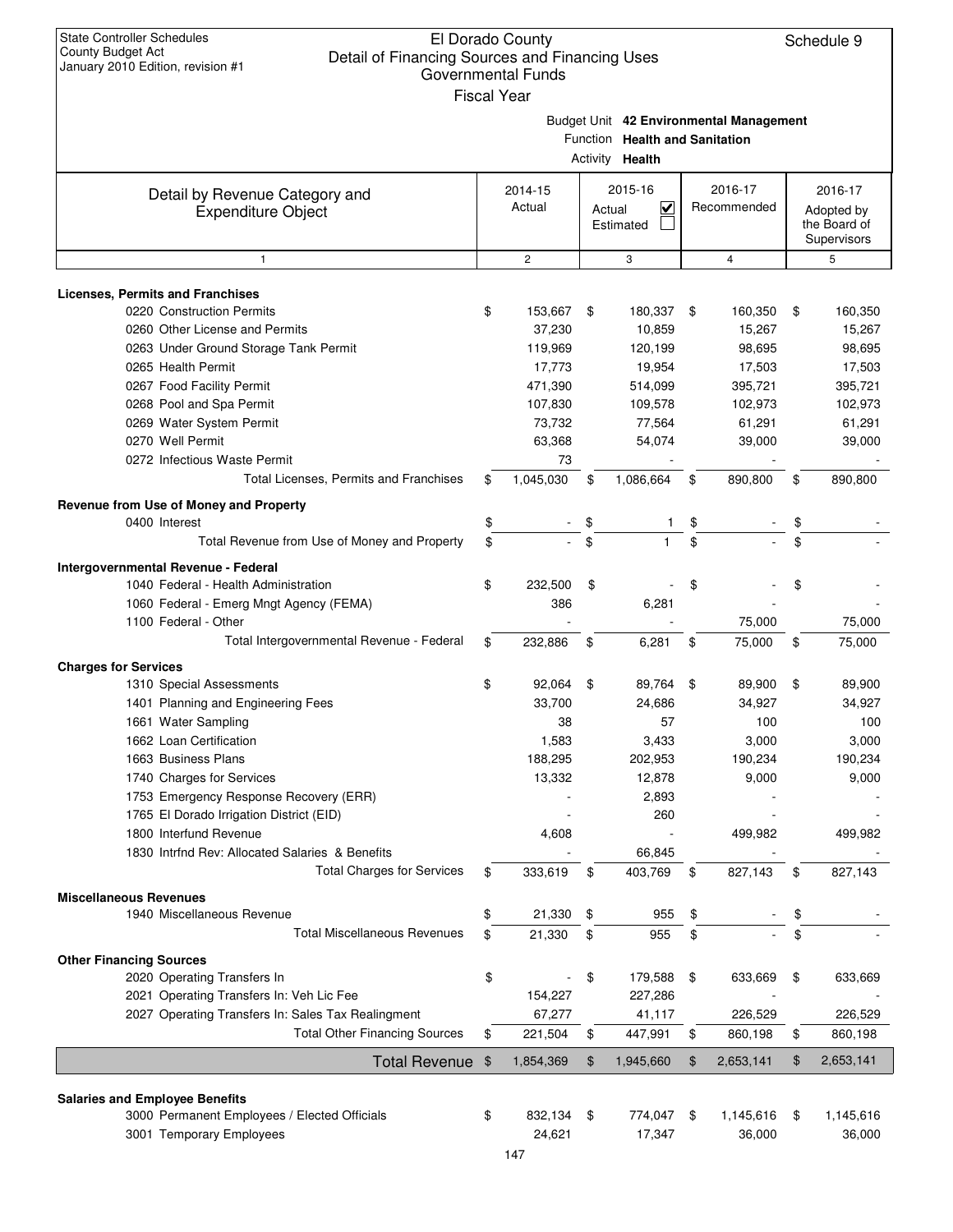|                                                 | Governmental Funds |                                |                                         |                            |
|-------------------------------------------------|--------------------|--------------------------------|-----------------------------------------|----------------------------|
|                                                 | <b>Fiscal Year</b> |                                |                                         |                            |
|                                                 |                    |                                | Budget Unit 42 Environmental Management |                            |
|                                                 |                    | Function Health and Sanitation |                                         |                            |
|                                                 |                    | Activity Health                |                                         |                            |
|                                                 | 2014-15            | 2015-16                        | 2016-17                                 | 2016-17                    |
| Detail by Revenue Category and                  | Actual             | $\overline{\mathsf{v}}$        | Recommended                             |                            |
| <b>Expenditure Object</b>                       |                    | Actual<br>Estimated            |                                         | Adopted by<br>the Board of |
|                                                 |                    |                                |                                         | Supervisors                |
| $\mathbf{1}$                                    | $\overline{c}$     | 3                              | 4                                       | 5                          |
| 3002 Overtime                                   | 8,047              | 12,912                         | 11,000                                  | 11,000                     |
| 3003 Standby Pay                                | 5,272              | 6,056                          |                                         |                            |
| 3004 Other Compensation                         | 47,168             | 4,346                          | 13,570                                  | 13,570                     |
| 3005 Tahoe Differential                         | 4,225              | 7,255                          | 7,200                                   | 7,200                      |
| 3007 Hazard Pay                                 | 6,264              | 7,346                          | 7,375                                   | 7,375                      |
| 3020 Employer Share - Employee Retirement       | 172,560            | 170,122                        | 259,615                                 | 259,615                    |
| 3022 Employer Share - Medi Care                 | 12,932             | 11,568                         | 17,164                                  | 17,164                     |
| 3040 Employer Share - Health Insurance          | 158,341            | 145,938                        | 201,488                                 | 201,488                    |
| 3042 Employer Share - Long Term Disab Insurance | 1,368              | 1,233                          | 2,939                                   | 2,939                      |
| 3043 Employer Share - Deferred Compensation     | 2,934              | 400                            | 4,637                                   | 4,637                      |
| 3046 Retiree Health - Defined Contributions     | 14,978             | 12,246                         | 17,021                                  | 17,021                     |
| 3060 Employer Share - Workers' Compensation     | 38,580             | 56,194                         | 121,401                                 | 121,401                    |
| 3080 Flexible Benefits                          | 1,585              | 3,989                          | 6,000                                   | 6,000                      |
| Total Salaries and Employee Benefits            | \$<br>1,331,010    | \$<br>1,230,999                | \$<br>1,851,026                         | \$<br>1,851,026            |
| <b>Services and Supplies</b>                    |                    |                                |                                         |                            |
| 4000 Agriculture                                | \$<br>10           | \$<br>1,209                    | \$<br>2,500                             | \$<br>2,500                |
| 4020 Clothing and Personal Supplies             | 1,358              |                                |                                         |                            |
| 4040 Telephone Company Vendor Payments          | 2,260              | 1,845                          | 2,150                                   | 2,150                      |
| 4041 Cnty Pass thru Telephone Chrges to Depts   | 4,390              | 2,674                          | 1,240                                   | 1,240                      |
| 4080 Household Expense                          | 84                 | 157                            | 450                                     | 450                        |
| 4082 Household Expense - Other                  |                    |                                | 250                                     | 250                        |
| 4086 Household Expense - Janitorial/Custodial   |                    | 172                            |                                         |                            |
| 4100 Insurance - Premium                        | 8,015              | 7,593                          | 9,241                                   | 9,241                      |
| 4140 Maintenance - Equipment                    |                    |                                | 300                                     | 300                        |
| 4144 Maintenance - Computer System Supplies     | 41,935             | 40,331                         | 44,470                                  | 44,470                     |
| 4145 Maintenance - Equipment Parts              |                    | 760                            |                                         |                            |
| 4160 Maintenance Vehicles - Service Contract    | 27                 |                                |                                         |                            |
| 4162 Maintenance Vehicles - Supplies            | 84                 |                                | 250                                     | 250                        |
| 4164 Maintenance Vehicles - Tires and Tubes     |                    |                                | 250                                     | 250                        |
| 4200 Medical, Dental and Laboratory Supplies    | 46                 | 415                            | 1,175                                   | 1,175                      |
| 4220 Memberships                                | 1,853              | 1,688                          | 2,653                                   | 2,653                      |
| 4221 Memberships - Legislative Advocacy         | 1,819              | 1,528                          | 2,068                                   | 2,068                      |
| 4260 Office Expense                             |                    | 42                             |                                         |                            |
| 4261 Postage                                    |                    | 4                              |                                         |                            |
| 4263 Subscription / Newspaper / Journals        | 112                | 112                            | 506                                     | 506                        |
| 4264 Books / Manuals                            | 311                | 417                            | 600                                     | 600                        |
| 4266 Printing / Duplicating                     | 304                | 561                            | 400                                     | 400                        |
| 4300 Professional and Specialized Services      | 3,297              | 3,392                          | 9,000                                   | 9,000                      |
| 4324 Medical, Dental and Lab Services           | 417                | 1,093                          | 1,500                                   | 1,500                      |
| 4400 Publication and Legal Notices              | 263                | 916                            | 150                                     | 150                        |
| 4420 Rents and Leases - Equipment               | 191                |                                |                                         |                            |
| 4440 Rent & Lease - Building/Improvements       |                    | 3,139                          | 18,833                                  | 18,833                     |
| 4460 Small Tools and Instruments                | 430                | (171)                          | 950                                     | 950                        |
| 4461 Minor Equipment                            | 1,489              | 1,041                          | 3,000                                   | 3,000                      |
| 4462 Minor Computer Equipment                   | 1,162              |                                |                                         |                            |
| 4463 Minor Telephone and Radio Equipment        | 50                 |                                | 450                                     | 450                        |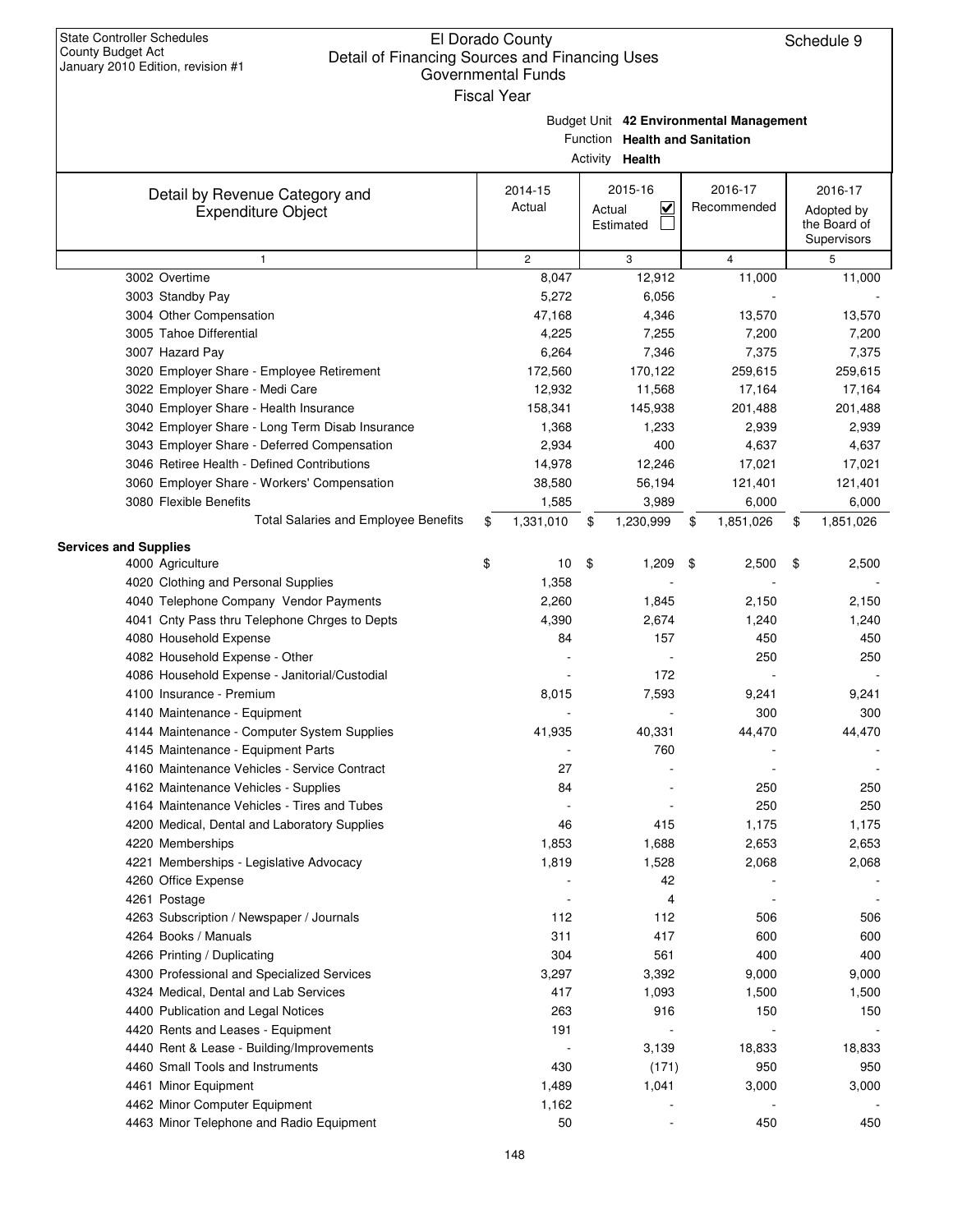| <b>State Controller Schedules</b><br>County Budget Act<br>Detail of Financing Sources and Financing Uses<br>January 2010 Edition, revision #1 | El Dorado County<br>Governmental Funds<br><b>Fiscal Year</b> |                |                                          |                                         | Schedule 9                  |
|-----------------------------------------------------------------------------------------------------------------------------------------------|--------------------------------------------------------------|----------------|------------------------------------------|-----------------------------------------|-----------------------------|
|                                                                                                                                               |                                                              |                |                                          | Budget Unit 42 Environmental Management |                             |
|                                                                                                                                               |                                                              | Activity       | Function Health and Sanitation<br>Health |                                         |                             |
|                                                                                                                                               |                                                              |                |                                          |                                         |                             |
| Detail by Revenue Category and                                                                                                                | 2014-15<br>Actual                                            |                | 2015-16<br>V<br>Actual                   | 2016-17<br>Recommended                  | 2016-17<br>Adopted by       |
| <b>Expenditure Object</b>                                                                                                                     |                                                              |                | Estimated                                |                                         | the Board of<br>Supervisors |
| 1                                                                                                                                             | $\overline{2}$                                               |                | 3                                        | $\overline{4}$                          | 5                           |
| 4500 Special Departmental Expense                                                                                                             | 253                                                          |                | 78                                       | 2,100                                   | 2,100                       |
| 4502 Educational Materials                                                                                                                    | 1,011                                                        |                | 1,695                                    | 3,250                                   | 3,250                       |
| 4503 Staff Development                                                                                                                        | 2,075                                                        |                | 6,769                                    | 35,000                                  | 35,000                      |
| 4507 Fire and Safety Supplies                                                                                                                 | 534                                                          |                |                                          | 1,000                                   | 1,000                       |
| 4600 Transportation and Travel                                                                                                                | 4,757                                                        |                | 1,054                                    | 12,500                                  | 12,500                      |
| 4602 Employee - Private Auto Mileage                                                                                                          |                                                              |                | 434                                      | 500                                     | 500                         |
| 4605 Vehicle - Rent or Lease                                                                                                                  | 37,026                                                       |                | 36,090                                   | 38,545                                  | 38,545                      |
| 4606 Fuel Purchases                                                                                                                           | 12,791                                                       |                | 10,495                                   | 19,900                                  | 19,900                      |
| 4608 Hotel Accommodations                                                                                                                     | 294                                                          |                | 3,577                                    | 7,200                                   | 7,200                       |
| 4620 Utilities                                                                                                                                |                                                              |                | 192                                      |                                         |                             |
| <b>Total Services and Supplies</b>                                                                                                            | \$<br>128,647                                                | \$             | 129,300                                  | \$<br>222,381                           | \$<br>222,381               |
| <b>Other Charges</b>                                                                                                                          |                                                              |                |                                          |                                         |                             |
| 5300 Interfund Expenditures                                                                                                                   | \$<br>63,499                                                 | \$             | 2,926                                    | \$<br>288,104                           | \$<br>288,104               |
| 5330 Intrfnd Exp: Allocated Salaries & Benefits                                                                                               |                                                              |                | 265,590                                  |                                         |                             |
| <b>Total Other Charges</b>                                                                                                                    | \$<br>63,499                                                 | \$             | 268,516                                  | \$<br>288,104                           | \$<br>288,104               |
| <b>Intrafund Transfers</b>                                                                                                                    |                                                              |                |                                          |                                         |                             |
| 7200 Intrafund Transfers                                                                                                                      | \$<br>286,902                                                | \$             | 225,964                                  | \$<br>357,635                           | \$<br>357,635               |
| 7210 Intrafnd: Collections                                                                                                                    | 406                                                          |                | 462                                      |                                         |                             |
| 7232 Intrafnd: Maint Bldg & Improvmnts                                                                                                        | 9,770                                                        |                | 2,796                                    |                                         |                             |
| <b>Total Intrafund Transfers</b>                                                                                                              | \$<br>297,078                                                | \$             | 229,222                                  | \$<br>357,635                           | \$<br>357,635               |
| <b>Intrafund Abatement</b>                                                                                                                    |                                                              |                |                                          |                                         |                             |
| 7350 Intrfnd Abatemnt: Only General Fund                                                                                                      | \$<br>(74,633)                                               | \$             | (1, 167)                                 | \$<br>(66,005)                          | \$<br>(66,005)              |
| <b>Total Intrafund Abatement</b>                                                                                                              | \$<br>(74, 633)                                              | \$             | (1, 167)                                 | \$<br>(66,005)                          | \$<br>(66,005)              |
| Total Expenditures/Appropriations \$                                                                                                          | 1,745,601                                                    | $\mathfrak{F}$ | 1,856,870                                | \$<br>2,653,141                         | \$<br>2,653,141             |
| Net Cost \$                                                                                                                                   | 108,768                                                      | \$             | 88,789                                   | \$                                      | \$                          |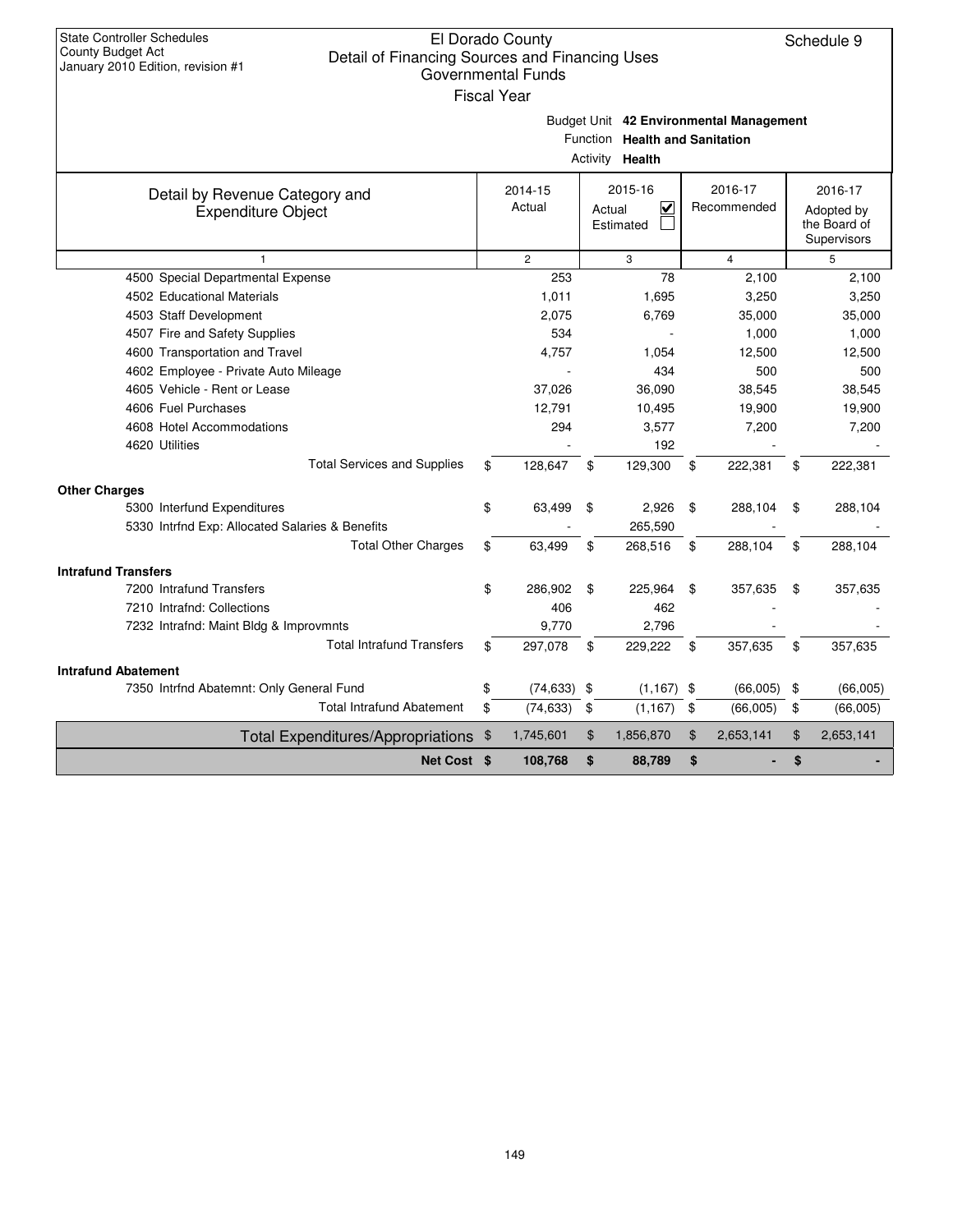| Budget Unit 45 Health & Human Services Agency<br>Function General Government<br>Activity<br><b>Other General</b><br>2015-16<br>2016-17<br>2016-17<br>2014-15<br>Detail by Revenue Category and<br>Actual<br>$\checkmark$<br>Recommended<br>Actual<br>Adopted by<br><b>Expenditure Object</b><br>Estimated<br>the Board of<br>Supervisors<br>$\mathbf{2}$<br>3<br>4<br>5<br>$\mathbf{1}$<br><b>Charges for Services</b><br>1800 Interfund Revenue<br>4,113,064<br>4,294,552<br>4,110,615<br>4,255,220<br>\$<br>\$<br>\$<br>\$<br><b>Total Charges for Services</b><br>4,113,064<br>4,294,552<br>\$<br>\$<br>\$<br>4,110,615<br>4,255,220<br>\$<br><b>Miscellaneous Revenues</b><br>1940 Miscellaneous Revenue<br>\$<br>\$<br>\$<br>20<br>\$<br>1942 Miscellaneous Reimbursement<br>275<br><b>Total Miscellaneous Revenues</b><br>\$<br>295<br>\$<br>\$<br>\$<br><b>Other Financing Sources</b><br>2020 Operating Transfers In<br>\$<br>18,649<br>\$<br>\$<br>\$<br><b>Total Other Financing Sources</b><br>\$<br>18,649<br>\$<br>\$<br>\$<br>\$<br><b>Total Revenue</b><br>\$<br>4,294,847<br>\$<br>4,255,220<br>\$<br>4,131,712<br>4,110,615<br><b>Salaries and Employee Benefits</b><br>3000 Permanent Employees / Elected Officials<br>4,673,125<br>4,716,951<br>\$<br>4,289,687<br>\$<br>4,228,599<br>\$<br>\$<br>3002 Overtime<br>30,693<br>48,931<br>20,000<br>20,000<br>3004 Other Compensation<br>146,820<br>128,539<br>4,200<br>4,200<br>3005 Tahoe Differential<br>4,338<br>2,445<br>2,400<br>2,400<br>3006 Bilingual Pay<br>23<br>3020 Employer Share - Employee Retirement<br>816,496<br>859,493<br>1,013,266<br>1,023,249<br>3022 Employer Share - Medi Care<br>60,622<br>67,790<br>61,835<br>68,425<br>3040 Employer Share - Health Insurance<br>970,306<br>954,497<br>1,017,575<br>1,035,927<br>3042 Employer Share - Long Term Disab Insurance<br>11,787<br>7,016<br>6,703<br>11,677<br>3043 Employer Share - Deferred Compensation<br>11,320<br>6,879<br>7,589<br>7,589<br>3046 Retiree Health - Defined Contributions<br>45,913<br>48,279<br>68,497<br>68,497<br>3060 Employer Share - Workers' Compensation<br>43,279<br>33,939<br>52,982<br>52,982<br>3080 Flexible Benefits<br>15,222<br>7,217<br>72,600<br>72,600<br><b>Total Salaries and Employee Benefits</b><br>6,433,583<br>6,395,506<br>7,011,701<br>\$<br>\$<br>\$<br>\$<br>7,084,607<br><b>Services and Supplies</b><br>4040 Telephone Company Vendor Payments<br>\$<br>1,401<br>\$<br>1,261<br>\$<br>1,400<br>\$<br>1,400<br>4041 Cnty Pass thru Telephone Chrges to Depts<br>18,194<br>10,178<br>18,000<br>15,000<br>4080 Household Expense<br>4,933<br>8,705<br>5,000<br>8,000<br>4082 Household Expense - Other<br>1,178<br>811<br>3,000<br>3,000<br>4086 Household Expense - Janitorial/Custodial<br>60,150<br>59,580<br>62,280<br>62,280<br>4100 Insurance - Premium<br>29,057<br>31,004<br>35,897<br>35,897<br>85<br>4140 Maintenance - Equipment<br>4144 Maintenance - Computer System Supplies<br>228<br>3,000<br>2,790<br>3,000<br>4160 Maintenance Vehicles - Service Contract<br>32<br>4180 Maintenance - Building and Improvements<br>1,646<br>626<br>5,000<br>5,000<br>4182 Maintenance - Rental Property<br>285<br>4,074<br>4183 Maintenance - Grounds<br>96<br>4197 Maintenance - Building Supplies<br>4220 Memberships<br>150<br>1,400<br>1,400<br>4260 Office Expense<br>31,187<br>38,594<br>35,000<br>35,000 | <b>State Controller Schedules</b><br>County Budget Act<br>Detail of Financing Sources and Financing Uses<br>January 2010 Edition, revision #1 | El Dorado County<br><b>Governmental Funds</b><br><b>Fiscal Year</b> |        |        | Schedule 9 |
|--------------------------------------------------------------------------------------------------------------------------------------------------------------------------------------------------------------------------------------------------------------------------------------------------------------------------------------------------------------------------------------------------------------------------------------------------------------------------------------------------------------------------------------------------------------------------------------------------------------------------------------------------------------------------------------------------------------------------------------------------------------------------------------------------------------------------------------------------------------------------------------------------------------------------------------------------------------------------------------------------------------------------------------------------------------------------------------------------------------------------------------------------------------------------------------------------------------------------------------------------------------------------------------------------------------------------------------------------------------------------------------------------------------------------------------------------------------------------------------------------------------------------------------------------------------------------------------------------------------------------------------------------------------------------------------------------------------------------------------------------------------------------------------------------------------------------------------------------------------------------------------------------------------------------------------------------------------------------------------------------------------------------------------------------------------------------------------------------------------------------------------------------------------------------------------------------------------------------------------------------------------------------------------------------------------------------------------------------------------------------------------------------------------------------------------------------------------------------------------------------------------------------------------------------------------------------------------------------------------------------------------------------------------------------------------------------------------------------------------------------------------------------------------------------------------------------------------------------------------------------------------------------------------------------------------------------------------------------------------------------------------------------------------------------------------------------------------------------------------------------------------------------------------------------------------------------------------------------------------------------------------------------------------------------------------------------------------------------------------------------------------------------------------|-----------------------------------------------------------------------------------------------------------------------------------------------|---------------------------------------------------------------------|--------|--------|------------|
|                                                                                                                                                                                                                                                                                                                                                                                                                                                                                                                                                                                                                                                                                                                                                                                                                                                                                                                                                                                                                                                                                                                                                                                                                                                                                                                                                                                                                                                                                                                                                                                                                                                                                                                                                                                                                                                                                                                                                                                                                                                                                                                                                                                                                                                                                                                                                                                                                                                                                                                                                                                                                                                                                                                                                                                                                                                                                                                                                                                                                                                                                                                                                                                                                                                                                                                                                                                                              |                                                                                                                                               |                                                                     |        |        |            |
|                                                                                                                                                                                                                                                                                                                                                                                                                                                                                                                                                                                                                                                                                                                                                                                                                                                                                                                                                                                                                                                                                                                                                                                                                                                                                                                                                                                                                                                                                                                                                                                                                                                                                                                                                                                                                                                                                                                                                                                                                                                                                                                                                                                                                                                                                                                                                                                                                                                                                                                                                                                                                                                                                                                                                                                                                                                                                                                                                                                                                                                                                                                                                                                                                                                                                                                                                                                                              |                                                                                                                                               |                                                                     |        |        |            |
|                                                                                                                                                                                                                                                                                                                                                                                                                                                                                                                                                                                                                                                                                                                                                                                                                                                                                                                                                                                                                                                                                                                                                                                                                                                                                                                                                                                                                                                                                                                                                                                                                                                                                                                                                                                                                                                                                                                                                                                                                                                                                                                                                                                                                                                                                                                                                                                                                                                                                                                                                                                                                                                                                                                                                                                                                                                                                                                                                                                                                                                                                                                                                                                                                                                                                                                                                                                                              |                                                                                                                                               |                                                                     |        |        |            |
|                                                                                                                                                                                                                                                                                                                                                                                                                                                                                                                                                                                                                                                                                                                                                                                                                                                                                                                                                                                                                                                                                                                                                                                                                                                                                                                                                                                                                                                                                                                                                                                                                                                                                                                                                                                                                                                                                                                                                                                                                                                                                                                                                                                                                                                                                                                                                                                                                                                                                                                                                                                                                                                                                                                                                                                                                                                                                                                                                                                                                                                                                                                                                                                                                                                                                                                                                                                                              |                                                                                                                                               |                                                                     |        |        |            |
|                                                                                                                                                                                                                                                                                                                                                                                                                                                                                                                                                                                                                                                                                                                                                                                                                                                                                                                                                                                                                                                                                                                                                                                                                                                                                                                                                                                                                                                                                                                                                                                                                                                                                                                                                                                                                                                                                                                                                                                                                                                                                                                                                                                                                                                                                                                                                                                                                                                                                                                                                                                                                                                                                                                                                                                                                                                                                                                                                                                                                                                                                                                                                                                                                                                                                                                                                                                                              |                                                                                                                                               |                                                                     |        |        |            |
|                                                                                                                                                                                                                                                                                                                                                                                                                                                                                                                                                                                                                                                                                                                                                                                                                                                                                                                                                                                                                                                                                                                                                                                                                                                                                                                                                                                                                                                                                                                                                                                                                                                                                                                                                                                                                                                                                                                                                                                                                                                                                                                                                                                                                                                                                                                                                                                                                                                                                                                                                                                                                                                                                                                                                                                                                                                                                                                                                                                                                                                                                                                                                                                                                                                                                                                                                                                                              |                                                                                                                                               |                                                                     |        |        |            |
|                                                                                                                                                                                                                                                                                                                                                                                                                                                                                                                                                                                                                                                                                                                                                                                                                                                                                                                                                                                                                                                                                                                                                                                                                                                                                                                                                                                                                                                                                                                                                                                                                                                                                                                                                                                                                                                                                                                                                                                                                                                                                                                                                                                                                                                                                                                                                                                                                                                                                                                                                                                                                                                                                                                                                                                                                                                                                                                                                                                                                                                                                                                                                                                                                                                                                                                                                                                                              |                                                                                                                                               |                                                                     |        |        |            |
|                                                                                                                                                                                                                                                                                                                                                                                                                                                                                                                                                                                                                                                                                                                                                                                                                                                                                                                                                                                                                                                                                                                                                                                                                                                                                                                                                                                                                                                                                                                                                                                                                                                                                                                                                                                                                                                                                                                                                                                                                                                                                                                                                                                                                                                                                                                                                                                                                                                                                                                                                                                                                                                                                                                                                                                                                                                                                                                                                                                                                                                                                                                                                                                                                                                                                                                                                                                                              |                                                                                                                                               |                                                                     |        |        |            |
|                                                                                                                                                                                                                                                                                                                                                                                                                                                                                                                                                                                                                                                                                                                                                                                                                                                                                                                                                                                                                                                                                                                                                                                                                                                                                                                                                                                                                                                                                                                                                                                                                                                                                                                                                                                                                                                                                                                                                                                                                                                                                                                                                                                                                                                                                                                                                                                                                                                                                                                                                                                                                                                                                                                                                                                                                                                                                                                                                                                                                                                                                                                                                                                                                                                                                                                                                                                                              |                                                                                                                                               |                                                                     |        |        |            |
|                                                                                                                                                                                                                                                                                                                                                                                                                                                                                                                                                                                                                                                                                                                                                                                                                                                                                                                                                                                                                                                                                                                                                                                                                                                                                                                                                                                                                                                                                                                                                                                                                                                                                                                                                                                                                                                                                                                                                                                                                                                                                                                                                                                                                                                                                                                                                                                                                                                                                                                                                                                                                                                                                                                                                                                                                                                                                                                                                                                                                                                                                                                                                                                                                                                                                                                                                                                                              |                                                                                                                                               |                                                                     |        |        |            |
|                                                                                                                                                                                                                                                                                                                                                                                                                                                                                                                                                                                                                                                                                                                                                                                                                                                                                                                                                                                                                                                                                                                                                                                                                                                                                                                                                                                                                                                                                                                                                                                                                                                                                                                                                                                                                                                                                                                                                                                                                                                                                                                                                                                                                                                                                                                                                                                                                                                                                                                                                                                                                                                                                                                                                                                                                                                                                                                                                                                                                                                                                                                                                                                                                                                                                                                                                                                                              |                                                                                                                                               |                                                                     |        |        |            |
|                                                                                                                                                                                                                                                                                                                                                                                                                                                                                                                                                                                                                                                                                                                                                                                                                                                                                                                                                                                                                                                                                                                                                                                                                                                                                                                                                                                                                                                                                                                                                                                                                                                                                                                                                                                                                                                                                                                                                                                                                                                                                                                                                                                                                                                                                                                                                                                                                                                                                                                                                                                                                                                                                                                                                                                                                                                                                                                                                                                                                                                                                                                                                                                                                                                                                                                                                                                                              |                                                                                                                                               |                                                                     |        |        |            |
|                                                                                                                                                                                                                                                                                                                                                                                                                                                                                                                                                                                                                                                                                                                                                                                                                                                                                                                                                                                                                                                                                                                                                                                                                                                                                                                                                                                                                                                                                                                                                                                                                                                                                                                                                                                                                                                                                                                                                                                                                                                                                                                                                                                                                                                                                                                                                                                                                                                                                                                                                                                                                                                                                                                                                                                                                                                                                                                                                                                                                                                                                                                                                                                                                                                                                                                                                                                                              |                                                                                                                                               |                                                                     |        |        |            |
|                                                                                                                                                                                                                                                                                                                                                                                                                                                                                                                                                                                                                                                                                                                                                                                                                                                                                                                                                                                                                                                                                                                                                                                                                                                                                                                                                                                                                                                                                                                                                                                                                                                                                                                                                                                                                                                                                                                                                                                                                                                                                                                                                                                                                                                                                                                                                                                                                                                                                                                                                                                                                                                                                                                                                                                                                                                                                                                                                                                                                                                                                                                                                                                                                                                                                                                                                                                                              |                                                                                                                                               |                                                                     |        |        |            |
|                                                                                                                                                                                                                                                                                                                                                                                                                                                                                                                                                                                                                                                                                                                                                                                                                                                                                                                                                                                                                                                                                                                                                                                                                                                                                                                                                                                                                                                                                                                                                                                                                                                                                                                                                                                                                                                                                                                                                                                                                                                                                                                                                                                                                                                                                                                                                                                                                                                                                                                                                                                                                                                                                                                                                                                                                                                                                                                                                                                                                                                                                                                                                                                                                                                                                                                                                                                                              |                                                                                                                                               |                                                                     |        |        |            |
|                                                                                                                                                                                                                                                                                                                                                                                                                                                                                                                                                                                                                                                                                                                                                                                                                                                                                                                                                                                                                                                                                                                                                                                                                                                                                                                                                                                                                                                                                                                                                                                                                                                                                                                                                                                                                                                                                                                                                                                                                                                                                                                                                                                                                                                                                                                                                                                                                                                                                                                                                                                                                                                                                                                                                                                                                                                                                                                                                                                                                                                                                                                                                                                                                                                                                                                                                                                                              |                                                                                                                                               |                                                                     |        |        |            |
|                                                                                                                                                                                                                                                                                                                                                                                                                                                                                                                                                                                                                                                                                                                                                                                                                                                                                                                                                                                                                                                                                                                                                                                                                                                                                                                                                                                                                                                                                                                                                                                                                                                                                                                                                                                                                                                                                                                                                                                                                                                                                                                                                                                                                                                                                                                                                                                                                                                                                                                                                                                                                                                                                                                                                                                                                                                                                                                                                                                                                                                                                                                                                                                                                                                                                                                                                                                                              |                                                                                                                                               |                                                                     |        |        |            |
|                                                                                                                                                                                                                                                                                                                                                                                                                                                                                                                                                                                                                                                                                                                                                                                                                                                                                                                                                                                                                                                                                                                                                                                                                                                                                                                                                                                                                                                                                                                                                                                                                                                                                                                                                                                                                                                                                                                                                                                                                                                                                                                                                                                                                                                                                                                                                                                                                                                                                                                                                                                                                                                                                                                                                                                                                                                                                                                                                                                                                                                                                                                                                                                                                                                                                                                                                                                                              |                                                                                                                                               |                                                                     |        |        |            |
|                                                                                                                                                                                                                                                                                                                                                                                                                                                                                                                                                                                                                                                                                                                                                                                                                                                                                                                                                                                                                                                                                                                                                                                                                                                                                                                                                                                                                                                                                                                                                                                                                                                                                                                                                                                                                                                                                                                                                                                                                                                                                                                                                                                                                                                                                                                                                                                                                                                                                                                                                                                                                                                                                                                                                                                                                                                                                                                                                                                                                                                                                                                                                                                                                                                                                                                                                                                                              |                                                                                                                                               |                                                                     |        |        |            |
|                                                                                                                                                                                                                                                                                                                                                                                                                                                                                                                                                                                                                                                                                                                                                                                                                                                                                                                                                                                                                                                                                                                                                                                                                                                                                                                                                                                                                                                                                                                                                                                                                                                                                                                                                                                                                                                                                                                                                                                                                                                                                                                                                                                                                                                                                                                                                                                                                                                                                                                                                                                                                                                                                                                                                                                                                                                                                                                                                                                                                                                                                                                                                                                                                                                                                                                                                                                                              |                                                                                                                                               |                                                                     |        |        |            |
|                                                                                                                                                                                                                                                                                                                                                                                                                                                                                                                                                                                                                                                                                                                                                                                                                                                                                                                                                                                                                                                                                                                                                                                                                                                                                                                                                                                                                                                                                                                                                                                                                                                                                                                                                                                                                                                                                                                                                                                                                                                                                                                                                                                                                                                                                                                                                                                                                                                                                                                                                                                                                                                                                                                                                                                                                                                                                                                                                                                                                                                                                                                                                                                                                                                                                                                                                                                                              |                                                                                                                                               |                                                                     |        |        |            |
|                                                                                                                                                                                                                                                                                                                                                                                                                                                                                                                                                                                                                                                                                                                                                                                                                                                                                                                                                                                                                                                                                                                                                                                                                                                                                                                                                                                                                                                                                                                                                                                                                                                                                                                                                                                                                                                                                                                                                                                                                                                                                                                                                                                                                                                                                                                                                                                                                                                                                                                                                                                                                                                                                                                                                                                                                                                                                                                                                                                                                                                                                                                                                                                                                                                                                                                                                                                                              |                                                                                                                                               |                                                                     |        |        |            |
|                                                                                                                                                                                                                                                                                                                                                                                                                                                                                                                                                                                                                                                                                                                                                                                                                                                                                                                                                                                                                                                                                                                                                                                                                                                                                                                                                                                                                                                                                                                                                                                                                                                                                                                                                                                                                                                                                                                                                                                                                                                                                                                                                                                                                                                                                                                                                                                                                                                                                                                                                                                                                                                                                                                                                                                                                                                                                                                                                                                                                                                                                                                                                                                                                                                                                                                                                                                                              |                                                                                                                                               |                                                                     |        |        |            |
|                                                                                                                                                                                                                                                                                                                                                                                                                                                                                                                                                                                                                                                                                                                                                                                                                                                                                                                                                                                                                                                                                                                                                                                                                                                                                                                                                                                                                                                                                                                                                                                                                                                                                                                                                                                                                                                                                                                                                                                                                                                                                                                                                                                                                                                                                                                                                                                                                                                                                                                                                                                                                                                                                                                                                                                                                                                                                                                                                                                                                                                                                                                                                                                                                                                                                                                                                                                                              |                                                                                                                                               |                                                                     |        |        |            |
|                                                                                                                                                                                                                                                                                                                                                                                                                                                                                                                                                                                                                                                                                                                                                                                                                                                                                                                                                                                                                                                                                                                                                                                                                                                                                                                                                                                                                                                                                                                                                                                                                                                                                                                                                                                                                                                                                                                                                                                                                                                                                                                                                                                                                                                                                                                                                                                                                                                                                                                                                                                                                                                                                                                                                                                                                                                                                                                                                                                                                                                                                                                                                                                                                                                                                                                                                                                                              |                                                                                                                                               |                                                                     |        |        |            |
|                                                                                                                                                                                                                                                                                                                                                                                                                                                                                                                                                                                                                                                                                                                                                                                                                                                                                                                                                                                                                                                                                                                                                                                                                                                                                                                                                                                                                                                                                                                                                                                                                                                                                                                                                                                                                                                                                                                                                                                                                                                                                                                                                                                                                                                                                                                                                                                                                                                                                                                                                                                                                                                                                                                                                                                                                                                                                                                                                                                                                                                                                                                                                                                                                                                                                                                                                                                                              |                                                                                                                                               |                                                                     |        |        |            |
|                                                                                                                                                                                                                                                                                                                                                                                                                                                                                                                                                                                                                                                                                                                                                                                                                                                                                                                                                                                                                                                                                                                                                                                                                                                                                                                                                                                                                                                                                                                                                                                                                                                                                                                                                                                                                                                                                                                                                                                                                                                                                                                                                                                                                                                                                                                                                                                                                                                                                                                                                                                                                                                                                                                                                                                                                                                                                                                                                                                                                                                                                                                                                                                                                                                                                                                                                                                                              |                                                                                                                                               |                                                                     |        |        |            |
|                                                                                                                                                                                                                                                                                                                                                                                                                                                                                                                                                                                                                                                                                                                                                                                                                                                                                                                                                                                                                                                                                                                                                                                                                                                                                                                                                                                                                                                                                                                                                                                                                                                                                                                                                                                                                                                                                                                                                                                                                                                                                                                                                                                                                                                                                                                                                                                                                                                                                                                                                                                                                                                                                                                                                                                                                                                                                                                                                                                                                                                                                                                                                                                                                                                                                                                                                                                                              |                                                                                                                                               |                                                                     |        |        |            |
|                                                                                                                                                                                                                                                                                                                                                                                                                                                                                                                                                                                                                                                                                                                                                                                                                                                                                                                                                                                                                                                                                                                                                                                                                                                                                                                                                                                                                                                                                                                                                                                                                                                                                                                                                                                                                                                                                                                                                                                                                                                                                                                                                                                                                                                                                                                                                                                                                                                                                                                                                                                                                                                                                                                                                                                                                                                                                                                                                                                                                                                                                                                                                                                                                                                                                                                                                                                                              |                                                                                                                                               |                                                                     |        |        |            |
|                                                                                                                                                                                                                                                                                                                                                                                                                                                                                                                                                                                                                                                                                                                                                                                                                                                                                                                                                                                                                                                                                                                                                                                                                                                                                                                                                                                                                                                                                                                                                                                                                                                                                                                                                                                                                                                                                                                                                                                                                                                                                                                                                                                                                                                                                                                                                                                                                                                                                                                                                                                                                                                                                                                                                                                                                                                                                                                                                                                                                                                                                                                                                                                                                                                                                                                                                                                                              |                                                                                                                                               |                                                                     |        |        |            |
|                                                                                                                                                                                                                                                                                                                                                                                                                                                                                                                                                                                                                                                                                                                                                                                                                                                                                                                                                                                                                                                                                                                                                                                                                                                                                                                                                                                                                                                                                                                                                                                                                                                                                                                                                                                                                                                                                                                                                                                                                                                                                                                                                                                                                                                                                                                                                                                                                                                                                                                                                                                                                                                                                                                                                                                                                                                                                                                                                                                                                                                                                                                                                                                                                                                                                                                                                                                                              |                                                                                                                                               |                                                                     |        |        |            |
|                                                                                                                                                                                                                                                                                                                                                                                                                                                                                                                                                                                                                                                                                                                                                                                                                                                                                                                                                                                                                                                                                                                                                                                                                                                                                                                                                                                                                                                                                                                                                                                                                                                                                                                                                                                                                                                                                                                                                                                                                                                                                                                                                                                                                                                                                                                                                                                                                                                                                                                                                                                                                                                                                                                                                                                                                                                                                                                                                                                                                                                                                                                                                                                                                                                                                                                                                                                                              |                                                                                                                                               |                                                                     |        |        |            |
|                                                                                                                                                                                                                                                                                                                                                                                                                                                                                                                                                                                                                                                                                                                                                                                                                                                                                                                                                                                                                                                                                                                                                                                                                                                                                                                                                                                                                                                                                                                                                                                                                                                                                                                                                                                                                                                                                                                                                                                                                                                                                                                                                                                                                                                                                                                                                                                                                                                                                                                                                                                                                                                                                                                                                                                                                                                                                                                                                                                                                                                                                                                                                                                                                                                                                                                                                                                                              |                                                                                                                                               |                                                                     |        |        |            |
|                                                                                                                                                                                                                                                                                                                                                                                                                                                                                                                                                                                                                                                                                                                                                                                                                                                                                                                                                                                                                                                                                                                                                                                                                                                                                                                                                                                                                                                                                                                                                                                                                                                                                                                                                                                                                                                                                                                                                                                                                                                                                                                                                                                                                                                                                                                                                                                                                                                                                                                                                                                                                                                                                                                                                                                                                                                                                                                                                                                                                                                                                                                                                                                                                                                                                                                                                                                                              |                                                                                                                                               |                                                                     |        |        |            |
|                                                                                                                                                                                                                                                                                                                                                                                                                                                                                                                                                                                                                                                                                                                                                                                                                                                                                                                                                                                                                                                                                                                                                                                                                                                                                                                                                                                                                                                                                                                                                                                                                                                                                                                                                                                                                                                                                                                                                                                                                                                                                                                                                                                                                                                                                                                                                                                                                                                                                                                                                                                                                                                                                                                                                                                                                                                                                                                                                                                                                                                                                                                                                                                                                                                                                                                                                                                                              |                                                                                                                                               |                                                                     |        |        |            |
|                                                                                                                                                                                                                                                                                                                                                                                                                                                                                                                                                                                                                                                                                                                                                                                                                                                                                                                                                                                                                                                                                                                                                                                                                                                                                                                                                                                                                                                                                                                                                                                                                                                                                                                                                                                                                                                                                                                                                                                                                                                                                                                                                                                                                                                                                                                                                                                                                                                                                                                                                                                                                                                                                                                                                                                                                                                                                                                                                                                                                                                                                                                                                                                                                                                                                                                                                                                                              |                                                                                                                                               |                                                                     |        |        |            |
|                                                                                                                                                                                                                                                                                                                                                                                                                                                                                                                                                                                                                                                                                                                                                                                                                                                                                                                                                                                                                                                                                                                                                                                                                                                                                                                                                                                                                                                                                                                                                                                                                                                                                                                                                                                                                                                                                                                                                                                                                                                                                                                                                                                                                                                                                                                                                                                                                                                                                                                                                                                                                                                                                                                                                                                                                                                                                                                                                                                                                                                                                                                                                                                                                                                                                                                                                                                                              |                                                                                                                                               |                                                                     |        |        |            |
|                                                                                                                                                                                                                                                                                                                                                                                                                                                                                                                                                                                                                                                                                                                                                                                                                                                                                                                                                                                                                                                                                                                                                                                                                                                                                                                                                                                                                                                                                                                                                                                                                                                                                                                                                                                                                                                                                                                                                                                                                                                                                                                                                                                                                                                                                                                                                                                                                                                                                                                                                                                                                                                                                                                                                                                                                                                                                                                                                                                                                                                                                                                                                                                                                                                                                                                                                                                                              |                                                                                                                                               |                                                                     |        |        |            |
|                                                                                                                                                                                                                                                                                                                                                                                                                                                                                                                                                                                                                                                                                                                                                                                                                                                                                                                                                                                                                                                                                                                                                                                                                                                                                                                                                                                                                                                                                                                                                                                                                                                                                                                                                                                                                                                                                                                                                                                                                                                                                                                                                                                                                                                                                                                                                                                                                                                                                                                                                                                                                                                                                                                                                                                                                                                                                                                                                                                                                                                                                                                                                                                                                                                                                                                                                                                                              |                                                                                                                                               |                                                                     |        |        |            |
|                                                                                                                                                                                                                                                                                                                                                                                                                                                                                                                                                                                                                                                                                                                                                                                                                                                                                                                                                                                                                                                                                                                                                                                                                                                                                                                                                                                                                                                                                                                                                                                                                                                                                                                                                                                                                                                                                                                                                                                                                                                                                                                                                                                                                                                                                                                                                                                                                                                                                                                                                                                                                                                                                                                                                                                                                                                                                                                                                                                                                                                                                                                                                                                                                                                                                                                                                                                                              |                                                                                                                                               |                                                                     |        |        |            |
|                                                                                                                                                                                                                                                                                                                                                                                                                                                                                                                                                                                                                                                                                                                                                                                                                                                                                                                                                                                                                                                                                                                                                                                                                                                                                                                                                                                                                                                                                                                                                                                                                                                                                                                                                                                                                                                                                                                                                                                                                                                                                                                                                                                                                                                                                                                                                                                                                                                                                                                                                                                                                                                                                                                                                                                                                                                                                                                                                                                                                                                                                                                                                                                                                                                                                                                                                                                                              |                                                                                                                                               |                                                                     |        |        |            |
|                                                                                                                                                                                                                                                                                                                                                                                                                                                                                                                                                                                                                                                                                                                                                                                                                                                                                                                                                                                                                                                                                                                                                                                                                                                                                                                                                                                                                                                                                                                                                                                                                                                                                                                                                                                                                                                                                                                                                                                                                                                                                                                                                                                                                                                                                                                                                                                                                                                                                                                                                                                                                                                                                                                                                                                                                                                                                                                                                                                                                                                                                                                                                                                                                                                                                                                                                                                                              | 4261 Postage                                                                                                                                  | 76,180                                                              | 45,167 | 80,000 | 60,000     |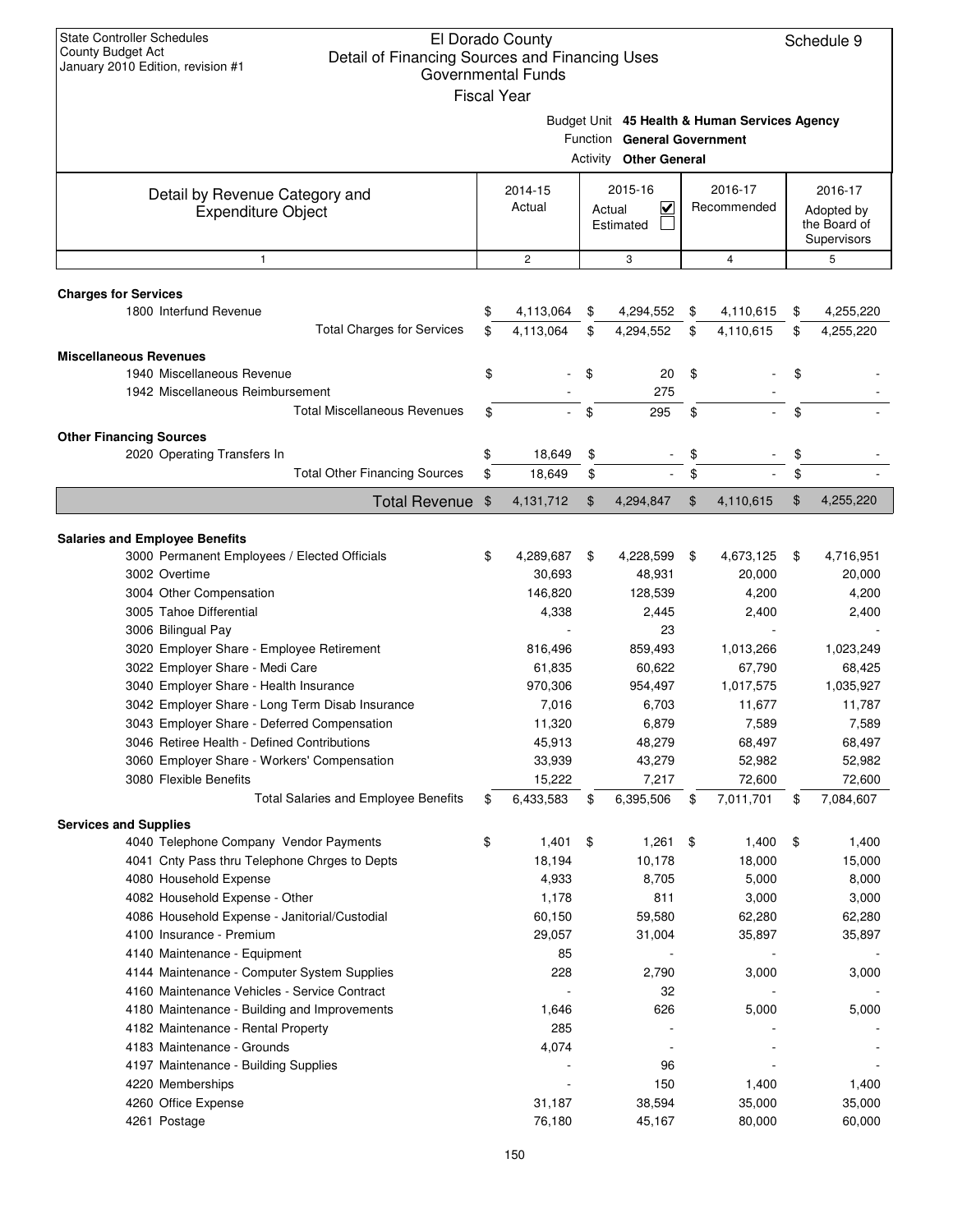Fiscal Year

Budget Unit **45 Health & Human Services Agency**

Function **General Government**

|                                               |                   | <b>Activity Other General</b>                  |    |                  |    |                                           |  |  |  |  |  |
|-----------------------------------------------|-------------------|------------------------------------------------|----|------------------|----|-------------------------------------------|--|--|--|--|--|
| Detail by Revenue Category and                | 2014-15           | 2015-16                                        |    | 2016-17          |    | 2016-17                                   |  |  |  |  |  |
| <b>Expenditure Object</b>                     | Actual            | $\overline{\mathbf{v}}$<br>Actual<br>Estimated |    | Recommended      |    | Adopted by<br>the Board of<br>Supervisors |  |  |  |  |  |
| $\mathbf{1}$                                  | $\overline{c}$    | 3                                              |    | $\overline{4}$   |    | 5                                         |  |  |  |  |  |
| 4262 Software                                 | 3,333             | 2,707                                          |    | 4,200            |    | 4,200                                     |  |  |  |  |  |
| 4263 Subscription / Newspaper / Journals      | 1,687             | 2,031                                          |    | 2,000            |    | 3,416                                     |  |  |  |  |  |
| 4264 Books / Manuals                          |                   | 205                                            |    | 700              |    | 700                                       |  |  |  |  |  |
| 4266 Printing / Duplicating                   | 651               | 2,121                                          |    | 1,500            |    | 1,500                                     |  |  |  |  |  |
| 4300 Professional and Specialized Services    | 12,973            | 58,040                                         |    | 87,645           |    | 87,645                                    |  |  |  |  |  |
| 4337 Other Governmental Agencies              |                   | 307                                            |    |                  |    |                                           |  |  |  |  |  |
| 4400 Publication and Legal Notices            | 193               |                                                |    | 500              |    | 500                                       |  |  |  |  |  |
| 4420 Rents and Leases - Equipment             | 171,256           | 150,239                                        |    | 185,000          |    | 185,000                                   |  |  |  |  |  |
| 4421 Security System                          | 23,376            | 23,376                                         |    | 23,964           |    | 23,964                                    |  |  |  |  |  |
| 4440 Rent & Lease - Building/Improvements     | 674,652           | 661,890                                        |    | 681,508          |    | 681,508                                   |  |  |  |  |  |
| 4460 Small Tools and Instruments              | 85                | 135                                            |    |                  |    |                                           |  |  |  |  |  |
| 4461 Minor Equipment                          | 3,112             | 28,013                                         |    | 2,400            |    | 2,400                                     |  |  |  |  |  |
| 4462 Minor Computer Equipment                 | 23,711            | 11,172                                         |    | 8,800            |    | 8,800                                     |  |  |  |  |  |
| 4463 Minor Telephone and Radio Equipment      | 306               | 253                                            |    |                  |    |                                           |  |  |  |  |  |
| 4500 Special Departmental Expense             |                   | 1,680                                          |    | 10,000           |    | 20,000                                    |  |  |  |  |  |
| 4501 Special Projects                         |                   |                                                |    |                  |    | 1,000,000                                 |  |  |  |  |  |
| 4502 Educational Materials                    |                   | 84                                             |    | 2,000            |    | 2,000                                     |  |  |  |  |  |
| 4503 Staff Development                        | 25,952            | 13,779                                         |    | 34,560           |    | 49,560                                    |  |  |  |  |  |
| 4529 Software License                         | 335               | 495                                            |    | 3,500            |    | 3,500                                     |  |  |  |  |  |
| 4540 Staff Development                        |                   | 160                                            |    |                  |    |                                           |  |  |  |  |  |
| 4600 Transportation and Travel                | 3,270             | 2,906                                          |    | 3,302            |    | 3,302                                     |  |  |  |  |  |
| 4602 Employee - Private Auto Mileage          | 5,662             | 6,157                                          |    | 7,990            |    | 7,990                                     |  |  |  |  |  |
| 4605 Vehicle - Rent or Lease                  | 7,467             | 7,374                                          |    | 8,500            |    | 388,500                                   |  |  |  |  |  |
| 4606 Fuel Purchases                           | 1,221             | 1,282                                          |    | 1,000            |    | 281,000                                   |  |  |  |  |  |
| 4608 Hotel Accommodations                     | 3,820             | 4,073                                          |    | 2,300            |    | 2,300                                     |  |  |  |  |  |
| 4620 Utilities                                | 157,671           | 147,282                                        |    | 189,288          |    | 148,176                                   |  |  |  |  |  |
| <b>Total Services and Supplies</b>            | \$<br>1,349,330   | \$<br>1,324,755                                | \$ | 1,510,634        | \$ | 3,135,938                                 |  |  |  |  |  |
| <b>Services and Supplies Abatements</b>       |                   |                                                |    |                  |    |                                           |  |  |  |  |  |
| 4752 Allocated Fuel Purchase                  | \$                | \$                                             |    |                  |    | (660,000)                                 |  |  |  |  |  |
| <b>Total Services and Supplies Abatements</b> | \$                | \$                                             | \$ |                  | \$ | (660,000)                                 |  |  |  |  |  |
| <b>Fixed Assets</b>                           |                   |                                                |    |                  |    |                                           |  |  |  |  |  |
| 6040 Fixed Assets - Equipment                 | \$                | \$                                             | \$ | 35,000           | \$ | 35,000                                    |  |  |  |  |  |
| 6042 Fixed Assets - Computer Sys Equipment    | 7,178             |                                                |    | 8,500            |    | 8,500                                     |  |  |  |  |  |
| <b>Total Fixed Assets</b>                     | \$<br>7,178       | \$                                             | \$ | 43,500           | \$ | 43,500                                    |  |  |  |  |  |
| <b>Intrafund Transfers</b>                    |                   |                                                |    |                  |    |                                           |  |  |  |  |  |
| 7200 Intrafund Transfers                      | \$<br>197         | \$<br>262,774 \$                               |    | 408,379          | \$ | 408,379                                   |  |  |  |  |  |
| 7223 Intrafnd: Mail Service                   |                   | 47                                             |    | 118              |    | 118                                       |  |  |  |  |  |
| 7224 Intrafnd: Stores Support                 |                   | 2,411                                          |    | 1,696            |    | 1,696                                     |  |  |  |  |  |
| 7229 Intrafnd: PC Support                     |                   |                                                |    | 25,000           |    | 25,000                                    |  |  |  |  |  |
| 7231 Intrafnd: IS Programming Support         | 3,903             | 17,091                                         |    |                  |    |                                           |  |  |  |  |  |
| 7232 Intrafnd: Maint Bldg & Improvmnts        | 4,749             | 20,475                                         |    | 10,000           |    | 20,000                                    |  |  |  |  |  |
| <b>Total Intrafund Transfers</b>              | \$<br>8,849       | \$<br>302,798                                  | \$ | 445,193          | \$ | 455,193                                   |  |  |  |  |  |
| <b>Intrafund Abatement</b>                    |                   |                                                |    |                  |    |                                           |  |  |  |  |  |
| 7350 Intrfnd Abatemnt: Only General Fund      | \$<br>(4,339,244) | $(4,890,635)$ \$<br>- \$                       |    | $(4,835,408)$ \$ |    | (4,752,731)                               |  |  |  |  |  |
| 7380 Intrfnd Abatemnt: Not General Fund       |                   | (3,834)                                        |    |                  |    |                                           |  |  |  |  |  |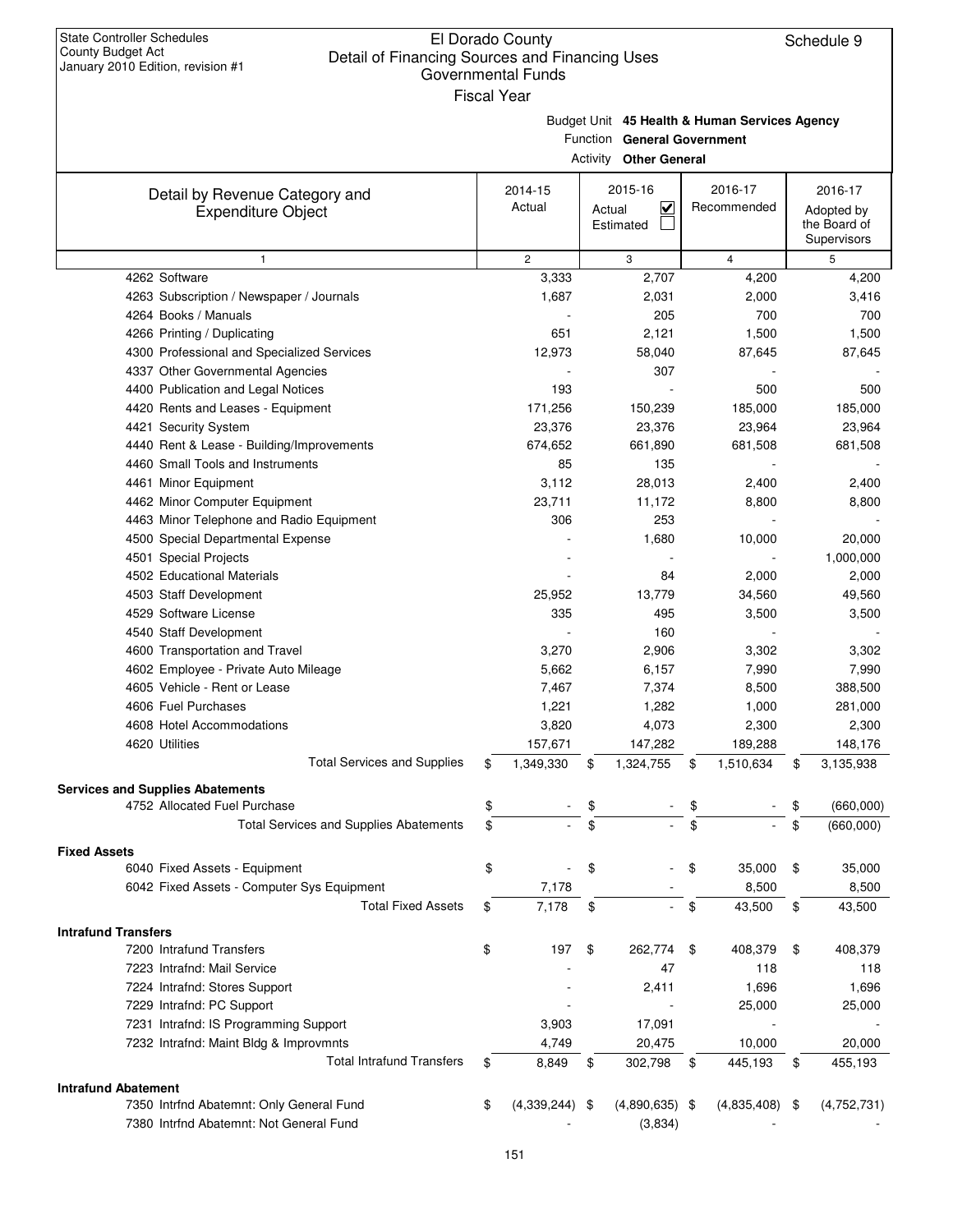| <b>State Controller Schedules</b><br>El Dorado County<br>County Budget Act<br>Detail of Financing Sources and Financing Uses<br>January 2010 Edition, revision #1<br>Governmental Funds<br><b>Fiscal Year</b> |    |                   |    |                                                |    |                        |                |                                                      |  |  |  |
|---------------------------------------------------------------------------------------------------------------------------------------------------------------------------------------------------------------|----|-------------------|----|------------------------------------------------|----|------------------------|----------------|------------------------------------------------------|--|--|--|
| Budget Unit 45 Health & Human Services Agency<br>Function General Government<br>Activity<br><b>Other General</b>                                                                                              |    |                   |    |                                                |    |                        |                |                                                      |  |  |  |
| Detail by Revenue Category and<br><b>Expenditure Object</b>                                                                                                                                                   |    | 2014-15<br>Actual |    | 2015-16<br>$\checkmark$<br>Actual<br>Estimated |    | 2016-17<br>Recommended |                | 2016-17<br>Adopted by<br>the Board of<br>Supervisors |  |  |  |
|                                                                                                                                                                                                               |    | $\overline{2}$    |    | 3                                              |    | 4                      |                | 5                                                    |  |  |  |
| <b>Total Intrafund Abatement</b>                                                                                                                                                                              | \$ | (4,339,244)       | \$ | (4,894,469)                                    | S  | (4,835,408)            | \$             | (4,752,731)                                          |  |  |  |
| Total Expenditures/Appropriations \$                                                                                                                                                                          |    | 3,459,696         | \$ | 3,128,591                                      | \$ | 4,175,620              | $\mathfrak{F}$ | 5,306,507                                            |  |  |  |
| Net Cost \$                                                                                                                                                                                                   |    | 672,016           | S  | 1,166,256                                      | S  | (65,005)               | S              | (1,051,287)                                          |  |  |  |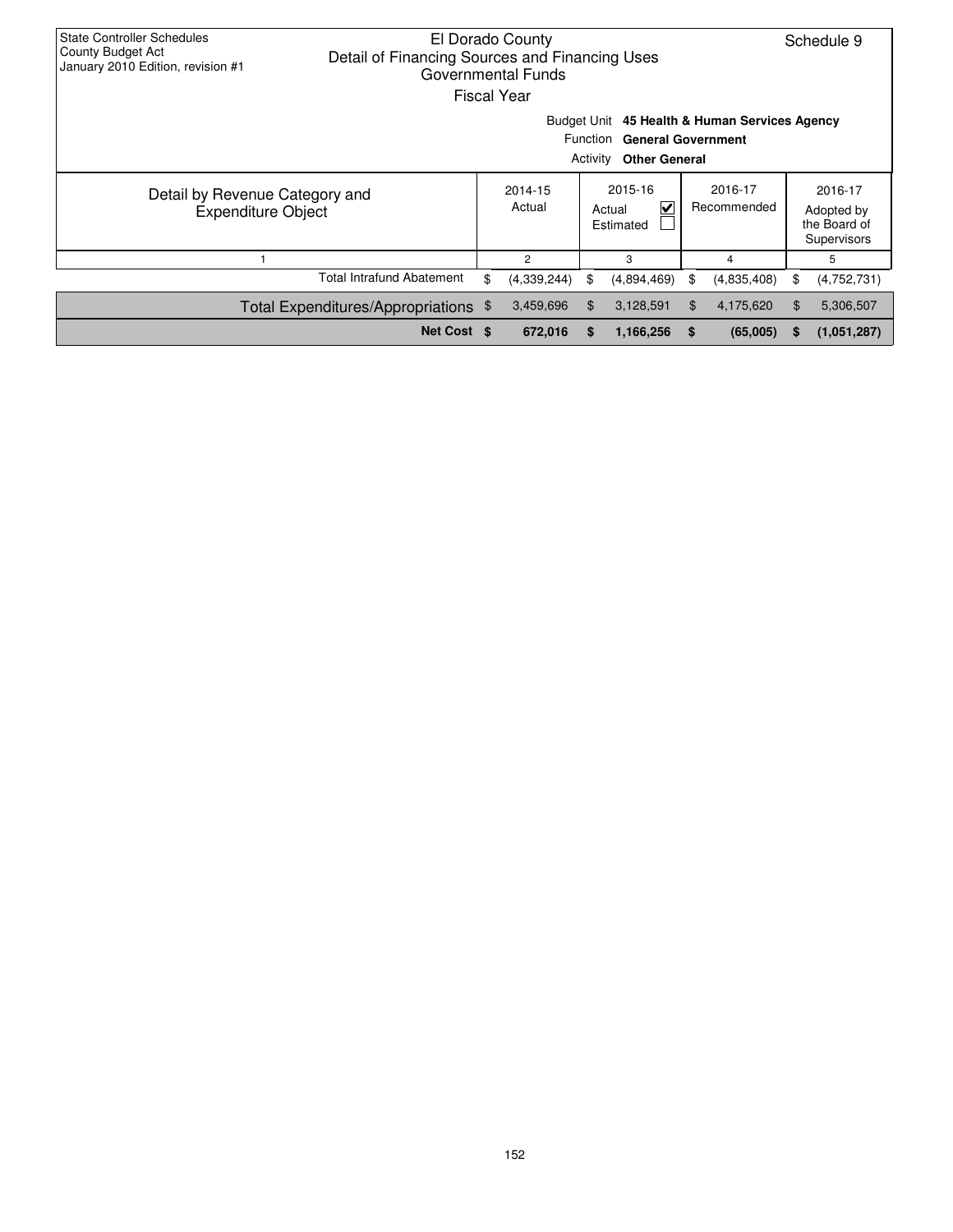| <b>State Controller Schedules</b><br>County Budget Act<br>Detail of Financing Sources and Financing Uses<br>January 2010 Edition, revision #1 |          | El Dorado County<br><b>Governmental Funds</b><br><b>Fiscal Year</b> |                |                                                                                                    |          |                        |          | Schedule 9                                           |
|-----------------------------------------------------------------------------------------------------------------------------------------------|----------|---------------------------------------------------------------------|----------------|----------------------------------------------------------------------------------------------------|----------|------------------------|----------|------------------------------------------------------|
|                                                                                                                                               |          |                                                                     |                | Budget Unit 51 Veterans Services<br>Function Public Assistance<br><b>Activity Veterans Affairs</b> |          |                        |          |                                                      |
| Detail by Revenue Category and<br><b>Expenditure Object</b>                                                                                   |          | 2014-15<br>Actual                                                   | Actual         | 2015-16<br>V<br>Estimated                                                                          |          | 2016-17<br>Recommended |          | 2016-17<br>Adopted by<br>the Board of<br>Supervisors |
| $\mathbf{1}$                                                                                                                                  |          | $\overline{c}$                                                      |                | 3                                                                                                  |          | $\overline{4}$         |          | 5                                                    |
| Intergovernmental Revenue - State                                                                                                             |          |                                                                     |                |                                                                                                    |          |                        |          |                                                      |
| 0800 State - Veterans' Affairs                                                                                                                | \$       | 62,109                                                              | \$             | 46,524                                                                                             | \$       | 46,000                 | \$       | 46,000                                               |
| Total Intergovernmental Revenue - State                                                                                                       | \$       | 62,109                                                              | \$             | 46,524                                                                                             | \$       | 46,000                 | \$       | 46,000                                               |
|                                                                                                                                               |          |                                                                     |                |                                                                                                    |          |                        |          |                                                      |
| Intergovernmental Revenue - Federal<br>1107 Federal - Medi Cal                                                                                | \$       | 1,440                                                               | \$             | 1,169                                                                                              | \$       | 1,164                  | \$       | 1,164                                                |
| Total Intergovernmental Revenue - Federal                                                                                                     | \$       | 1,440                                                               | \$             | 1,169                                                                                              | \$       | 1,164                  | \$       | 1.164                                                |
|                                                                                                                                               |          |                                                                     |                |                                                                                                    |          |                        |          |                                                      |
| <b>Other Financing Sources</b>                                                                                                                |          |                                                                     |                |                                                                                                    |          |                        |          |                                                      |
| 2020 Operating Transfers In<br><b>Total Other Financing Sources</b>                                                                           | \$<br>\$ |                                                                     | \$<br>\$       |                                                                                                    | \$<br>\$ | 32,429<br>32,429       | \$<br>\$ | 32,429<br>32,429                                     |
|                                                                                                                                               |          |                                                                     |                |                                                                                                    |          |                        |          |                                                      |
| Total Revenue \$                                                                                                                              |          | 63,549                                                              | $\mathfrak{S}$ | 47,693                                                                                             | $\$\$    | 79,593                 | \$       | 79,593                                               |
|                                                                                                                                               |          |                                                                     |                |                                                                                                    |          |                        |          |                                                      |
| <b>Salaries and Employee Benefits</b><br>3000 Permanent Employees / Elected Officials                                                         | \$       | 201,953                                                             | \$             | 256,822 \$                                                                                         |          | 269,101                | \$       | 269,101                                              |
| 3001 Temporary Employees                                                                                                                      |          | 24,512                                                              |                | 21,470                                                                                             |          | 40,228                 |          | 40,228                                               |
| 3002 Overtime                                                                                                                                 |          |                                                                     |                | 231                                                                                                |          |                        |          |                                                      |
| 3004 Other Compensation                                                                                                                       |          | 394                                                                 |                | 1,249                                                                                              |          | 15,000                 |          | 15,000                                               |
| 3020 Employer Share - Employee Retirement                                                                                                     |          | 42,340                                                              |                | 54,113                                                                                             |          | 61,301                 |          | 61,301                                               |
| 3022 Employer Share - Medi Care                                                                                                               |          | 3,105                                                               |                | 3,910                                                                                              |          | 3,902                  |          | 3,902                                                |
| 3040 Employer Share - Health Insurance                                                                                                        |          | 57,430                                                              |                | 47,066                                                                                             |          | 46,421                 |          | 46,421                                               |
| 3042 Employer Share - Long Term Disab Insurance                                                                                               |          | 325                                                                 |                | 413                                                                                                |          | 673                    |          | 673                                                  |
| 3046 Retiree Health - Defined Contributions                                                                                                   |          | 3,907                                                               |                | 5,136                                                                                              |          | 5,261                  |          | 5,261                                                |
| 3060 Employer Share - Workers' Compensation                                                                                                   |          | 1,763                                                               |                | 2,815                                                                                              |          | 3,148                  |          | 3,148                                                |
| 3080 Flexible Benefits                                                                                                                        |          | 2,413                                                               |                | 2,284                                                                                              |          | 6,000                  |          | 6,000                                                |
| <b>Total Salaries and Employee Benefits</b>                                                                                                   | \$       | 338,142                                                             | \$             | 395,507                                                                                            | \$       | 451,035                | \$       | 451,035                                              |
| <b>Services and Supplies</b>                                                                                                                  |          |                                                                     |                |                                                                                                    |          |                        |          |                                                      |
| 4040 Telephone Company Vendor Payments                                                                                                        | \$       | 733                                                                 | \$             | 277                                                                                                | \$       |                        | \$       |                                                      |
| 4041 Cnty Pass thru Telephone Chrges to Depts                                                                                                 |          | 990                                                                 |                | 1,172                                                                                              |          | 1,239                  |          | 1,239                                                |
| 4080 Household Expense                                                                                                                        |          | 41                                                                  |                |                                                                                                    |          | 50                     |          | 50                                                   |
| 4085 Household Expense - Refuse Disposal                                                                                                      |          | 6,783                                                               |                | 6,783                                                                                              |          | 6,761                  |          | 6,761                                                |
| 4086 Household Expense - Janitorial/Custodial                                                                                                 |          | 4,380                                                               |                | 4,380                                                                                              |          | 5,880                  |          | 5,880                                                |
| 4100 Insurance - Premium                                                                                                                      |          | 7,434                                                               |                | 5,504                                                                                              |          | 5,835                  |          | 5,835                                                |
| 4101 Insurance - Additional Liability                                                                                                         |          | 1,249                                                               |                | 871                                                                                                |          | 1,300                  |          | 1,300                                                |
| 4140 Maintenance - Equipment                                                                                                                  |          |                                                                     |                | 186                                                                                                |          | 186                    |          | 186                                                  |
| 4143 Maintenance - Service Contracts<br>4160 Maintenance Vehicles - Service Contract                                                          |          | 73                                                                  |                |                                                                                                    |          | 1,000<br>230           |          | 1,000<br>230                                         |
| 4163 Maintenance Vehicles - Inventory                                                                                                         |          |                                                                     |                | L,                                                                                                 |          | 75                     |          | 75                                                   |
| 4180 Maintenance - Building and Improvements                                                                                                  |          | 156                                                                 |                | 217                                                                                                |          | 200                    |          | 200                                                  |
| 4220 Memberships                                                                                                                              |          | 1,060                                                               |                | 1,000                                                                                              |          | 2,000                  |          | 2,000                                                |
| 4260 Office Expense                                                                                                                           |          | 2,981                                                               |                | 2,471                                                                                              |          | 3,000                  |          | 3,000                                                |
| 4261 Postage                                                                                                                                  |          | 1,112                                                               |                | 602                                                                                                |          | 1,073                  |          | 1,073                                                |
| 4262 Software                                                                                                                                 |          |                                                                     |                | 335                                                                                                |          |                        |          |                                                      |
| 4263 Subscription / Newspaper / Journals                                                                                                      |          |                                                                     |                | 74                                                                                                 |          | 208                    |          | 208                                                  |
| 4264 Books / Manuals                                                                                                                          |          | 722                                                                 |                | 470                                                                                                |          | 430                    |          | 430                                                  |
| 4266 Printing / Duplicating                                                                                                                   |          |                                                                     |                | 95                                                                                                 |          | 500                    |          | 500                                                  |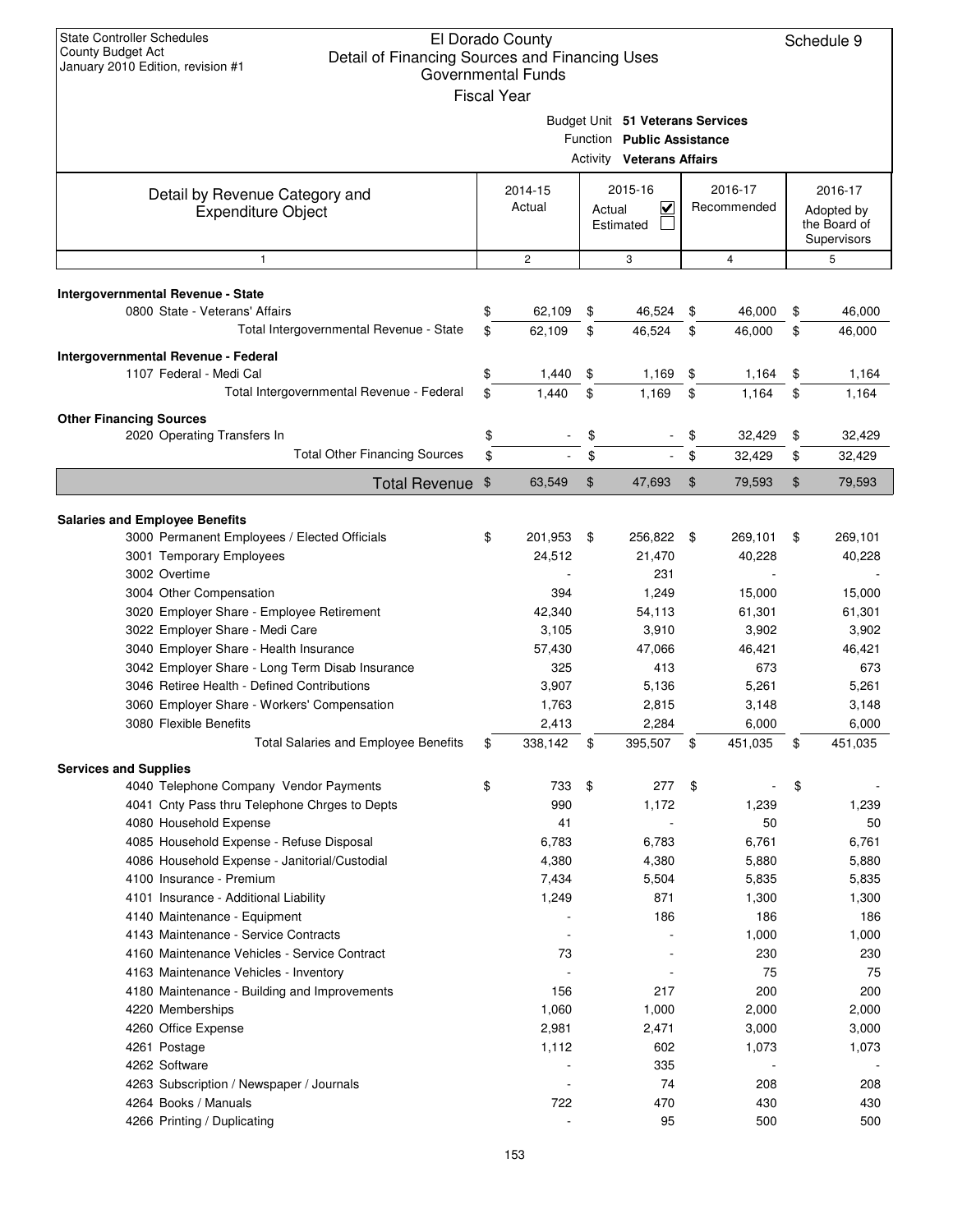| <b>State Controller Schedules</b><br><b>County Budget Act</b><br>Detail of Financing Sources and Financing Uses<br>January 2010 Edition, revision #1 | El Dorado County<br><b>Governmental Funds</b><br><b>Fiscal Year</b> |              |                                                                                                    |                        | Schedule 9                                           |
|------------------------------------------------------------------------------------------------------------------------------------------------------|---------------------------------------------------------------------|--------------|----------------------------------------------------------------------------------------------------|------------------------|------------------------------------------------------|
|                                                                                                                                                      |                                                                     |              | Budget Unit 51 Veterans Services<br>Function Public Assistance<br><b>Activity Veterans Affairs</b> |                        |                                                      |
| Detail by Revenue Category and<br><b>Expenditure Object</b>                                                                                          | 2014-15<br>Actual                                                   |              | 2015-16<br>$\checkmark$<br>Actual<br>Estimated                                                     | 2016-17<br>Recommended | 2016-17<br>Adopted by<br>the Board of<br>Supervisors |
| 1                                                                                                                                                    | $\overline{c}$                                                      |              | 3                                                                                                  | $\overline{4}$         | 5                                                    |
| 4300 Professional and Specialized Services                                                                                                           |                                                                     | 2,098        | 2,936                                                                                              | 6,024                  | 6,024                                                |
| 4324 Medical, Dental and Lab Services                                                                                                                |                                                                     |              |                                                                                                    | 200                    | 200                                                  |
| 4400 Publication and Legal Notices                                                                                                                   |                                                                     | 123          |                                                                                                    | 350                    | 350                                                  |
| 4420 Rents and Leases - Equipment                                                                                                                    |                                                                     | 4,676        | 5,307                                                                                              | 5,868                  | 5,868                                                |
| 4461 Minor Equipment                                                                                                                                 |                                                                     |              | 296                                                                                                | 1,500                  | 1,500                                                |
| 4462 Minor Computer Equipment                                                                                                                        |                                                                     | 1,746        | 3,696                                                                                              |                        |                                                      |
| 4503 Staff Development                                                                                                                               |                                                                     | 600          | 1,100                                                                                              |                        |                                                      |
| 4529 Software License                                                                                                                                |                                                                     |              |                                                                                                    | 335                    | 335                                                  |
| 4540 Staff Development                                                                                                                               |                                                                     | 200          |                                                                                                    | 1,600                  | 1,600                                                |
| 4600 Transportation and Travel                                                                                                                       |                                                                     | 1,265        | 868                                                                                                | 3,062                  | 3,062                                                |
| 4602 Employee - Private Auto Mileage                                                                                                                 |                                                                     | 452<br>988   | 1,606                                                                                              | 641                    | 641                                                  |
| 4604 Volunteer - Private Auto Mileage                                                                                                                |                                                                     |              | 1,626                                                                                              | 3,238                  | 3,238                                                |
| 4605 Vehicle - Rent or Lease<br>4606 Fuel Purchases                                                                                                  |                                                                     | 2,516<br>817 | 2,651<br>613                                                                                       | 2,197<br>1,050         | 2,197<br>1,050                                       |
| 4608 Hotel Accommodations                                                                                                                            |                                                                     | 1,426        | 2,130                                                                                              | 2,500                  | 2,500                                                |
| 4620 Utilities                                                                                                                                       |                                                                     | 22,534       | 25,161                                                                                             | 24,883                 | 24,883                                               |
| <b>Total Services and Supplies</b>                                                                                                                   | \$                                                                  | 67,155       | 72,428<br>\$                                                                                       | 83,415<br>\$           | \$<br>83,415                                         |
|                                                                                                                                                      |                                                                     |              |                                                                                                    |                        |                                                      |
| <b>Other Charges</b>                                                                                                                                 |                                                                     |              |                                                                                                    |                        |                                                      |
| 5240 Contribution To Non-county Governmental                                                                                                         | \$                                                                  | 1,050        | \$                                                                                                 | \$                     | \$                                                   |
| <b>Total Other Charges</b>                                                                                                                           | \$                                                                  | 1,050        | \$                                                                                                 | \$                     | \$                                                   |
| <b>Intrafund Transfers</b>                                                                                                                           |                                                                     |              |                                                                                                    |                        |                                                      |
| 7223 Intrafnd: Mail Service                                                                                                                          | \$                                                                  | 2.489        | \$<br>2,804                                                                                        | \$<br>2,825            | \$<br>2,825                                          |
| 7227 Intrafnd: Internal Data Processing                                                                                                              |                                                                     |              |                                                                                                    | 1,748                  | 1,748                                                |
| 7229 Intrafnd: PC Support                                                                                                                            |                                                                     |              |                                                                                                    | 1,800                  | 1,800                                                |
| 7231 Intrafnd: IS Programming Support                                                                                                                |                                                                     |              | 532                                                                                                | 1,144                  | 1,144                                                |
| 7232 Intrafnd: Maint Bldg & Improvmnts                                                                                                               |                                                                     | 4,287        | 1,021                                                                                              | 3,500                  | 3,500                                                |
| 7234 Intrafnd: Network Support                                                                                                                       |                                                                     |              |                                                                                                    | 4,391                  | 4,391                                                |
| <b>Total Intrafund Transfers</b>                                                                                                                     | \$                                                                  | 6,776        | \$<br>4,357                                                                                        | 15,408<br>\$           | \$<br>15,408                                         |
| Total Expenditures/Appropriations \$                                                                                                                 |                                                                     | 413,123      | $\frac{1}{2}$<br>472,292                                                                           | 549,858<br>\$          | \$<br>549,858                                        |
| Net Cost \$                                                                                                                                          |                                                                     | (349, 574)   | \$<br>(424, 599)                                                                                   | \$<br>(470, 265)       | \$<br>(470, 265)                                     |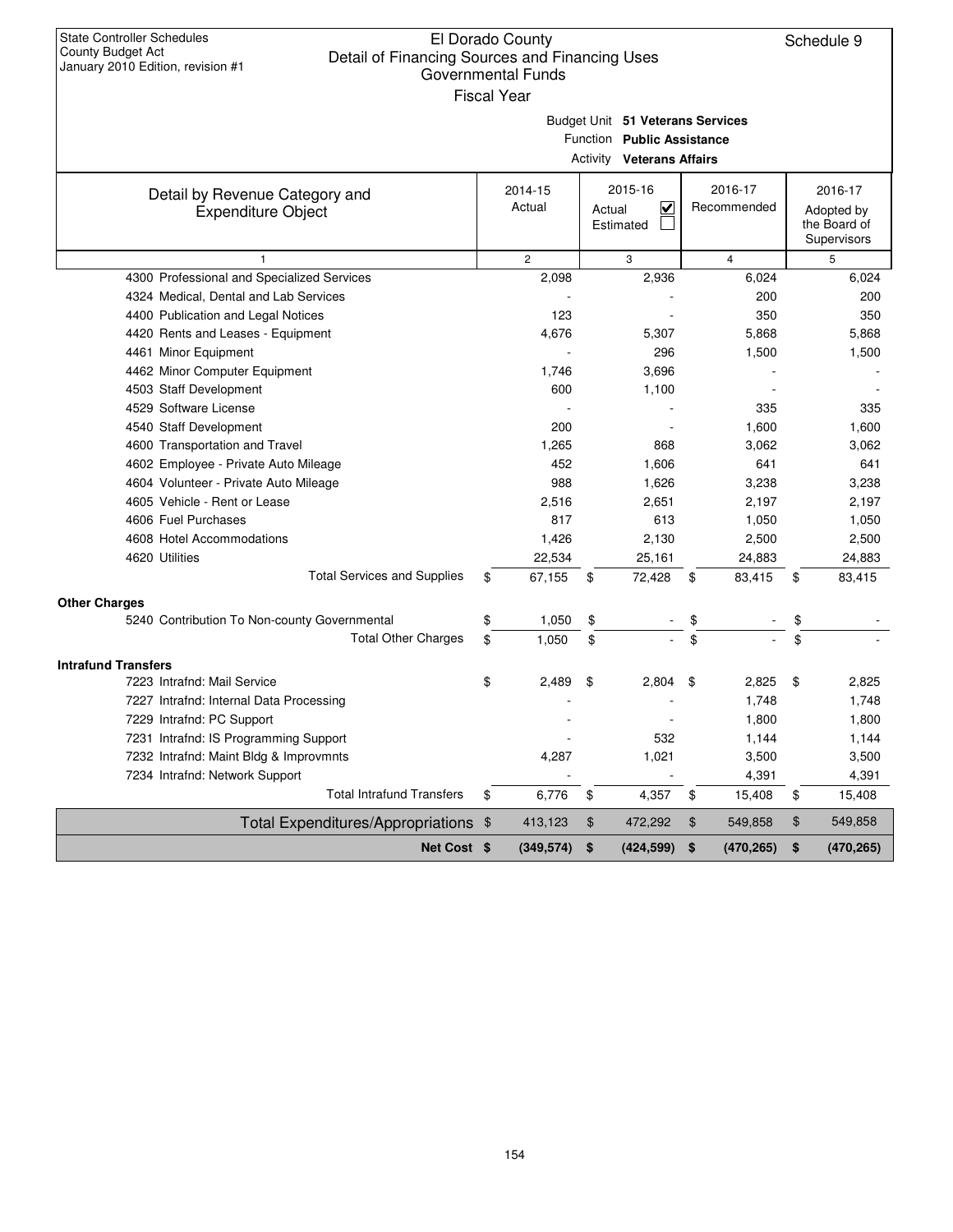| <b>State Controller Schedules</b><br>County Budget Act<br>Detail of Financing Sources and Financing Uses<br>January 2010 Edition, revision #1 | El Dorado County<br><b>Governmental Funds</b><br><b>Fiscal Year</b> |                                                                                               |                  | Schedule 9                                |
|-----------------------------------------------------------------------------------------------------------------------------------------------|---------------------------------------------------------------------|-----------------------------------------------------------------------------------------------|------------------|-------------------------------------------|
|                                                                                                                                               |                                                                     | Budget Unit 53 Human Services<br>Function Public Assistance<br>Activity <b>Administration</b> |                  |                                           |
| Detail by Revenue Category and                                                                                                                | 2014-15                                                             | 2015-16                                                                                       | 2016-17          | 2016-17                                   |
| <b>Expenditure Object</b>                                                                                                                     | Actual                                                              | $\checkmark$<br>Actual<br>Estimated                                                           | Recommended      | Adopted by<br>the Board of<br>Supervisors |
| 1                                                                                                                                             | $\mathbf{2}$                                                        | 3                                                                                             | $\overline{4}$   | 5                                         |
|                                                                                                                                               |                                                                     |                                                                                               |                  |                                           |
| Intergovernmental Revenue - State<br>0580 State - Public Assistance Administration                                                            | \$<br>4,004,797 \$                                                  | 4,695,127 \$                                                                                  | 4,730,279        | \$<br>4,613,769                           |
| 0581 State - Food Stamp Administration                                                                                                        | 2,277,169                                                           | 2,828,426                                                                                     | 2,288,940        | 2,310,954                                 |
| 0584 State - Fraud Incentives                                                                                                                 | 450                                                                 |                                                                                               |                  |                                           |
| 0601 State - Cw Two Parent Families                                                                                                           |                                                                     |                                                                                               |                  |                                           |
|                                                                                                                                               | 125,646                                                             | 373,941                                                                                       |                  |                                           |
| 0602 State - Cw Zero Parent/All Other Families<br>0603 State - Foster Care                                                                    | (291, 442)                                                          | 294,757                                                                                       |                  |                                           |
|                                                                                                                                               | 2,099                                                               | 6,998                                                                                         | 95,590           | 95,590                                    |
| 0604 State - Adoption                                                                                                                         | 3,809                                                               | (2,503)                                                                                       |                  |                                           |
| 0605 State - Boarding Home License                                                                                                            | 33,798                                                              | 31,842                                                                                        | 382,884          | 506,323                                   |
| 0607 State - Kinship Guardian                                                                                                                 | 29,432                                                              | 39,392                                                                                        |                  |                                           |
| Total Intergovernmental Revenue - State                                                                                                       | \$<br>6,185,759                                                     | \$<br>8,267,980                                                                               | \$<br>7,497,693  | \$<br>7,526,636                           |
| Intergovernmental Revenue - Federal                                                                                                           |                                                                     |                                                                                               |                  |                                           |
| 1000 Federal - Public Assistance Admin.                                                                                                       | \$<br>7,284,516                                                     | \$<br>8,229,217                                                                               | \$<br>10,083,943 | \$<br>10,418,520                          |
| 1001 Federal - Food Stamps                                                                                                                    | 2,511,374                                                           | 2,987,584                                                                                     | 3,295,103        | 3,301,960                                 |
| 1021 Federal - Cw Two Parent Families                                                                                                         | 302,649                                                             | 265,166                                                                                       | 365,600          | 407,212                                   |
| 1022 Federal - Cw Zero Parent/All Other Families                                                                                              | 1,391,527                                                           | 1,362,281                                                                                     | 1,462,398        | 1,628,850                                 |
| 1023 Federal - Foster Care                                                                                                                    | 2,997,446                                                           | 2,433,921                                                                                     | 2,710,740        | 2,818,430                                 |
| 1024 Federal - Adoption                                                                                                                       | 1,778,416                                                           | 1,828,100                                                                                     | 1,880,000        | 1,921,000                                 |
| 1025 Federal - Kinship Guardian                                                                                                               | 47,372                                                              | 64,054                                                                                        |                  |                                           |
| 1026 Federal - Refugee Cash Assistance                                                                                                        | (237)                                                               | (490)                                                                                         |                  |                                           |
| 1060 Federal - Emerg Mngt Agency (FEMA)                                                                                                       |                                                                     | 832                                                                                           |                  |                                           |
| 1100 Federal - Other                                                                                                                          | 4,755                                                               | 17,366                                                                                        |                  |                                           |
| 1107 Federal - Medi Cal                                                                                                                       | 4,206,664                                                           | 5,333,056                                                                                     | 4,304,872        | 4.651.457                                 |
| Total Intergovernmental Revenue - Federal                                                                                                     | \$<br>20,524,482                                                    | \$<br>22,521,086                                                                              | \$<br>24,102,656 | \$<br>25,147,429                          |
| <b>Revenue Other Governmental Agencies</b>                                                                                                    |                                                                     |                                                                                               |                  |                                           |
| 1200 Other - Governmental Agencies                                                                                                            | \$<br>14,113                                                        | \$<br>11                                                                                      | \$<br>5,000      | \$<br>5,000                               |
| Total Revenue Other Governmental Agencies                                                                                                     | \$<br>14,113                                                        | \$<br>11                                                                                      | \$<br>5,000      | \$<br>5,000                               |
| <b>Charges for Services</b>                                                                                                                   |                                                                     |                                                                                               |                  |                                           |
| 1541 Public Guardian                                                                                                                          | \$<br>155,221                                                       | \$<br>180,539                                                                                 | \$<br>152,000    | \$<br>152,000                             |
| 1603 Vital Health Statistic Fee                                                                                                               |                                                                     | 1,120                                                                                         |                  |                                           |
| 1740 Charges for Services                                                                                                                     | 36,382                                                              | 36,244                                                                                        | 35,000           | 35,000                                    |
| <b>Total Charges for Services</b>                                                                                                             | \$<br>191,603                                                       | \$<br>217,903                                                                                 | \$<br>187,000    | \$<br>187,000                             |
| <b>Miscellaneous Revenues</b>                                                                                                                 |                                                                     |                                                                                               |                  |                                           |
| 1900 Welfare Repayments                                                                                                                       | \$<br>149,743                                                       | \$<br>170,486                                                                                 | \$<br>135,000    | \$<br>135,000                             |
| 1901 Recoup Cw Two Parent/All Other Families                                                                                                  | 991                                                                 | 409                                                                                           | 550              | 550                                       |
| 1902 Recoup Cw Zero Parent/All Other Families                                                                                                 | 44,230                                                              | 41,594                                                                                        | 39,600           | 39,600                                    |
| 1903 Recoup Cw Foster Care                                                                                                                    | 355,346                                                             | 262,509                                                                                       | 284,900          | 284,900                                   |
| 1940 Miscellaneous Revenue                                                                                                                    | 20,136                                                              | 30,476                                                                                        | 14,200           | 14,200                                    |
| 1941 Miscellaneous Refund                                                                                                                     |                                                                     | 199                                                                                           |                  |                                           |
| 1942 Miscellaneous Reimbursement                                                                                                              | 165                                                                 | 416                                                                                           |                  |                                           |
| 1943 Miscellaneous Donation                                                                                                                   |                                                                     | 483                                                                                           |                  |                                           |
| 1945 Staled Dated Check                                                                                                                       | 7,883                                                               | 9,277                                                                                         | 5,800            | 5,800                                     |
| <b>Total Miscellaneous Revenues</b>                                                                                                           | \$<br>578,494                                                       | \$<br>515,848                                                                                 | \$<br>480,050    | \$<br>480,050                             |

**Other Financing Sources**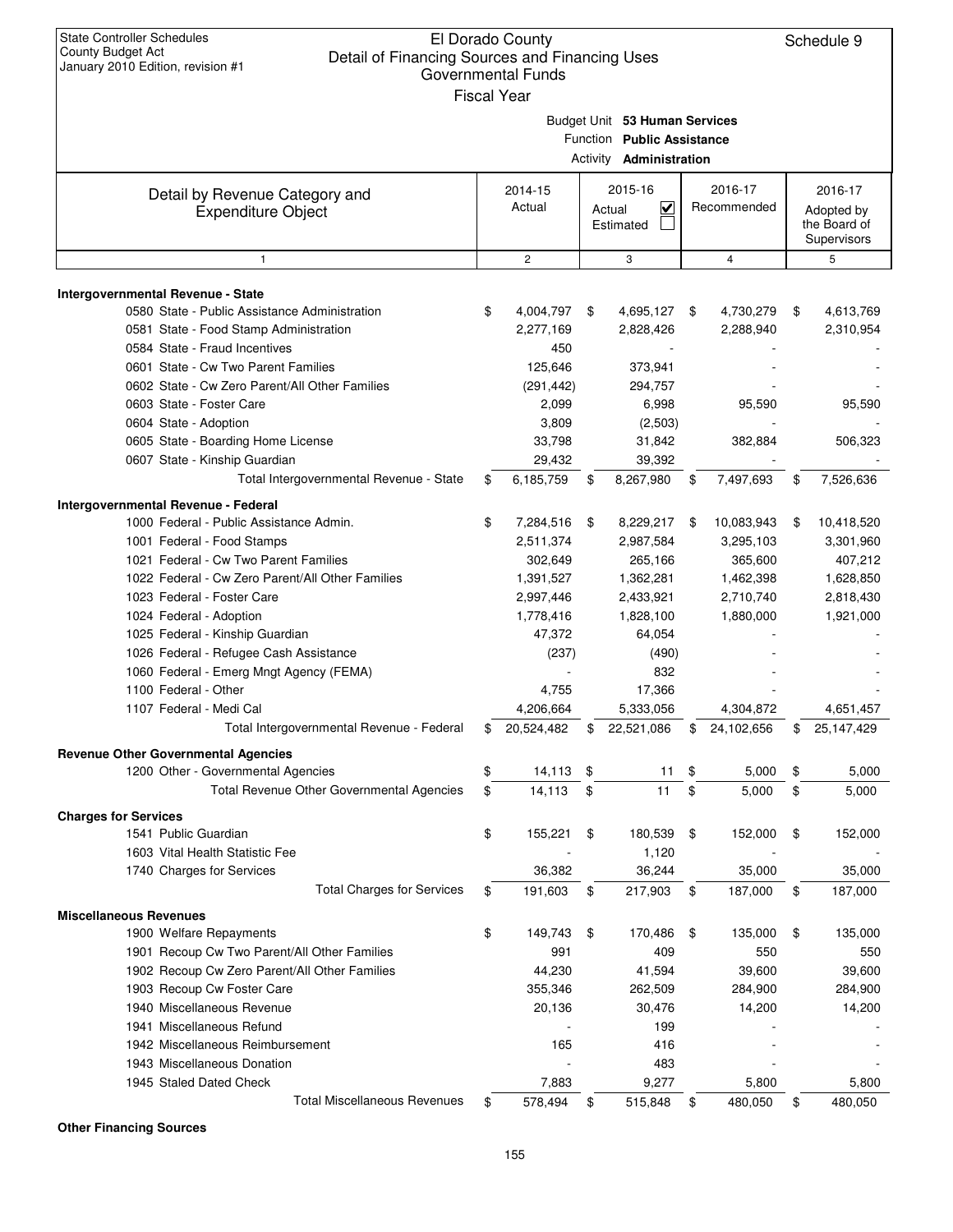| County Budget Act | <b>State Controller Schedules</b><br>Detail of Financing Sources and Financing Uses<br>January 2010 Edition, revision #1 |                | El Dorado County<br>Governmental Funds<br><b>Fiscal Year</b> |                                                                                               |       |                        | Schedule 9                                           |
|-------------------|--------------------------------------------------------------------------------------------------------------------------|----------------|--------------------------------------------------------------|-----------------------------------------------------------------------------------------------|-------|------------------------|------------------------------------------------------|
|                   |                                                                                                                          |                |                                                              | Budget Unit 53 Human Services<br>Function Public Assistance<br><b>Activity Administration</b> |       |                        |                                                      |
|                   | Detail by Revenue Category and<br><b>Expenditure Object</b>                                                              |                | 2014-15<br>Actual                                            | 2015-16<br>$\overline{\mathbf{v}}$<br>Actual<br>Estimated                                     |       | 2016-17<br>Recommended | 2016-17<br>Adopted by<br>the Board of<br>Supervisors |
|                   | 1                                                                                                                        |                | $\overline{c}$                                               | 3                                                                                             |       | 4                      | 5                                                    |
|                   | 2000 Sale of Fixed Assets                                                                                                | \$             |                                                              | \$<br>2,565                                                                                   | \$    |                        | \$                                                   |
|                   | 2020 Operating Transfers In                                                                                              |                | 7,374,843                                                    | 7,500,749                                                                                     |       | 8,731,210              | 8,812,677                                            |
|                   | 2021 Operating Transfers In: Veh Lic Fee                                                                                 |                | 2,233,196                                                    | 240,690                                                                                       |       | 240,690                | 240,690                                              |
|                   | 2027 Operating Transfers In: Sales Tax Realingment                                                                       |                | 8,312,110                                                    | 10,765,778                                                                                    |       | 11,637,780             | 12,093,584                                           |
|                   | <b>Total Other Financing Sources</b>                                                                                     | \$             | 17,920,149                                                   | \$<br>18,509,782                                                                              | \$    | 20,609,680             | \$<br>21,146,951                                     |
|                   | <b>Residual Equity Transfers</b>                                                                                         |                |                                                              |                                                                                               |       |                        |                                                      |
|                   | 2100 Residual Equity Transfers In                                                                                        | \$             | 1,246,125                                                    | \$                                                                                            | \$    |                        | \$                                                   |
|                   | <b>Total Residual Equity Transfers</b>                                                                                   | \$             | 1,246,125                                                    | \$                                                                                            | \$    |                        | \$                                                   |
|                   | <b>Total Revenue</b>                                                                                                     | $\mathfrak{F}$ | 46,660,725                                                   | \$<br>50,032,610                                                                              | $\$\$ | 52,882,079             | \$<br>54,493,066                                     |
|                   |                                                                                                                          |                |                                                              |                                                                                               |       |                        |                                                      |
|                   | <b>Salaries and Employee Benefits</b>                                                                                    |                |                                                              |                                                                                               |       |                        |                                                      |
|                   | 3000 Permanent Employees / Elected Officials                                                                             | \$             | 11,103,225                                                   | \$<br>12,494,347                                                                              | \$    | 13,909,908             | \$<br>14,211,735                                     |
|                   | 3001 Temporary Employees                                                                                                 |                | 42,111                                                       | 38,121                                                                                        |       |                        |                                                      |
|                   | 3002 Overtime                                                                                                            |                | 549,770                                                      | 353,493                                                                                       |       | 228,000                | 228,000                                              |
|                   | 3003 Standby Pay                                                                                                         |                | 64,897                                                       | 127,545                                                                                       |       | 100,087                | 100,087                                              |
|                   | 3004 Other Compensation                                                                                                  |                | 122,153                                                      | 192,293                                                                                       |       | 121,928                | 121,928                                              |
|                   | 3005 Tahoe Differential                                                                                                  |                | 98,733                                                       | 114,332                                                                                       |       | 106,272                | 107,280                                              |
|                   | 3006 Bilingual Pay                                                                                                       |                | 48,312                                                       | 50,306                                                                                        |       | 47,715                 | 49,753                                               |
|                   | 3020 Employer Share - Employee Retirement                                                                                |                | 2,153,007                                                    | 2,590,175                                                                                     |       | 3,170,702              | 3,240,152                                            |
|                   | 3022 Employer Share - Medi Care                                                                                          |                | 163,365                                                      | 181,772                                                                                       |       | 203,918                | 208,339                                              |
|                   | 3040 Employer Share - Health Insurance                                                                                   |                | 3,145,786                                                    | 3,279,078                                                                                     |       | 3,666,637              | 3,759,405                                            |
|                   | 3042 Employer Share - Long Term Disab Insurance                                                                          |                | 18,046                                                       | 19,852                                                                                        |       | 34,775                 | 35,529                                               |
|                   | 3043 Employer Share - Deferred Compensation                                                                              |                | 9,869                                                        | 9,206                                                                                         |       | 9,180                  | 9,180                                                |
|                   | 3046 Retiree Health - Defined Contributions                                                                              |                | 242,705                                                      | 255,441                                                                                       |       | 303,462                | 303,697                                              |
|                   | 3060 Employer Share - Workers' Compensation                                                                              |                | 323,429                                                      | 365,996                                                                                       |       | 521,514                | 521,604                                              |
|                   | 3080 Flexible Benefits                                                                                                   |                | 329                                                          | 2,127                                                                                         |       | 57,960                 | 63,600                                               |
|                   | <b>Total Salaries and Employee Benefits</b>                                                                              | \$             | 18,085,738                                                   | \$<br>20,074,085                                                                              | \$    | 22,482,058             | \$<br>22,960,289                                     |
|                   | <b>Services and Supplies</b>                                                                                             |                |                                                              |                                                                                               |       |                        |                                                      |
|                   | 4020 Clothing and Personal Supplies                                                                                      | \$             | 72                                                           | \$<br>126                                                                                     | -\$   | 2,400                  | \$<br>2,400                                          |
|                   | 4040 Telephone Company Vendor Payments                                                                                   |                | 9,155                                                        | 8,372                                                                                         |       | 7,200                  | 7,200                                                |
|                   | 4041 Cnty Pass thru Telephone Chrges to Depts                                                                            |                | 17,547                                                       | 14,309                                                                                        |       | 15,800                 | 15,800                                               |
|                   | 4060 Food and Food Products                                                                                              |                | 35                                                           | 2,679                                                                                         |       |                        |                                                      |
|                   | 4080 Household Expense                                                                                                   |                | 3,111                                                        | 5,399                                                                                         |       | 4,300                  | 4,300                                                |
|                   | 4081 Household Expense - Paper Goods                                                                                     |                |                                                              | 8                                                                                             |       |                        |                                                      |
|                   | 4082 Household Expense - Other                                                                                           |                | 1,491                                                        | 399                                                                                           |       | 2,500                  | 2,500                                                |
|                   | 4087 Household Expense - Exterm/Fumigation Serv                                                                          |                |                                                              |                                                                                               |       | 200                    | 200                                                  |
|                   | 4100 Insurance - Premium                                                                                                 |                | 185,792                                                      | 371,506                                                                                       |       | 394,403                | 394,462                                              |
|                   | 4101 Insurance - Additional Liability                                                                                    |                |                                                              | 561                                                                                           |       |                        |                                                      |
|                   | 4124 Witness Fee                                                                                                         |                |                                                              |                                                                                               |       | 500                    | 500                                                  |
|                   | 4141 Maintenance - Office Equipment                                                                                      |                | 135                                                          | 679                                                                                           |       | 2,000                  | 2,000                                                |
|                   | 4144 Maintenance - Computer System Supplies                                                                              |                | 58,524                                                       | 30,312                                                                                        |       | 42,300                 | 42,300                                               |
|                   | 4145 Maintenance - Equipment Parts                                                                                       |                | 284                                                          |                                                                                               |       |                        |                                                      |
|                   | 4160 Maintenance Vehicles - Service Contract                                                                             |                | 592                                                          | 374                                                                                           |       | 2,000                  | 2,000                                                |
|                   | 4162 Maintenance Vehicles - Supplies                                                                                     |                |                                                              | 292                                                                                           |       |                        |                                                      |
|                   | 4180 Maintenance - Building and Improvements                                                                             |                | 418                                                          | 138                                                                                           |       | 114                    | 114                                                  |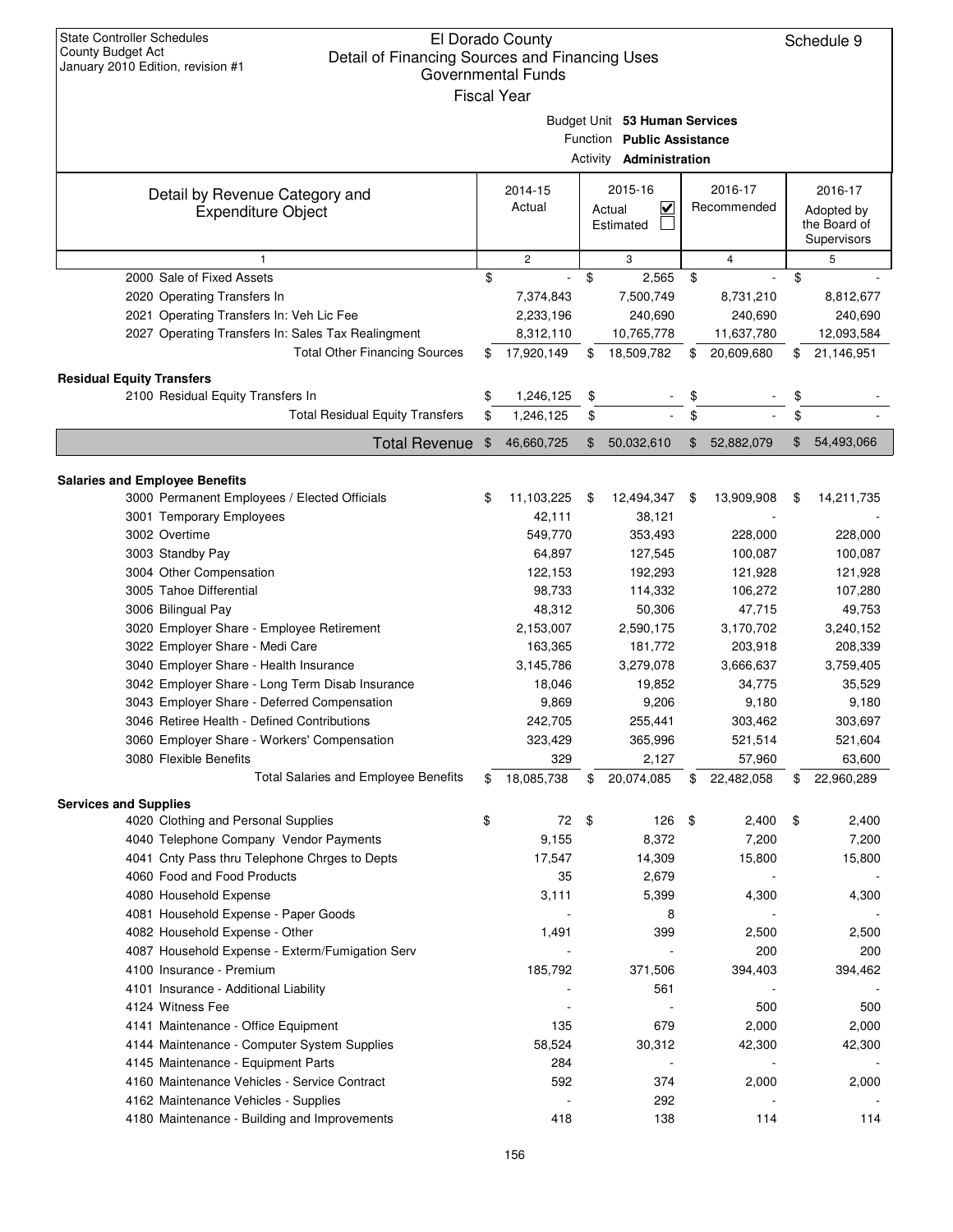| <b>State Controller Schedules</b><br>County Budget Act<br>Detail of Financing Sources and Financing Uses<br>January 2010 Edition, revision #1 | <b>Fiscal Year</b> | El Dorado County<br><b>Governmental Funds</b> |        | Schedule 9                                                                                    |    |                        |                                                      |
|-----------------------------------------------------------------------------------------------------------------------------------------------|--------------------|-----------------------------------------------|--------|-----------------------------------------------------------------------------------------------|----|------------------------|------------------------------------------------------|
|                                                                                                                                               |                    |                                               |        | Budget Unit 53 Human Services<br>Function Public Assistance<br>Activity <b>Administration</b> |    |                        |                                                      |
| Detail by Revenue Category and<br><b>Expenditure Object</b>                                                                                   |                    | 2014-15<br>Actual                             | Actual | 2015-16<br><u>V</u><br>Estimated                                                              |    | 2016-17<br>Recommended | 2016-17<br>Adopted by<br>the Board of<br>Supervisors |
| $\mathbf{1}$                                                                                                                                  |                    | $\mathbf{2}$                                  |        | 3                                                                                             |    | 4                      | 5                                                    |
| 4200 Medical, Dental and Laboratory Supplies                                                                                                  |                    | 190                                           |        |                                                                                               |    |                        |                                                      |
| 4220 Memberships                                                                                                                              |                    | 880                                           |        | 940                                                                                           |    | 4,410                  | 4,410                                                |
| 4221 Memberships - Legislative Advocacy                                                                                                       |                    | 41,062                                        |        | 43,115                                                                                        |    | 45,423                 | 45,423                                               |
| 4260 Office Expense                                                                                                                           |                    | 100,395                                       |        | 100,693                                                                                       |    | 118,000                | 119,250                                              |
| 4261 Postage                                                                                                                                  |                    | 106,656                                       |        | 105,967                                                                                       |    | 153,750                | 153,750                                              |
| 4262 Software                                                                                                                                 |                    | 802                                           |        | 6,731                                                                                         |    | 3,600                  | 3,600                                                |
| 4263 Subscription / Newspaper / Journals                                                                                                      |                    | 4,679                                         |        | 2,589                                                                                         |    | 5,750                  | 5,750                                                |
| 4264 Books / Manuals                                                                                                                          |                    | 23                                            |        | 552                                                                                           |    | 700                    | 700                                                  |
| 4265 Law Books                                                                                                                                |                    | 763                                           |        | 757                                                                                           |    |                        |                                                      |
| 4266 Printing / Duplicating                                                                                                                   |                    | 6,615                                         |        | 13,658                                                                                        |    | 13,500                 | 15,329                                               |
| 4267 On-Line Subscriptions                                                                                                                    |                    |                                               |        | 3,242                                                                                         |    |                        |                                                      |
| 4300 Professional and Specialized Services                                                                                                    |                    | 246,052                                       |        | 314,654                                                                                       |    | 647,980                | 667,980                                              |
| 4308 External Data Processing Services                                                                                                        |                    | 55,120                                        |        | 50,280                                                                                        |    | 109,650                | 109,650                                              |
| 4318 Interpreter                                                                                                                              |                    | 1,530                                         |        | 6,403                                                                                         |    | 3,063                  | 3,063                                                |
| 4320 Verbatim Report - Transcription                                                                                                          |                    |                                               |        |                                                                                               |    | 1,000                  | 1,000                                                |
| 4323 Psychiatric Medical Services                                                                                                             |                    | 17,009                                        |        |                                                                                               |    |                        |                                                      |
| 4324 Medical, Dental and Lab Services                                                                                                         |                    | 5,389                                         |        | 6,455                                                                                         |    | 15,100                 | 15,100                                               |
| 4330 Food Stamp Service                                                                                                                       |                    | 7,728                                         |        | 8,154                                                                                         |    | 8,470                  | 8,470                                                |
| 4332 Service Connect Expense                                                                                                                  |                    | 4,572                                         |        |                                                                                               |    |                        |                                                      |
| 4333 Burial Services                                                                                                                          |                    | 1,750                                         |        |                                                                                               |    |                        |                                                      |
| 4337 Other Governmental Agencies                                                                                                              |                    |                                               |        | 864                                                                                           |    |                        |                                                      |
| 4341 Service Connect Expense                                                                                                                  |                    | 2,408                                         |        |                                                                                               |    |                        |                                                      |
| 4400 Publication and Legal Notices                                                                                                            |                    |                                               |        |                                                                                               |    | 2,000                  | 2,000                                                |
| 4420 Rents and Leases - Equipment                                                                                                             |                    | 10,311                                        |        | 12,676                                                                                        |    | 15,582                 | 15,582                                               |
| 4421 Security System                                                                                                                          |                    | 1,544                                         |        | 1,500                                                                                         |    | 1,500                  | 1,500                                                |
| 4440 Rent & Lease - Building/Improvements                                                                                                     |                    | 37,616                                        |        | 45,544                                                                                        |    | 43,296                 | 43,296                                               |
| 4461 Minor Equipment                                                                                                                          |                    | 14,938                                        |        | 40,994                                                                                        |    | 38,219                 | 40,389                                               |
| 4462 Minor Computer Equipment                                                                                                                 |                    | 88,921                                        |        | 104,994                                                                                       |    | 245,988                | 256,098                                              |
| 4463 Minor Telephone and Radio Equipment                                                                                                      |                    | 1,506                                         |        | 1,406                                                                                         |    |                        |                                                      |
| 4465 Minor Vehicle Equipment                                                                                                                  |                    |                                               |        | 1,801                                                                                         |    |                        |                                                      |
| 4500 Special Departmental Expense                                                                                                             |                    | 6,332                                         |        | 7,384                                                                                         |    | 51,000                 | 51,000                                               |
| 4501 Special Projects                                                                                                                         |                    | 183                                           |        | 171,056                                                                                       |    | 118,464                | 117,446                                              |
| 4502 Educational Materials                                                                                                                    |                    |                                               |        |                                                                                               |    | 800                    | 800                                                  |
| 4503 Staff Development                                                                                                                        |                    | 29,011                                        |        | 28,465                                                                                        |    | 75,235                 | 75,235                                               |
| 4506 Film Development/Photography Supplies                                                                                                    |                    |                                               |        |                                                                                               |    | 150                    | 150                                                  |
| 4529 Software License                                                                                                                         |                    |                                               |        | 1,500                                                                                         |    | 4,600                  | 4,600                                                |
| 4540 Staff Development                                                                                                                        |                    | 60                                            |        |                                                                                               |    |                        |                                                      |
| 4598 Special Dept Exp - Attorney Proceeds                                                                                                     |                    | 1,563                                         |        | 3,756                                                                                         |    |                        |                                                      |
| 4600 Transportation and Travel                                                                                                                |                    | 48,641                                        |        | 39,778                                                                                        |    | 99,308                 | 99,308                                               |
| 4601 Volunteer - Transportation and Travel                                                                                                    |                    |                                               |        |                                                                                               |    | 800                    | 800                                                  |
| 4602 Employee - Private Auto Mileage                                                                                                          |                    | 35,186                                        |        | 57,766                                                                                        |    | 95,165                 | 95,215                                               |
|                                                                                                                                               |                    |                                               |        |                                                                                               |    |                        |                                                      |
| 4605 Vehicle - Rent or Lease                                                                                                                  |                    | 166,525                                       |        | 162,999                                                                                       |    | 172,600                | 172,600                                              |
| 4606 Fuel Purchases                                                                                                                           |                    | 60,375                                        |        | 43,795                                                                                        |    | 63,300                 | 65,550                                               |
| 4608 Hotel Accommodations                                                                                                                     |                    | 10,509                                        |        | 18,222                                                                                        |    | 39,260                 | 39,260                                               |
| 4620 Utilities                                                                                                                                |                    | 14,402                                        |        | 14,932                                                                                        |    | 16,513                 | 16,513                                               |
| <b>Total Services and Supplies</b>                                                                                                            | \$                 | 1,408,398                                     | \$     | 1,858,777                                                                                     | \$ | 2,687,893              | \$<br>2,724,593                                      |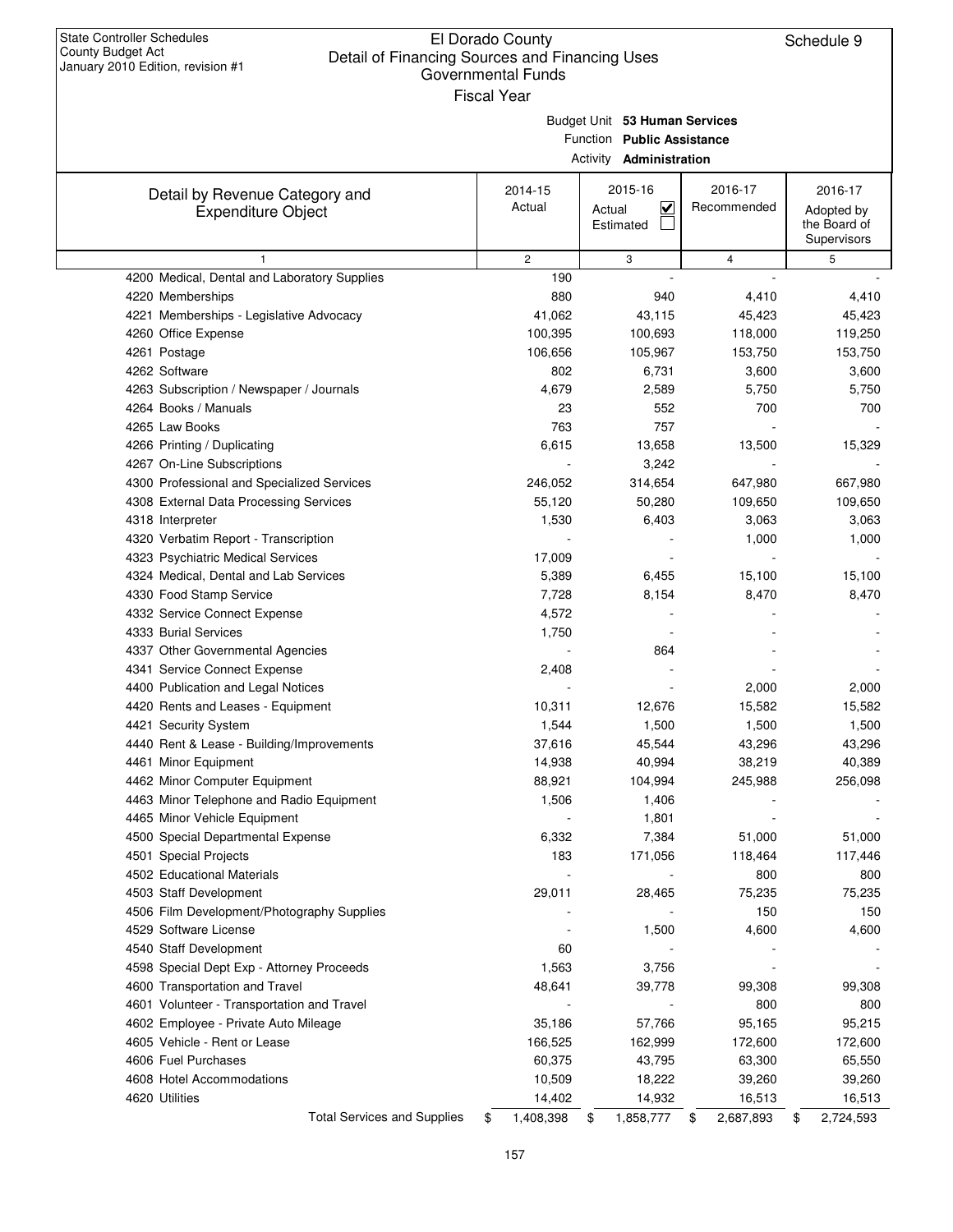| <b>State Controller Schedules</b><br>County Budget Act                              |     | El Dorado County   |                                |                   |    | Schedule 9   |
|-------------------------------------------------------------------------------------|-----|--------------------|--------------------------------|-------------------|----|--------------|
| Detail of Financing Sources and Financing Uses<br>January 2010 Edition, revision #1 |     | Governmental Funds |                                |                   |    |              |
|                                                                                     |     |                    |                                |                   |    |              |
|                                                                                     |     | <b>Fiscal Year</b> |                                |                   |    |              |
|                                                                                     |     |                    | Budget Unit 53 Human Services  |                   |    |              |
|                                                                                     |     |                    | Function Public Assistance     |                   |    |              |
|                                                                                     |     |                    | Activity <b>Administration</b> |                   |    |              |
|                                                                                     |     | 2014-15            | 2015-16                        | 2016-17           |    | 2016-17      |
| Detail by Revenue Category and<br><b>Expenditure Object</b>                         |     | Actual             | $\checkmark$<br>Actual         | Recommended       |    | Adopted by   |
|                                                                                     |     |                    | Estimated                      |                   |    | the Board of |
|                                                                                     |     |                    |                                |                   |    | Supervisors  |
| 1                                                                                   |     | $\overline{c}$     | 3                              | $\overline{4}$    |    | 5            |
| <b>Other Charges</b>                                                                |     |                    |                                |                   |    |              |
| 5000 Support and Care of Persons                                                    | \$  | 1,813,382          | \$<br>1,849,891                | \$<br>2,330,108   | \$ | 2,388,669    |
| 5004 Resident Expense - General Relief                                              |     | 13,593             | 18,975                         | 14,000            |    | 24,000       |
| 5005 Cash Aid - General Relief                                                      |     | 36,443             | 58,592                         | 51,000            |    | 71,000       |
| 5006 Child Care                                                                     |     | 189,756            | 169,902                        | 195,300           |    | 195,300      |
| 5007 Independent Living Prgm: Services                                              |     | 730                | 874                            | 1,000             |    | 1,000        |
| 5008 Independent Living Prgm: Expenses                                              |     | 6,553              | 4,221                          | 41,250            |    | 41,250       |
| 5009 Housing                                                                        |     | 74,217             | 470.623                        | 451,100           |    | 686,100      |
| 5010 Transportation Services                                                        |     | 25.581             | 21,974                         | 17,815            |    | 26.000       |
| 5011 Transportation Expenses                                                        |     | 184,912            | 192,710                        | 185,208           |    | 196,250      |
| 5012 Ancilliary Services                                                            |     | 102,438            | 91,111                         | 114,300           |    | 116,500      |
| 5013 Ancilliary Expenses                                                            |     | 71,718             | 76,386                         | 74,000            |    | 84,000       |
| 5014 Health Services                                                                |     | 964,816            | 827,293                        | 1,103,335         |    | 1,203,335    |
| 5015 Cw: Two Parent Families                                                        |     | 1,099,091          | 1,047,277                      | 1,160,000         |    | 1,176,000    |
| 5016 Cw: Zero Parent/All Other Families                                             |     | 4,963,918          | 5,073,769                      | 5,394,902         |    | 5,371,813    |
| 5017 Foster Care                                                                    |     | 8,191,555          | 7,019,047                      | 7,154,410         |    | 7,810,000    |
| 5018 Aid To Adoption                                                                |     | 4,285,449          | 4,320,763                      | 4,700,000         |    | 4,700,000    |
| 5021 Kinship Guardian                                                               |     | 141,146            | 190,040                        | 250,000           |    | 250,000      |
| 5022 County Foster Care                                                             |     | 5,945              |                                | 5,000             |    | 5,000        |
| 5300 Interfund Expenditures                                                         |     | 186,530            | 368,666                        | 226,731           |    | 239,527      |
| 5318 Intrfnd Exp: Maint Buildg & Imprvmnts                                          |     |                    | 78                             |                   |    |              |
| <b>Total Other Charges</b>                                                          | \$. | 22,357,772         | \$<br>21,802,192               | \$<br>23,469,459  | S  | 24,585,744   |
| <b>Fixed Assets</b>                                                                 |     |                    |                                |                   |    |              |
| 6042 Fixed Assets - Computer Sys Equipment                                          | Ъ   | 140,748            | \$                             | \$                | \$ |              |
| <b>Total Fixed Assets</b>                                                           | \$  | 140,748            | \$                             | \$                | \$ |              |
| <b>Intrafund Transfers</b>                                                          |     |                    |                                |                   |    |              |
| 7200 Intrafund Transfers                                                            | \$  | 4,078,442          | \$<br>4,574,816                | \$<br>7,623,458   | \$ | 7,444,459    |
| 7201 Intrafnd: Social Services                                                      |     | 6,296              | 6,674                          |                   |    | 158,770      |
| 7202 Intrafnd: DA/FS Contract                                                       |     | 226,204            | 391,937                        | 476,000           |    | 476,000      |
| 7210 Intrafnd: Collections                                                          |     | 433                | 365                            | 300               |    | 300          |
| 7223 Intrafnd: Mail Service                                                         |     | 7,773              | 4,839                          | 9,215             |    | 9,215        |
| 7224 Intrafnd: Stores Support                                                       |     | 2,248              | 2,641                          | 2,574             |    | 2,574        |
| 7231 Intrafnd: IS Programming Support                                               |     | 8,831              | 1,888                          | 100,000           |    | 100,000      |
| 7232 Intrafnd: Maint Bldg & Improvmnts                                              |     | 15,324             | 6,901                          | 9,200             |    | 9,200        |
| 7250 Intrafnd Transfers: Non General Fund                                           |     |                    | 3,834                          |                   |    |              |
| <b>Total Intrafund Transfers</b>                                                    | \$  | 4,345,551          | \$<br>4,993,895                | \$<br>8,220,747   | \$ | 8,200,518    |
| <b>Total Expenditures/Appropriations</b>                                            | \$  | 46,338,208         | \$<br>48,728,949               | \$<br>56,860,157  | \$ | 58,471,144   |
| Net Cost \$                                                                         |     | 322,517            | \$<br>1,303,662                | \$<br>(3,978,078) | \$ | (3,978,078)  |
|                                                                                     |     |                    |                                |                   |    |              |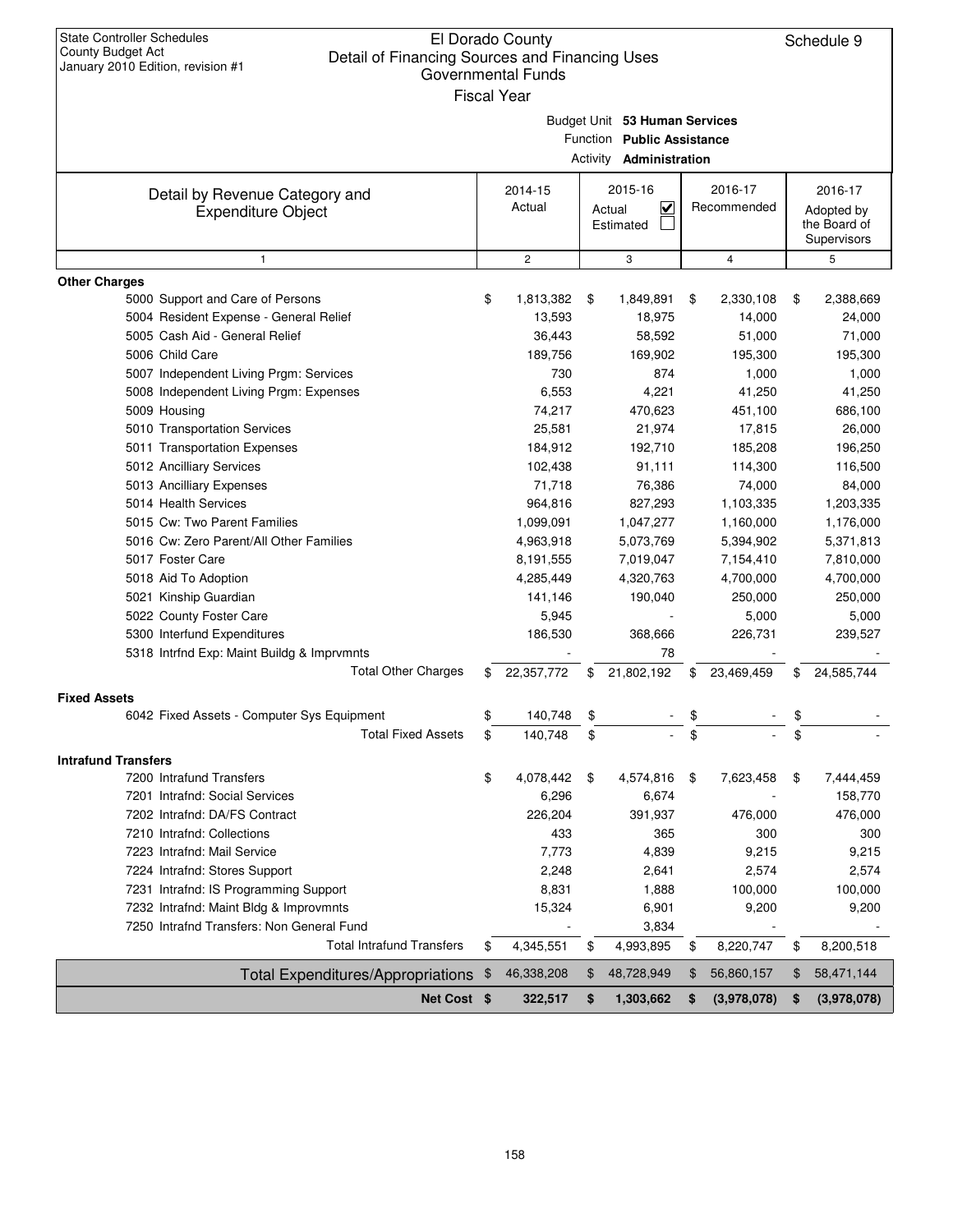| <b>State Controller Schedules</b><br>El Dorado County<br>County Budget Act<br>Detail of Financing Sources and Financing Uses<br>January 2010 Edition, revision #1<br><b>Governmental Funds</b><br><b>Fiscal Year</b> |                    | Schedule 9 |                                                                                                     |     |                        |                                                      |
|----------------------------------------------------------------------------------------------------------------------------------------------------------------------------------------------------------------------|--------------------|------------|-----------------------------------------------------------------------------------------------------|-----|------------------------|------------------------------------------------------|
|                                                                                                                                                                                                                      |                    |            | Budget Unit 53 Community Services<br>Function Public Assistance<br><b>Activity Other Assistance</b> |     |                        |                                                      |
| Detail by Revenue Category and<br><b>Expenditure Object</b>                                                                                                                                                          | 2014-15<br>Actual  | Actual     | 2015-16<br>V<br>Estimated                                                                           |     | 2016-17<br>Recommended | 2016-17<br>Adopted by<br>the Board of<br>Supervisors |
| $\mathbf{1}$                                                                                                                                                                                                         | $\overline{c}$     |            | 3                                                                                                   |     | 4                      | 5                                                    |
| Revenue from Use of Money and Property                                                                                                                                                                               |                    |            |                                                                                                     |     |                        |                                                      |
| 0400 Interest                                                                                                                                                                                                        | \$<br>$(220)$ \$   |            | $(2,360)$ \$                                                                                        |     | 999                    | \$<br>999                                            |
| Total Revenue from Use of Money and Property                                                                                                                                                                         | \$<br>(220)        | \$         | (2,360)                                                                                             | -\$ | 999                    | \$<br>999                                            |
| Intergovernmental Revenue - State                                                                                                                                                                                    |                    |            |                                                                                                     |     |                        |                                                      |
| 0880 State - Other                                                                                                                                                                                                   | \$<br>193,530      | \$         | 62,349                                                                                              | \$  | 62,349                 | \$<br>72,848                                         |
| Total Intergovernmental Revenue - State                                                                                                                                                                              | \$<br>193,530      | \$         | 62,349                                                                                              | \$  | 62,349                 | \$<br>72,848                                         |
| Intergovernmental Revenue - Federal                                                                                                                                                                                  |                    |            |                                                                                                     |     |                        |                                                      |
| 1060 Federal - Emerg Mngt Agency (FEMA)                                                                                                                                                                              | \$                 | \$         | 294                                                                                                 | \$  |                        | \$                                                   |
| 1100 Federal - Other                                                                                                                                                                                                 | 2,629,629          |            | 2,400,162                                                                                           |     | 3,387,584              | 3,382,975                                            |
| 1107 Federal - Medi Cal                                                                                                                                                                                              | 249,563            |            | 310,273                                                                                             |     | 53,000                 | 53,000                                               |
| 1109 Federal - C1 Senior Nutrition<br>1110 Federal - C2 Senior Nutrition                                                                                                                                             | 215,439<br>252,973 |            | 229,644<br>220,720                                                                                  |     | 228,644<br>220,720     | 303,976<br>155,430                                   |
| 1111 Federal - IIIB Social Programs                                                                                                                                                                                  | 236,937            |            | 236,185                                                                                             |     | 236,185                | 231,366                                              |
| 1113 Federal - Title 7B Elder Abuse                                                                                                                                                                                  | 3,189              |            | 3,188                                                                                               |     | 3,189                  | 3,137                                                |
| 1114 Federal - 7A Ombudsman Supplement                                                                                                                                                                               | 23,554             |            | 23,590                                                                                              |     | 23,590                 | 23,245                                               |
| 1116 Federal - Dept of Agricultural (USDA)                                                                                                                                                                           | 103,824            |            | 116,836                                                                                             |     | 116,836                | 118,429                                              |
| 1120 Federal - IIIF Disease Prevention- Aging                                                                                                                                                                        | 13,116             |            | 12,935                                                                                              |     | 12,935                 | 12,411                                               |
| 1122 Federal - IIIE Family Caregiver Support Prgm                                                                                                                                                                    | 103,638            |            | 105,406                                                                                             |     | 105,354                | 102,279                                              |
| Total Intergovernmental Revenue - Federal                                                                                                                                                                            | \$<br>3,831,863    | \$         | 3,659,233                                                                                           | \$  | 4,388,037              | \$<br>4,386,248                                      |
| <b>Charges for Services</b>                                                                                                                                                                                          |                    |            |                                                                                                     |     |                        |                                                      |
| 1740 Charges for Services                                                                                                                                                                                            | \$<br>489,735      | - \$       | 579,752 \$                                                                                          |     | 769,085                | \$<br>773,505                                        |
| 1759 Senior Nutrition Services                                                                                                                                                                                       | 207,662            |            | 216,824                                                                                             |     | 243,500                | 235,500                                              |
| 1800 Interfund Revenue                                                                                                                                                                                               | 56,478             |            | 64,283                                                                                              |     | 20,306                 | 19,418                                               |
| <b>Total Charges for Services</b>                                                                                                                                                                                    | \$<br>753,875      | \$         | 860,859                                                                                             | \$  | 1,032,891              | \$<br>1,028,423                                      |
| <b>Miscellaneous Revenues</b>                                                                                                                                                                                        |                    |            |                                                                                                     |     |                        |                                                      |
| 1940 Miscellaneous Revenue                                                                                                                                                                                           | \$<br>11,604       | \$         | 11,608                                                                                              | \$  | 10,000                 | \$<br>10,000                                         |
| 1942 Miscellaneous Reimbursement                                                                                                                                                                                     |                    |            | 30,177                                                                                              |     |                        | 40,566                                               |
| 1943 Miscellaneous Donation                                                                                                                                                                                          | 260,717            |            | 175,304                                                                                             |     | 447,666                | 407,100                                              |
| <b>Total Miscellaneous Revenues</b>                                                                                                                                                                                  | \$<br>272,321      | \$         | 217,088                                                                                             | \$  | 457,666                | \$<br>457,666                                        |
| <b>Other Financing Sources</b>                                                                                                                                                                                       |                    |            |                                                                                                     |     |                        |                                                      |
| 2000 Sale of Fixed Assets                                                                                                                                                                                            | \$                 | \$         | 1,962                                                                                               | \$  |                        | \$                                                   |
| 2020 Operating Transfers In                                                                                                                                                                                          | 1,861,111          |            | 2,244,022                                                                                           |     | 2,397,285              | 2,393,935                                            |
| <b>Total Other Financing Sources</b>                                                                                                                                                                                 | \$<br>1,861,111    | \$         | 2,245,984                                                                                           | \$  | 2,397,285              | \$<br>2,393,935                                      |
| <b>Residual Equity Transfers</b>                                                                                                                                                                                     |                    |            |                                                                                                     |     |                        |                                                      |
| 2100 Residual Equity Transfers In                                                                                                                                                                                    | \$<br>6,380        | \$         |                                                                                                     | \$  |                        | \$                                                   |
| <b>Total Residual Equity Transfers</b>                                                                                                                                                                               | \$<br>6,380        | \$         |                                                                                                     | \$  |                        | \$                                                   |
| <b>Total Revenue</b>                                                                                                                                                                                                 | \$<br>6,918,861    | \$         | 7,043,153                                                                                           | \$  | 8,339,227              | \$<br>8,340,119                                      |
| <b>Salaries and Employee Benefits</b>                                                                                                                                                                                |                    |            |                                                                                                     |     |                        |                                                      |
| 3000 Permanent Employees / Elected Officials                                                                                                                                                                         | \$<br>2,279,571    | -\$        | 2,254,972 \$                                                                                        |     | 2,363,465              | \$<br>2,363,464                                      |
| 3001 Temporary Employees                                                                                                                                                                                             | 71,544             |            | 114,526                                                                                             |     | 38,988                 | 49,988                                               |
| 3002 Overtime                                                                                                                                                                                                        | 11,732             |            |                                                                                                     |     |                        |                                                      |
|                                                                                                                                                                                                                      |                    |            | 29,393                                                                                              |     | 31,000                 | 46,000                                               |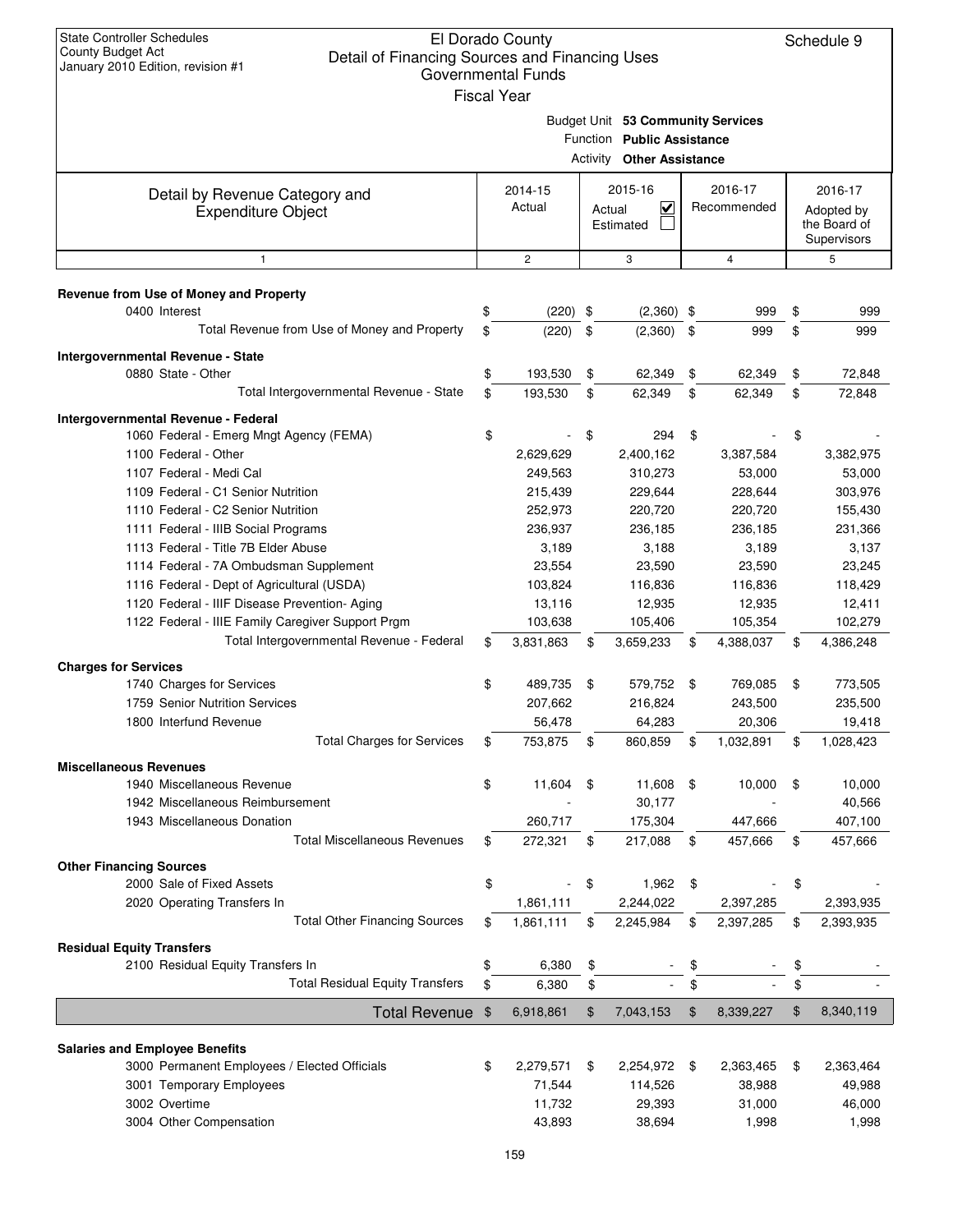| <b>State Controller Schedules</b><br>El Dorado County<br>Schedule 9<br>County Budget Act<br>Detail of Financing Sources and Financing Uses<br>January 2010 Edition, revision #1<br><b>Governmental Funds</b><br><b>Fiscal Year</b> |    |                   |        |                                                                                                     |    |                        |    |                                                      |  |  |  |
|------------------------------------------------------------------------------------------------------------------------------------------------------------------------------------------------------------------------------------|----|-------------------|--------|-----------------------------------------------------------------------------------------------------|----|------------------------|----|------------------------------------------------------|--|--|--|
|                                                                                                                                                                                                                                    |    |                   |        | Budget Unit 53 Community Services<br>Function Public Assistance<br><b>Activity Other Assistance</b> |    |                        |    |                                                      |  |  |  |
| Detail by Revenue Category and<br><b>Expenditure Object</b>                                                                                                                                                                        |    | 2014-15<br>Actual | Actual | 2015-16<br>$\overline{\mathbf{v}}$<br>Estimated                                                     |    | 2016-17<br>Recommended |    | 2016-17<br>Adopted by<br>the Board of<br>Supervisors |  |  |  |
| 1                                                                                                                                                                                                                                  |    | $\overline{c}$    |        | 3                                                                                                   |    | 4                      |    | 5                                                    |  |  |  |
| 3005 Tahoe Differential                                                                                                                                                                                                            |    | 11,769            |        | 10,127                                                                                              |    | 10,800                 |    | 10,800                                               |  |  |  |
| 3006 Bilingual Pay                                                                                                                                                                                                                 |    | 4,176             |        | 2,280                                                                                               |    | 2,080                  |    | 2,080                                                |  |  |  |
| 3020 Employer Share - Employee Retirement                                                                                                                                                                                          |    | 438,055           |        | 462,317                                                                                             |    | 520,271                |    | 520,272                                              |  |  |  |
| 3022 Employer Share - Medi Care                                                                                                                                                                                                    |    | 31,689            |        | 31,806                                                                                              |    | 33,101                 |    | 33,262                                               |  |  |  |
| 3040 Employer Share - Health Insurance                                                                                                                                                                                             |    | 583,863           |        | 601,663                                                                                             |    | 623,835                |    | 623,835                                              |  |  |  |
| 3042 Employer Share - Long Term Disab Insurance                                                                                                                                                                                    |    | 3,731             |        | 3,571                                                                                               |    | 5,915                  |    | 5,915                                                |  |  |  |
| 3043 Employer Share - Deferred Compensation                                                                                                                                                                                        |    | 4,903             |        | 4,164                                                                                               |    | 7,197                  |    | 7,196                                                |  |  |  |
| 3046 Retiree Health - Defined Contributions                                                                                                                                                                                        |    | 56,175            |        | 56,683                                                                                              |    | 50,337                 |    | 50,937                                               |  |  |  |
| 3060 Employer Share - Workers' Compensation                                                                                                                                                                                        |    | 20,518            |        | 15,972                                                                                              |    | 18,609                 |    | 18,829                                               |  |  |  |
| 3080 Flexible Benefits                                                                                                                                                                                                             |    | 3,988             |        | 4,500                                                                                               |    | 16,200                 |    | 16,200                                               |  |  |  |
| Total Salaries and Employee Benefits                                                                                                                                                                                               | \$ | 3,565,607         | \$     | 3,630,668                                                                                           | \$ | 3,723,796              | \$ | 3,750,776                                            |  |  |  |
| <b>Services and Supplies</b>                                                                                                                                                                                                       |    |                   |        |                                                                                                     |    |                        |    |                                                      |  |  |  |
| 4020 Clothing and Personal Supplies                                                                                                                                                                                                | \$ | 1,795             | \$     | 3,665                                                                                               | \$ | 2,400                  | \$ | 2,400                                                |  |  |  |
| 4040 Telephone Company Vendor Payments                                                                                                                                                                                             |    | 4,258             |        | 5,439                                                                                               |    | 5,296                  |    | 5,296                                                |  |  |  |
| 4041 Cnty Pass thru Telephone Chrges to Depts                                                                                                                                                                                      |    | 8,314             |        | 6,078                                                                                               |    | 7,705                  |    | 8,105                                                |  |  |  |
| 4044 Cable/Internet Service                                                                                                                                                                                                        |    | 2,082             |        | 2,071                                                                                               |    | 2,208                  |    | 2,208                                                |  |  |  |
| 4060 Food and Food Products                                                                                                                                                                                                        |    | 479,086           |        | 503,471                                                                                             |    | 518,300                |    | 538,300                                              |  |  |  |
| 4080 Household Expense                                                                                                                                                                                                             |    | 2,567             |        | 6,942                                                                                               |    | 2,100                  |    | 2,100                                                |  |  |  |
| 4081 Household Expense - Paper Goods                                                                                                                                                                                               |    | 56,850            |        | 63,907                                                                                              |    | 60,000                 |    | 63,000                                               |  |  |  |
| 4082 Household Expense - Other                                                                                                                                                                                                     |    | 12,386            |        | 820                                                                                                 |    | 5,100                  |    | 4,500                                                |  |  |  |
| 4083 Household Expense - Laundry                                                                                                                                                                                                   |    | 7,992             |        | 8,154                                                                                               |    | 8,000                  |    | 8,000                                                |  |  |  |
| 4084 Household Expense - Expendable Equipment                                                                                                                                                                                      |    | 5,385             |        | 2,889                                                                                               |    | 3,000                  |    | 3,000                                                |  |  |  |
| 4085 Household Expense - Refuse Disposal                                                                                                                                                                                           |    | 7,495             |        | 7,714                                                                                               |    | 8,500                  |    | 8,500                                                |  |  |  |
| 4086 Household Expense - Janitorial/Custodial                                                                                                                                                                                      |    |                   |        |                                                                                                     |    | 5,500                  |    | 5,500                                                |  |  |  |
| 4100 Insurance - Premium                                                                                                                                                                                                           |    | 38,205            |        | 17,866                                                                                              |    | 17,218                 |    | 17,449                                               |  |  |  |
| 4101 Insurance - Additional Liability                                                                                                                                                                                              |    |                   |        | 5,916                                                                                               |    | 140                    |    | 6,140                                                |  |  |  |
| 4140 Maintenance - Equipment                                                                                                                                                                                                       |    | 2,750             |        | 4,195                                                                                               |    | 2,250                  |    | 2,250                                                |  |  |  |
| 4141 Maintenance - Office Equipment                                                                                                                                                                                                |    | 250               |        | 85                                                                                                  |    |                        |    |                                                      |  |  |  |
| 4144 Maintenance - Computer System Supplies                                                                                                                                                                                        |    | 73,848            |        | 37,429                                                                                              |    | 57,160                 |    | 57,160                                               |  |  |  |
| 4145 Maintenance - Equipment Parts                                                                                                                                                                                                 |    | 417               |        |                                                                                                     |    |                        |    |                                                      |  |  |  |
| 4160 Maintenance Vehicles - Service Contract                                                                                                                                                                                       |    | 25                |        |                                                                                                     |    | 25                     |    | 25                                                   |  |  |  |
| 4180 Maintenance - Building and Improvements                                                                                                                                                                                       |    | 80                |        |                                                                                                     |    |                        |    |                                                      |  |  |  |
| 4197 Maintenance - Building Supplies                                                                                                                                                                                               |    |                   |        | 47                                                                                                  |    |                        |    |                                                      |  |  |  |
| 4200 Medical, Dental and Laboratory Supplies                                                                                                                                                                                       |    | 85                |        | $\overline{\phantom{a}}$                                                                            |    |                        |    |                                                      |  |  |  |
| 4220 Memberships                                                                                                                                                                                                                   |    | 7,594             |        | 15,794                                                                                              |    | 58,753                 |    | 68,753                                               |  |  |  |
| 4221 Memberships - Legislative Advocacy                                                                                                                                                                                            |    | 200               |        | 200                                                                                                 |    | 300                    |    | 300                                                  |  |  |  |
| 4260 Office Expense                                                                                                                                                                                                                |    | 27,284            |        | 45,432                                                                                              |    | 25,600                 |    | 28,600                                               |  |  |  |
| 4261 Postage                                                                                                                                                                                                                       |    | 14,396            |        | 51,677                                                                                              |    | 19,030                 |    | 19,030                                               |  |  |  |
| 4262 Software                                                                                                                                                                                                                      |    | 3,529             |        | 10,571                                                                                              |    | 15,320                 |    | 15,320                                               |  |  |  |
|                                                                                                                                                                                                                                    |    | 112               |        | 723                                                                                                 |    | 500                    |    |                                                      |  |  |  |
| 4263 Subscription / Newspaper / Journals                                                                                                                                                                                           |    |                   |        |                                                                                                     |    |                        |    | 500                                                  |  |  |  |
| 4264 Books / Manuals                                                                                                                                                                                                               |    | 2,054             |        |                                                                                                     |    | 1,900                  |    | 1,900                                                |  |  |  |
| 4265 Law Books                                                                                                                                                                                                                     |    | 3,334             |        | 2,270                                                                                               |    | 4,000                  |    | 4,000                                                |  |  |  |
| 4266 Printing / Duplicating                                                                                                                                                                                                        |    | 13,934            |        | 29,270                                                                                              |    | 64,452                 |    | 61,800                                               |  |  |  |
| 4267 On-Line Subscriptions                                                                                                                                                                                                         |    | 2,531             |        | 2,658                                                                                               |    | 2,500                  |    | 2,500                                                |  |  |  |
| 4300 Professional and Specialized Services                                                                                                                                                                                         |    | 52,099            |        | 55,073                                                                                              |    | 62,200                 |    | 62,800                                               |  |  |  |
| 4324 Medical, Dental and Lab Services                                                                                                                                                                                              |    | 2,215             |        | 1,815                                                                                               |    |                        |    |                                                      |  |  |  |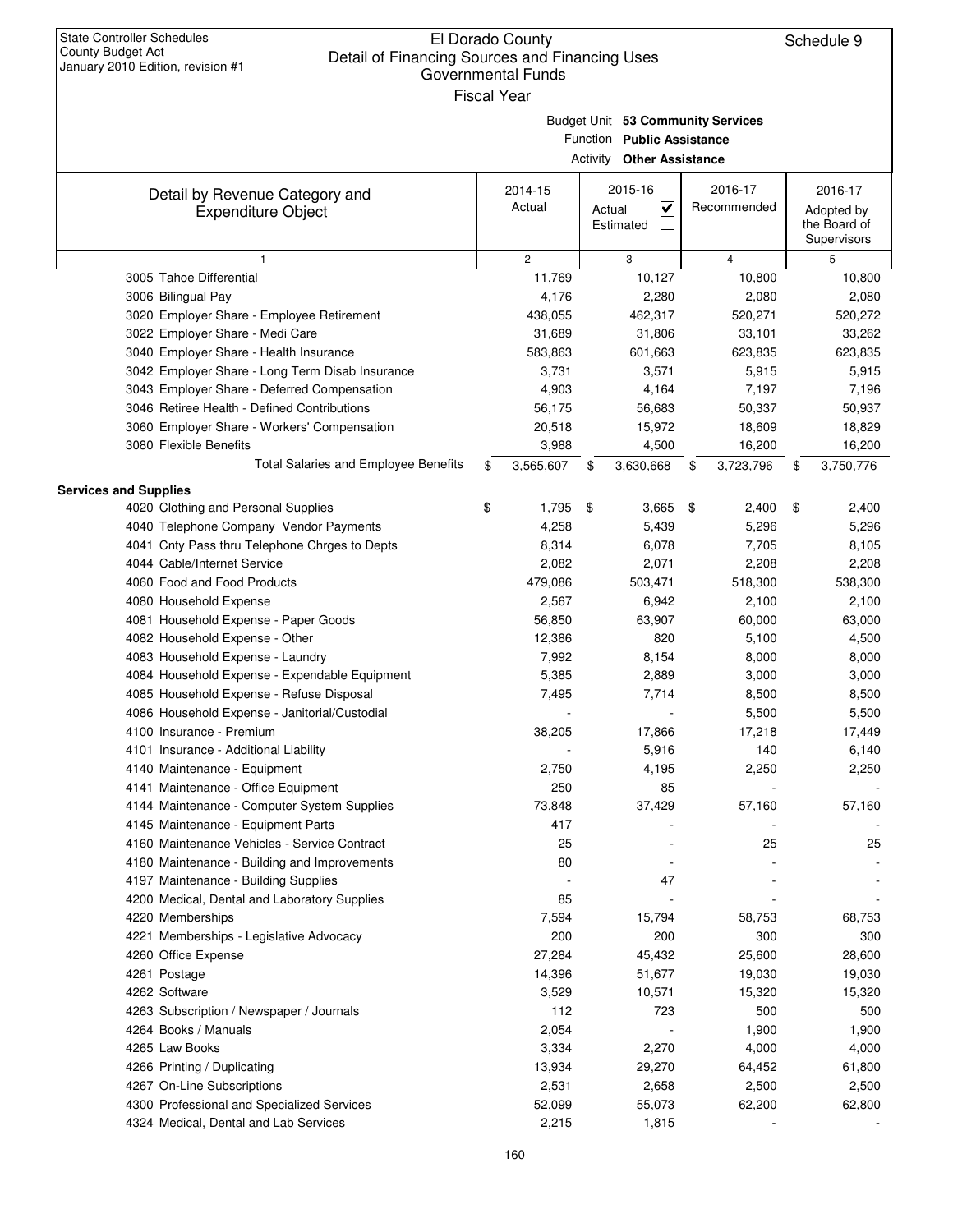| <b>State Controller Schedules</b> |
|-----------------------------------|
| County Budget Act                 |
| January 2010 Edition, revision #1 |

|  | Fiscal Year |  |
|--|-------------|--|
|--|-------------|--|

Budget Unit **53 Community Services**

Function **Public Assistance**

|                                            | <b>Activity Other Assistance</b> |              |                                     |    |                |    |                                           |  |  |  |  |
|--------------------------------------------|----------------------------------|--------------|-------------------------------------|----|----------------|----|-------------------------------------------|--|--|--|--|
| Detail by Revenue Category and             |                                  | 2014-15      | 2015-16                             |    | 2016-17        |    | 2016-17                                   |  |  |  |  |
| <b>Expenditure Object</b>                  |                                  | Actual       | $\checkmark$<br>Actual<br>Estimated |    | Recommended    |    | Adopted by<br>the Board of<br>Supervisors |  |  |  |  |
| $\mathbf{1}$                               |                                  | $\mathbf{2}$ | 3                                   |    | $\overline{4}$ |    | 5                                         |  |  |  |  |
| 4400 Publication and Legal Notices         |                                  | 7,342        | 119                                 |    | 100            |    | 100                                       |  |  |  |  |
| 4420 Rents and Leases - Equipment          |                                  | 31,130       | 47,312                              |    | 46,638         |    | 46,638                                    |  |  |  |  |
| 4421 Security System                       |                                  | 6,101        | 6,132                               |    | 7,320          |    | 7,320                                     |  |  |  |  |
| 4440 Rent & Lease - Building/Improvements  |                                  | 25,628       | 28,864                              |    | 27,148         |    | 27,148                                    |  |  |  |  |
| 4460 Small Tools and Instruments           |                                  | 2,991        | 3,106                               |    | 8,000          |    | 8,000                                     |  |  |  |  |
| 4461 Minor Equipment                       |                                  | 37,800       | 27,006                              |    | 19,450         |    | 19,450                                    |  |  |  |  |
| 4462 Minor Computer Equipment              |                                  | 23,648       | 12,514                              |    | 21,565         |    | 21,565                                    |  |  |  |  |
| 4463 Minor Telephone and Radio Equipment   |                                  | 229          | 108                                 |    |                |    |                                           |  |  |  |  |
| 4500 Special Departmental Expense          |                                  | 3,747        | 27,049                              |    | 59,500         |    | 59,500                                    |  |  |  |  |
| 4501 Special Projects                      |                                  | 30,972       | 101,594                             |    | 672,228        |    | 742,398                                   |  |  |  |  |
| 4502 Educational Materials                 |                                  |              | 23                                  |    |                |    |                                           |  |  |  |  |
| 4503 Staff Development                     |                                  | 5,815        | 11,498                              |    | 28,125         |    | 28,125                                    |  |  |  |  |
| 4529 Software License                      |                                  | 604          |                                     |    |                |    |                                           |  |  |  |  |
| 4530 Water Treatment Chemicals             |                                  |              | 356                                 |    |                |    |                                           |  |  |  |  |
| 4532 Client Program Services               |                                  | 19,302       | 87,922                              |    | 401,525        |    | 365,369                                   |  |  |  |  |
| 4540 Staff Development                     |                                  | 10           |                                     |    |                |    |                                           |  |  |  |  |
| 4600 Transportation and Travel             |                                  | 3,495        | 4,311                               |    | 5,902          |    | 5,902                                     |  |  |  |  |
| 4602 Employee - Private Auto Mileage       |                                  | 12,541       | 8,073                               |    | 19,305         |    | 19,305                                    |  |  |  |  |
| 4604 Volunteer - Private Auto Mileage      |                                  | 55,956       | 48,067                              |    | 59,800         |    | 59,800                                    |  |  |  |  |
| 4605 Vehicle - Rent or Lease               |                                  | 33,862       | 37,694                              |    | 39,950         |    | 39,950                                    |  |  |  |  |
| 4606 Fuel Purchases                        |                                  | 16,542       | 14,519                              |    | 13,100         |    | 14,600                                    |  |  |  |  |
| 4608 Hotel Accommodations                  |                                  | 3,954        | 2,767                               |    | 8,950          |    | 8,950                                     |  |  |  |  |
| 4620 Utilities                             |                                  | 105,186      | 93,683                              |    | 142,200        |    | 142,200                                   |  |  |  |  |
| <b>Total Services and Supplies</b>         | \$                               | 1,260,009    | 1,454,884<br>\$                     | \$ | 2,540,263      | \$ | 2,615,756                                 |  |  |  |  |
|                                            |                                  |              |                                     |    |                |    |                                           |  |  |  |  |
| <b>Other Charges</b>                       |                                  |              |                                     |    |                |    |                                           |  |  |  |  |
| 5000 Support and Care of Persons           | \$                               | 15,330       | \$<br>15,711                        | \$ | 78,847         | \$ | 15,000                                    |  |  |  |  |
| 5009 Housing                               |                                  | 2,760        |                                     |    |                |    |                                           |  |  |  |  |
| 5010 Transportation Services               |                                  | 115          |                                     |    | 115            |    | 115                                       |  |  |  |  |
| 5011 Transportation Expenses               |                                  | 161,914      | 76,128                              |    |                |    | 300,000                                   |  |  |  |  |
| 5012 Ancilliary Services                   |                                  | 258,960      | 79,645                              |    | 321,500        |    | 21,500                                    |  |  |  |  |
| 5013 Ancilliary Expenses                   |                                  | 710,566      | 794,438                             |    | 1,545,102      |    | 1,453,290                                 |  |  |  |  |
| 5300 Interfund Expenditures                |                                  | 851,450      | 857,244                             |    | 709,837        |    | 739,921                                   |  |  |  |  |
| 5304 Intrfnd Exp: Mail Service             |                                  | 11,723       | 13,201                              |    | 14,918         |    | 14,918                                    |  |  |  |  |
| 5305 Intrfnd Exp: Stores Support           |                                  | 2,291        | 2,526                               |    | 2,457          |    | 2,457                                     |  |  |  |  |
| 5316 Intrfnd Exp: IS Programming Support   |                                  | 1,449        |                                     |    | 3,470          |    | 3,470                                     |  |  |  |  |
| 5318 Intrfnd Exp: Maint Buildg & Imprvmnts |                                  | 24,175       | 28,114                              |    | 14,000         |    | 18,000                                    |  |  |  |  |
| 5321 Intrfnd Exp: Collections              |                                  |              | 103                                 |    |                |    |                                           |  |  |  |  |
| <b>Total Other Charges</b>                 | \$                               | 2,040,732    | \$<br>1,867,110                     | \$ | 2,690,246      | \$ | 2,568,671                                 |  |  |  |  |
| <b>Fixed Assets</b>                        |                                  |              |                                     |    |                |    |                                           |  |  |  |  |
| 6040 Fixed Assets - Equipment              | \$                               | 21,456       | \$<br>49,822                        | \$ | 43,300         | \$ | 43,300                                    |  |  |  |  |
| 6042 Fixed Assets - Computer Sys Equipment |                                  | 2,516        |                                     |    |                |    |                                           |  |  |  |  |
| <b>Total Fixed Assets</b>                  | \$                               | 23,972       | 49,822<br>\$                        | \$ | 43,300         | \$ | 43,300                                    |  |  |  |  |
|                                            |                                  |              |                                     |    |                |    |                                           |  |  |  |  |
| <b>Other Financing Uses</b>                |                                  |              |                                     |    |                |    |                                           |  |  |  |  |
| 7000 Operating Transfers Out               | \$                               |              | 500<br>\$                           | \$ |                | \$ |                                           |  |  |  |  |
| <b>Total Other Financing Uses</b>          | \$                               |              | 500<br>\$                           | \$ |                | \$ |                                           |  |  |  |  |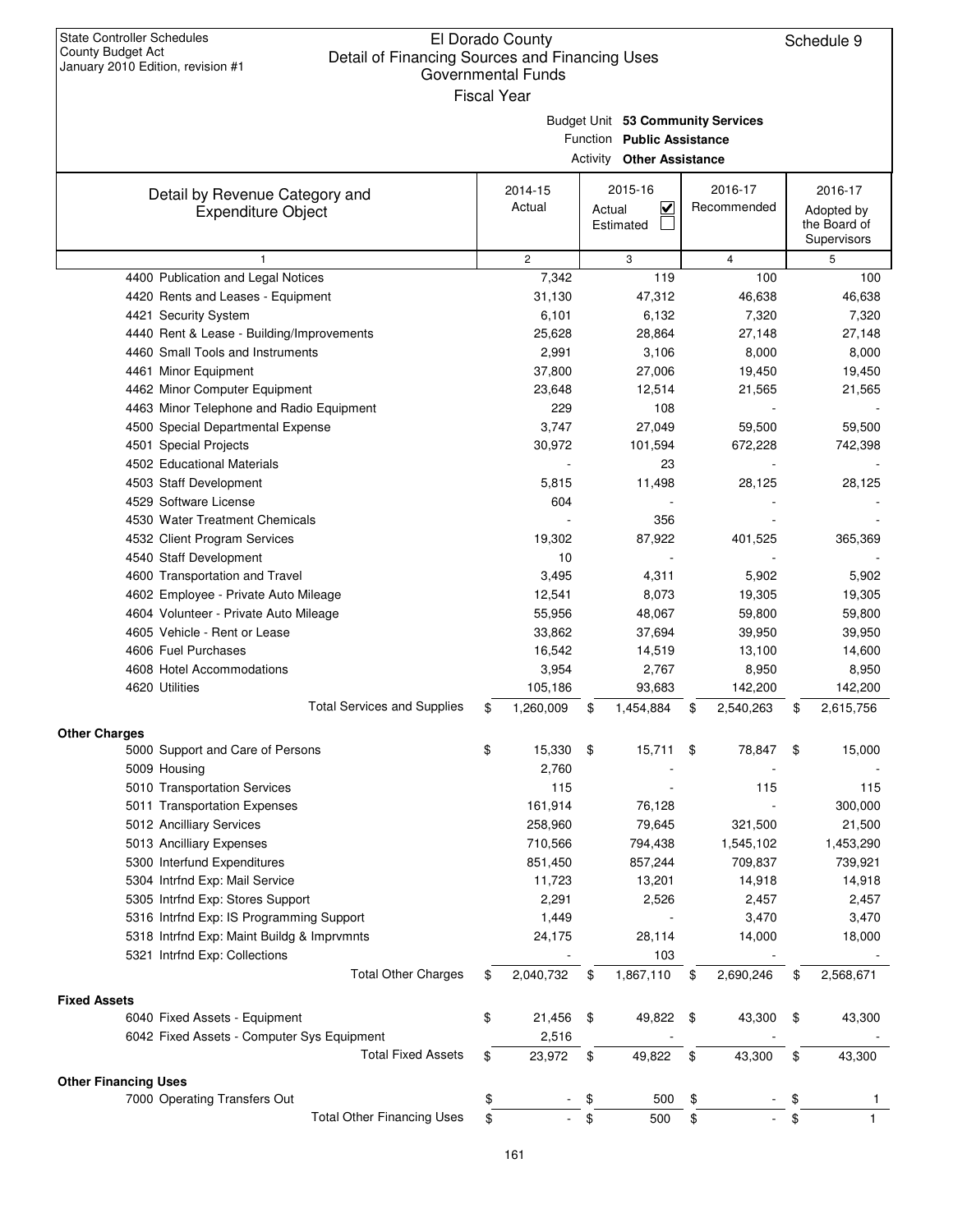| <b>State Controller Schedules</b>                                   |                                                                                  | El Dorado County   |    |                                   |    |                 |            | Schedule 9                  |  |  |  |  |  |
|---------------------------------------------------------------------|----------------------------------------------------------------------------------|--------------------|----|-----------------------------------|----|-----------------|------------|-----------------------------|--|--|--|--|--|
| County Budget Act<br>Detail of Financing Sources and Financing Uses |                                                                                  |                    |    |                                   |    |                 |            |                             |  |  |  |  |  |
| January 2010 Edition, revision #1                                   |                                                                                  | Governmental Funds |    |                                   |    |                 |            |                             |  |  |  |  |  |
|                                                                     |                                                                                  | <b>Fiscal Year</b> |    |                                   |    |                 |            |                             |  |  |  |  |  |
|                                                                     |                                                                                  |                    |    |                                   |    |                 |            |                             |  |  |  |  |  |
|                                                                     | Budget Unit 53 Community Services<br><b>Function</b><br><b>Public Assistance</b> |                    |    |                                   |    |                 |            |                             |  |  |  |  |  |
| Activity<br><b>Other Assistance</b>                                 |                                                                                  |                    |    |                                   |    |                 |            |                             |  |  |  |  |  |
|                                                                     |                                                                                  |                    |    |                                   |    |                 |            |                             |  |  |  |  |  |
| Detail by Revenue Category and                                      |                                                                                  | 2014-15            |    | 2015-16                           |    | 2016-17         |            | 2016-17                     |  |  |  |  |  |
| <b>Expenditure Object</b>                                           |                                                                                  | Actual             |    | $\overline{\mathsf{v}}$<br>Actual |    | Recommended     | Adopted by |                             |  |  |  |  |  |
|                                                                     |                                                                                  |                    |    | Estimated                         |    |                 |            | the Board of<br>Supervisors |  |  |  |  |  |
| $\mathbf{1}$                                                        |                                                                                  | $\overline{2}$     |    | 3                                 |    | 4               |            | 5                           |  |  |  |  |  |
| <b>Residual Equity Transfers</b>                                    |                                                                                  |                    |    |                                   |    |                 |            |                             |  |  |  |  |  |
| 7100 Residual Equity Transfers Out                                  | \$                                                                               | 413,906            | \$ |                                   | \$ |                 | \$         |                             |  |  |  |  |  |
| <b>Total Residual Equity Transfers</b>                              | \$                                                                               | 413,906            | \$ |                                   | \$ |                 | \$         |                             |  |  |  |  |  |
| <b>Intrafund Transfers</b>                                          |                                                                                  |                    |    |                                   |    |                 |            |                             |  |  |  |  |  |
| 7250 Intrafnd Transfers: Non General Fund                           | \$                                                                               | 113,433            | \$ | 178,303                           | \$ | 152,955         | \$         | 162,911                     |  |  |  |  |  |
| <b>Total Intrafund Transfers</b>                                    | \$                                                                               | 113,433            | \$ | 178,303                           | \$ | 152,955         | \$         | 162,911                     |  |  |  |  |  |
| <b>Intrafund Abatement</b>                                          |                                                                                  |                    |    |                                   |    |                 |            |                             |  |  |  |  |  |
| 7380 Intrfnd Abatemnt: Not General Fund                             | \$                                                                               | $(113, 433)$ \$    |    | $(178, 303)$ \$                   |    | $(152, 955)$ \$ |            | (162, 911)                  |  |  |  |  |  |
| <b>Total Intrafund Abatement</b>                                    | \$                                                                               | (113, 433)         | \$ | (178, 303)                        | \$ | (152, 955)      | \$         | (162, 911)                  |  |  |  |  |  |
| Total Expenditures/Appropriations \$                                |                                                                                  | 7,304,228          | \$ | 7,002,984                         | \$ | 8,997,605       | \$         | 8,978,504                   |  |  |  |  |  |
| Net Cost \$                                                         |                                                                                  | (385, 367)         | S. | 40,170                            | S  | (658, 378)      | -\$        | (638, 385)                  |  |  |  |  |  |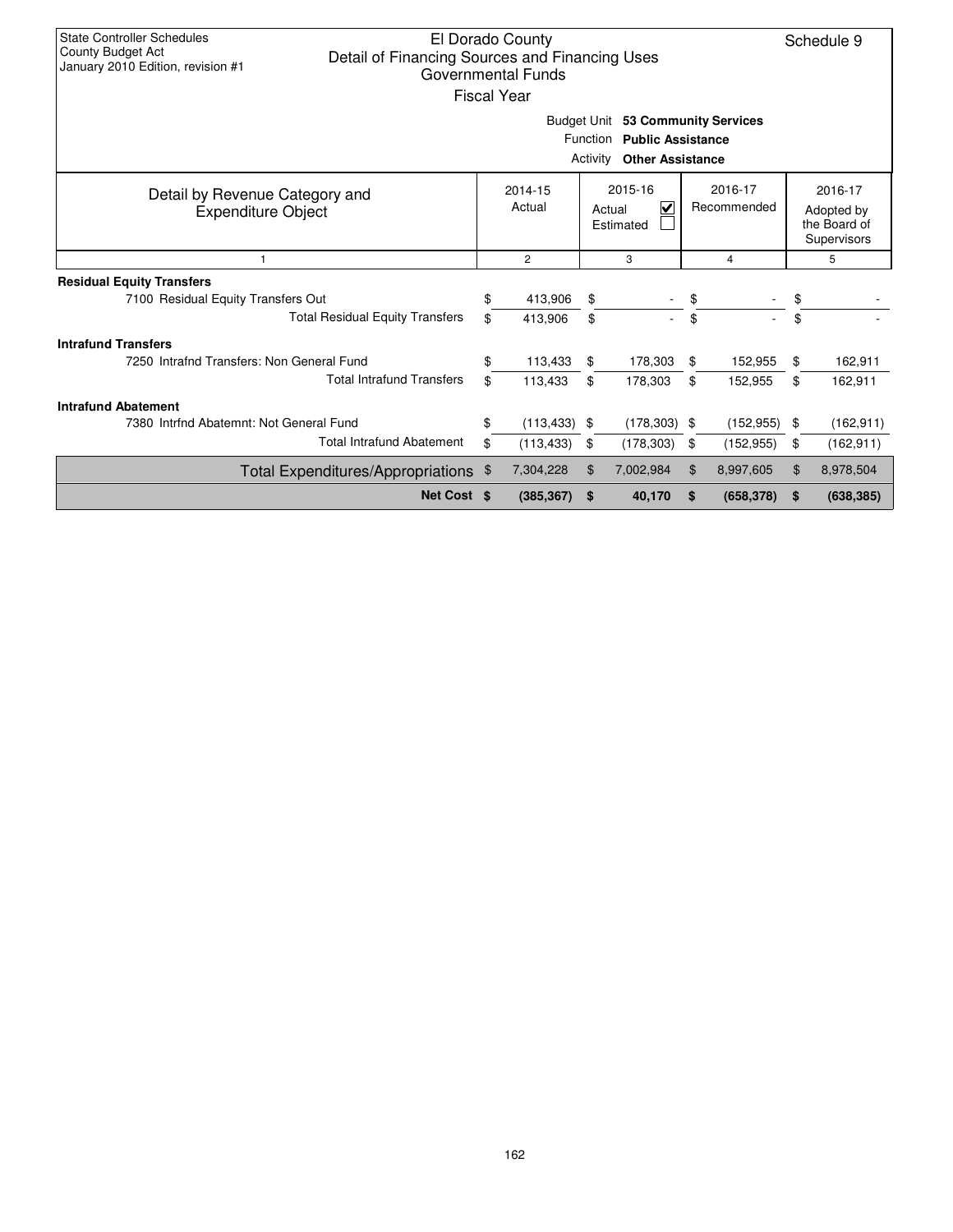| <b>State Controller Schedules</b><br>El Dorado County<br>Schedule 9<br>County Budget Act<br>Detail of Financing Sources and Financing Uses<br>January 2010 Edition, revision #1<br>Governmental Funds<br><b>Fiscal Year</b><br>Budget Unit 53 Social Services SB163 Wraparound<br>Function Public Assistance<br>Activity<br>Administration |                                       |                   |                |                                                           |                |                           |          |                                                      |  |  |
|--------------------------------------------------------------------------------------------------------------------------------------------------------------------------------------------------------------------------------------------------------------------------------------------------------------------------------------------|---------------------------------------|-------------------|----------------|-----------------------------------------------------------|----------------|---------------------------|----------|------------------------------------------------------|--|--|
| Detail by Revenue Category and<br><b>Expenditure Object</b>                                                                                                                                                                                                                                                                                |                                       | 2014-15<br>Actual |                | 2015-16<br>$\overline{\mathsf{v}}$<br>Actual<br>Estimated |                | 2016-17<br>Recommended    |          | 2016-17<br>Adopted by<br>the Board of<br>Supervisors |  |  |
| $\mathbf{1}$                                                                                                                                                                                                                                                                                                                               | $\overline{c}$<br>3<br>$\overline{4}$ |                   |                |                                                           |                |                           |          | 5                                                    |  |  |
| <b>Revenue from Use of Money and Property</b><br>0400 Interest<br>Total Revenue from Use of Money and Property                                                                                                                                                                                                                             | \$<br>\$                              | 158<br>158        | \$<br>\$       | 247<br>247                                                | \$.<br>\$      | 120<br>120                | \$<br>\$ | 120<br>120                                           |  |  |
| Total Revenue \$                                                                                                                                                                                                                                                                                                                           |                                       | 158               | $\mathfrak{L}$ | 247                                                       | $\mathfrak{L}$ | 120                       | $\$\$    | 120                                                  |  |  |
| <b>Services and Supplies</b><br>4262 Software<br>4501 Special Projects<br><b>Total Services and Supplies</b>                                                                                                                                                                                                                               | \$<br>\$                              |                   | \$<br>\$       | $\sim$                                                    | \$<br>\$       | 7,500<br>50,293<br>57,793 | \$<br>\$ | 7,500<br>50,540<br>58,040                            |  |  |
| Total Expenditures/Appropriations \$                                                                                                                                                                                                                                                                                                       |                                       |                   | \$             |                                                           | \$             | 57,793                    | \$       | 58,040                                               |  |  |
| Net Cost \$                                                                                                                                                                                                                                                                                                                                |                                       | 158               | \$             | 247                                                       | \$             | (57, 673)                 | \$       | (57, 920)                                            |  |  |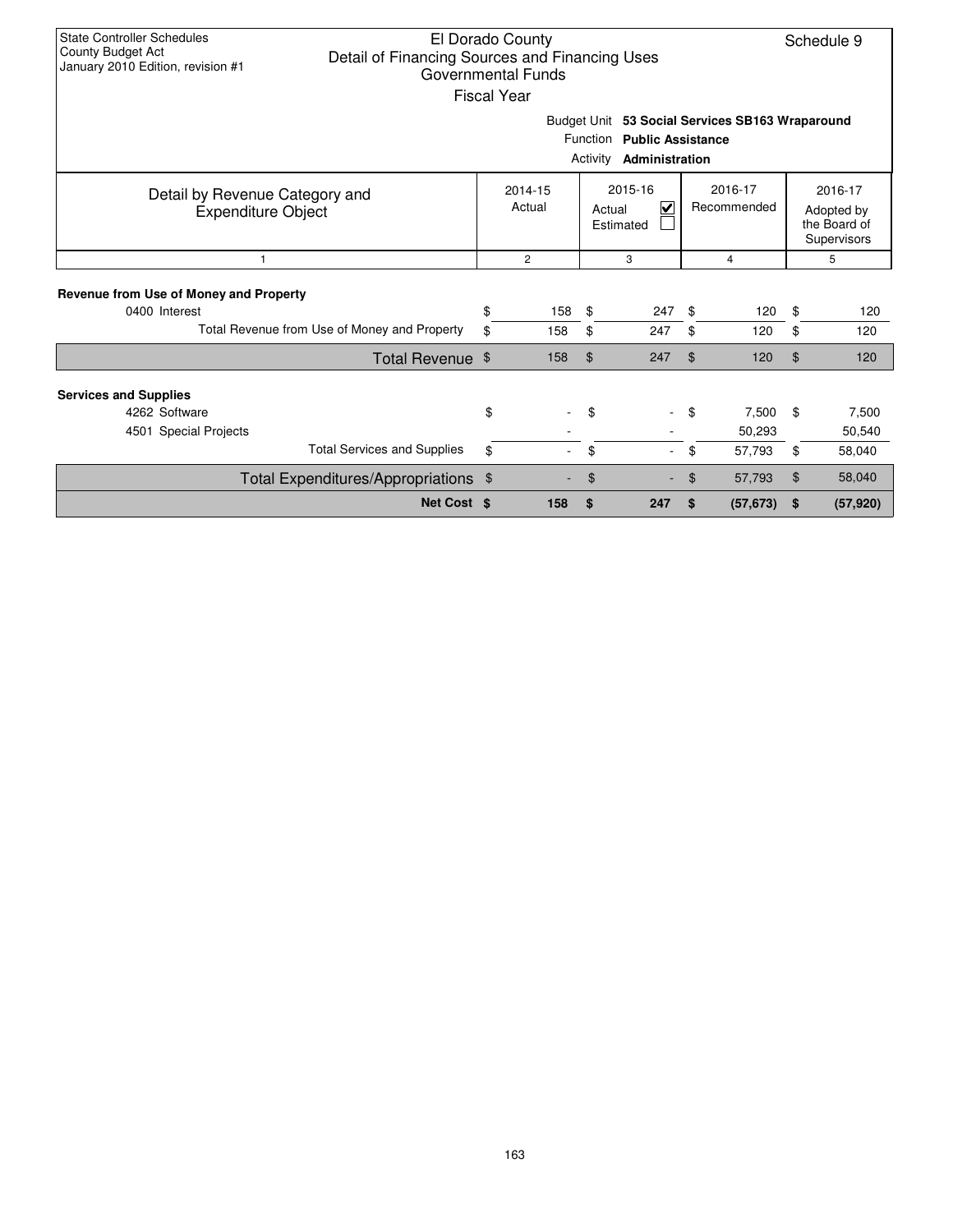| <b>State Controller Schedules</b><br>El Dorado County<br>Schedule 9<br><b>County Budget Act</b><br>Detail of Financing Sources and Financing Uses<br>January 2010 Edition, revision #1<br><b>Governmental Funds</b><br><b>Fiscal Year</b> |    |                   |                                                           |                                                                                  |      |                        |    |                                                      |  |  |  |  |
|-------------------------------------------------------------------------------------------------------------------------------------------------------------------------------------------------------------------------------------------|----|-------------------|-----------------------------------------------------------|----------------------------------------------------------------------------------|------|------------------------|----|------------------------------------------------------|--|--|--|--|
|                                                                                                                                                                                                                                           |    |                   |                                                           | Budget Unit 60 Library<br>Function Education<br><b>Activity Library Services</b> |      |                        |    |                                                      |  |  |  |  |
| Detail by Revenue Category and<br><b>Expenditure Object</b>                                                                                                                                                                               |    | 2014-15<br>Actual | 2015-16<br>$\overline{\mathbf{v}}$<br>Actual<br>Estimated |                                                                                  |      | 2016-17<br>Recommended |    | 2016-17<br>Adopted by<br>the Board of<br>Supervisors |  |  |  |  |
| $\mathbf{1}$                                                                                                                                                                                                                              |    | $\overline{2}$    |                                                           | 3                                                                                |      | $\overline{4}$         |    | 5                                                    |  |  |  |  |
| Revenue from Use of Money and Property                                                                                                                                                                                                    |    |                   |                                                           |                                                                                  |      |                        |    |                                                      |  |  |  |  |
| 0400 Interest                                                                                                                                                                                                                             | \$ |                   | \$                                                        |                                                                                  | \$   | 1,000                  | \$ | 1,000                                                |  |  |  |  |
| 0420 Rent - Land and Buildings                                                                                                                                                                                                            |    | 3,545             |                                                           | 2,740                                                                            |      | 2,100                  |    | 2,100                                                |  |  |  |  |
| Total Revenue from Use of Money and Property                                                                                                                                                                                              | \$ | 3,545             | \$                                                        | 2,740                                                                            | \$   | 3,100                  | \$ | 3,100                                                |  |  |  |  |
| Intergovernmental Revenue - State                                                                                                                                                                                                         |    |                   |                                                           |                                                                                  |      |                        |    |                                                      |  |  |  |  |
| 0800 State - Veterans' Affairs                                                                                                                                                                                                            | \$ | $(11, 673)$ \$    |                                                           |                                                                                  | \$   |                        | \$ |                                                      |  |  |  |  |
| 0880 State - Other                                                                                                                                                                                                                        |    | 219,680           |                                                           | 214,132                                                                          |      | 263,000                |    | 263,000                                              |  |  |  |  |
| Total Intergovernmental Revenue - State                                                                                                                                                                                                   | \$ | 208,007           | \$                                                        | 214,132                                                                          | \$   | 263,000                | \$ | 263,000                                              |  |  |  |  |
| Intergovernmental Revenue - Federal                                                                                                                                                                                                       |    |                   |                                                           |                                                                                  |      |                        |    |                                                      |  |  |  |  |
| 1100 Federal - Other                                                                                                                                                                                                                      | \$ | 38,674            | \$                                                        | 22,116                                                                           | \$   |                        | \$ | 26,206                                               |  |  |  |  |
| Total Intergovernmental Revenue - Federal                                                                                                                                                                                                 | \$ | 38,674            | \$                                                        | 22,116                                                                           | \$   |                        | \$ | 26,206                                               |  |  |  |  |
| <b>Charges for Services</b>                                                                                                                                                                                                               |    |                   |                                                           |                                                                                  |      |                        |    |                                                      |  |  |  |  |
| 1700 Library Services                                                                                                                                                                                                                     | \$ | 92,270            | \$                                                        | 97,175                                                                           | -\$  | 95,850                 | \$ | 95,850                                               |  |  |  |  |
| 1701 Library Services - Video Rental                                                                                                                                                                                                      |    | 44,872            |                                                           | 47,147                                                                           |      | 45,300                 |    | 45,300                                               |  |  |  |  |
| 1702 Library Services - Comp Lab Printing                                                                                                                                                                                                 |    | 14,597            |                                                           | 15,112                                                                           |      | 13,500                 |    | 13,500                                               |  |  |  |  |
| 1703 Library Services - Microfilm                                                                                                                                                                                                         |    | 52                |                                                           | 42                                                                               |      | 100                    |    | 100                                                  |  |  |  |  |
| 1704 Library Services - Copy Machine                                                                                                                                                                                                      |    | 2,498             |                                                           | 2,069                                                                            |      | 2,375                  |    | 2,375                                                |  |  |  |  |
| 1705 Library Services - Lost & Paid Books                                                                                                                                                                                                 |    | 9,777             |                                                           | 7,517                                                                            |      | 7,950                  |    | 7,950                                                |  |  |  |  |
| 1720 Park and Recreation Fees                                                                                                                                                                                                             |    | 50                |                                                           |                                                                                  |      |                        |    |                                                      |  |  |  |  |
| 1743 Certification Fees                                                                                                                                                                                                                   |    |                   |                                                           | 13                                                                               |      |                        |    |                                                      |  |  |  |  |
| <b>Total Charges for Services</b>                                                                                                                                                                                                         | \$ | 164.117           | \$                                                        | 169,076                                                                          | \$   | 165.075                | \$ | 165,075                                              |  |  |  |  |
| <b>Miscellaneous Revenues</b>                                                                                                                                                                                                             |    |                   |                                                           |                                                                                  |      |                        |    |                                                      |  |  |  |  |
| 1900 Welfare Repayments                                                                                                                                                                                                                   | \$ |                   | \$                                                        | 263                                                                              | \$   |                        | \$ |                                                      |  |  |  |  |
| 1940 Miscellaneous Revenue                                                                                                                                                                                                                |    |                   |                                                           | 1,288                                                                            |      | 71,190                 |    | 71,190                                               |  |  |  |  |
| 1943 Miscellaneous Donation                                                                                                                                                                                                               |    | 6,877             |                                                           | 33,004                                                                           |      | 65,500                 |    | 65,500                                               |  |  |  |  |
| 1954 Misc Donations: Friends of Library                                                                                                                                                                                                   |    | 95,375            |                                                           | 147,890                                                                          |      | 77,500                 |    | 124,320                                              |  |  |  |  |
| <b>Total Miscellaneous Revenues</b>                                                                                                                                                                                                       | \$ | 102,253           | \$                                                        | 182,445                                                                          | \$   | 214,190                | \$ | 261,010                                              |  |  |  |  |
| <b>Other Financing Sources</b>                                                                                                                                                                                                            |    |                   |                                                           |                                                                                  |      |                        |    |                                                      |  |  |  |  |
| 2020 Operating Transfers In                                                                                                                                                                                                               | \$ | 1,150,668         | \$                                                        | 1,232,650                                                                        | \$   | 1,594,185              | \$ | 1,659,575                                            |  |  |  |  |
| <b>Total Other Financing Sources</b>                                                                                                                                                                                                      | \$ | 1,150,668         | \$                                                        | 1,232,650                                                                        | \$   | 1,594,185              | \$ | 1,659,575                                            |  |  |  |  |
| <b>Total Revenue</b>                                                                                                                                                                                                                      | \$ | 1,667,264         | \$                                                        | 1,823,160                                                                        | \$   | 2,239,550              | \$ | 2,377,966                                            |  |  |  |  |
|                                                                                                                                                                                                                                           |    |                   |                                                           |                                                                                  |      |                        |    |                                                      |  |  |  |  |
| <b>Salaries and Employee Benefits</b>                                                                                                                                                                                                     |    |                   |                                                           |                                                                                  |      |                        |    |                                                      |  |  |  |  |
| 3000 Permanent Employees / Elected Officials                                                                                                                                                                                              | \$ | 1,625,243         | \$                                                        | 1,692,645                                                                        | - \$ | 1,874,029              | \$ | 1,891,499                                            |  |  |  |  |
| 3001 Temporary Employees                                                                                                                                                                                                                  |    | 71,693            |                                                           | 55,727                                                                           |      |                        |    |                                                      |  |  |  |  |
| 3002 Overtime                                                                                                                                                                                                                             |    | 3,618<br>35,768   |                                                           | 4,950                                                                            |      |                        |    |                                                      |  |  |  |  |
| 3004 Other Compensation<br>3005 Tahoe Differential                                                                                                                                                                                        |    | 16,729            |                                                           | 4,124<br>15,756                                                                  |      | 15,600                 |    | 15,600                                               |  |  |  |  |
| 3006 Bilingual Pay                                                                                                                                                                                                                        |    | 4,912             |                                                           | 4,940                                                                            |      | 4,680                  |    | 4,680                                                |  |  |  |  |
| 3020 Employer Share - Employee Retirement                                                                                                                                                                                                 |    | 308,341           |                                                           | 346,067                                                                          |      | 418,333                |    | 418,333                                              |  |  |  |  |
| 3022 Employer Share - Medi Care                                                                                                                                                                                                           |    | 22,058            |                                                           | 22,251                                                                           |      | 23,914                 |    | 23,914                                               |  |  |  |  |
| 3040 Employer Share - Health Insurance                                                                                                                                                                                                    |    | 394,467           |                                                           | 393,509                                                                          |      | 416,380                |    | 416,380                                              |  |  |  |  |
| 3042 Employer Share - Long Term Disab Insurance                                                                                                                                                                                           |    | 2,656             |                                                           | 2,688                                                                            |      | 4,611                  |    | 4,611                                                |  |  |  |  |
| 3043 Employer Share - Deferred Compensation                                                                                                                                                                                               |    | 3,836             |                                                           | 3,999                                                                            |      | 3,697                  |    | 3,697                                                |  |  |  |  |
|                                                                                                                                                                                                                                           |    | 164               |                                                           |                                                                                  |      |                        |    |                                                      |  |  |  |  |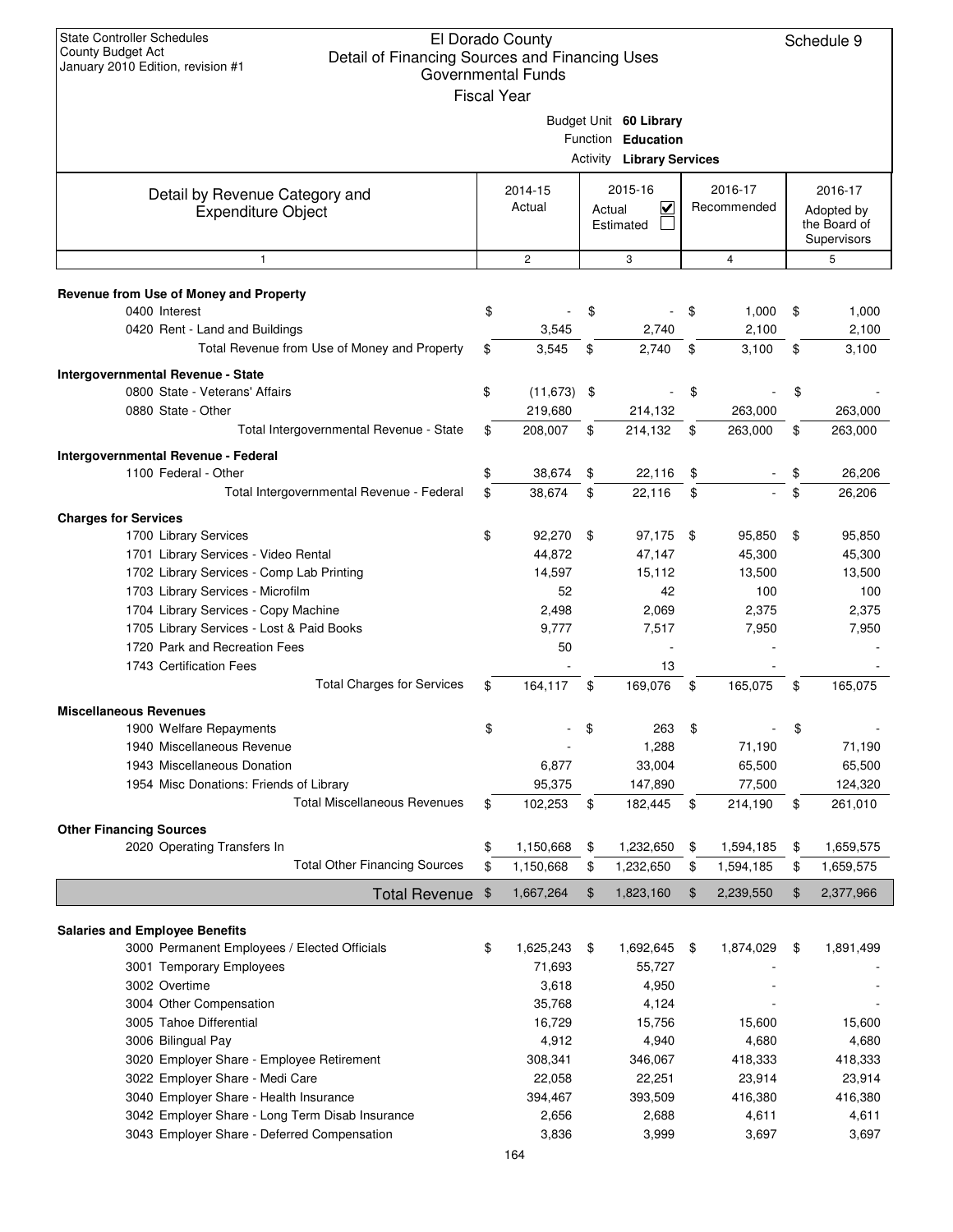| <b>State Controller Schedules</b><br><b>County Budget Act</b><br>Detail of Financing Sources and Financing Uses<br>January 2010 Edition, revision #1 | El Dorado County<br>Governmental Funds<br><b>Fiscal Year</b> |        |                                                                                  |                        | Schedule 9                                           |
|------------------------------------------------------------------------------------------------------------------------------------------------------|--------------------------------------------------------------|--------|----------------------------------------------------------------------------------|------------------------|------------------------------------------------------|
|                                                                                                                                                      |                                                              |        | Budget Unit 60 Library<br>Function Education<br><b>Activity Library Services</b> |                        |                                                      |
|                                                                                                                                                      |                                                              |        |                                                                                  |                        |                                                      |
| Detail by Revenue Category and<br><b>Expenditure Object</b>                                                                                          | 2014-15<br>Actual                                            | Actual | 2015-16<br><u>V</u><br>Estimated                                                 | 2016-17<br>Recommended | 2016-17<br>Adopted by<br>the Board of<br>Supervisors |
| 1                                                                                                                                                    | $\mathbf{2}$                                                 |        | 3                                                                                | $\overline{4}$         | 5                                                    |
| 3046 Retiree Health - Defined Contributions                                                                                                          | 37,755                                                       |        | 39,702                                                                           | 39,615                 | 39,615                                               |
| 3060 Employer Share - Workers' Compensation                                                                                                          | 51,549                                                       |        | 47,415                                                                           | 70,161                 | 70,161                                               |
| 3080 Flexible Benefits                                                                                                                               | 7,429                                                        |        | 7,333                                                                            | 12,000                 | 12,000                                               |
| Total Salaries and Employee Benefits                                                                                                                 | \$<br>2,586,052                                              | \$     | 2,641,105                                                                        | \$<br>2,883,020        | \$<br>2,900,490                                      |
| <b>Services and Supplies</b>                                                                                                                         |                                                              |        |                                                                                  |                        |                                                      |
| 4041 Cnty Pass thru Telephone Chrges to Depts                                                                                                        | \$<br>22,210                                                 | \$     | 14,501                                                                           | \$<br>4,970            | \$<br>4,970                                          |
| 4044 Cable/Internet Service                                                                                                                          | 3,006                                                        |        | 3,810                                                                            | 71,190                 | 71,190                                               |
| 4080 Household Expense                                                                                                                               | 406                                                          |        | 560                                                                              |                        |                                                      |
| 4081 Household Expense - Paper Goods                                                                                                                 | 1,317                                                        |        | 1,311                                                                            | 1,750                  | 1,750                                                |
| 4082 Household Expense - Other                                                                                                                       | 15                                                           |        |                                                                                  |                        |                                                      |
| 4085 Household Expense - Refuse Disposal                                                                                                             | 4,595                                                        |        | 4,484                                                                            | 4,975                  | 4,975                                                |
| 4086 Household Expense - Janitorial/Custodial                                                                                                        | 21,075                                                       |        | 24,173                                                                           | 29,520                 | 29,520                                               |
| 4100 Insurance - Premium                                                                                                                             | 13,911                                                       |        | 14,545                                                                           | 16,265                 | 16,265                                               |
| 4140 Maintenance - Equipment                                                                                                                         | 13,404                                                       |        | 12,749                                                                           | 17,750                 | 17,750                                               |
| 4141 Maintenance - Office Equipment                                                                                                                  |                                                              |        |                                                                                  | 1,664                  | 1,664                                                |
| 4144 Maintenance - Computer System Supplies                                                                                                          | 68,997                                                       |        | 33,909                                                                           | 59,759                 | 59,759                                               |
| 4180 Maintenance - Building and Improvements                                                                                                         |                                                              |        |                                                                                  | 300                    | 300                                                  |
| 4220 Memberships                                                                                                                                     | 4,237                                                        |        | 4,445                                                                            | 4,600                  | 4,600                                                |
| 4221 Memberships - Legislative Advocacy                                                                                                              | 955                                                          |        | 1,280                                                                            | 1,415                  | 1,415                                                |
| 4260 Office Expense                                                                                                                                  | 35,904                                                       |        | 30,602                                                                           | 32,300                 | 32,300                                               |
| 4261 Postage                                                                                                                                         | 5,568                                                        |        | 5,222                                                                            | 5,325                  | 5,325                                                |
| 4262 Software                                                                                                                                        | 303                                                          |        |                                                                                  |                        |                                                      |
| 4266 Printing / Duplicating                                                                                                                          | 2,295                                                        |        | 2,679                                                                            | 4,500                  | 2,750                                                |
| 4267 On-Line Subscriptions                                                                                                                           | 65,103                                                       |        | 55,482                                                                           | 60,000                 | 68,000                                               |
| 4300 Professional and Specialized Services                                                                                                           | 17,095                                                       |        | 31,116                                                                           | 39,840                 | 39,840                                               |
| 4324 Medical, Dental and Lab Services                                                                                                                | 872                                                          |        | 600                                                                              | 1,200                  | 1,200                                                |
| 4400 Publication and Legal Notices                                                                                                                   | 55                                                           |        | 55                                                                               | 155                    | 155                                                  |
| 4420 Rents and Leases - Equipment                                                                                                                    | 14,756                                                       |        | 12,092                                                                           | 9,600                  | 9,600                                                |
| 4421 Security System                                                                                                                                 | 8,159                                                        |        | 6,785                                                                            | 7,432                  | 7,432                                                |
| 4440 Rent & Lease - Building/Improvements                                                                                                            | 53,570                                                       |        | 51,729                                                                           | 52,800                 | 52,800                                               |
| 4460 Small Tools and Instruments                                                                                                                     | 123                                                          |        | 96                                                                               |                        |                                                      |
| 4461 Minor Equipment                                                                                                                                 | 6,241                                                        |        | 22,822                                                                           | 68,500                 | 68,500                                               |
| 4462 Minor Computer Equipment                                                                                                                        | 11,336                                                       |        | 12,850                                                                           | 1,250                  | 1,250                                                |
| 4500 Special Departmental Expense                                                                                                                    | 33,393                                                       |        | 15,431                                                                           | 49,000                 | 119,300                                              |
| 4501 Special Projects                                                                                                                                |                                                              |        |                                                                                  | 8,500                  | 8,500                                                |
| 4503 Staff Development                                                                                                                               | 3,260                                                        |        | 2,205                                                                            | 1,800                  | 3,800                                                |
| 4505 SB 924 - Transportation and Travel                                                                                                              |                                                              |        | 60                                                                               |                        |                                                      |
| 4508 Snow Removal                                                                                                                                    |                                                              |        | 170                                                                              | 500                    | 500                                                  |
| 4516 Library - Circulating Library Books                                                                                                             | 157,929                                                      |        | 140,409                                                                          | 103,000                | 137,170                                              |
| 4517 Library - Adult / Audio Visual                                                                                                                  | 28,628                                                       |        | 21,277                                                                           | 24,250                 | 28,900                                               |
| 4518 Library - Subscriptions                                                                                                                         | 18,163                                                       |        | 18,954                                                                           | 19,125                 | 19,125                                               |
| 4519 Library - Microfilm Purchase                                                                                                                    | 3,210                                                        |        | 3,210                                                                            | 3,225                  |                                                      |
| 4529 Software License                                                                                                                                |                                                              |        |                                                                                  |                        | 3,225                                                |
|                                                                                                                                                      |                                                              |        |                                                                                  |                        | 1,200                                                |
| 4540 Staff Development                                                                                                                               | 265                                                          |        |                                                                                  | 1,500                  | 1,500                                                |
| 4542 Library: Video                                                                                                                                  | 11,273                                                       |        | 11,940                                                                           | 15,000                 | 15,000                                               |
| 4600 Transportation and Travel                                                                                                                       | 949                                                          |        | 2,278                                                                            | 4,660                  | 4,660                                                |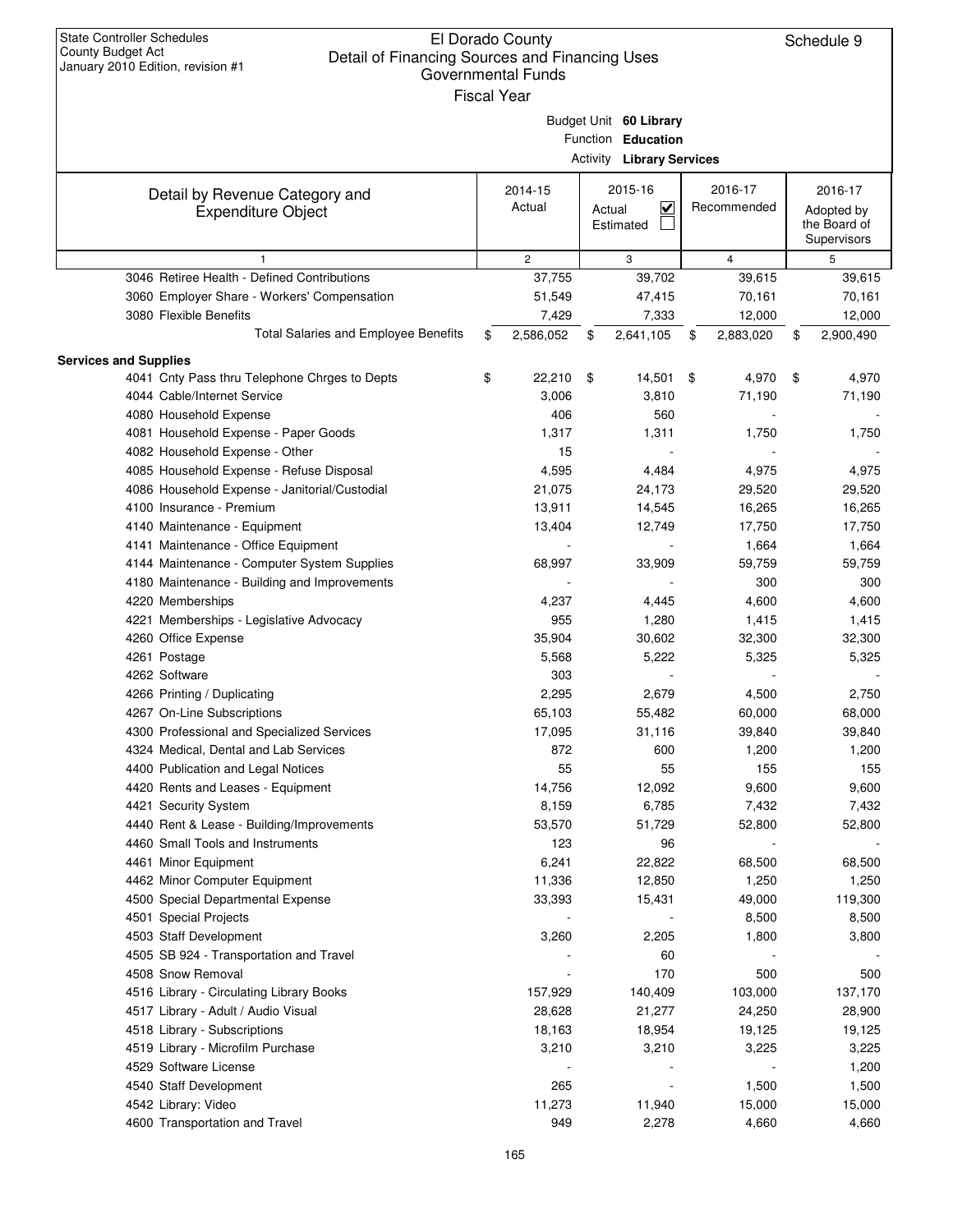| <b>State Controller Schedules</b><br>El Dorado County<br>Schedule 9<br><b>County Budget Act</b><br>Detail of Financing Sources and Financing Uses<br>January 2010 Edition, revision #1<br>Governmental Funds<br><b>Fiscal Year</b><br>Budget Unit 60 Library |                |                                       |                  |                                  |    |             |    |                            |  |  |  |  |
|--------------------------------------------------------------------------------------------------------------------------------------------------------------------------------------------------------------------------------------------------------------|----------------|---------------------------------------|------------------|----------------------------------|----|-------------|----|----------------------------|--|--|--|--|
|                                                                                                                                                                                                                                                              |                |                                       |                  | Function Education               |    |             |    |                            |  |  |  |  |
|                                                                                                                                                                                                                                                              |                |                                       |                  | <b>Activity Library Services</b> |    |             |    |                            |  |  |  |  |
|                                                                                                                                                                                                                                                              |                | 2014-15                               |                  | 2015-16                          |    | 2016-17     |    | 2016-17                    |  |  |  |  |
| Detail by Revenue Category and<br><b>Expenditure Object</b>                                                                                                                                                                                                  |                | Actual<br>V<br>Actual<br>Estimated    |                  |                                  |    | Recommended |    | Adopted by<br>the Board of |  |  |  |  |
| 1                                                                                                                                                                                                                                                            | $\overline{4}$ |                                       | Supervisors<br>5 |                                  |    |             |    |                            |  |  |  |  |
| 4602 Employee - Private Auto Mileage                                                                                                                                                                                                                         |                | $\overline{2}$<br>3<br>4,560<br>5,323 |                  |                                  |    | 5,420       |    | 7,796                      |  |  |  |  |
| 4605 Vehicle - Rent or Lease                                                                                                                                                                                                                                 |                | 541                                   |                  | 1,187                            |    | 1,350       |    | 1,350                      |  |  |  |  |
| 4606 Fuel Purchases                                                                                                                                                                                                                                          |                | 2,008                                 |                  | 1,765                            |    | 1,900       |    | 1,900                      |  |  |  |  |
| 4608 Hotel Accommodations                                                                                                                                                                                                                                    |                | 149                                   |                  | 1,728                            |    |             |    |                            |  |  |  |  |
| 4620 Utilities                                                                                                                                                                                                                                               |                | 132,757                               |                  | 131,250                          |    | 140,100     |    | 140,100                    |  |  |  |  |
| <b>Total Services and Supplies</b>                                                                                                                                                                                                                           | \$             | 772,594                               | \$               | 705,084                          | \$ | 876,390     | \$ | 997,336                    |  |  |  |  |
| <b>Other Charges</b>                                                                                                                                                                                                                                         |                |                                       |                  |                                  |    |             |    |                            |  |  |  |  |
| 5300 Interfund Expenditures                                                                                                                                                                                                                                  | \$             | 765                                   | \$               | 3,711                            | \$ | 2,000       | \$ | 2,000                      |  |  |  |  |
| <b>Total Other Charges</b>                                                                                                                                                                                                                                   | \$             | 765                                   | \$               | 3,711                            | \$ | 2,000       | \$ | 2,000                      |  |  |  |  |
| <b>Fixed Assets</b>                                                                                                                                                                                                                                          |                |                                       |                  |                                  |    |             |    |                            |  |  |  |  |
| 6040 Fixed Assets - Equipment                                                                                                                                                                                                                                | \$             | 12,740                                | \$               |                                  | \$ |             | \$ |                            |  |  |  |  |
| <b>Total Fixed Assets</b>                                                                                                                                                                                                                                    | \$             | 12,740                                | \$               |                                  | \$ |             | \$ |                            |  |  |  |  |
| <b>Intrafund Transfers</b>                                                                                                                                                                                                                                   |                |                                       |                  |                                  |    |             |    |                            |  |  |  |  |
| 7200 Intrafund Transfers                                                                                                                                                                                                                                     | \$             | 25                                    | \$               | 50                               | \$ |             | \$ |                            |  |  |  |  |
| 7210 Intrafnd: Collections                                                                                                                                                                                                                                   |                | 1,719                                 |                  | 2,476                            |    | 2,500       |    | 2,500                      |  |  |  |  |
| 7223 Intrafnd: Mail Service                                                                                                                                                                                                                                  |                | 12,945                                |                  | 13,857                           |    | 14,088      |    | 14,088                     |  |  |  |  |
| 7224 Intrafnd: Stores Support                                                                                                                                                                                                                                |                | 4,323                                 |                  | 2,906                            |    | 3,159       |    | 3,159                      |  |  |  |  |
| 7231 Intrafnd: IS Programming Support                                                                                                                                                                                                                        |                | 1,026                                 |                  |                                  |    |             |    |                            |  |  |  |  |
| 7232 Intrafnd: Maint Bldg & Improvmnts                                                                                                                                                                                                                       |                | 7,191                                 |                  | 28,276                           |    | 3,100       |    | 3,100                      |  |  |  |  |
| <b>Total Intrafund Transfers</b>                                                                                                                                                                                                                             | \$             | 27,228                                | \$               | 47,565                           | \$ | 22,847      | \$ | 22,847                     |  |  |  |  |
| Total Expenditures/Appropriations \$                                                                                                                                                                                                                         |                | 3,399,380                             | \$               | 3,397,465                        | \$ | 3,784,257   | \$ | 3,922,673                  |  |  |  |  |
| Net Cost \$                                                                                                                                                                                                                                                  |                | (1,732,117)                           | \$               | (1,574,306)                      | \$ | (1,544,707) | \$ | (1,544,707)                |  |  |  |  |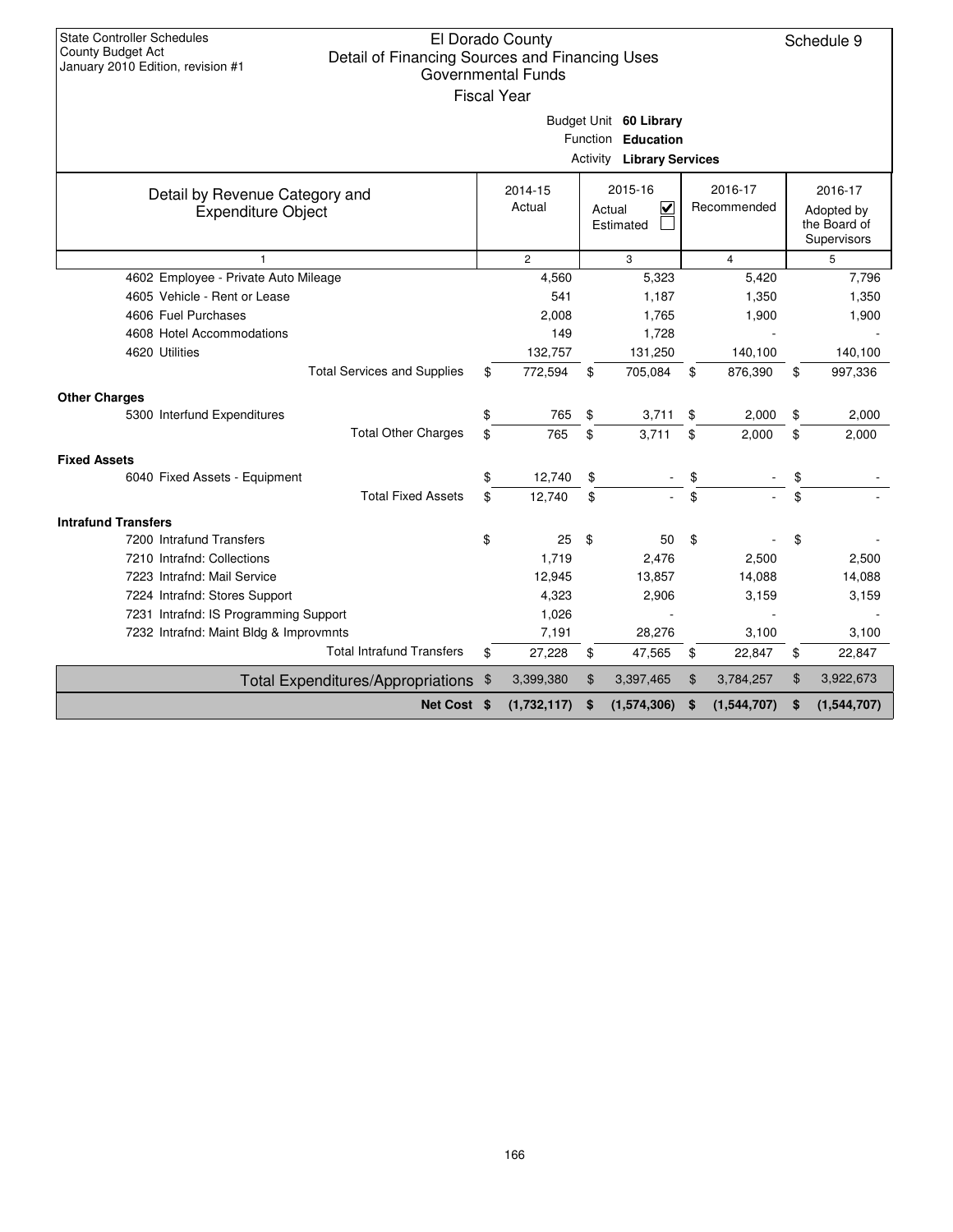| <b>State Controller Schedules</b><br>El Dorado County<br>Schedule 9<br><b>County Budget Act</b><br>Detail of Financing Sources and Financing Uses<br>January 2010 Edition, revision #1<br><b>Governmental Funds</b><br><b>Fiscal Year</b><br>Budget Unit 70 Fish and Game Preservation |          |                   |                |                                                                |          |                        |                |                                                      |  |  |  |  |  |
|----------------------------------------------------------------------------------------------------------------------------------------------------------------------------------------------------------------------------------------------------------------------------------------|----------|-------------------|----------------|----------------------------------------------------------------|----------|------------------------|----------------|------------------------------------------------------|--|--|--|--|--|
|                                                                                                                                                                                                                                                                                        |          |                   |                | Function Public Protection<br><b>Activity Other Protection</b> |          |                        |                |                                                      |  |  |  |  |  |
| Detail by Revenue Category and<br><b>Expenditure Object</b>                                                                                                                                                                                                                            |          | 2014-15<br>Actual |                | 2015-16<br>$\overline{\mathbf{v}}$<br>Actual<br>Estimated      |          | 2016-17<br>Recommended |                | 2016-17<br>Adopted by<br>the Board of<br>Supervisors |  |  |  |  |  |
| $\overline{2}$<br>3<br>$\overline{4}$<br>$\mathbf{1}$                                                                                                                                                                                                                                  |          |                   |                |                                                                |          |                        |                |                                                      |  |  |  |  |  |
| <b>Fines, Forfeitures and Penalties</b><br>0320 Other Court Fines                                                                                                                                                                                                                      | \$       | 5.989             | \$             | 1.644                                                          | \$       | 3,000                  | \$             | 3,000                                                |  |  |  |  |  |
| Total Fines, Forfeitures and Penalties                                                                                                                                                                                                                                                 | \$       | 5.989             | \$             | 1.644                                                          | \$       | 3,000                  | \$             | 3,000                                                |  |  |  |  |  |
| Revenue from Use of Money and Property<br>0400 Interest<br>Total Revenue from Use of Money and Property                                                                                                                                                                                | \$<br>\$ | 16<br>16          | \$<br>\$       | 33<br>33                                                       | \$<br>\$ |                        | \$<br>\$       |                                                      |  |  |  |  |  |
| <b>Other Financing Sources</b>                                                                                                                                                                                                                                                         |          |                   |                |                                                                |          |                        |                |                                                      |  |  |  |  |  |
| 2020 Operating Transfers In                                                                                                                                                                                                                                                            | \$       |                   | \$             |                                                                |          | 20,000                 | \$             | 20,000                                               |  |  |  |  |  |
| <b>Total Other Financing Sources</b>                                                                                                                                                                                                                                                   | \$       |                   | \$             |                                                                | \$       | 20,000                 | \$             | 20,000                                               |  |  |  |  |  |
| Total Revenue \$                                                                                                                                                                                                                                                                       |          | 6,004             | $\mathfrak{L}$ | 1,677                                                          | \$       | 23,000                 | $\mathfrak{F}$ | 23,000                                               |  |  |  |  |  |
| <b>Services and Supplies</b>                                                                                                                                                                                                                                                           |          |                   |                |                                                                |          |                        |                |                                                      |  |  |  |  |  |
| 4140 Maintenance - Equipment                                                                                                                                                                                                                                                           | \$       | 721               | \$             |                                                                | \$       |                        | \$             |                                                      |  |  |  |  |  |
| 4500 Special Departmental Expense                                                                                                                                                                                                                                                      |          | 200               |                | 153                                                            |          |                        |                |                                                      |  |  |  |  |  |
| 4501 Special Projects                                                                                                                                                                                                                                                                  |          | 1,792             |                | 1,008                                                          |          | 23,000                 |                | 23,000                                               |  |  |  |  |  |
| 4605 Vehicle - Rent or Lease                                                                                                                                                                                                                                                           |          | 48                |                |                                                                |          |                        |                |                                                      |  |  |  |  |  |
| <b>Total Services and Supplies</b>                                                                                                                                                                                                                                                     | \$       | 2,761             | \$             | 1,161                                                          | \$       | 23,000                 | \$             | 23,000                                               |  |  |  |  |  |
| Total Expenditures/Appropriations \$                                                                                                                                                                                                                                                   |          | 2,761             | \$             | 1,161                                                          | \$       | 23,000                 | \$             | 23,000                                               |  |  |  |  |  |
| Net Cost \$                                                                                                                                                                                                                                                                            |          | 3,243             | \$             | 516                                                            | \$       |                        | \$             |                                                      |  |  |  |  |  |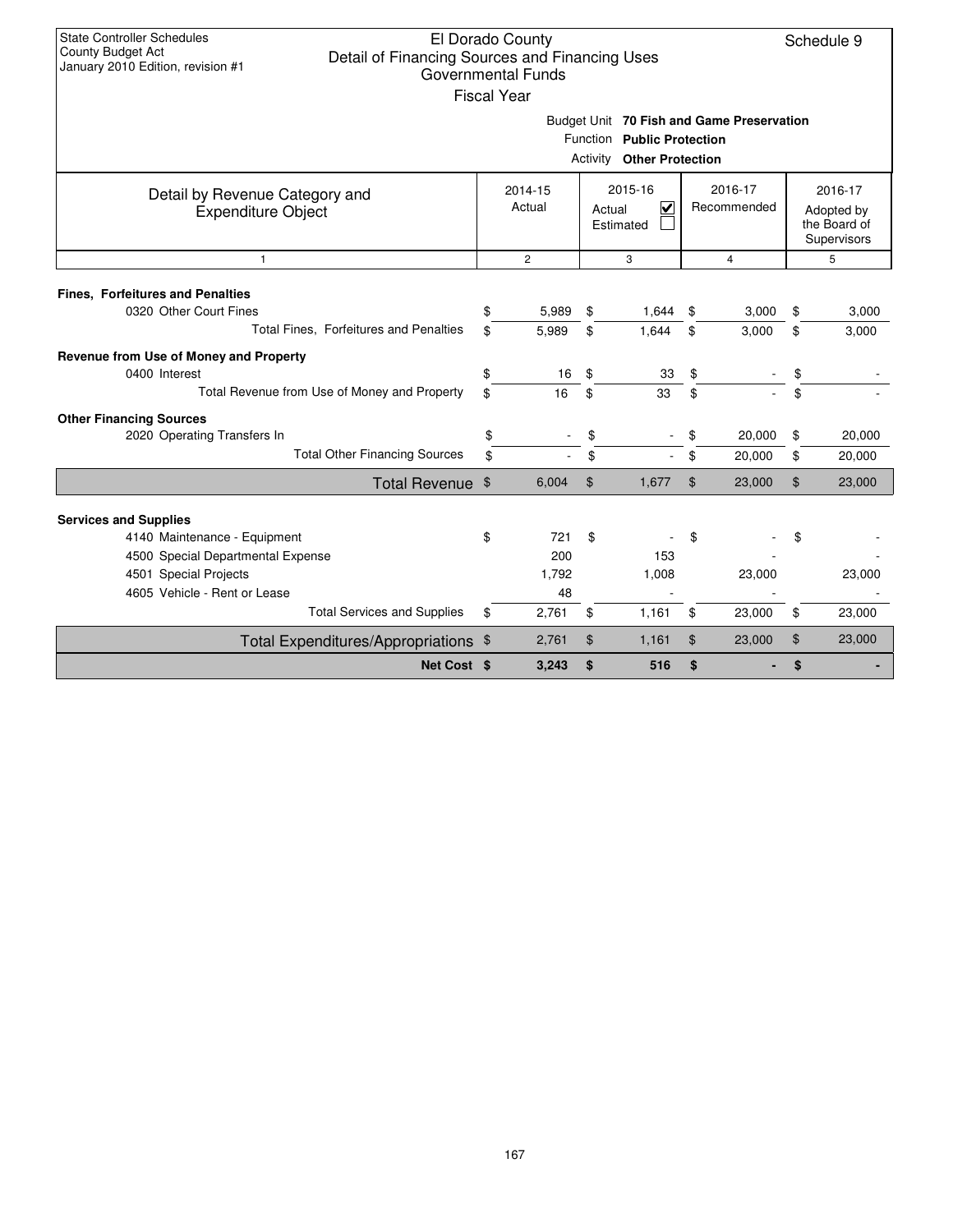| <b>State Controller Schedules</b>                                               |               | El Dorado County          |                  |                                                |               |                                                   | Schedule 9                 |
|---------------------------------------------------------------------------------|---------------|---------------------------|------------------|------------------------------------------------|---------------|---------------------------------------------------|----------------------------|
| County Budget Act                                                               |               |                           |                  | Detail of Financing Sources and Financing Uses |               |                                                   |                            |
| January 2010 Edition, revision #1                                               |               | <b>Governmental Funds</b> |                  |                                                |               |                                                   |                            |
|                                                                                 |               | Fiscal Year 2016-17       |                  |                                                |               |                                                   |                            |
|                                                                                 |               |                           |                  |                                                |               | Budget Unit 77 CAO Countywide Spec Rev            |                            |
|                                                                                 |               |                           |                  | Function<br>Activity                           |               | <b>General Government</b><br><b>Other General</b> |                            |
|                                                                                 |               |                           |                  |                                                |               |                                                   |                            |
| Detail by Revenue Category and                                                  |               | 2014-15                   |                  | 2015-16                                        |               | 2016-17                                           | 2016-17                    |
| <b>Expenditure Object</b>                                                       |               | Actual                    |                  | Actual                                         |               | Recommended                                       | Adopted by<br>the Board of |
|                                                                                 |               |                           |                  | Estimated                                      |               |                                                   | Supervisors                |
| $\mathbf{1}$                                                                    |               | 2                         |                  | 3                                              |               | 4                                                 | 5                          |
| Revenue from Use of Money and Property                                          |               |                           |                  |                                                |               |                                                   |                            |
| 0400 Interest<br>Total Revenue from Use of Money and Property                   | \$<br>\$      | 9,103<br>9,103            | \$<br>\$         | 17,808<br>17,808                               | \$<br>\$      |                                                   | \$<br>2,000<br>2,000       |
|                                                                                 |               |                           |                  |                                                |               |                                                   |                            |
| Intergovernmental Revenue - State<br>0897 State - Off Highway Motor Veh License |               | 67,870                    |                  | 67,888                                         |               | 67,870                                            | 67,870                     |
| Total Intergovernmental Revenue - State \$                                      |               | 67,870 \$                 |                  | 67,888                                         | \$            | 67,870 \$                                         | 67,870                     |
| <b>Revenue Other Governmental Agencies</b>                                      |               |                           |                  |                                                |               |                                                   |                            |
| 1200 Other - Governmental Agencies                                              |               | 711,374                   |                  | 706,853                                        |               | 709,114                                           | 709,114                    |
| Total Revenue - Other Governmental Agencies                                     | \$            | 711,374 \$                |                  | 706,853                                        | \$            | 709,114 \$                                        | 709,114                    |
| <b>Charges for Services</b>                                                     |               |                           |                  |                                                |               |                                                   |                            |
| 1416 Public Safety Impace Fee                                                   |               | 69,877                    |                  | 110,732                                        |               |                                                   | 11,610                     |
| <b>Total Charges for Services</b>                                               | -\$           | 69,877 \$                 |                  | 110,732                                        | \$            |                                                   | \$<br>11,610               |
| <b>Miscellaneous Revenues</b>                                                   |               |                           |                  |                                                |               |                                                   |                            |
| 1940 Miscellaneous Revenue                                                      |               |                           | \$               | 350,000                                        | \$            |                                                   | \$                         |
| Total Miscellaneous Revenues \$<br><b>Residual Equity Transfers In</b>          |               |                           | \$               | 350,000                                        | \$            |                                                   | \$                         |
| 2100 Residual Equity Transfers In                                               | \$            |                           | \$               | 1,244                                          | \$            |                                                   |                            |
| Total Residual Equity Transfers In \$                                           |               |                           | \$               | 1,244                                          | \$            |                                                   | \$                         |
| Total Revenue \$                                                                |               | 858,224 \$                |                  | 1,254,527                                      | \$            | 776,984 \$                                        | 790,594                    |
| <b>Services and Supplies</b>                                                    |               |                           |                  |                                                |               |                                                   |                            |
| 4500 Special Departmental Expense                                               |               |                           | \$               |                                                | \$            |                                                   | \$<br>458,722              |
| Total Services and Supplies \$                                                  |               |                           | \$               |                                                | \$            |                                                   | \$<br>458,722              |
| <b>Other Charges</b>                                                            |               |                           |                  |                                                |               |                                                   |                            |
| 5240 Contribution to Non-county Governmental                                    | \$            | 108,515                   | \$               | 168,074                                        | \$            | 129,520                                           | \$<br>129,520              |
| <b>Total Other Charges</b><br><b>Other Financing Uses</b>                       | \$            | 108,515 \$                |                  | 168,074                                        | \$            | 129,520 \$                                        | 129,520                    |
| 7000 Operating Transfer Out                                                     | \$            | 198,112                   | \$               | 720,108                                        | $\frac{1}{2}$ | 317,775                                           | \$<br>583,586              |
| <b>Total Other Financing Uses</b>                                               | \$            | 198,112 \$                |                  | 720,108                                        | \$            | 317,775 \$                                        | 583,586                    |
| <b>Appropriation for Contingencies</b>                                          |               |                           |                  |                                                |               |                                                   |                            |
| 7700 Contingency                                                                | $\frac{1}{2}$ |                           | $\underline{\$}$ |                                                | <u>\$</u>     | 380,535                                           | \$<br>160,657              |
| <b>Total Appropriation for Contingencies</b>                                    | \$            |                           | \$               |                                                | \$            | 380,535 \$                                        | 160,657                    |
| Total Expenditures/Appropriations \$                                            |               | 306,627 \$                |                  | 888,182                                        | \$            | 827,830 \$                                        | 1,332,485                  |
| Net Cost \$                                                                     |               | 551,597 \$                |                  | 366,344                                        | \$            | $(50, 846)$ \$                                    | (541, 891)                 |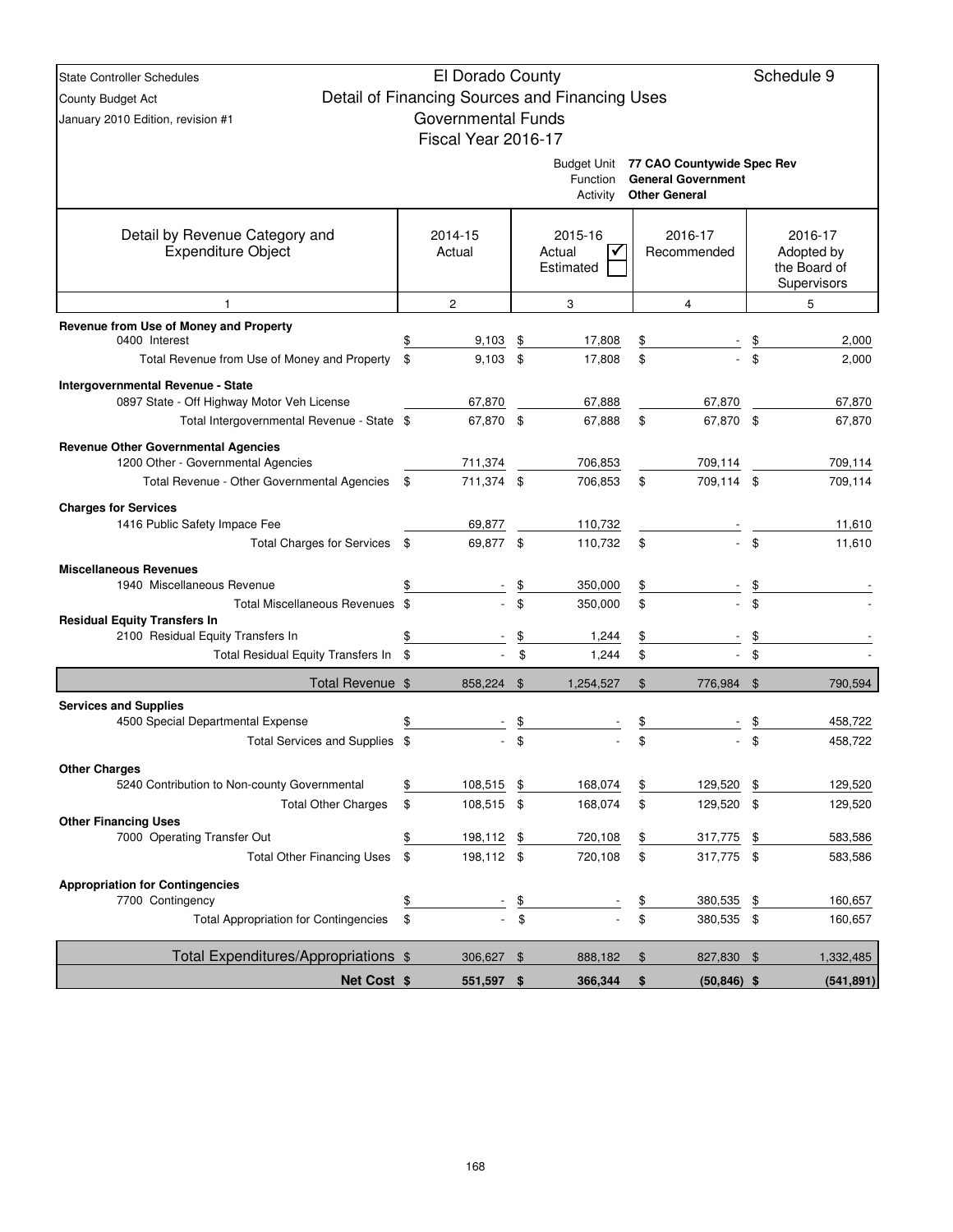| <b>State Controller Schedules</b>                                             | El Dorado County          |                |                                                |                            |             | Schedule 9   |  |
|-------------------------------------------------------------------------------|---------------------------|----------------|------------------------------------------------|----------------------------|-------------|--------------|--|
| County Budget Act                                                             |                           |                | Detail of Financing Sources and Financing Uses |                            |             |              |  |
| January 2010 Edition, revision #1                                             | <b>Governmental Funds</b> |                |                                                |                            |             |              |  |
|                                                                               | Fiscal Year 2016-17       |                |                                                |                            |             |              |  |
|                                                                               |                           |                | Budget Unit                                    | 77 CAO Countywide Spec Rev |             |              |  |
|                                                                               |                           |                | <b>Function</b>                                | <b>General Government</b>  |             |              |  |
|                                                                               |                           |                | Activity                                       | <b>Plant Acquisition</b>   |             |              |  |
| Detail by Revenue Category and                                                | 2014-15                   |                | 2015-16                                        | 2016-17                    |             | 2016-17      |  |
| <b>Expenditure Object</b>                                                     | Actual                    |                | Actual<br>✔                                    | Recommended                |             | Adopted by   |  |
|                                                                               |                           |                | Estimated                                      |                            |             | the Board of |  |
|                                                                               |                           |                |                                                |                            | Supervisors |              |  |
| 1                                                                             | 2                         |                | 3                                              | $\overline{4}$             |             | 5            |  |
| <b>Licenses, Permits and Franchises</b><br>0322 Criminal Justice Construction |                           | \$             |                                                | \$                         | \$          | 200,000      |  |
| 0323 Court Construction                                                       | \$<br>241,593<br>11,680   |                | 202,011<br>7,646                               | 200,000                    |             |              |  |
| <b>Total Fines, Forfeitures and Penalities</b>                                | \$<br>253,273 \$          |                | 209,657                                        | \$<br>200,000              | \$          | 200,000      |  |
| Revenue from Use of Money and Property                                        |                           |                |                                                |                            |             |              |  |
| 0400 Interest                                                                 | \$<br>3,879               | \$             | 5,017                                          | \$                         |             |              |  |
| Total Revenue from Use of Money and Property                                  | \$<br>3,879               | \$             | 5,017                                          | \$                         | \$          |              |  |
| <b>Residual Equity Transfers In</b>                                           |                           |                |                                                |                            |             |              |  |
| 2100 Residual Equity Transfers In                                             | \$                        | \$             | 2,707                                          | \$                         | \$          |              |  |
| Total Residual Equity Transfers In \$                                         |                           | \$             | 2,707                                          | \$                         | \$          |              |  |
| Total Revenue \$                                                              | 257,152 \$                |                | 217,381                                        | \$<br>200,000              | - \$        | 200,000      |  |
| <b>Other Charges</b>                                                          |                           |                |                                                |                            |             |              |  |
| 5240 Contribution to Non-county Governmental                                  | \$                        | \$             | 60,249                                         | \$<br>21,350               | \$          | 213,350      |  |
| <b>Total Other Charges</b>                                                    | \$                        | \$             | 60,249                                         | \$<br>21,350 \$            |             | 213,350      |  |
| <b>Other Financing Uses</b>                                                   |                           |                |                                                |                            |             |              |  |
| 7000 Operating Transfer Out                                                   | \$<br>385,651             | \$             | 448,309                                        | \$<br>512,220              | \$          | 512,220      |  |
| <b>Total Other Financing Uses</b>                                             | \$<br>385,651             | \$             | 448,309                                        | \$<br>512,220              | \$          | 512,220      |  |
| <b>Residual Equity Transfers Out</b>                                          |                           |                |                                                |                            |             |              |  |
| 7100 Rediual Equity Transfer Out                                              | \$                        | <u>\$</u>      | 2,707                                          | \$                         |             |              |  |
| <b>Total Residual Equity Transfers</b>                                        | \$                        | \$             | 2,707                                          | \$                         | \$          |              |  |
| Total Expenditures/Appropriations \$                                          | 385,651                   | $\mathfrak{F}$ | 511,266                                        | \$<br>533,570              | \$          | 725,570      |  |
| <b>Net Cost \$</b>                                                            | $(128, 499)$ \$           |                | (293, 884)                                     | \$<br>$(333,570)$ \$       |             | (525, 570)   |  |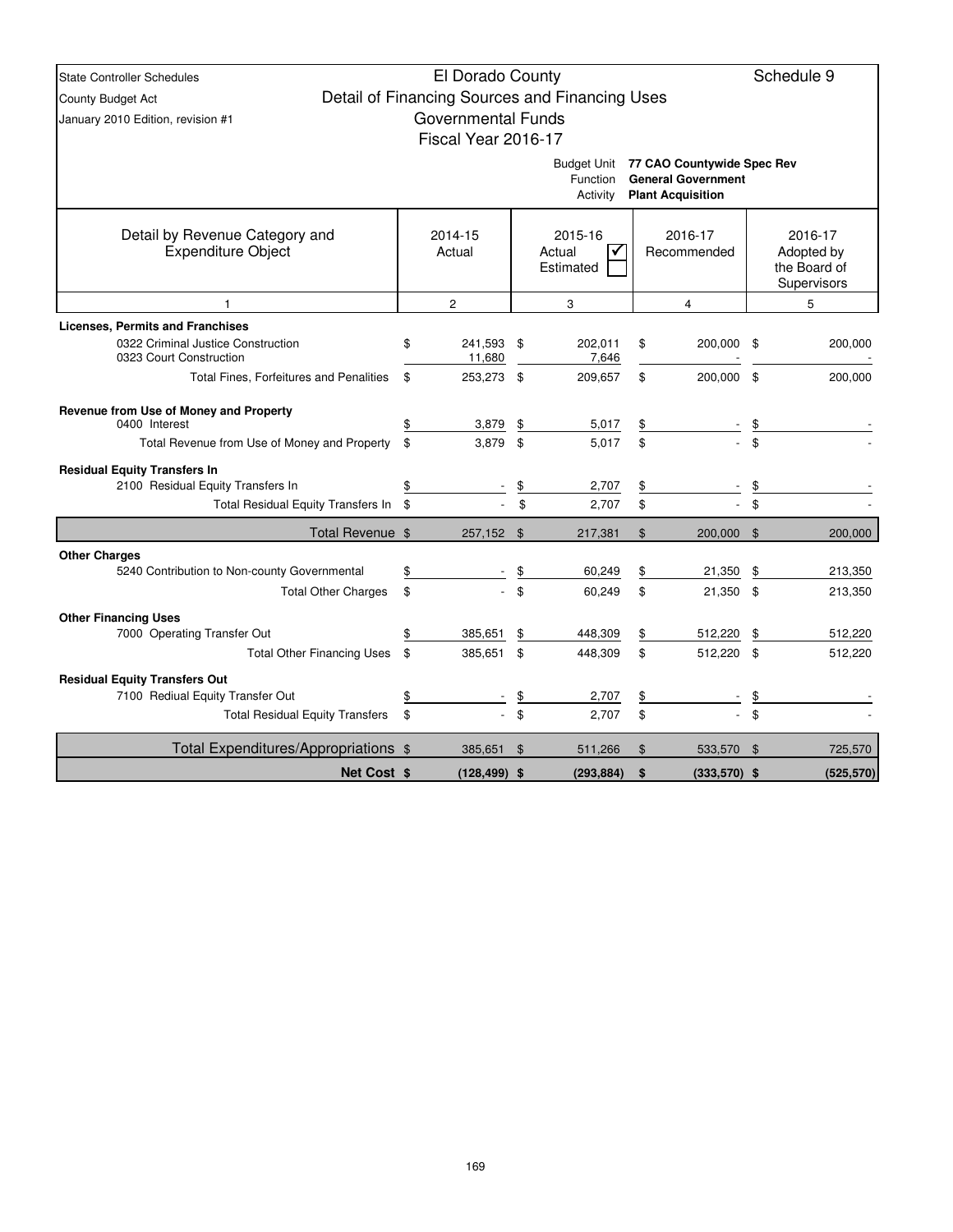| <b>State Controller Schedules</b>                           |      | El Dorado County    |    |                                                |    |                                                                                   |                | Schedule 9                                           |  |   |  |  |
|-------------------------------------------------------------|------|---------------------|----|------------------------------------------------|----|-----------------------------------------------------------------------------------|----------------|------------------------------------------------------|--|---|--|--|
| County Budget Act                                           |      |                     |    | Detail of Financing Sources and Financing Uses |    |                                                                                   |                |                                                      |  |   |  |  |
| January 2010 Edition, revision #1                           |      | Governmental Funds  |    |                                                |    |                                                                                   |                |                                                      |  |   |  |  |
|                                                             |      | Fiscal Year 2016-17 |    |                                                |    |                                                                                   |                |                                                      |  |   |  |  |
|                                                             |      |                     |    | <b>Budget Unit</b><br>Function<br>Activity     |    | 77 CAO Countywide Spec Rev<br><b>Public Protection</b><br><b>Other Protection</b> |                |                                                      |  |   |  |  |
| Detail by Revenue Category and<br><b>Expenditure Object</b> |      | 2014-15<br>Actual   |    | 2015-16<br>Actual<br>Estimated                 |    | 2016-17<br>Recommended                                                            |                | 2016-17<br>Adopted by<br>the Board of<br>Supervisors |  |   |  |  |
|                                                             |      | $\overline{c}$      | 3  |                                                |    | 4                                                                                 |                |                                                      |  | 5 |  |  |
| Revenue from Use of Money and Property                      |      |                     |    |                                                |    |                                                                                   |                |                                                      |  |   |  |  |
| 0400 Interest                                               | \$   | 1,105               | \$ | 1,694                                          | \$ |                                                                                   | \$             |                                                      |  |   |  |  |
| Total Revenue from Use of Money and Property                | \$   | 1,105               | \$ | 1,694                                          | \$ |                                                                                   | \$             |                                                      |  |   |  |  |
| <b>Charges for Services</b>                                 |      |                     |    |                                                |    |                                                                                   |                |                                                      |  |   |  |  |
| 1501 Dispute Resolution Fee                                 |      | 17,000              |    | 12,794                                         |    |                                                                                   |                |                                                      |  |   |  |  |
| 1506 Dispute Resolution Fee                                 | \$   | 27,614              | \$ | 28,498                                         | \$ |                                                                                   |                |                                                      |  |   |  |  |
| <b>Total Charges for Services</b>                           | - \$ | 44,614 \$           |    | 41,291                                         | \$ |                                                                                   | \$             |                                                      |  |   |  |  |
| Total Revenue \$                                            |      | 45,719 \$           |    | 42,986                                         | \$ |                                                                                   | $\mathfrak{L}$ |                                                      |  |   |  |  |
| <b>Services and Supplies</b>                                |      |                     |    |                                                |    |                                                                                   |                |                                                      |  |   |  |  |
| 4300 Professional Services                                  | \$   | 33,282              | \$ | 68,806                                         | \$ | 95,299                                                                            | \$             | 95,299                                               |  |   |  |  |
| Total Services and Supplies \$                              |      | 33,282 \$           |    | 68,806                                         | \$ | 95,299 \$                                                                         |                | 95,299                                               |  |   |  |  |
| Total Expenditures/Appropriations \$                        |      | 33,282 \$           |    | 68,806                                         | \$ | 95,299                                                                            | \$             | 95,299                                               |  |   |  |  |
| Net Cost \$                                                 |      | $12,437$ \$         |    | (25, 821)                                      | \$ | $(95, 299)$ \$                                                                    |                | (95, 299)                                            |  |   |  |  |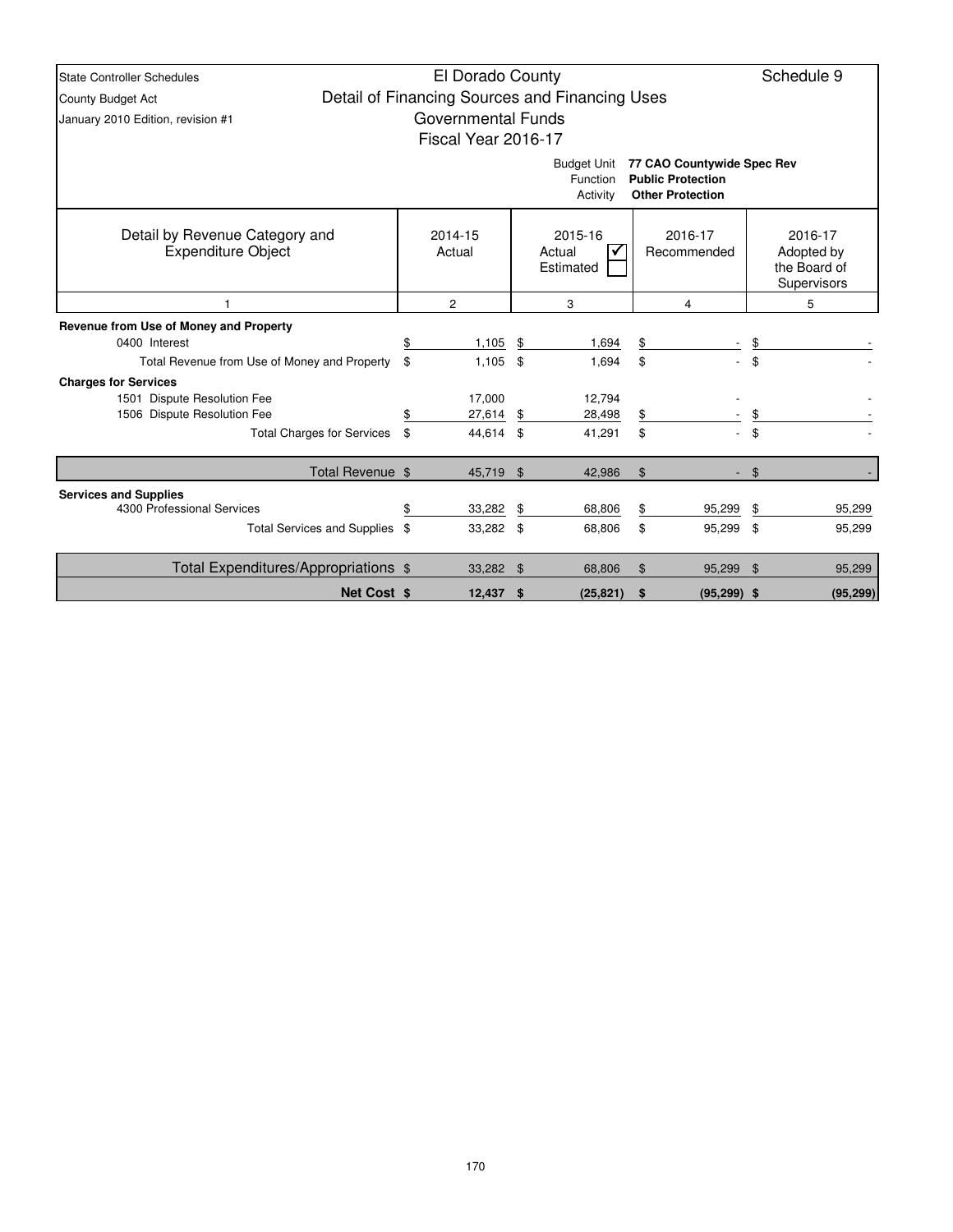| State Controller Schedules                                  |                                                                               | El Dorado County          |    |                                                |                                                                                   |    | Schedule 9 |
|-------------------------------------------------------------|-------------------------------------------------------------------------------|---------------------------|----|------------------------------------------------|-----------------------------------------------------------------------------------|----|------------|
| <b>County Budget Act</b>                                    |                                                                               |                           |    | Detail of Financing Sources and Financing Uses |                                                                                   |    |            |
| January 2010 Edition, revision #1                           |                                                                               | <b>Governmental Funds</b> |    |                                                |                                                                                   |    |            |
|                                                             |                                                                               | Fiscal Year 2016-17       |    |                                                |                                                                                   |    |            |
|                                                             |                                                                               |                           |    | <b>Budget Unit</b><br>Function<br>Activity     | 77 CAO Countywide Spec Rev<br><b>Public Assistance</b><br><b>Veterans Affairs</b> |    |            |
| Detail by Revenue Category and<br><b>Expenditure Object</b> | 2014-15<br>2016-17<br>2015-16<br>Actual<br>Actual<br>Recommended<br>Estimated |                           |    |                                                |                                                                                   |    |            |
|                                                             |                                                                               | $\overline{2}$            |    | 3                                              | 4                                                                                 |    | 5          |
| Revenue from Use of Money and Property<br>0400 Interest     | \$                                                                            | 14                        | \$ | 66                                             | $\frac{1}{2}$                                                                     | \$ |            |
| Total Revenue from Use of Money and Property                | \$                                                                            | 14                        | \$ | 66                                             | \$                                                                                | \$ |            |
| <b>Other Financing Sources</b>                              |                                                                               |                           |    |                                                |                                                                                   |    |            |
| 2020 Operating Transfers In                                 | \$                                                                            | 15,000                    | \$ | 15,000                                         | \$                                                                                | \$ | 15,000     |
| <b>Total Other Financing Sources</b>                        | \$                                                                            | 15,000 \$                 |    | 15,000                                         | \$                                                                                | \$ | 15,000     |
| Total Revenue \$                                            |                                                                               | 15,014 \$                 |    | 15.066                                         | $\mathfrak{S}$                                                                    | \$ | 15,000     |
| <b>Services and Supplies</b>                                |                                                                               |                           |    |                                                |                                                                                   |    |            |
| 4501 Special Projects                                       | \$                                                                            |                           | \$ |                                                | \$                                                                                |    | 15,000     |
| Total Services and Supplies \$                              |                                                                               |                           | \$ |                                                | \$                                                                                | \$ | 15,000     |
| <b>Other Financing Uses</b>                                 |                                                                               |                           |    |                                                |                                                                                   |    |            |
| 7000 Operating Transfer Out                                 | \$                                                                            | $(3,531)$ \$              |    | 28,564                                         | \$                                                                                | \$ |            |
| <b>Total Other Financing Uses</b>                           | \$                                                                            | $(3,531)$ \$              |    | 28,564                                         | \$                                                                                | \$ |            |
| Total Expenditures/Appropriations \$                        |                                                                               | $(3,531)$ \$              |    | 28.564                                         | $\mathfrak{L}$                                                                    | \$ | 15,000     |
| Net Cost \$                                                 |                                                                               | 18.546 \$                 |    | (13.498)                                       | \$<br>٠                                                                           | \$ |            |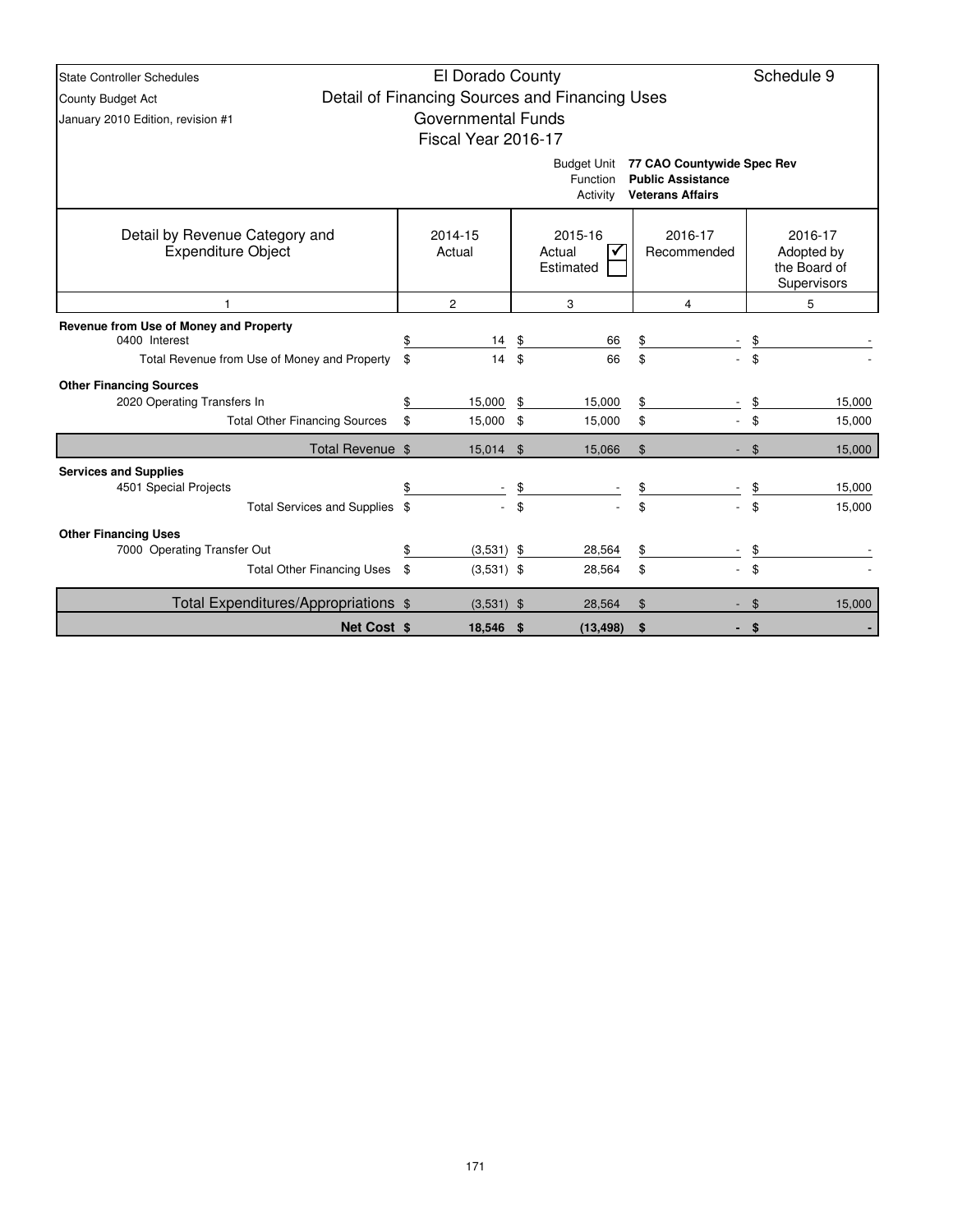| <b>State Controller Schedules</b>                           |                           |                | Schedule 9                                     |               |                                                                                                   |           |                                                             |
|-------------------------------------------------------------|---------------------------|----------------|------------------------------------------------|---------------|---------------------------------------------------------------------------------------------------|-----------|-------------------------------------------------------------|
| County Budget Act                                           | El Dorado County          |                | Detail of Financing Sources and Financing Uses |               |                                                                                                   |           |                                                             |
| January 2010 Edition, revision #1                           | <b>Governmental Funds</b> |                |                                                |               |                                                                                                   |           |                                                             |
|                                                             | Fiscal Year 2016-17       |                |                                                |               |                                                                                                   |           |                                                             |
|                                                             |                           |                |                                                |               |                                                                                                   |           |                                                             |
|                                                             |                           |                | Function<br>Activity                           |               | Budget Unit 77 CAO Countywide Spec Rev<br><b>Recreation &amp; Cultural Services</b><br>Recreation |           |                                                             |
| Detail by Revenue Category and<br><b>Expenditure Object</b> | 2014-15<br>Actual         |                | 2015-16<br>Actual<br>✓<br>Estimated            |               | 2016-17<br>Recommended                                                                            |           | 2016-17<br>Adopted by<br>the Board of<br><b>Supervisors</b> |
| $\mathbf{1}$                                                | $\overline{c}$            |                | 3                                              |               | 4                                                                                                 |           | 5                                                           |
| <b>Licenses, Permits and Franchises</b>                     |                           |                |                                                |               |                                                                                                   |           |                                                             |
| 0264 River Use Permit                                       | 162,147                   | \$             | 151,187                                        | \$            | 179,336                                                                                           | \$        | 179,336                                                     |
| Total Licenses, Permits and Franchises \$                   | 162,147 \$                |                | 151,187                                        | \$            | 179,336 \$                                                                                        |           | 179,336                                                     |
| Revenue from Use of Money and Property                      |                           |                |                                                |               |                                                                                                   |           |                                                             |
| 0400 Interest                                               | \$<br>1,793               | \$             | 2,773                                          | \$            |                                                                                                   |           |                                                             |
| Total Revenue from Use of Money and Property                | \$<br>1,793               | \$             | 2,773                                          | \$            |                                                                                                   | \$        |                                                             |
| <b>Charges for Services</b>                                 |                           |                |                                                |               |                                                                                                   |           |                                                             |
| 1405 Quimby Fees                                            | \$<br>911                 | \$             | 300                                            | \$            |                                                                                                   | \$        |                                                             |
| 1720 Park and Recreation Fees                               | 107,382                   | \$             | 110,120                                        | \$            | 83,500                                                                                            | \$        | 83,500                                                      |
| <b>Total Charges for Services</b>                           | \$<br>108,293             |                | 110,420                                        |               | 83,500                                                                                            |           | 83,500                                                      |
| <b>Miscellaneous Revenues</b><br>1940 Miscellaneous Revenue | 1,975                     | \$             | 1,589                                          | $\frac{1}{2}$ | 500                                                                                               | \$        | 500                                                         |
| Total Miscellaneous Revenues \$                             | 1,975                     | $\mathfrak{L}$ | 1,589                                          | \$            | 500                                                                                               | \$        | 500                                                         |
| <b>Residual Equity Transfers</b>                            |                           |                |                                                |               |                                                                                                   |           |                                                             |
| 2100 Residual Equity Transfers In                           | \$                        | \$             | 457,751                                        | \$            |                                                                                                   | \$        |                                                             |
| Total Residual Equity Transfers \$                          |                           | \$             | 457,751                                        | \$            | $\overline{a}$                                                                                    | \$        |                                                             |
| Total Revenue \$                                            | 274,208 \$                |                | 723,720                                        | $\$\$         | 263,336 \$                                                                                        |           | 263,336                                                     |
| <b>Other Financing Uses</b>                                 |                           |                |                                                |               |                                                                                                   |           |                                                             |
| 7000 Operating Transfer Out                                 | \$<br>267,983             | \$             | 216,000                                        | \$            | 261,336                                                                                           | \$        | 286,336                                                     |
| <b>Total Other Financing Uses</b>                           | \$<br>267,983             | \$             | 216,000                                        | \$            | 261,336 \$                                                                                        |           | 286,336                                                     |
| <b>Residual Equity Transfers Out</b>                        |                           |                |                                                |               |                                                                                                   |           |                                                             |
| 7100 Residual Equity Transfers Out                          | \$                        | \$             | 457,751                                        | \$            |                                                                                                   | <u>\$</u> |                                                             |
| <b>Total Residual Equity Transfers</b>                      | \$                        | \$             | 457,751                                        | \$            |                                                                                                   | \$        |                                                             |
| Total Expenditures/Appropriations \$                        | 267,983                   | \$             | 673,751                                        | $\$\$         | 261,336                                                                                           | -\$       | 286,336                                                     |
| <b>Net Cost \$</b>                                          | 6.225                     | \$             | 49.969                                         | \$            | 2.000                                                                                             | \$        | (23,000)                                                    |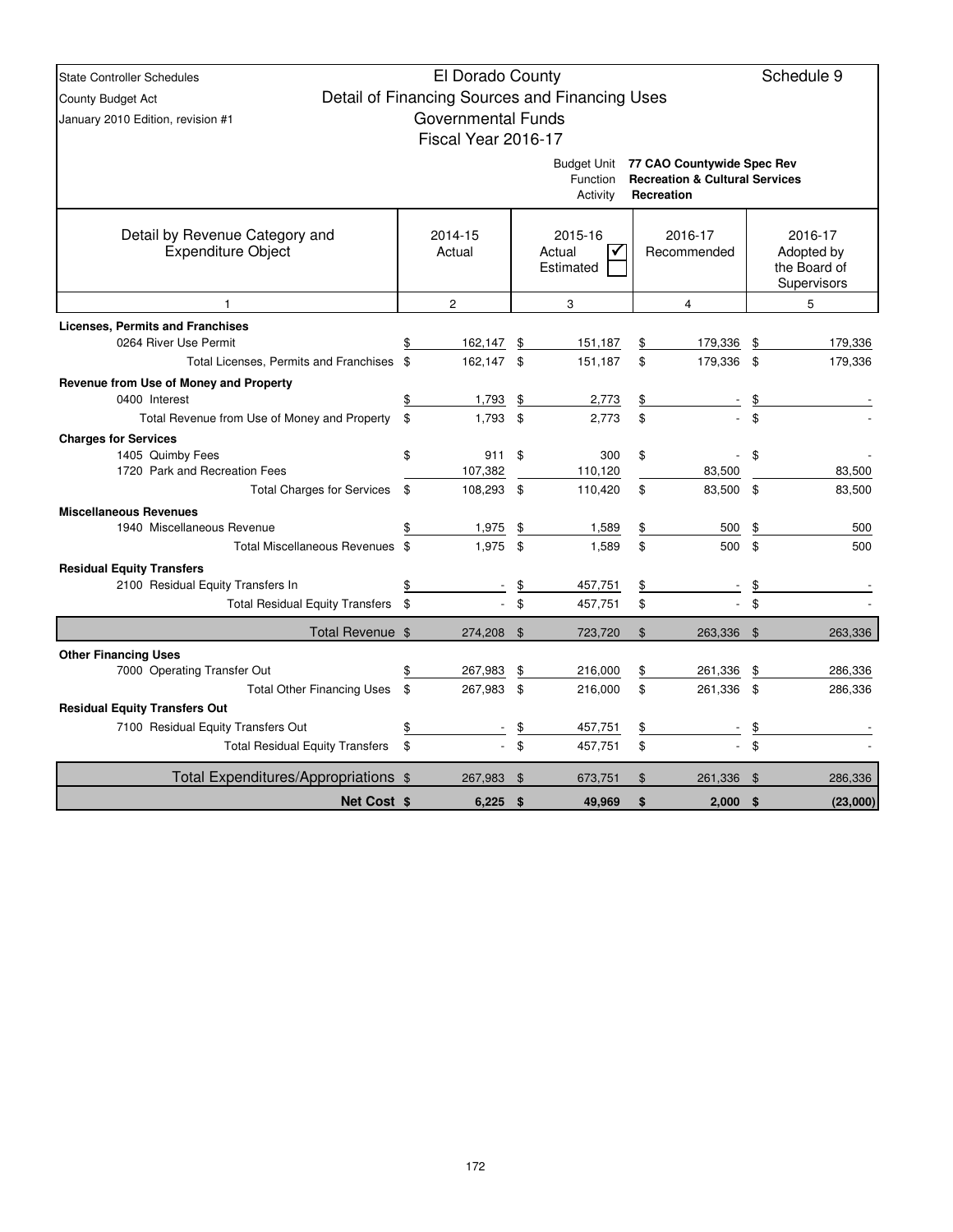| <b>State Controller Schedules</b><br><b>County Budget Act</b><br>Detail of Financing Sources and Financing Uses<br>January 2010 Edition, revision #1 |                        | El Dorado County<br><b>Governmental Funds</b><br>Fiscal Year 2016-17 |                                                      |                                                                                                       |    |            |    | Schedule 9 |  |  |  |
|------------------------------------------------------------------------------------------------------------------------------------------------------|------------------------|----------------------------------------------------------------------|------------------------------------------------------|-------------------------------------------------------------------------------------------------------|----|------------|----|------------|--|--|--|
|                                                                                                                                                      |                        |                                                                      |                                                      | Budget Unit 77 Auditor-Contrl. Countywide Spec Rev<br>Function General Government<br>Activity Finance |    |            |    |            |  |  |  |
| Detail by Revenue Category and<br><b>Expenditure Object</b>                                                                                          | 2016-17<br>Recommended |                                                                      | 2016-17<br>Adopted by<br>the Board of<br>Supervisors |                                                                                                       |    |            |    |            |  |  |  |
| $\overline{2}$<br>3<br>$\overline{4}$<br>$\mathbf{1}$<br>5                                                                                           |                        |                                                                      |                                                      |                                                                                                       |    |            |    |            |  |  |  |
|                                                                                                                                                      |                        |                                                                      |                                                      |                                                                                                       |    |            |    |            |  |  |  |
| <b>Fines, Forfeitures and Penalties</b><br>0360 Penalties and Costs on Delinquent Taxes                                                              | \$                     | 102,402                                                              | \$                                                   | 97,948                                                                                                | \$ | 80,000     | \$ | 80,000     |  |  |  |
| Total Fines, Forfeitures and Penalties                                                                                                               | \$                     | 102,402                                                              | \$                                                   | 97,948                                                                                                | \$ | 80,000     | \$ | 80,000     |  |  |  |
| Revenue from Use of Money and Property                                                                                                               |                        |                                                                      |                                                      |                                                                                                       |    |            |    |            |  |  |  |
| 0400 Interest                                                                                                                                        | \$                     | 74                                                                   | \$                                                   | 116                                                                                                   | \$ |            | \$ |            |  |  |  |
| Total Revenue from Use of Money and Property                                                                                                         | \$                     | 74                                                                   | \$                                                   | 116                                                                                                   | \$ |            | \$ |            |  |  |  |
| <b>Charges for Services</b>                                                                                                                          |                        |                                                                      |                                                      |                                                                                                       |    |            |    |            |  |  |  |
| 1310 Special Assessments                                                                                                                             | \$                     | 466,874                                                              | \$                                                   | 470,327                                                                                               | \$ | 510,240    | \$ | 526,432    |  |  |  |
| <b>Total Charges for Services</b>                                                                                                                    | \$                     | 466,874                                                              | \$                                                   | 470,327                                                                                               | \$ | 510,240    | \$ | 526,432    |  |  |  |
| <b>Miscellaneous Revenues</b>                                                                                                                        |                        |                                                                      |                                                      |                                                                                                       |    |            |    |            |  |  |  |
| 1940 Miscellaneous Revenue                                                                                                                           | \$                     | 3,704                                                                | \$                                                   | 2,859                                                                                                 | \$ | 2,000      | \$ | 2,000      |  |  |  |
| <b>Total Miscellaneous Revenues</b>                                                                                                                  | \$                     | 3,704                                                                | \$                                                   | 2,859                                                                                                 | \$ | 2,000      | \$ | 2,000      |  |  |  |
| <b>Total Revenue</b>                                                                                                                                 | $\frac{1}{2}$          | 573,054                                                              | \$                                                   | 571,250                                                                                               | \$ | 592,240    | \$ | 608,432    |  |  |  |
|                                                                                                                                                      |                        |                                                                      |                                                      |                                                                                                       |    |            |    |            |  |  |  |
| <b>Other Financing Uses</b><br>7000 Operating Transfers Out                                                                                          | \$                     | 521,000                                                              | \$                                                   | 531,730                                                                                               | \$ | 763,340    | \$ | 763,340    |  |  |  |
| <b>Total Other Financing Uses</b>                                                                                                                    | \$                     | 521,000                                                              | \$                                                   | 531,730                                                                                               | \$ | 763,340    | \$ | 763,340    |  |  |  |
| Total Expenditures/Appropriations \$                                                                                                                 |                        | 521,000                                                              | \$                                                   | 531,730                                                                                               | \$ | 763,340    | \$ | 763,340    |  |  |  |
| Net Cost \$                                                                                                                                          |                        | 52,054                                                               | \$                                                   | 39,520                                                                                                | \$ | (171, 100) | \$ | (154, 908) |  |  |  |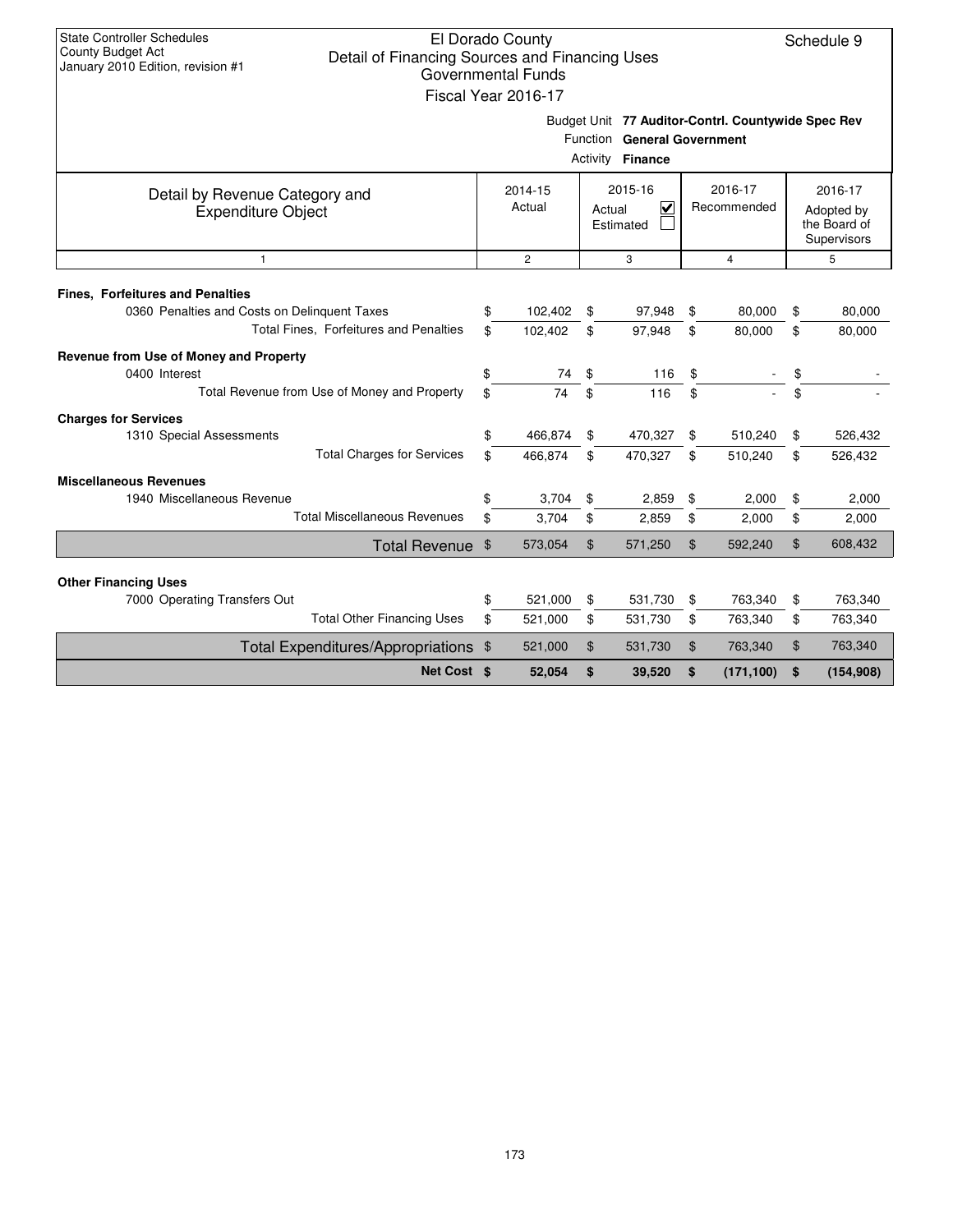| <b>State Controller Schedules</b><br><b>County Budget Act</b><br>January 2010 Edition, revision #1 | El Dorado County<br>Schedule 9<br>Detail of Financing Sources and Financing Uses<br><b>Governmental Funds</b><br>Fiscal Year 2016-17 |                   |    |                                                                                     |    |                        |    |                                                      |  |  |  |  |
|----------------------------------------------------------------------------------------------------|--------------------------------------------------------------------------------------------------------------------------------------|-------------------|----|-------------------------------------------------------------------------------------|----|------------------------|----|------------------------------------------------------|--|--|--|--|
|                                                                                                    |                                                                                                                                      |                   |    | Budget Unit 77 Treas./ Tax Coll. Countywide Spec Rev<br>Function General Government |    |                        |    |                                                      |  |  |  |  |
|                                                                                                    |                                                                                                                                      |                   |    | Activity Finance                                                                    |    |                        |    |                                                      |  |  |  |  |
| Detail by Revenue Category and<br><b>Expenditure Object</b>                                        |                                                                                                                                      | 2014-15<br>Actual |    | 2015-16<br>⊽<br>Actual<br>Estimated                                                 |    | 2016-17<br>Recommended |    | 2016-17<br>Adopted by<br>the Board of<br>Supervisors |  |  |  |  |
| $\overline{2}$<br>3<br>$\overline{4}$<br>$\mathbf{1}$                                              |                                                                                                                                      |                   |    |                                                                                     |    |                        |    |                                                      |  |  |  |  |
| <b>Miscellaneous Revenues</b><br>1940 Miscellaneous Revenue                                        | \$                                                                                                                                   | 2,378             | \$ | 2,057                                                                               | \$ | 3,600                  | \$ | 3,600                                                |  |  |  |  |
| <b>Total Miscellaneous Revenues</b>                                                                | \$                                                                                                                                   | 2,378             | \$ | 2,057                                                                               | \$ | 3,600                  | \$ | 3,600                                                |  |  |  |  |
| <b>Other Financing Sources</b><br>2020 Operating Transfers In                                      | \$                                                                                                                                   | 2.669             | \$ | 2,510                                                                               | \$ | 3,600                  | \$ | 3,600                                                |  |  |  |  |
| <b>Total Other Financing Sources</b>                                                               | \$                                                                                                                                   | 2,669             | \$ | 2,510                                                                               | \$ | 3,600                  | \$ | 3,600                                                |  |  |  |  |
| Total Revenue \$                                                                                   |                                                                                                                                      | 5,047             | \$ | 4,566                                                                               | \$ | 7,200                  | \$ | 7,200                                                |  |  |  |  |
| <b>Services and Supplies</b>                                                                       |                                                                                                                                      |                   |    |                                                                                     |    |                        |    |                                                      |  |  |  |  |
| 4260 Office Expense                                                                                | \$                                                                                                                                   | 2,669             | \$ | 2,510                                                                               | \$ | 3,600                  | \$ | 3,600                                                |  |  |  |  |
| <b>Total Services and Supplies</b>                                                                 | \$                                                                                                                                   | 2.669             | \$ | 2,510                                                                               | \$ | 3,600                  | \$ | 3,600                                                |  |  |  |  |
| <b>Other Financing Uses</b><br>7000 Operating Transfers Out                                        | \$                                                                                                                                   | 2,378             | \$ | 2,057                                                                               | \$ | 3,600                  | \$ | 3,600                                                |  |  |  |  |
| <b>Total Other Financing Uses</b>                                                                  | \$                                                                                                                                   | 2,378             | \$ | 2,057                                                                               | \$ | 3,600                  | \$ | 3,600                                                |  |  |  |  |
| Total Expenditures/Appropriations \$                                                               |                                                                                                                                      | 5,047             | \$ | 4,566                                                                               | \$ | 7,200                  | \$ | 7,200                                                |  |  |  |  |
| Net Cost \$                                                                                        |                                                                                                                                      |                   | \$ |                                                                                     | \$ |                        | \$ |                                                      |  |  |  |  |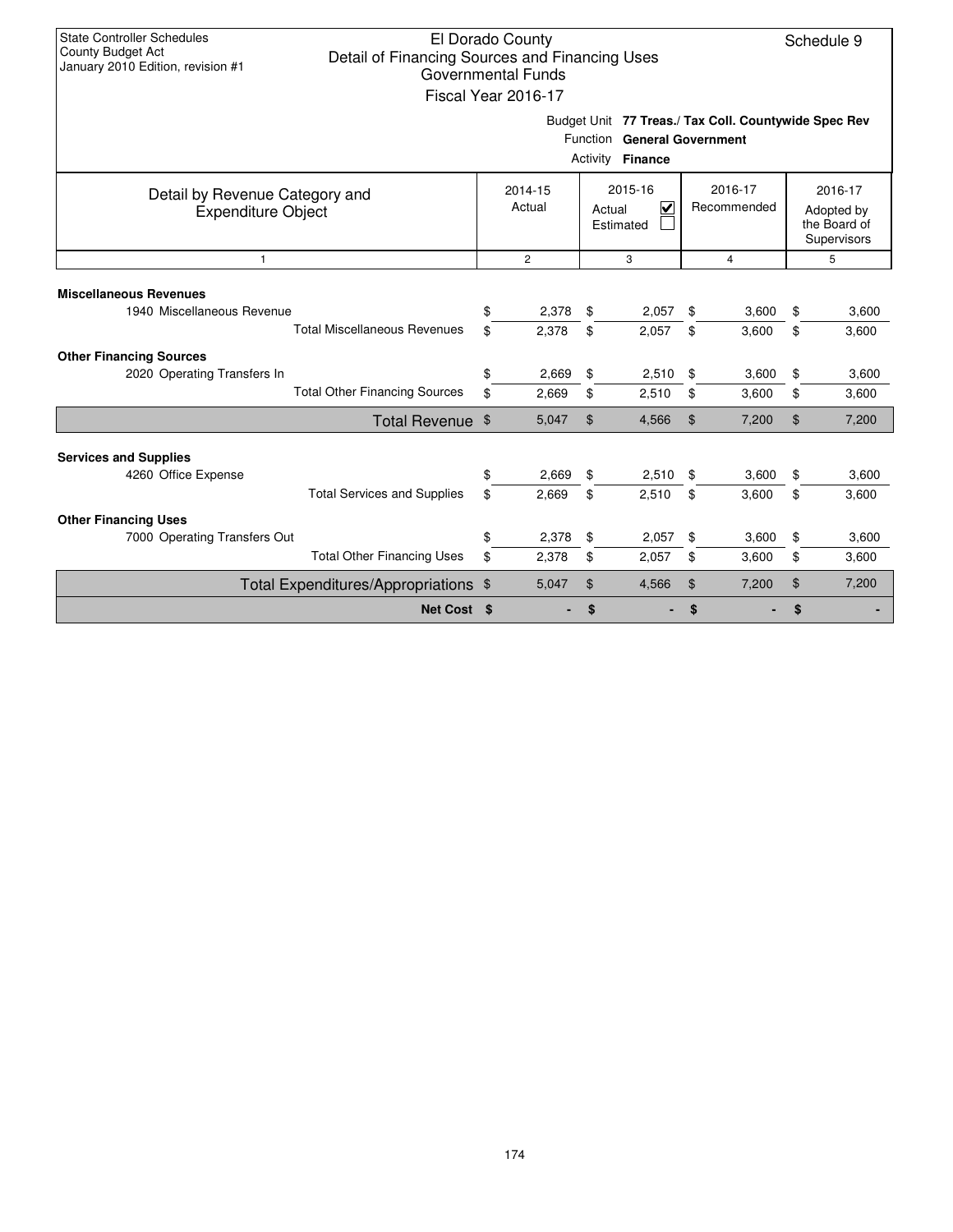| <b>State Controller Schedules</b><br>County Budget Act<br>January 2010 Edition, revision #1              | Detail of Financing Sources and Financing Uses |          | El Dorado County<br>Governmental Funds<br>Fiscal Year 2016-17       |                |            |          |                        |          | Schedule 9                                           |  |
|----------------------------------------------------------------------------------------------------------|------------------------------------------------|----------|---------------------------------------------------------------------|----------------|------------|----------|------------------------|----------|------------------------------------------------------|--|
| Budget Unit 77 Assessor Countywide Spec Rev<br>Function General Government<br>Activity<br><b>Finance</b> |                                                |          |                                                                     |                |            |          |                        |          |                                                      |  |
| Detail by Revenue Category and<br><b>Expenditure Object</b>                                              |                                                |          | 2015-16<br>2014-15<br>Actual<br>$\checkmark$<br>Actual<br>Estimated |                |            |          | 2016-17<br>Recommended |          | 2016-17<br>Adopted by<br>the Board of<br>Supervisors |  |
| $\mathbf{1}$                                                                                             |                                                |          | $\overline{2}$                                                      |                | 3          |          | $\overline{4}$         |          | 5                                                    |  |
| Revenue from Use of Money and Property<br>0400 Interest                                                  | Total Revenue from Use of Money and Property   | \$<br>\$ | 524<br>524                                                          | \$<br>\$       | 904<br>904 | \$<br>\$ |                        | \$<br>\$ | 29<br>29                                             |  |
| <b>Charges for Services</b>                                                                              |                                                |          |                                                                     |                |            |          |                        |          |                                                      |  |
| 1740 Charges for Services                                                                                |                                                | \$       | 18,406                                                              | \$             | 23,936     | \$       | 18,500                 | \$       | 18,500                                               |  |
|                                                                                                          | <b>Total Charges for Services</b>              | \$       | 18,406                                                              | \$             | 23,936     | \$       | 18,500                 | \$       | 18,500                                               |  |
|                                                                                                          | Total Revenue \$                               |          | 18,930                                                              | $\mathfrak{L}$ | 24,840     | \$       | 18,500                 | \$       | 18,529                                               |  |
| <b>Other Financing Uses</b>                                                                              |                                                |          |                                                                     |                |            |          |                        |          |                                                      |  |
| 7000 Operating Transfers Out                                                                             |                                                | \$       |                                                                     | \$             |            |          | 52,750                 | \$       | 108,150                                              |  |
|                                                                                                          | <b>Total Other Financing Uses</b>              | \$       |                                                                     | \$             |            | \$       | 52,750                 | \$       | 108,150                                              |  |
|                                                                                                          | Total Expenditures/Appropriations \$           |          |                                                                     | \$             |            | \$       | 52,750                 | \$       | 108,150                                              |  |
|                                                                                                          | Net Cost \$                                    |          | 18,930                                                              | \$             | 24,840     | \$       | (34, 250)              | \$       | (89, 621)                                            |  |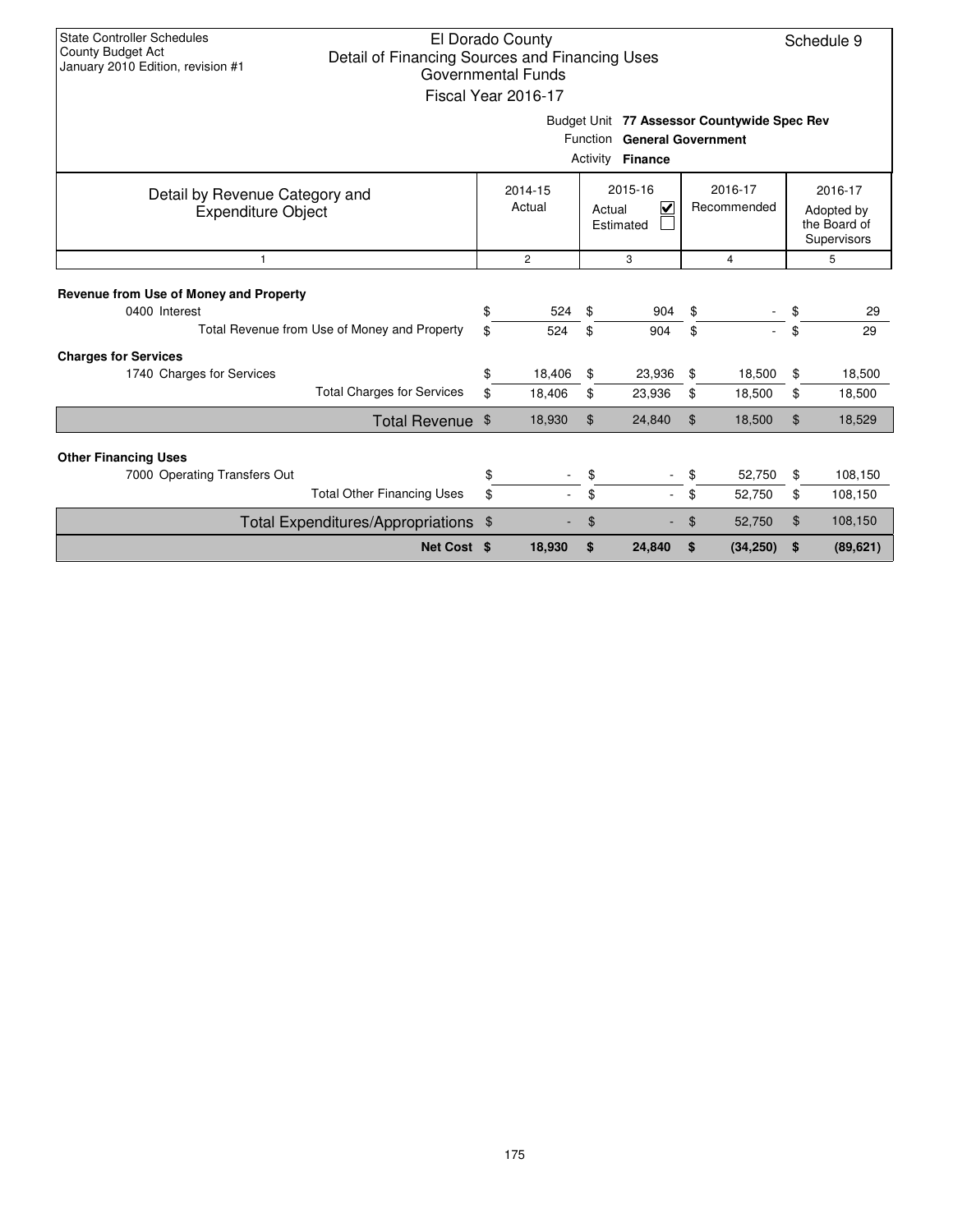| <b>State Controller Schedules</b><br>County Budget Act<br>January 2010 Edition, revision #1 | Detail of Financing Sources and Financing Uses |                       | El Dorado County<br><b>Governmental Funds</b> |                |                            |                |                                                      |    | Schedule 9                  |  |
|---------------------------------------------------------------------------------------------|------------------------------------------------|-----------------------|-----------------------------------------------|----------------|----------------------------|----------------|------------------------------------------------------|----|-----------------------------|--|
|                                                                                             |                                                |                       | Fiscal Year 2016-17                           |                |                            |                |                                                      |    |                             |  |
|                                                                                             |                                                |                       |                                               |                |                            |                | Budget Unit 77 District Attorney Countywide Spec Rev |    |                             |  |
|                                                                                             |                                                |                       |                                               |                | Function Public Protection |                |                                                      |    |                             |  |
|                                                                                             |                                                |                       |                                               |                | Activity <b>Judicial</b>   |                |                                                      |    |                             |  |
|                                                                                             |                                                |                       |                                               |                |                            |                |                                                      |    |                             |  |
| Detail by Revenue Category and                                                              |                                                |                       | 2014-15                                       |                | 2015-16                    |                | 2016-17<br>2016-17                                   |    |                             |  |
| <b>Expenditure Object</b>                                                                   |                                                | Actual<br>⊻<br>Actual |                                               |                |                            |                | Recommended                                          |    | Adopted by                  |  |
|                                                                                             |                                                |                       |                                               |                | Estimated                  |                |                                                      |    | the Board of<br>Supervisors |  |
| $\overline{c}$<br>3<br>$\overline{4}$<br>1                                                  |                                                |                       |                                               |                |                            |                |                                                      |    |                             |  |
|                                                                                             |                                                |                       |                                               |                |                            |                |                                                      |    |                             |  |
| <b>Fines, Forfeitures and Penalties</b>                                                     |                                                |                       |                                               |                |                            |                |                                                      |    |                             |  |
| 0343 Consumer Fraud                                                                         |                                                | \$                    | 47,026                                        | \$             | 48,055                     | \$             | 34,580                                               | \$ | 34,580                      |  |
| 0346 Asset Forfeiture - State                                                               |                                                |                       | 1,091                                         |                |                            |                |                                                      |    |                             |  |
| 0347 Asset Forfeiture - Federal                                                             |                                                |                       | 2,159                                         |                |                            |                |                                                      |    |                             |  |
|                                                                                             | Total Fines. Forfeitures and Penalties         | \$                    | 50,277                                        | $\mathfrak{F}$ | 48,055                     | \$             | 34,580                                               | \$ | 34,580                      |  |
| Revenue from Use of Money and Property                                                      |                                                |                       |                                               |                |                            |                |                                                      |    |                             |  |
| 0400 Interest                                                                               |                                                | \$                    | 2,052                                         | \$             | 3,290                      | \$             |                                                      | \$ |                             |  |
|                                                                                             | Total Revenue from Use of Money and Property   | \$                    | 2,052                                         | \$             | 3,290                      | \$             |                                                      | \$ |                             |  |
| <b>Intergovernmental Revenue - State</b>                                                    |                                                |                       |                                               |                |                            |                |                                                      |    |                             |  |
| 0885 State - Auto Insurance Fraud                                                           |                                                | \$                    | 89,159                                        | \$             | 236,620                    | \$             | 296,072                                              | \$ | 296,072                     |  |
| 0886 State - Workers' Compensation Fraud                                                    |                                                |                       | 401,486                                       |                | 271,428                    |                | 298,240                                              |    | 298,240                     |  |
|                                                                                             | Total Intergovernmental Revenue - State        | \$                    | 490,645                                       | \$             | 508,048                    | \$             | 594,312                                              | \$ | 594,312                     |  |
| <b>Charges for Services</b>                                                                 |                                                |                       |                                               |                |                            |                |                                                      |    |                             |  |
| 1600 Recording Fees                                                                         |                                                | \$                    | 129,543                                       | \$             | 132,392                    | \$             | 38,581                                               | \$ | 80,000                      |  |
|                                                                                             | <b>Total Charges for Services</b>              | \$                    | 129,543                                       | \$             | 132,392                    | \$             | 38,581                                               | \$ | 80,000                      |  |
|                                                                                             | <b>Total Revenue</b>                           | $\mathfrak{F}$        | 672,517                                       | $\mathfrak{S}$ | 691,785                    | $\mathfrak{F}$ | 667,473                                              | \$ | 708,892                     |  |
|                                                                                             |                                                |                       |                                               |                |                            |                |                                                      |    |                             |  |
| <b>Services and Supplies</b><br>4500 Special Departmental Expense                           |                                                | \$                    | 83,987                                        | \$             |                            | \$             |                                                      | \$ |                             |  |
| 4501 Special Projects                                                                       |                                                |                       | 2,000                                         |                |                            |                |                                                      |    |                             |  |
|                                                                                             | <b>Total Services and Supplies</b>             | \$                    | 85,987                                        | \$             |                            | \$             |                                                      | \$ |                             |  |
|                                                                                             |                                                |                       |                                               |                |                            |                |                                                      |    |                             |  |
| <b>Other Financing Uses</b>                                                                 |                                                |                       |                                               |                |                            |                |                                                      |    |                             |  |
| 7000 Operating Transfers Out                                                                |                                                | \$                    | 638,276                                       | \$             | 604,967                    | \$             | 667,473                                              | \$ | 708,892                     |  |
|                                                                                             | <b>Total Other Financing Uses</b>              | \$                    | 638,276                                       | \$             | 604,967                    | \$             | 667,473                                              | \$ | 708,892                     |  |
|                                                                                             | Total Expenditures/Appropriations \$           |                       | 724,263                                       | \$             | 604,967                    | \$             | 667,473                                              | \$ | 708,892                     |  |
|                                                                                             | Net Cost \$                                    |                       | (51, 746)                                     | \$             | 86,818                     | \$             |                                                      | \$ |                             |  |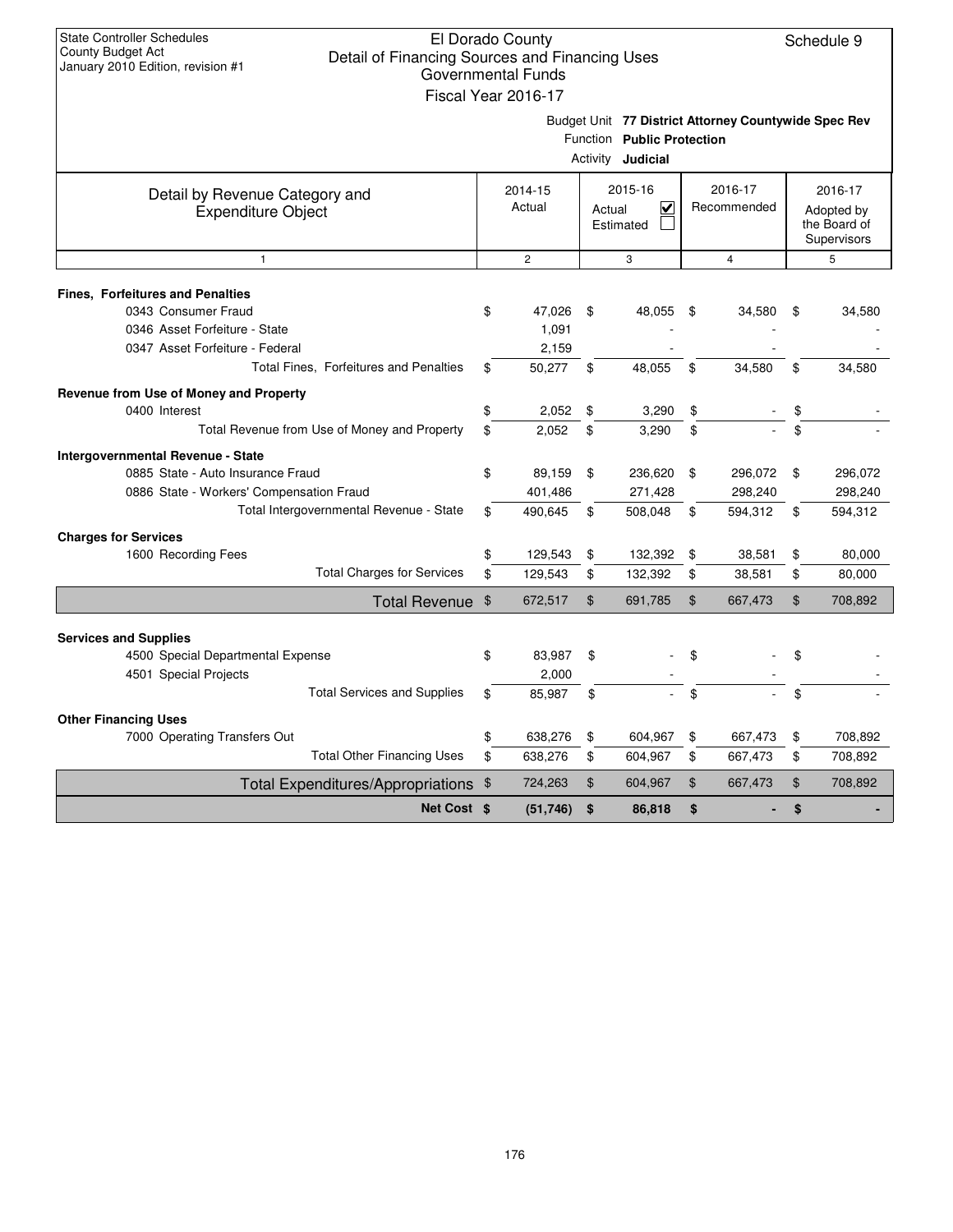| <b>State Controller Schedules</b><br>County Budget Act                              |               | El Dorado County          |        |                            |                                             |      | Schedule 9       |
|-------------------------------------------------------------------------------------|---------------|---------------------------|--------|----------------------------|---------------------------------------------|------|------------------|
| Detail of Financing Sources and Financing Uses<br>January 2010 Edition, revision #1 |               | <b>Governmental Funds</b> |        |                            |                                             |      |                  |
|                                                                                     |               |                           |        |                            |                                             |      |                  |
|                                                                                     |               | Fiscal Year 2016-17       |        |                            |                                             |      |                  |
|                                                                                     |               |                           |        |                            | Budget Unit 77 Sheriff Countywide Spec Rev  |      |                  |
|                                                                                     |               |                           |        | Function Public Protection |                                             |      |                  |
|                                                                                     |               |                           |        |                            | <b>Activity Police Protection/Detention</b> |      |                  |
| Detail by Revenue Category and                                                      |               | 2014-15                   |        | 2015-16                    | 2016-17                                     |      | 2016-17          |
| <b>Expenditure Object</b>                                                           |               | Actual                    | Actual | $\overline{\mathbf{v}}$    | Recommended                                 |      | Adopted by       |
|                                                                                     |               |                           |        | Estimated                  |                                             |      | the Board of     |
|                                                                                     |               | $\overline{c}$            |        | 3                          | $\overline{4}$                              |      | Supervisors<br>5 |
| $\mathbf{1}$                                                                        |               |                           |        |                            |                                             |      |                  |
| <b>Fines, Forfeitures and Penalties</b>                                             |               |                           |        |                            |                                             |      |                  |
| 0320 Other Court Fines                                                              | \$            | 92,861                    | \$     | 44,583                     | \$                                          | \$   |                  |
| 0346 Asset Forfeiture - State                                                       |               | 33,034                    |        | 47,628                     |                                             |      |                  |
| 0347 Asset Forfeiture - Federal                                                     |               | 198,844                   |        | 459,844                    |                                             |      |                  |
| Total Fines, Forfeitures and Penalties                                              | \$            | 324,740                   | \$     | 552,055                    | \$                                          | \$   |                  |
| Revenue from Use of Money and Property                                              |               |                           |        |                            |                                             |      |                  |
| 0400 Interest                                                                       | \$            | 11,441                    | \$     | 19,267                     | \$                                          | \$   | b                |
| Total Revenue from Use of Money and Property                                        | \$            | 11,441                    | \$     | 19,267                     | \$                                          | \$   | 5                |
| Intergovernmental Revenue - State                                                   |               |                           |        |                            |                                             |      |                  |
| 0760 State - Corrections                                                            | \$            |                           | \$     |                            | \$                                          | \$   | 57,750           |
| 0880 State - Other                                                                  |               | 817,433                   |        | 841,724                    |                                             |      |                  |
| Total Intergovernmental Revenue - State                                             | \$            | 817,433                   | \$     | 841,724                    | \$                                          | \$   | 57,750           |
| <b>Charges for Services</b>                                                         |               |                           |        |                            |                                             |      |                  |
| 1490 Civil Process Services                                                         | \$            | 55,759                    | \$     | 25,691                     | \$                                          | \$   |                  |
| 1680 Institutional Care and Services                                                |               | 173,918                   |        | 184,805                    |                                             |      |                  |
| <b>Total Charges for Services</b>                                                   | \$            | 229,677                   | \$     | 210,496                    | \$                                          | \$   |                  |
| <b>Miscellaneous Revenues</b>                                                       |               |                           |        |                            |                                             |      |                  |
| 1940 Miscellaneous Revenue                                                          | \$            | 810                       | \$     |                            |                                             | \$   |                  |
| <b>Total Miscellaneous Revenues</b>                                                 | \$            | 810                       | \$     |                            |                                             | \$   |                  |
| <b>Residual Equity Transfers</b>                                                    |               |                           |        |                            |                                             |      |                  |
| 2100 Residual Equity Transfers In                                                   | \$            | 69,515                    | \$     |                            | \$                                          | \$   |                  |
| Total Residual Equity Transters                                                     | \$            | 69,515                    | \$     |                            | \$                                          | \$   |                  |
| <b>Total Revenue</b>                                                                | $\frac{1}{2}$ | 1,453,616                 | \$     | 1,623,541                  | \$                                          | $\,$ | 57,755           |
|                                                                                     |               |                           |        |                            |                                             |      |                  |
| <b>Other Financing Uses</b>                                                         |               |                           |        |                            |                                             |      |                  |
| 7000 Operating Transfers Out                                                        | \$            | 1,093,313                 | \$     | 844,057                    | \$<br>682,276                               | \$   | 706,180          |
| <b>Total Other Financing Uses</b>                                                   | \$            | 1,093,313                 | \$     | 844,057                    | \$<br>682,276                               | \$   | 706,180          |
| <b>Residual Equity Transfers</b>                                                    |               |                           |        |                            |                                             |      |                  |
| 7100 Residual Equity Transfers Out                                                  | \$            | 69,515                    | \$     |                            | \$                                          | \$   | 27,170           |
| <b>Total Residual Equity Transfers</b>                                              | \$            | 69,515                    | \$     |                            | \$                                          | \$   | 27,170           |
| Total Expenditures/Appropriations \$                                                |               | 1,162,829                 | \$     | 844,057                    | \$<br>682,276                               | $\,$ | 733,350          |
| Net Cost \$                                                                         |               | 290,787                   | \$     | 779,484                    | \$<br>(682, 276)                            | \$   | (675, 595)       |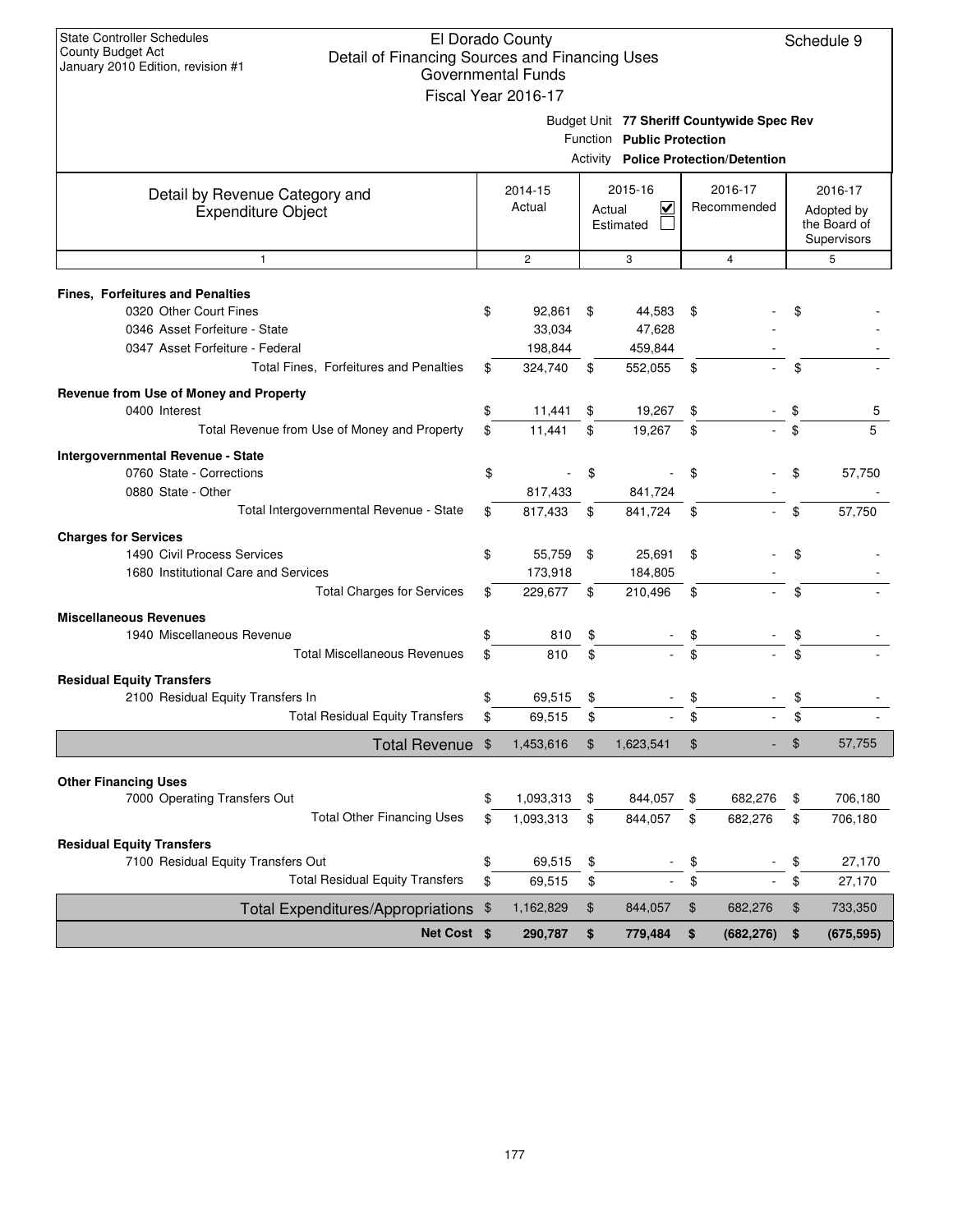| <b>State Controller Schedules</b><br>County Budget Act<br>Detail of Financing Sources and Financing Uses<br>January 2010 Edition, revision #1 |                                                                                                                                                   | El Dorado County<br><b>Governmental Funds</b><br>Fiscal Year 2016-17 |               |                                                                            |               |                                 |                                                      | Schedule 9 |
|-----------------------------------------------------------------------------------------------------------------------------------------------|---------------------------------------------------------------------------------------------------------------------------------------------------|----------------------------------------------------------------------|---------------|----------------------------------------------------------------------------|---------------|---------------------------------|------------------------------------------------------|------------|
|                                                                                                                                               |                                                                                                                                                   |                                                                      | Activity      | Budget Unit 77 Probation Countywide Spec Rev<br>Function Public Protection |               | <b>Detention and Correction</b> |                                                      |            |
| Detail by Revenue Category and<br><b>Expenditure Object</b>                                                                                   | 2015-16<br>2016-17<br>2014-15<br>Actual<br>$\overline{\mathsf{v}}$<br>Recommended<br>Actual<br>Estimated<br>$\overline{2}$<br>3<br>$\overline{4}$ |                                                                      |               |                                                                            |               |                                 | 2016-17<br>Adopted by<br>the Board of<br>Supervisors |            |
| $\overline{1}$                                                                                                                                |                                                                                                                                                   |                                                                      |               |                                                                            |               |                                 |                                                      | 5          |
| Revenue from Use of Money and Property<br>0400 Interest                                                                                       | \$                                                                                                                                                | 555                                                                  | \$            | 923                                                                        | \$            | 100                             | \$                                                   | 100        |
| Total Revenue from Use of Money and Property                                                                                                  | \$                                                                                                                                                | 555                                                                  | \$            | 923                                                                        | \$            | 100                             | \$                                                   | 100        |
| Intergovernmental Revenue - State<br>0880 State - Other                                                                                       | \$                                                                                                                                                | 200,000                                                              | \$            | 352,966                                                                    | \$            | 300,000                         | \$                                                   | 300,000    |
| Total Intergovernmental Revenue - State                                                                                                       | \$                                                                                                                                                | 200,000                                                              | \$            | 352,966                                                                    | \$            | 300,000                         | \$                                                   | 300,000    |
| <b>Miscellaneous Revenues</b><br>1940 Miscellaneous Revenue                                                                                   | \$                                                                                                                                                | 27                                                                   | \$            |                                                                            | \$            |                                 | \$                                                   |            |
| <b>Total Miscellaneous Revenues</b>                                                                                                           | \$                                                                                                                                                | 27                                                                   | \$            |                                                                            | \$            |                                 | \$                                                   |            |
| Total Revenue \$                                                                                                                              |                                                                                                                                                   | 200,583                                                              | \$            | 353,889                                                                    | \$            | 300,100                         | $\mathfrak{L}$                                       | 300,100    |
| <b>Other Financing Uses</b>                                                                                                                   |                                                                                                                                                   |                                                                      |               |                                                                            |               |                                 |                                                      |            |
| 7000 Operating Transfers Out                                                                                                                  | \$                                                                                                                                                | 201,321                                                              | \$            | 353,814                                                                    | \$            | 424,900                         | \$                                                   | 426,481    |
| <b>Total Other Financing Uses</b>                                                                                                             | \$                                                                                                                                                | 201,321                                                              | \$<br>353,814 |                                                                            | 424,900<br>\$ |                                 | \$                                                   | 426,481    |
| Total Expenditures/Appropriations \$                                                                                                          |                                                                                                                                                   | \$<br>201,321                                                        |               | 353,814                                                                    | \$<br>424,900 |                                 | \$                                                   | 426,481    |
| Net Cost \$                                                                                                                                   |                                                                                                                                                   | (738)                                                                | \$            | 74                                                                         | \$            | (124, 800)                      | \$                                                   | (126, 381) |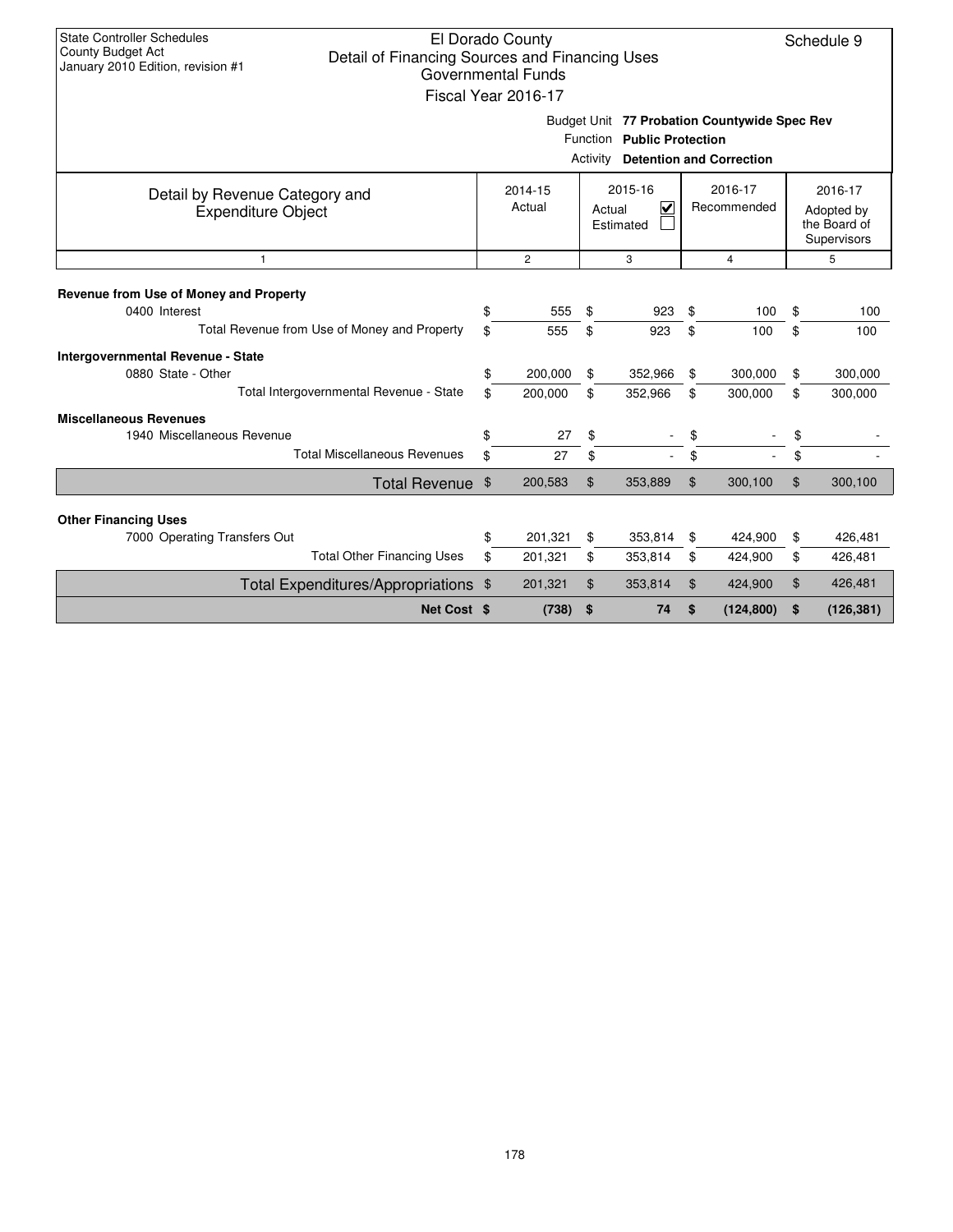| <b>State Controller Schedules</b><br>El Dorado County<br>County Budget Act<br>Detail of Financing Sources and Financing Uses<br>January 2010 Edition, revision #1<br>Governmental Funds<br>Fiscal Year 2016-17 |                                                                                                                          |                   |                     |                                    |                        |                                                      |  |  |  |  |
|----------------------------------------------------------------------------------------------------------------------------------------------------------------------------------------------------------------|--------------------------------------------------------------------------------------------------------------------------|-------------------|---------------------|------------------------------------|------------------------|------------------------------------------------------|--|--|--|--|
|                                                                                                                                                                                                                | Budget Unit 77 Agriculture Countywide Spec Rev<br>Function Public Protection<br><b>Protection Inspection</b><br>Activity |                   |                     |                                    |                        |                                                      |  |  |  |  |
| Detail by Revenue Category and<br><b>Expenditure Object</b>                                                                                                                                                    |                                                                                                                          | 2014-15<br>Actual | Actual<br>Estimated | 2015-16<br>$\overline{\mathbf{v}}$ | 2016-17<br>Recommended | 2016-17<br>Adopted by<br>the Board of<br>Supervisors |  |  |  |  |
|                                                                                                                                                                                                                |                                                                                                                          | $\overline{c}$    |                     | 3                                  | 4                      | 5                                                    |  |  |  |  |
| <b>Revenue from Use of Money and Property</b><br>0400 Interest<br>Total Revenue from Use of Money and Property                                                                                                 | \$<br>\$                                                                                                                 | 121<br>121        | \$<br>\$            | 189<br>189                         | \$<br>\$<br>$\sim$     | \$<br>\$                                             |  |  |  |  |
| Total Revenue \$                                                                                                                                                                                               |                                                                                                                          | 121               | $\mathfrak{F}$      | 189                                | \$                     | \$                                                   |  |  |  |  |
| Net Cost \$                                                                                                                                                                                                    |                                                                                                                          | 121               | S                   | 189                                | \$                     |                                                      |  |  |  |  |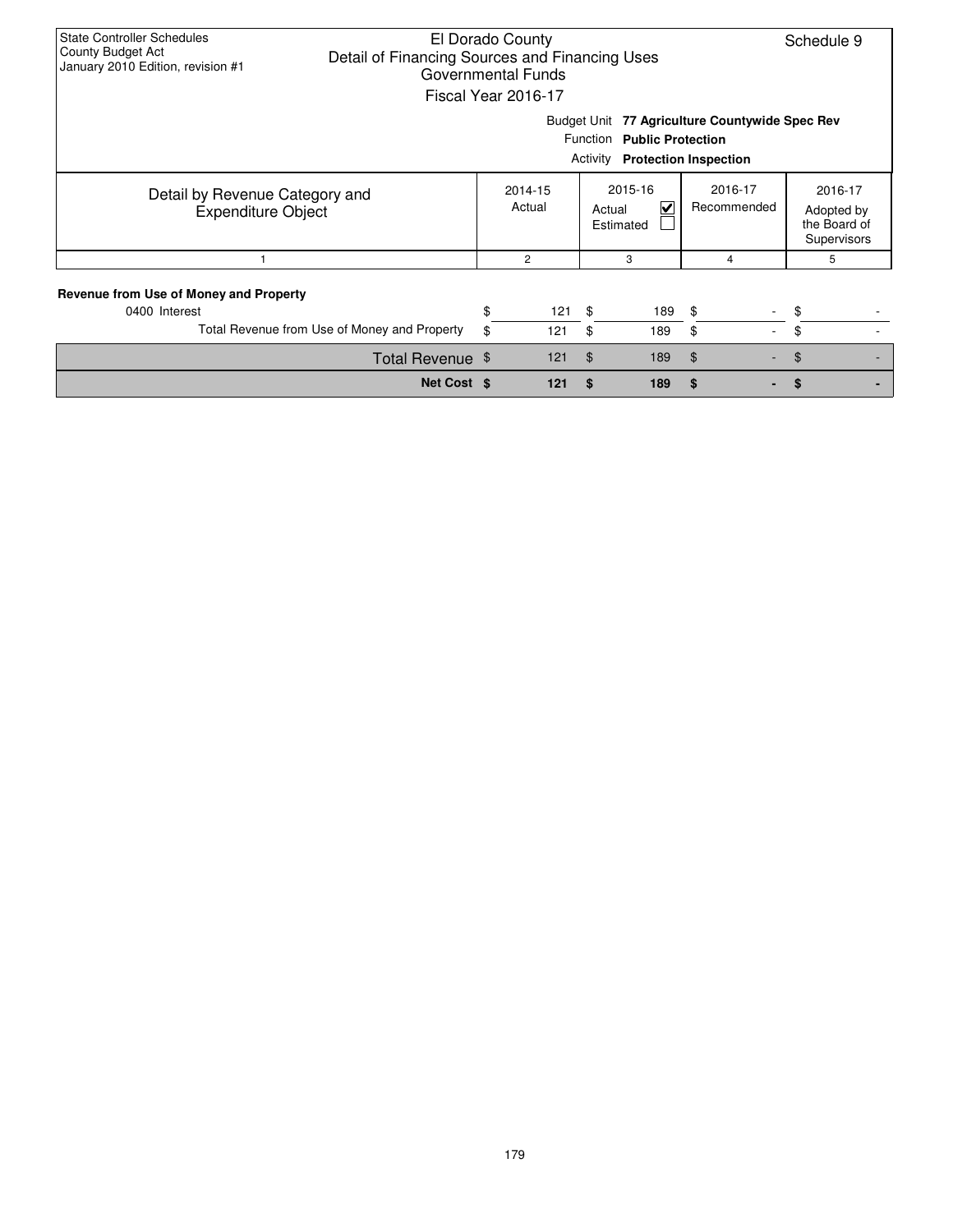| <b>State Controller Schedules</b><br>County Budget Act<br>Detail of Financing Sources and Financing Uses<br>January 2010 Edition, revision #1 |               | El Dorado County<br><b>Governmental Funds</b><br>Fiscal Year 2016-17 |          |                                                                                                               |          |                                        |                                                      | Schedule 9                             |  |  |
|-----------------------------------------------------------------------------------------------------------------------------------------------|---------------|----------------------------------------------------------------------|----------|---------------------------------------------------------------------------------------------------------------|----------|----------------------------------------|------------------------------------------------------|----------------------------------------|--|--|
|                                                                                                                                               |               |                                                                      |          | Budget Unit 77 Recorder Countywide Spec Rev<br>Function Public Protection<br><b>Activity Other Protection</b> |          |                                        |                                                      |                                        |  |  |
| Detail by Revenue Category and<br><b>Expenditure Object</b>                                                                                   |               | 2014-15<br>Actual                                                    |          | 2015-16<br>$\overline{\mathbf{v}}$<br>Actual<br>Estimated                                                     |          | 2016-17<br>Recommended                 | 2016-17<br>Adopted by<br>the Board of<br>Supervisors |                                        |  |  |
| $\overline{2}$<br>3<br>$\overline{4}$<br>$\mathbf{1}$                                                                                         |               |                                                                      |          |                                                                                                               |          |                                        |                                                      |                                        |  |  |
| <b>Licenses, Permits and Franchises</b><br>0262 Notary Confidential Marriage License                                                          |               | 2,700                                                                | \$       | 3,300                                                                                                         | \$       | 1,000                                  | \$                                                   | 1,000                                  |  |  |
| Total Licenses, Permits and Franchises                                                                                                        | \$            | 2,700                                                                | \$       | 3,300                                                                                                         | \$       | 1,000                                  | \$                                                   | 1,000                                  |  |  |
| Revenue from Use of Money and Property<br>0400 Interest<br>Total Revenue from Use of Money and Property                                       | \$<br>\$      | 4,549<br>4.549                                                       | \$<br>\$ | 7,503<br>7,503                                                                                                | \$<br>\$ |                                        | \$<br>\$                                             |                                        |  |  |
| <b>Charges for Services</b>                                                                                                                   |               |                                                                      |          |                                                                                                               |          |                                        |                                                      |                                        |  |  |
| 1600 Recording Fees<br>1601 Computer Recording Fee<br>1602 Micrographics<br>1603 Vital Health Statistic Fee                                   | \$            | 118,636<br>261.606<br>173,536<br>26,196                              | \$       | 123,284<br>278,324<br>179,932<br>25,016                                                                       | \$       | 55,000<br>200,000<br>160,000<br>25,000 | \$                                                   | 55,000<br>200,000<br>160,000<br>25,000 |  |  |
| <b>Total Charges for Services</b>                                                                                                             | \$            | 579,974                                                              | \$       | 606,556                                                                                                       | \$       | 440,000                                | \$                                                   | 440,000                                |  |  |
| <b>Total Revenue</b>                                                                                                                          | $\frac{1}{2}$ | 587,223                                                              | \$       | 617,358                                                                                                       | \$       | 441,000                                | \$                                                   | 441,000                                |  |  |
| <b>Other Financing Uses</b><br>7000 Operating Transfers Out<br><b>Total Other Financing Uses</b>                                              | \$<br>\$      | 499,248<br>499,248                                                   | \$<br>\$ | 546,439<br>546,439                                                                                            | \$<br>\$ | 571,000<br>571,000                     | \$<br>\$                                             | 571,000<br>571,000                     |  |  |
| Total Expenditures/Appropriations                                                                                                             | \$            | 499,248                                                              | \$       | 546,439                                                                                                       | \$       | 571,000                                | \$                                                   | 571,000                                |  |  |
| Net Cost \$                                                                                                                                   |               | 87,975                                                               | \$       | 70,919                                                                                                        | \$       | (130,000)                              | \$                                                   | (130,000)                              |  |  |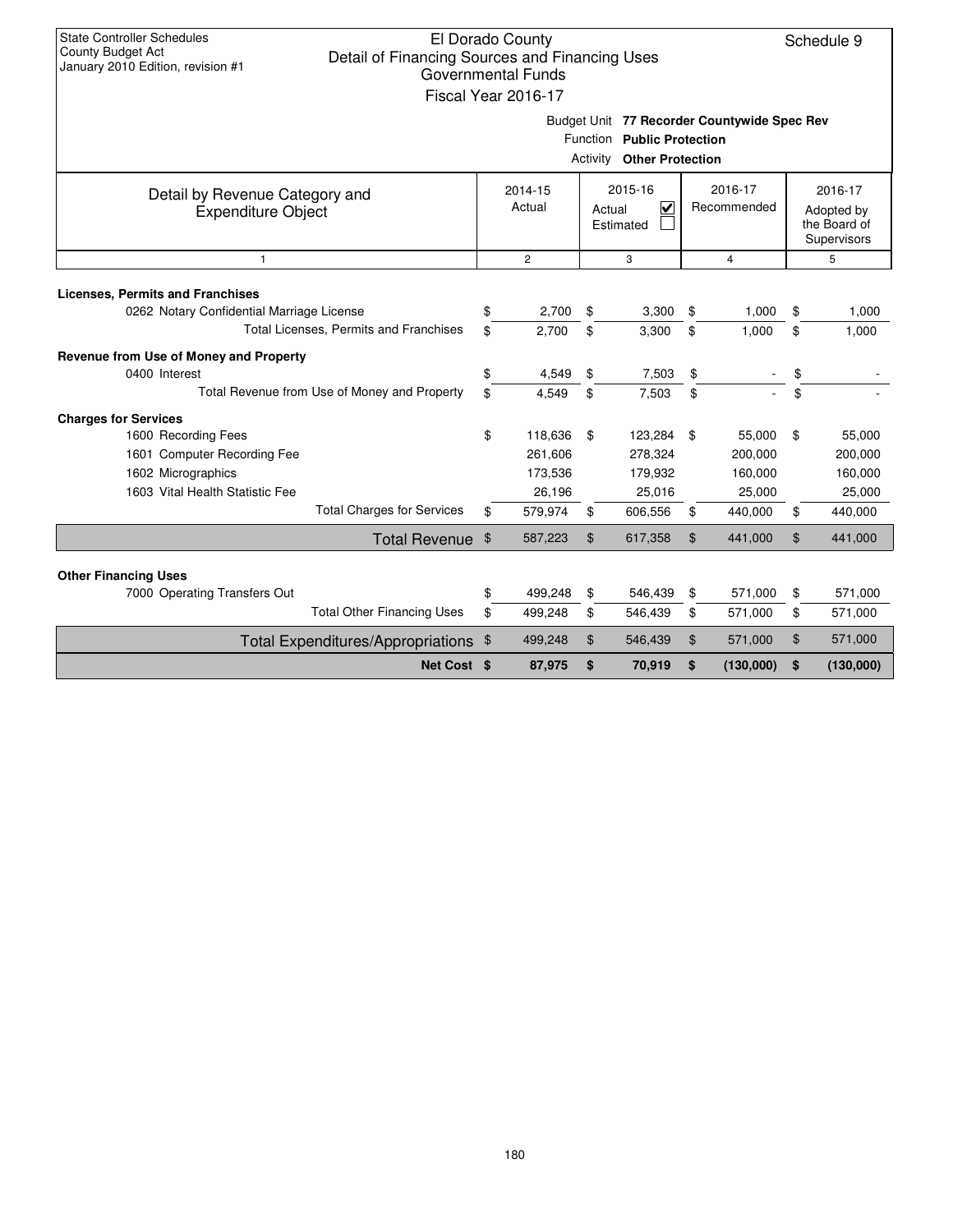| <b>State Controller Schedules</b>                                      | El Dorado County          |                |                                                |                |                                       |                | Schedule 9                 |
|------------------------------------------------------------------------|---------------------------|----------------|------------------------------------------------|----------------|---------------------------------------|----------------|----------------------------|
| County Budget Act                                                      |                           |                | Detail of Financing Sources and Financing Uses |                |                                       |                |                            |
| January 2010 Edition, revision #1                                      | <b>Governmental Funds</b> |                |                                                |                |                                       |                |                            |
|                                                                        | Fiscal Year 2016-17       |                |                                                |                |                                       |                |                            |
|                                                                        |                           |                | <b>Budget Unit</b>                             |                | 77 Transportation Countywide Spec Rev |                |                            |
|                                                                        |                           |                | Function                                       |                | <b>Public Ways and Facilities</b>     |                |                            |
|                                                                        |                           |                | Activity                                       |                | <b>Public Ways</b>                    |                |                            |
|                                                                        |                           |                |                                                |                |                                       |                |                            |
| Detail by Revenue Category and<br><b>Expenditure Object</b>            | 2014-15                   |                | 2015-16                                        |                | 2016-17                               |                | 2016-17                    |
|                                                                        | Actual                    |                | Actual<br>✓<br>Estimated                       |                | Recommended                           |                | Adopted by<br>the Board of |
|                                                                        |                           |                |                                                |                |                                       |                | Supervisors                |
| 1                                                                      | 2                         |                | 3                                              |                | 4                                     |                | 5                          |
| Revenue from Use of Money and Property                                 |                           |                |                                                |                |                                       |                |                            |
| 0400 Interest                                                          | \$<br>188,354             | \$             | 249,832                                        | \$             | 133,289                               | \$             | 133,289                    |
| 0401 Community Dev Block Grant Note                                    | 66,784                    |                | 24,366                                         |                |                                       |                |                            |
| Total Revenue from Use of Money and Property                           | \$<br>255,138             | \$             | 274,197                                        | \$             | 133,289                               | \$             | 133,289                    |
| <b>Revenue Other Governmental Agencies</b>                             |                           |                |                                                |                |                                       |                |                            |
| 1207 Shingle Springs Rancheria                                         | \$<br>2,600,000           | \$             | 2,600,000                                      | \$             | 2,600,000                             | \$             | 2,600,000                  |
|                                                                        | \$<br>2,600,000           | \$             | 2,600,000                                      | \$             | 2,600,000                             | \$             | 2,600,000                  |
| <b>Charges for Services</b>                                            |                           |                |                                                |                |                                       |                |                            |
| 1470 TIM: Traffic Impact Mitigation<br>1745 Public Utility Inspections | \$<br>5,079,117<br>10,942 | \$             | 8,846,729<br>4,081                             | \$             | 3,813,758<br>10,000                   | \$             | 3,813,758<br>10,000        |
| <b>Total Charges for Services</b>                                      | \$<br>5,090,059           | \$             | 8,850,810                                      | \$             | 3,823,758                             | \$             | 3,823,758                  |
| <b>Miscellaneous Revenues</b>                                          |                           |                |                                                |                |                                       |                |                            |
| 1940 Miscellaneous Revenue                                             | \$<br>37,165              | \$             | 1,089                                          | \$             |                                       | \$             |                            |
| Total Miscellaneous Revenues \$                                        | 37,165                    | \$             | 1.089                                          | \$             |                                       | \$             |                            |
| <b>Operating Transfers In</b>                                          |                           |                |                                                |                |                                       |                |                            |
| 2020 Operating Transfers In                                            | \$                        | $\frac{1}{2}$  | 4,355                                          | \$             |                                       | $\frac{1}{2}$  |                            |
| <b>Total Other Financing Sources</b>                                   | \$                        | \$             | 4,355                                          | \$             |                                       | \$             |                            |
| Total Revenue \$                                                       | 7,982,362                 | $\mathfrak{F}$ | 11,730,451                                     | $\$\$          | 6,557,047                             | $\$\$          | 6,557,047                  |
| <b>Other Financing Uses</b>                                            |                           |                |                                                |                |                                       |                |                            |
| 7000 Operating Transfer Out                                            | \$<br>20,417,089          | \$             | 16,731,607                                     | \$             | 14,533,984                            | \$             | 19,664,903                 |
| <b>Total Other Financing Uses</b>                                      | \$<br>20,417,089          | \$             | 16,731,607                                     | \$             | 14,533,984                            | \$             | 19,664,903                 |
| <b>Appropriation for Contingencies</b>                                 |                           |                |                                                |                |                                       |                |                            |
| 7700 Contingency                                                       | \$                        | \$             |                                                | \$             | 600,000                               | \$             | 600,000                    |
| <b>Total Residual Equity Transfers</b>                                 | \$                        | \$             |                                                | \$             | 600,000                               | \$             | 600,000                    |
| Total Expenditures/Appropriations \$                                   | 20,417,089                | \$             | 16,731,607                                     | $\mathfrak{F}$ | 15,133,984                            | $\mathfrak{L}$ | 20,264,903                 |
| Net Cost \$                                                            | $(12, 434, 728)$ \$       |                | (5,001,156)                                    | \$             | $(8,576,937)$ \$                      |                | (13,707,856)               |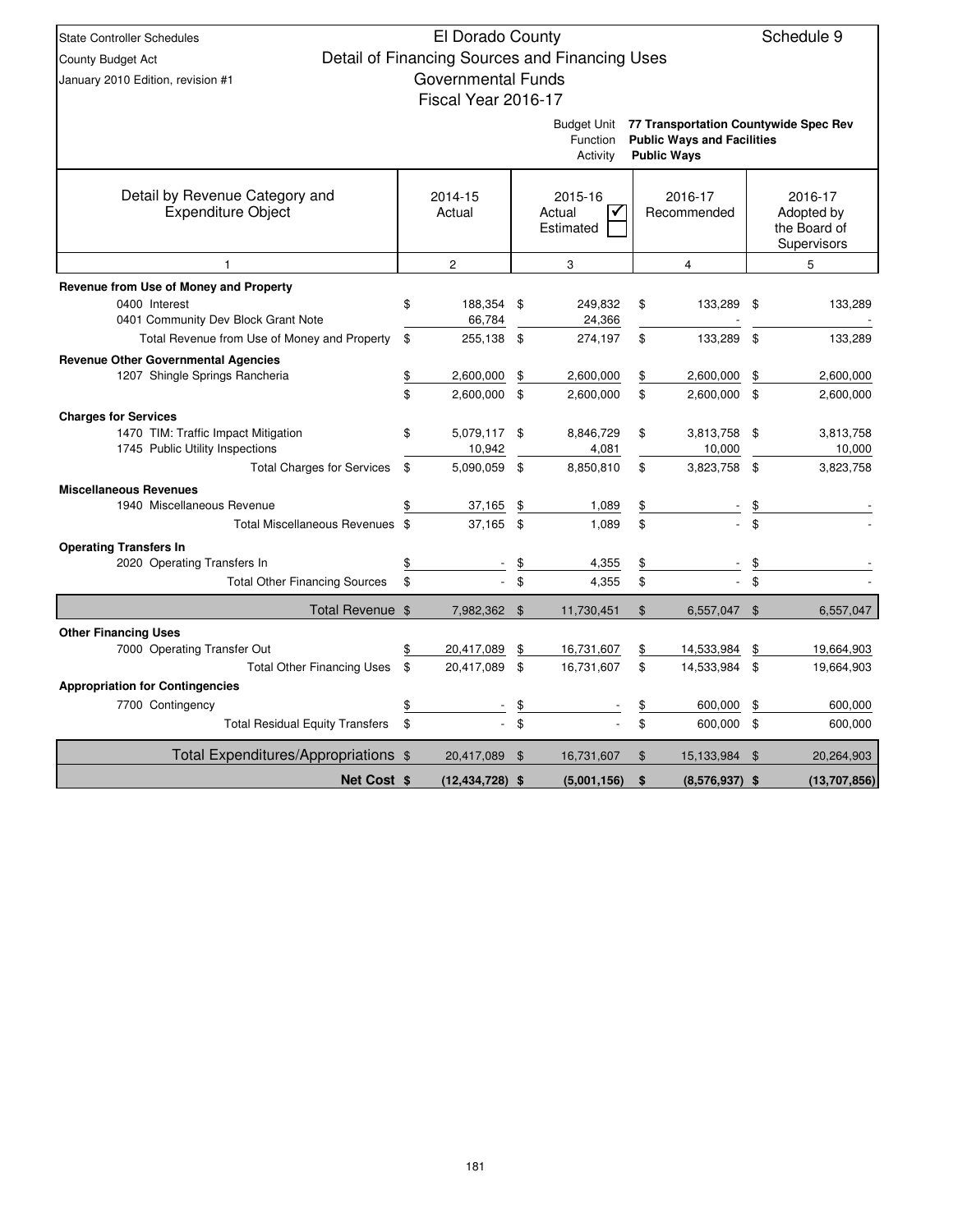| <b>State Controller Schedules</b>                                                                              | El Dorado County          |                                                |                        |                                                                                 |                    | Schedule 9                                           |
|----------------------------------------------------------------------------------------------------------------|---------------------------|------------------------------------------------|------------------------|---------------------------------------------------------------------------------|--------------------|------------------------------------------------------|
| County Budget Act                                                                                              |                           | Detail of Financing Sources and Financing Uses |                        |                                                                                 |                    |                                                      |
| January 2010 Edition, revision #1                                                                              | <b>Governmental Funds</b> |                                                |                        |                                                                                 |                    |                                                      |
|                                                                                                                | Fiscal Year 2016-17       |                                                |                        |                                                                                 |                    |                                                      |
|                                                                                                                |                           | <b>Budget Unit</b><br>Function<br>Activity     |                        | 77 CDA Countywide Spec Rev<br><b>General Government</b><br><b>Other General</b> |                    |                                                      |
| Detail by Revenue Category and<br><b>Expenditure Object</b>                                                    | 2014-15<br>Actual         | 2015-16<br>Actual<br>Estimated                 | 2016-17<br>Recommended |                                                                                 |                    | 2016-17<br>Adopted by<br>the Board of<br>Supervisors |
|                                                                                                                | $\overline{c}$            | 3                                              |                        | 4                                                                               |                    | 5                                                    |
| <b>Licenses, Permits and Franchises</b><br>0230 Permits: Road Privileges and Permits                           | 7,500                     | 4,029                                          |                        | 17,500                                                                          |                    |                                                      |
|                                                                                                                | \$<br>7,500               | \$<br>4,029                                    | \$                     | 17,500 \$                                                                       |                    |                                                      |
| <b>Charges for Services</b><br>1409 Subdiv Tentative / Final Map Plan Check<br>1412 Development Projects (T&M) | \$<br>206<br>944,316      | \$<br>595,150                                  | \$                     |                                                                                 | \$                 | 1,125,000                                            |
| <b>Total Charges for Services</b>                                                                              | \$<br>944,522 \$          | 595,150                                        | \$                     |                                                                                 | \$                 | 1,125,000                                            |
| Total Revenue \$                                                                                               | 952,022 \$                | 599,179                                        | \$                     | 17,500 \$                                                                       |                    | 1,125,000                                            |
| <b>Other Financing Uses</b>                                                                                    |                           |                                                |                        |                                                                                 |                    |                                                      |
| 7000 Operating Transfer Out                                                                                    | \$<br>952,022             | \$<br>599,179                                  | \$                     | 1,142,500                                                                       | -\$                | 1,125,000                                            |
| <b>Total Other Financing Uses</b>                                                                              | \$<br>952,022 \$          | 599,179                                        | \$                     | 1,142,500 \$                                                                    |                    | 1,125,000                                            |
| Total Expenditures/Appropriations \$                                                                           | 952,022 \$                | 599,179                                        | $\mathfrak{L}$         | 1,142,500                                                                       | $\mathbf{\hat{s}}$ | 1,125,000                                            |
| <b>Net Cost \$</b>                                                                                             |                           | \$                                             | \$                     | $(1, 125, 000)$ \$                                                              |                    |                                                      |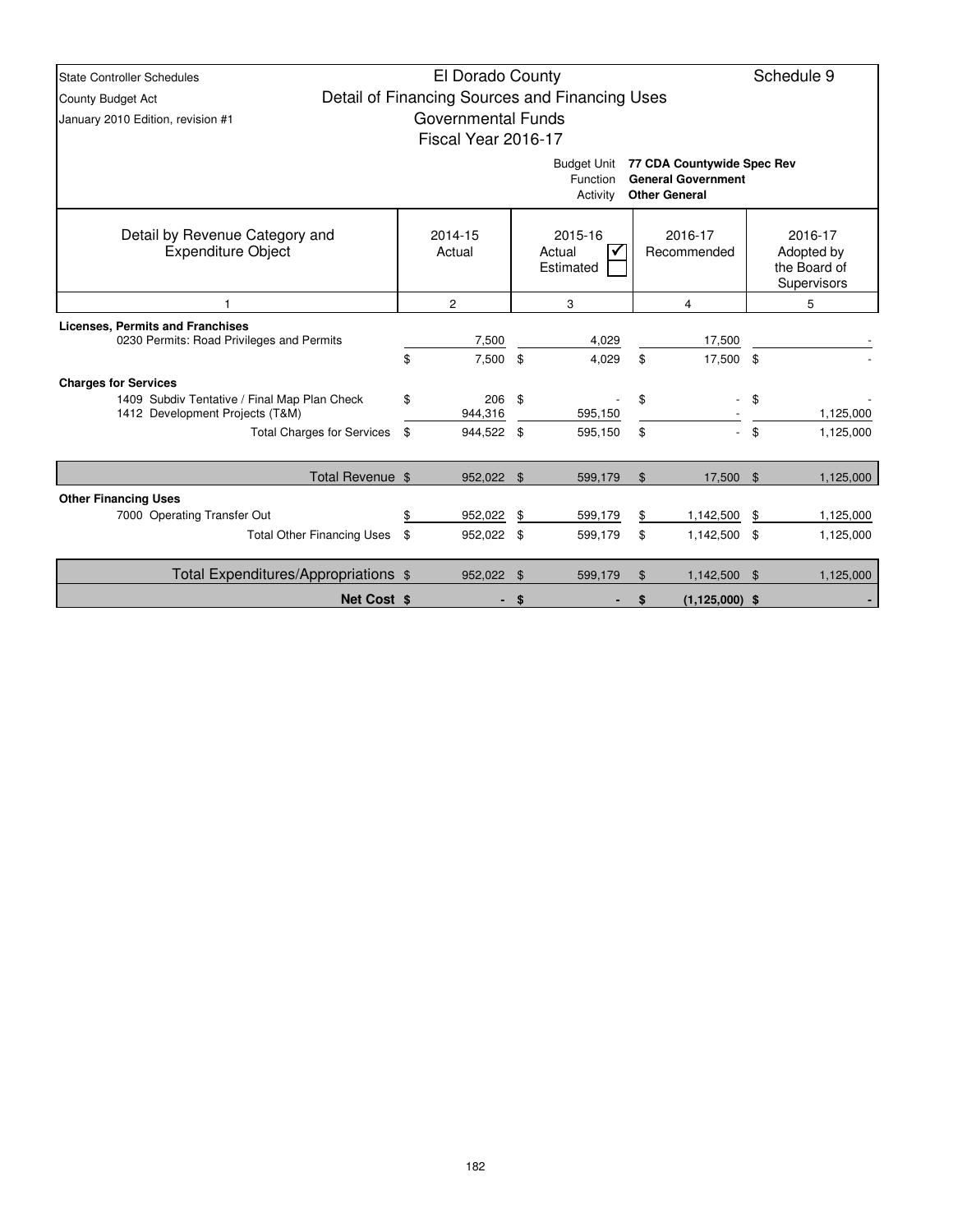| El Dorado County<br>Schedule 9<br><b>State Controller Schedules</b> |    |                           |    |                                                |                |                                                          |    |              |  |  |  |  |
|---------------------------------------------------------------------|----|---------------------------|----|------------------------------------------------|----------------|----------------------------------------------------------|----|--------------|--|--|--|--|
|                                                                     |    |                           |    | Detail of Financing Sources and Financing Uses |                |                                                          |    |              |  |  |  |  |
| County Budget Act                                                   |    | <b>Governmental Funds</b> |    |                                                |                |                                                          |    |              |  |  |  |  |
| January 2010 Edition, revision #1                                   |    |                           |    |                                                |                |                                                          |    |              |  |  |  |  |
|                                                                     |    | Fiscal Year 2016-17       |    |                                                |                |                                                          |    |              |  |  |  |  |
|                                                                     |    |                           |    | <b>Budget Unit</b>                             |                | 77 CDA Countywide Spec Rev                               |    |              |  |  |  |  |
|                                                                     |    |                           |    | Function<br>Activity                           |                | <b>Public Protection</b><br><b>Protection Inspection</b> |    |              |  |  |  |  |
|                                                                     |    |                           |    |                                                |                |                                                          |    |              |  |  |  |  |
| Detail by Revenue Category and                                      |    | 2014-15                   |    | 2015-16                                        |                | 2016-17                                                  |    | 2016-17      |  |  |  |  |
| <b>Expenditure Object</b>                                           |    | Actual                    |    | Actual<br>✔                                    |                | Recommended                                              |    | Adopted by   |  |  |  |  |
|                                                                     |    |                           |    | Estimated                                      |                |                                                          |    | the Board of |  |  |  |  |
|                                                                     |    |                           |    |                                                |                |                                                          |    | Supervisors  |  |  |  |  |
| 1                                                                   |    | $\overline{2}$            |    | 3                                              |                | $\overline{4}$                                           |    | 5            |  |  |  |  |
| Revenue from Use of Money and Property                              |    |                           |    |                                                |                |                                                          |    |              |  |  |  |  |
| 0400 Interest                                                       | \$ | 14                        | \$ | 21                                             | \$             |                                                          |    |              |  |  |  |  |
| Total Revenue from Use of Money and Property \$                     |    | 14                        | \$ | 21                                             | \$             |                                                          | \$ |              |  |  |  |  |
| <b>Charges for Services</b>                                         |    |                           |    |                                                |                |                                                          |    |              |  |  |  |  |
| 1412 Development Projects (T&M)                                     | \$ | 64,739 \$                 |    | 67,016                                         | \$             | 80,000 \$                                                |    | 157,240      |  |  |  |  |
| 1744 Miscellaneous Inspections or Services                          |    | 49,600                    |    | 23,500                                         |                | 77,240                                                   |    |              |  |  |  |  |
| <b>Total Charges for Services</b>                                   | \$ | 114,339                   | \$ | 90,516                                         | \$             | 157,240 \$                                               |    | 157,240      |  |  |  |  |
| <b>Residual Equity Transfers In</b>                                 |    |                           |    |                                                |                |                                                          |    |              |  |  |  |  |
| 2100 Residual Equity Transfers In                                   |    |                           | \$ | 309,674                                        | \$             |                                                          |    |              |  |  |  |  |
| Total Residual Equity Transfers In                                  | \$ |                           | \$ | 309,674                                        | \$             |                                                          | \$ |              |  |  |  |  |
| Total Revenue \$                                                    |    | 114,353 \$                |    | 400,211                                        | $\mathfrak{L}$ | 157,240 \$                                               |    | 157,240      |  |  |  |  |
| <b>Other Financing Uses</b>                                         |    |                           |    |                                                |                |                                                          |    |              |  |  |  |  |
| 7000 Operating Transfer Out                                         |    | 64,739                    | \$ | 67,016                                         | \$             | 157,240                                                  | \$ | 157,240      |  |  |  |  |
| <b>Total Other Financing Uses</b>                                   | \$ | 64,739                    | \$ | 67,016                                         | \$             | 157,240                                                  | \$ | 157,240      |  |  |  |  |
| <b>Residual Equity Transfers</b>                                    |    |                           |    |                                                |                |                                                          |    |              |  |  |  |  |
| 7100 Residual Equity Transfers Out                                  | \$ |                           |    | 390,406                                        | \$             |                                                          | \$ |              |  |  |  |  |
| Total Residual Equity Transfers \$                                  |    |                           | \$ | 390,406                                        | \$             |                                                          | \$ |              |  |  |  |  |
| Total Expenditures/Appropriations \$                                |    | 64,739                    | \$ | 457,422                                        | $\mathfrak{F}$ | 157,240                                                  | \$ | 157,240      |  |  |  |  |
| <b>Net Cost \$</b>                                                  |    | 49,614 \$                 |    | (57, 211)                                      | \$             |                                                          | \$ |              |  |  |  |  |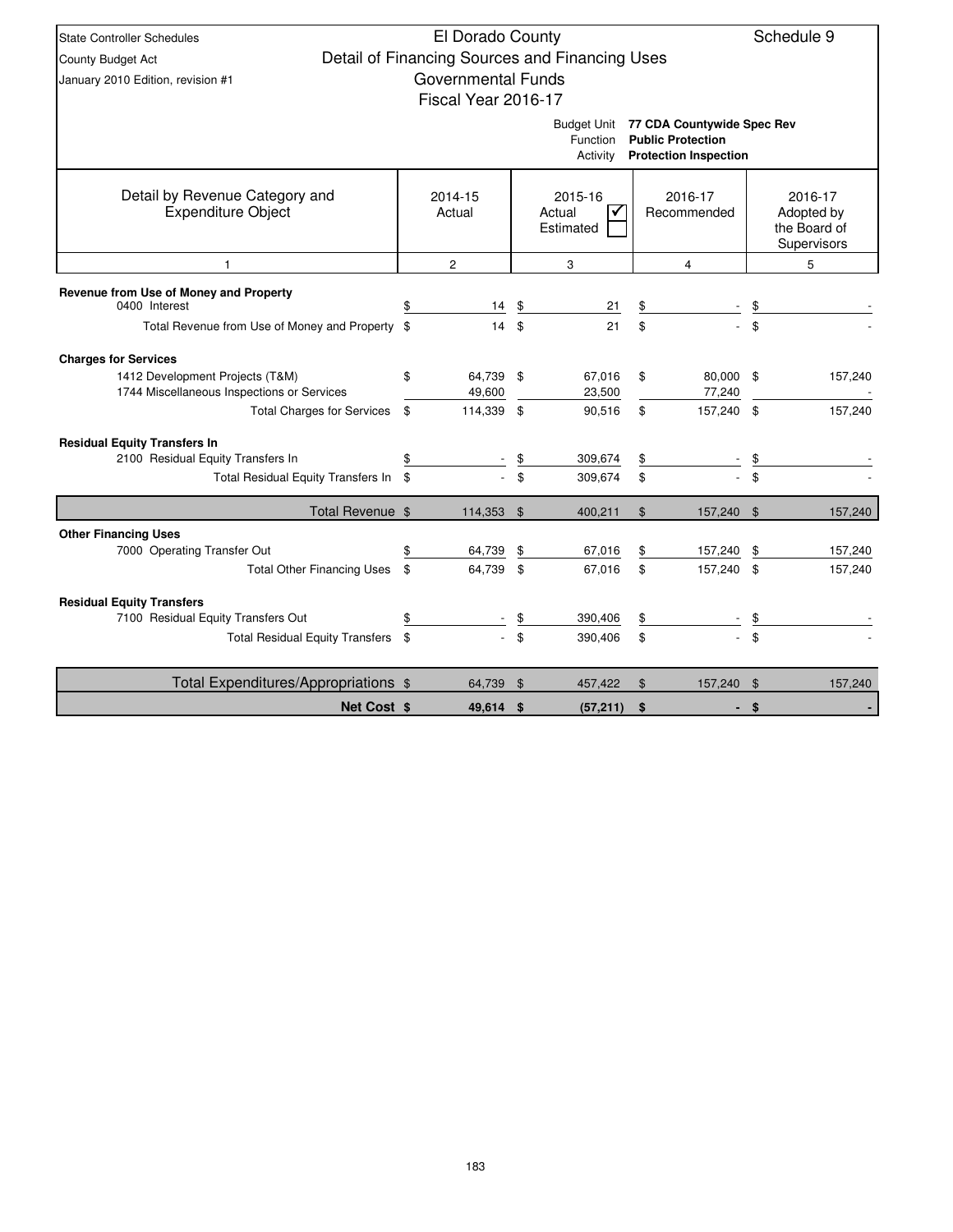| <b>State Controller Schedules</b>            | El Dorado County          |                                                |       |                            |      | Schedule 9                 |  |
|----------------------------------------------|---------------------------|------------------------------------------------|-------|----------------------------|------|----------------------------|--|
| <b>County Budget Act</b>                     |                           | Detail of Financing Sources and Financing Uses |       |                            |      |                            |  |
| January 2010 Edition, revision #1            | <b>Governmental Funds</b> |                                                |       |                            |      |                            |  |
|                                              | Fiscal Year 2016-17       |                                                |       |                            |      |                            |  |
|                                              |                           | Budget Unit                                    |       | 77 CDA Countywide Spec Rev |      |                            |  |
|                                              |                           | Function                                       |       | <b>Public Protection</b>   |      |                            |  |
|                                              |                           | Activity                                       |       | <b>Other Protection</b>    |      |                            |  |
|                                              |                           |                                                |       |                            |      |                            |  |
| Detail by Revenue Category and               | 2014-15                   | 2015-16                                        |       | 2016-17                    |      | 2016-17                    |  |
| Expenditure Object                           | Actual                    | Actual<br>Estimated                            |       | Recommended                |      | Adopted by<br>the Board of |  |
|                                              |                           |                                                |       |                            |      | Supervisors                |  |
|                                              | $\overline{c}$            | 3                                              |       | 4                          | 5    |                            |  |
| <b>Licenses, Permits and Franchises</b>      |                           |                                                |       |                            |      |                            |  |
| 0240 Zoning Permits Administration           | \$<br>275,823             | \$<br>176,398                                  | \$    | 184,800                    | - \$ | 184,800                    |  |
| 0266 Septic Permit                           | 75                        |                                                |       |                            |      |                            |  |
| Total Licenses, Permits and Franchises       | \$<br>275,898             | \$<br>176,398                                  | \$    | 184,800 \$                 |      | 184,800                    |  |
| <b>Charges for Services</b>                  |                           |                                                |       |                            |      |                            |  |
| 1406 Abandonment of Easement                 | \$<br>$(235)$ \$          |                                                | \$    |                            | \$   |                            |  |
| 1409 Subdiv Tentative / Final Map Plan Check | 79,711                    | 171,385                                        |       | 167,094                    |      | 167,094                    |  |
| 1741 Special Project Staff Hours             | (1,089)                   | 4,840                                          |       | 16,500                     |      | 16,500                     |  |
| <b>Total Charges for Services</b>            | \$<br>78,387 \$           | 176,225                                        | \$    | 183,594 \$                 |      | 183,594                    |  |
| <b>Miscellaneous Revenues</b>                |                           |                                                |       |                            |      |                            |  |
| 1940 Miscellaneous Revenues                  |                           | \$<br>18,852                                   | \$    |                            |      |                            |  |
| <b>Total Miscellaneous Revenues</b>          | \$                        | \$<br>18,852                                   | \$    |                            | \$   |                            |  |
| Total Revenue \$                             | 354,285 \$                | 371,474                                        | $\$\$ | 368,394                    | \$   | 368,394                    |  |
| <b>Other Financing Uses</b>                  |                           |                                                |       |                            |      |                            |  |
| 7000 Operating Transfer Out                  | \$<br>354,285             | \$<br>370,927                                  | \$    | 368,394                    | \$   | 368,394                    |  |
| <b>Total Other Financing Uses</b>            | \$<br>354,285             | \$<br>370,927                                  | \$    | 368,394 \$                 |      | 368,394                    |  |
| Total Expenditures/Appropriations \$         | 354,285                   | \$<br>370,927                                  | \$    | 368,394                    | \$   | 368,394                    |  |
| <b>Net Cost \$</b>                           |                           | \$<br>547                                      | \$    |                            | \$   |                            |  |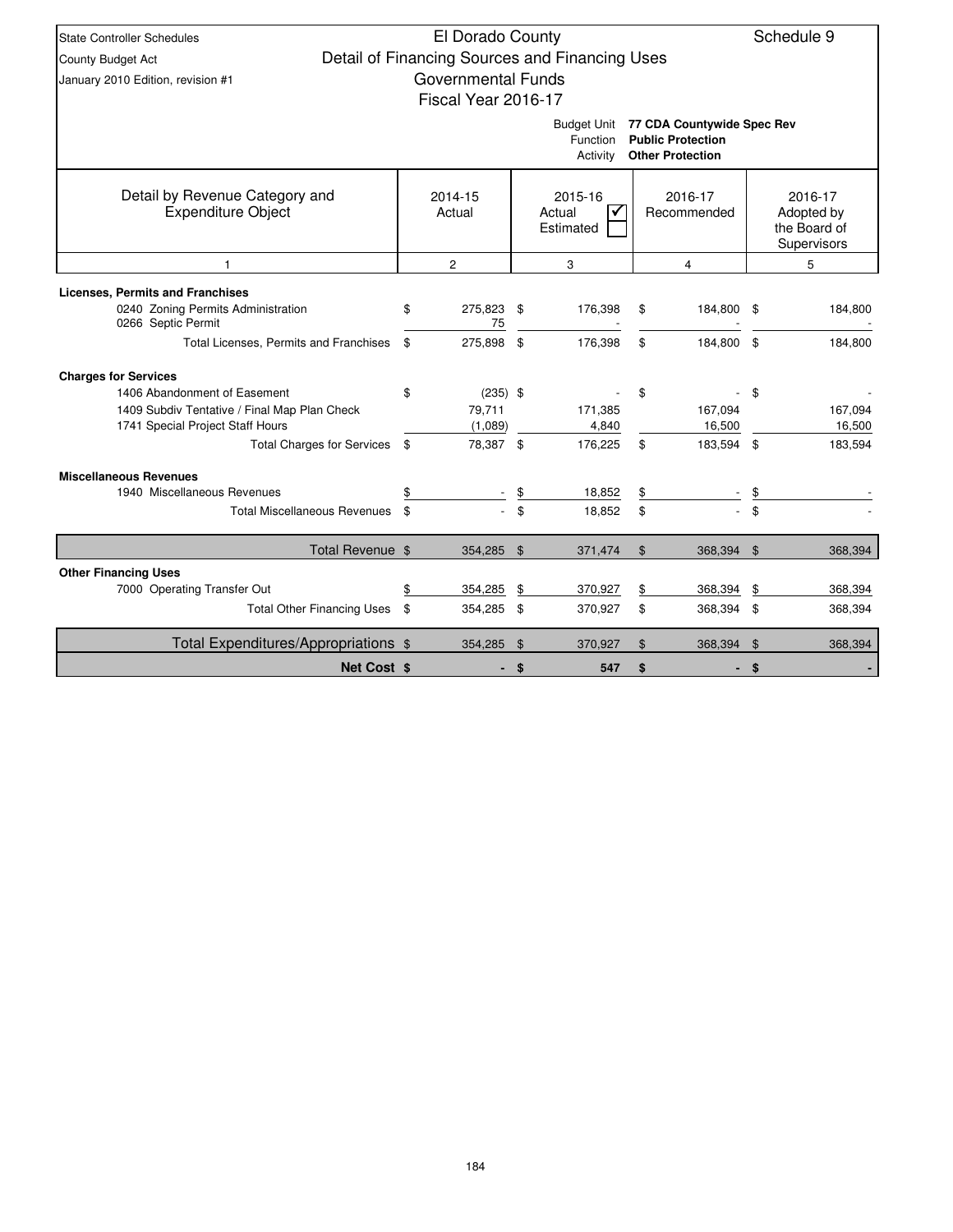| <b>State Controller Schedules</b>                                                                 |            |                           | Schedule 9                                                    |                                                |          |                                                                                                        |               |                                                      |
|---------------------------------------------------------------------------------------------------|------------|---------------------------|---------------------------------------------------------------|------------------------------------------------|----------|--------------------------------------------------------------------------------------------------------|---------------|------------------------------------------------------|
| County Budget Act                                                                                 |            |                           |                                                               | Detail of Financing Sources and Financing Uses |          |                                                                                                        |               |                                                      |
| January 2010 Edition, revision #1                                                                 |            | <b>Governmental Funds</b> |                                                               |                                                |          |                                                                                                        |               |                                                      |
|                                                                                                   |            | Fiscal Year 2016-17       |                                                               |                                                |          |                                                                                                        |               |                                                      |
|                                                                                                   |            |                           |                                                               | Function<br>Activity                           |          | Budget Unit 77 Devlpmnt Srv Countywide Spec Rev<br><b>Public Protection</b><br><b>Other Protection</b> |               |                                                      |
| Detail by Revenue Category and<br><b>Expenditure Object</b>                                       |            | 2014-15<br>Actual         | 2015-16<br>2016-17<br>✓<br>Recommended<br>Actual<br>Estimated |                                                |          |                                                                                                        |               | 2016-17<br>Adopted by<br>the Board of<br>Supervisors |
| 1                                                                                                 |            | $\overline{2}$            |                                                               | 3                                              |          | $\overline{4}$                                                                                         |               | 5                                                    |
| Revenue from Use of Money and Property<br>0400 Interest                                           |            |                           |                                                               |                                                |          |                                                                                                        |               |                                                      |
| Total Revenue from Use of Money and Property \$                                                   |            | 3,399<br>3,399            | \$<br>\$                                                      | 4,093<br>4,093                                 | \$<br>\$ | 4,000<br>$4,000$ \$                                                                                    | \$            | 4,000                                                |
|                                                                                                   |            |                           |                                                               |                                                |          |                                                                                                        |               | 4,000                                                |
| <b>Charges for Services</b><br>1415 Ecological Preserve Fee<br>1417 Oak Woodland Conservation Fee | \$         | 86,747<br>1,509           | \$                                                            | 140,051                                        | \$       | 143,325                                                                                                | - \$          | 143,325                                              |
| <b>Total Charges for Services</b>                                                                 | \$         | 88,255                    | \$                                                            | 140,051                                        | \$       | 143,325 \$                                                                                             |               | 143,325                                              |
| <b>Other Financing Sources</b>                                                                    |            |                           |                                                               |                                                |          |                                                                                                        |               |                                                      |
| 2020 Operating Transfers In                                                                       | \$         |                           | \$                                                            | 741,655                                        | \$       |                                                                                                        |               |                                                      |
| <b>Total Other Financing Sources</b>                                                              | \$         |                           | \$                                                            | 741,655                                        | \$       |                                                                                                        | \$            |                                                      |
| <b>Residual Equity Transfers In</b>                                                               |            |                           |                                                               |                                                |          |                                                                                                        |               |                                                      |
| 2100 Residual Equity Transfers In                                                                 | \$         |                           | \$                                                            | 1,254,714                                      |          |                                                                                                        |               |                                                      |
| Total Residual Equity Transfers In \$                                                             |            |                           | \$                                                            | 1,254,714                                      | \$       |                                                                                                        | \$            |                                                      |
| Total Revenue \$                                                                                  |            | 91,654                    | \$                                                            | 2,140,512                                      | \$       | 147,325                                                                                                | $\sqrt{3}$    | 147,325                                              |
| <b>Other Charges</b>                                                                              |            |                           |                                                               |                                                |          |                                                                                                        |               |                                                      |
| 5240 Contribution to Non-county Governmental<br>5300 Interfund Expenditures                       | \$         | 120,000                   | \$                                                            |                                                | \$       | 500,000                                                                                                | \$            |                                                      |
| <b>Total Other Charges</b>                                                                        | \$         | 120,000                   | \$                                                            |                                                | \$       | 500,000                                                                                                | -\$           |                                                      |
| <b>Fixed Assets</b>                                                                               |            |                           |                                                               |                                                |          |                                                                                                        |               |                                                      |
| 6000 Fixed Assets - Land                                                                          | \$         |                           |                                                               | 166,525                                        | \$       |                                                                                                        | \$            | 500,000                                              |
| <b>Total Fixed Assets</b>                                                                         | \$         |                           | ፍ                                                             | 166,525                                        | \$       |                                                                                                        | \$.           | 500,000                                              |
| <b>Other Financing Uses</b>                                                                       |            |                           |                                                               |                                                |          |                                                                                                        |               |                                                      |
| 7000 Operating Transfer Out                                                                       | \$         |                           | \$                                                            | 565,911                                        | \$       |                                                                                                        | $\frac{1}{2}$ |                                                      |
| <b>Total Other Financing Uses</b>                                                                 | $\sqrt{3}$ |                           | $\sqrt[6]{\frac{1}{2}}$                                       | 565,911                                        | \$       |                                                                                                        | $\mathfrak s$ |                                                      |
| Total Expenditures/Appropriations \$                                                              |            | 120,000 \$                |                                                               | 732,436                                        | \$       | 500,000 \$                                                                                             |               | 500,000                                              |
| Net Cost \$                                                                                       |            | $(28, 346)$ \$            |                                                               | 1,408,076                                      | \$       | $(352, 675)$ \$                                                                                        |               | (352, 675)                                           |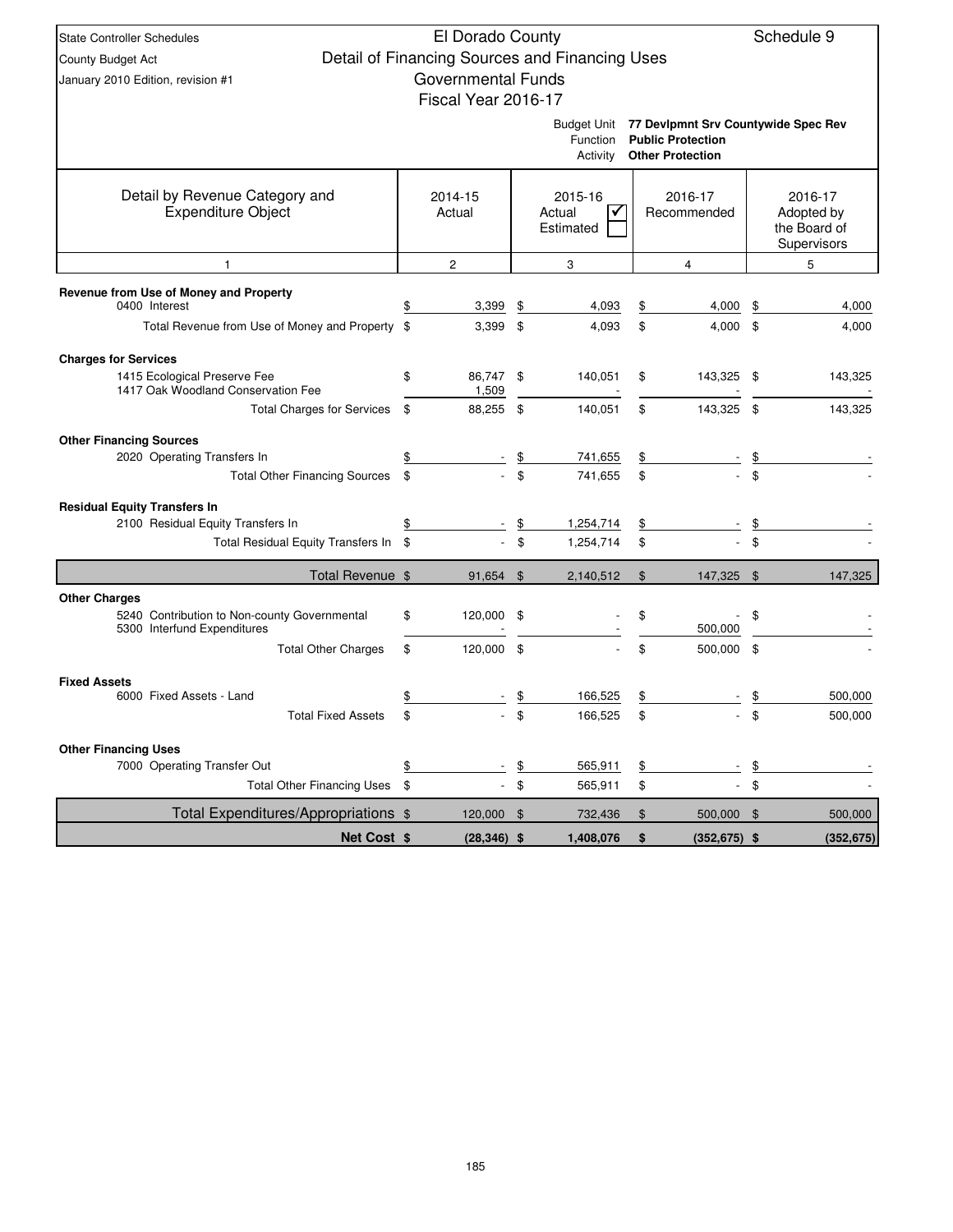| <b>State Controller Schedules</b><br>El Dorado County<br>Schedule 9<br>County Budget Act<br>Detail of Financing Sources and Financing Uses<br>January 2010 Edition, revision #1<br><b>Governmental Funds</b> |                                                                            |                     |        |                                |    |                                                 |    |                             |  |  |  |
|--------------------------------------------------------------------------------------------------------------------------------------------------------------------------------------------------------------|----------------------------------------------------------------------------|---------------------|--------|--------------------------------|----|-------------------------------------------------|----|-----------------------------|--|--|--|
|                                                                                                                                                                                                              |                                                                            |                     |        |                                |    |                                                 |    |                             |  |  |  |
|                                                                                                                                                                                                              |                                                                            | Fiscal Year 2016-17 |        |                                |    |                                                 |    |                             |  |  |  |
|                                                                                                                                                                                                              |                                                                            |                     |        |                                |    | Budget Unit 77 Public Hlth. Countywide Spec Rev |    |                             |  |  |  |
|                                                                                                                                                                                                              |                                                                            |                     |        | Function Health and Sanitation |    |                                                 |    |                             |  |  |  |
|                                                                                                                                                                                                              |                                                                            |                     |        | Activity Health                |    |                                                 |    |                             |  |  |  |
| Detail by Revenue Category and                                                                                                                                                                               |                                                                            | 2014-15             |        | 2015-16                        |    | 2016-17                                         |    | 2016-17                     |  |  |  |
| <b>Expenditure Object</b>                                                                                                                                                                                    |                                                                            | Actual              | Actual | $\overline{\mathsf{v}}$        |    | Recommended                                     |    | Adopted by                  |  |  |  |
|                                                                                                                                                                                                              |                                                                            |                     |        | Estimated                      |    |                                                 |    | the Board of<br>Supervisors |  |  |  |
| $\mathbf{1}$                                                                                                                                                                                                 |                                                                            | $\overline{2}$      |        | 3                              |    | $\overline{4}$                                  |    | 5                           |  |  |  |
| Revenue from Use of Money and Property                                                                                                                                                                       |                                                                            |                     |        |                                |    |                                                 |    |                             |  |  |  |
| 0400 Interest                                                                                                                                                                                                | \$                                                                         | 716                 | \$     | 1,098                          | \$ | 1,000                                           | \$ | 1,000                       |  |  |  |
| Total Revenue from Use of Money and Property                                                                                                                                                                 | \$                                                                         | 716                 | \$     | 1,098                          | \$ | 1,000                                           | \$ | 1,000                       |  |  |  |
| <b>Charges for Services</b>                                                                                                                                                                                  |                                                                            |                     |        |                                |    |                                                 |    |                             |  |  |  |
| 1740 Charges for Services                                                                                                                                                                                    | \$                                                                         | 5,555               | \$     | 6,321                          | \$ | 10,000                                          | \$ | 10,000                      |  |  |  |
| <b>Total Charges for Services</b>                                                                                                                                                                            | \$                                                                         | 5,555               | \$     | 6,321                          | \$ | 10,000                                          | \$ | 10,000                      |  |  |  |
| <b>Miscellaneous Revenues</b>                                                                                                                                                                                |                                                                            |                     |        |                                |    |                                                 |    |                             |  |  |  |
| 1940 Miscellaneous Revenue                                                                                                                                                                                   | \$                                                                         | 56,003              | \$     | 30,446                         | \$ | 52,500                                          | \$ | 52,500                      |  |  |  |
| 1943 Miscellaneous Donation                                                                                                                                                                                  |                                                                            | 9,833               |        | 4,795                          |    |                                                 |    |                             |  |  |  |
| <b>Total Miscellaneous Revenues</b>                                                                                                                                                                          | \$                                                                         | 65,836              | \$     | 35,241                         | \$ | 52,500                                          | \$ | 52,500                      |  |  |  |
|                                                                                                                                                                                                              | \$<br><b>Total Revenue</b><br>72,107<br>\$<br>42,660<br>\$<br>63,500<br>\$ |                     |        |                                |    |                                                 |    |                             |  |  |  |
|                                                                                                                                                                                                              |                                                                            |                     |        |                                |    |                                                 |    |                             |  |  |  |
| <b>Services and Supplies</b><br>4080 Household Expense                                                                                                                                                       | \$                                                                         |                     | \$     | 198                            | \$ |                                                 | \$ |                             |  |  |  |
| 4200 Medical, Dental and Laboratory Supplies                                                                                                                                                                 |                                                                            |                     |        | 129                            |    |                                                 |    |                             |  |  |  |
| 4260 Office Expense                                                                                                                                                                                          |                                                                            | 33                  |        |                                |    |                                                 |    |                             |  |  |  |
| 4262 Software                                                                                                                                                                                                |                                                                            | 335                 |        |                                |    |                                                 |    |                             |  |  |  |
| 4300 Professional and Specialized Services                                                                                                                                                                   |                                                                            | 37,076              |        | 22,710                         |    | 58,841                                          |    | 59,175                      |  |  |  |
| 4324 Medical. Dental and Lab Services                                                                                                                                                                        |                                                                            | 173                 |        |                                |    |                                                 |    |                             |  |  |  |
| 4461 Minor Equipment                                                                                                                                                                                         |                                                                            | 36,641              |        | 1,390                          |    |                                                 |    |                             |  |  |  |
| 4462 Minor Computer Equipment                                                                                                                                                                                |                                                                            | 880                 |        |                                |    |                                                 |    |                             |  |  |  |
| 4500 Special Departmental Expense                                                                                                                                                                            |                                                                            | 13,136              |        | 29                             |    | 1,000                                           |    | 1,000                       |  |  |  |
| 4501 Special Projects                                                                                                                                                                                        |                                                                            |                     |        |                                |    | 187,857                                         |    | 252,464                     |  |  |  |
| 4529 Software License                                                                                                                                                                                        |                                                                            | 335                 |        |                                |    |                                                 |    |                             |  |  |  |
| <b>Total Services and Supplies</b>                                                                                                                                                                           | \$                                                                         | 88,608              | \$     | 24,457                         | \$ | 247,698                                         | \$ | 312,639                     |  |  |  |
| <b>Other Charges</b>                                                                                                                                                                                         |                                                                            |                     |        |                                |    |                                                 |    |                             |  |  |  |
| 5300 Interfund Expenditures                                                                                                                                                                                  | \$                                                                         |                     | \$     | 25                             | \$ | 1,000                                           | \$ | 1,000                       |  |  |  |
| 5318 Intrfnd Exp: Maint Buildg & Imprvmnts                                                                                                                                                                   |                                                                            | 454                 |        |                                |    |                                                 |    |                             |  |  |  |
| <b>Total Other Charges</b>                                                                                                                                                                                   | \$                                                                         | 454                 | \$     | 25                             | \$ | 1,000                                           | \$ | 1,000                       |  |  |  |
| <b>Fixed Assets</b>                                                                                                                                                                                          |                                                                            |                     |        |                                |    |                                                 |    |                             |  |  |  |
| 6040 Fixed Assets - Equipment<br><b>Total Fixed Assets</b>                                                                                                                                                   | \$                                                                         | 4,654               | \$     | 7,841                          | \$ |                                                 | \$ |                             |  |  |  |
|                                                                                                                                                                                                              | \$                                                                         | 4,654               | \$     | 7,841                          | \$ |                                                 | \$ |                             |  |  |  |
| <b>Other Financing Uses</b>                                                                                                                                                                                  |                                                                            |                     |        |                                |    |                                                 |    |                             |  |  |  |
| 7000 Operating Transfers Out<br><b>Total Other Financing Uses</b>                                                                                                                                            | \$<br>\$                                                                   | 5,763               | \$     | 8,623                          | \$ |                                                 | \$ |                             |  |  |  |
|                                                                                                                                                                                                              |                                                                            | 5,763               | \$     | 8,623                          | \$ |                                                 | \$ |                             |  |  |  |
| Total Expenditures/Appropriations \$                                                                                                                                                                         |                                                                            | 99,478              | \$     | 40,946                         | \$ | 248,698                                         | \$ | 313,639                     |  |  |  |
| Net Cost \$                                                                                                                                                                                                  |                                                                            | (27, 372)           | \$     | 1,714                          | \$ | (185, 198)                                      | \$ | (250, 139)                  |  |  |  |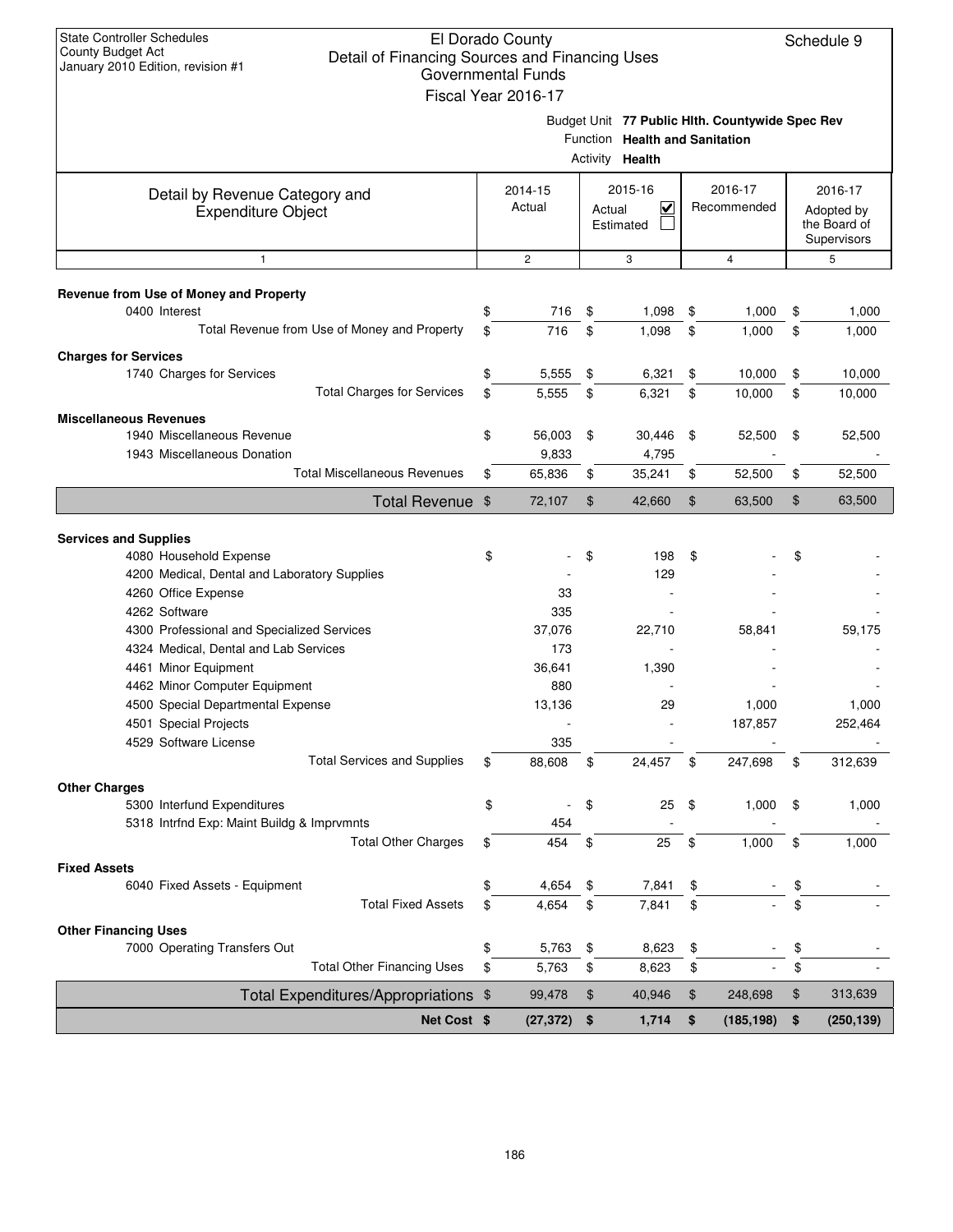| <b>State Controller Schedules</b><br>El Dorado County<br>Schedule 9<br>County Budget Act<br>Detail of Financing Sources and Financing Uses<br>January 2010 Edition, revision #1<br><b>Governmental Funds</b><br>Fiscal Year 2016-17<br>Budget Unit 77 Envrnmtl. Mgmnt. Countywide Spec Rev |    |                   |    |                                                          |    |                        |    |                                                      |  |  |  |  |  |
|--------------------------------------------------------------------------------------------------------------------------------------------------------------------------------------------------------------------------------------------------------------------------------------------|----|-------------------|----|----------------------------------------------------------|----|------------------------|----|------------------------------------------------------|--|--|--|--|--|
|                                                                                                                                                                                                                                                                                            |    |                   |    | Function Health and Sanitation<br>Activity <b>Health</b> |    |                        |    |                                                      |  |  |  |  |  |
| Detail by Revenue Category and<br><b>Expenditure Object</b>                                                                                                                                                                                                                                |    | 2014-15<br>Actual |    | 2015-16<br>V<br>Actual<br>Estimated                      |    | 2016-17<br>Recommended |    | 2016-17<br>Adopted by<br>the Board of<br>Supervisors |  |  |  |  |  |
| $\mathbf{1}$                                                                                                                                                                                                                                                                               |    | $\overline{c}$    |    | 3                                                        |    | $\overline{4}$         |    | 5                                                    |  |  |  |  |  |
| Revenue from Use of Money and Property<br>0400 Interest                                                                                                                                                                                                                                    | \$ | $(480)$ \$        |    | (312)                                                    | \$ |                        | \$ |                                                      |  |  |  |  |  |
| Total Revenue from Use of Money and Property                                                                                                                                                                                                                                               | \$ | (480)             | \$ | (312)                                                    | \$ |                        | \$ |                                                      |  |  |  |  |  |
| <b>Miscellaneous Revenues</b>                                                                                                                                                                                                                                                              |    |                   |    |                                                          |    |                        |    |                                                      |  |  |  |  |  |
| 1940 Miscellaneous Revenue                                                                                                                                                                                                                                                                 | \$ |                   | \$ | 102,825                                                  | \$ |                        | \$ |                                                      |  |  |  |  |  |
| <b>Total Miscellaneous Revenues</b>                                                                                                                                                                                                                                                        | \$ |                   | \$ | 102,825                                                  | \$ |                        | \$ |                                                      |  |  |  |  |  |
| <b>Other Financing Sources</b>                                                                                                                                                                                                                                                             |    |                   |    |                                                          |    |                        |    |                                                      |  |  |  |  |  |
| 2020 Operating Transfers In                                                                                                                                                                                                                                                                | \$ | 298,337           | \$ | 291,858                                                  | \$ |                        | \$ | 40,000                                               |  |  |  |  |  |
| <b>Total Other Financing Sources</b>                                                                                                                                                                                                                                                       | \$ | 298,337           | \$ | 291,858                                                  | \$ |                        | \$ | 40,000                                               |  |  |  |  |  |
| Total Revenue \$                                                                                                                                                                                                                                                                           |    | 297,857           | \$ | 394,371                                                  | \$ |                        | \$ | 40,000                                               |  |  |  |  |  |
|                                                                                                                                                                                                                                                                                            |    |                   |    |                                                          |    |                        |    |                                                      |  |  |  |  |  |
| <b>Services and Supplies</b><br>4085 Household Expense - Refuse Disposal                                                                                                                                                                                                                   | \$ | 819               | \$ |                                                          | \$ |                        | \$ |                                                      |  |  |  |  |  |
| 4300 Professional and Specialized Services                                                                                                                                                                                                                                                 |    | 147,427           |    | 51,874                                                   |    |                        |    | 21,700                                               |  |  |  |  |  |
| 4313 Legal Services                                                                                                                                                                                                                                                                        |    | 50,828            |    | 10,301                                                   |    |                        |    | 10,000                                               |  |  |  |  |  |
| 4337 Other Governmental Agencies                                                                                                                                                                                                                                                           |    | 20,434            |    | 3,566                                                    |    |                        |    |                                                      |  |  |  |  |  |
| 4420 Rents and Leases - Equipment                                                                                                                                                                                                                                                          |    | 8,255             |    | 8,232                                                    |    |                        |    | 8,300                                                |  |  |  |  |  |
| <b>Total Services and Supplies</b>                                                                                                                                                                                                                                                         | \$ | 227,763           | \$ | 73,973                                                   | \$ |                        | \$ | 40,000                                               |  |  |  |  |  |
| <b>Other Charges</b>                                                                                                                                                                                                                                                                       |    |                   |    |                                                          |    |                        |    |                                                      |  |  |  |  |  |
| 5310 Intrfnd Exp: County Counsel                                                                                                                                                                                                                                                           | \$ | 98                | \$ |                                                          |    |                        |    |                                                      |  |  |  |  |  |
| <b>Total Other Charges</b>                                                                                                                                                                                                                                                                 | \$ | 98                | \$ |                                                          | \$ |                        | \$ |                                                      |  |  |  |  |  |
| <b>Other Financing Uses</b>                                                                                                                                                                                                                                                                |    |                   |    |                                                          |    |                        |    |                                                      |  |  |  |  |  |
| 7000 Operating Transfers Out                                                                                                                                                                                                                                                               | \$ |                   | \$ | 217,237                                                  | \$ | 90,000                 | \$ | 62,851                                               |  |  |  |  |  |
| <b>Total Other Financing Uses</b>                                                                                                                                                                                                                                                          | \$ |                   | \$ | 217,237                                                  | \$ | 90,000                 | \$ | 62,851                                               |  |  |  |  |  |
| <b>Residual Equity Transfers</b>                                                                                                                                                                                                                                                           |    |                   |    |                                                          |    |                        |    |                                                      |  |  |  |  |  |
| 7100 Residual Equity Transfers Out                                                                                                                                                                                                                                                         | \$ |                   | \$ | 8,053                                                    | \$ |                        | \$ |                                                      |  |  |  |  |  |
| <b>Total Residual Equity Transfers</b>                                                                                                                                                                                                                                                     | \$ |                   | \$ | 8,053                                                    | \$ |                        | \$ |                                                      |  |  |  |  |  |
| Total Expenditures/Appropriations \$                                                                                                                                                                                                                                                       |    | 227,861           | \$ | 299,263                                                  | \$ | 90,000                 | \$ | 102,851                                              |  |  |  |  |  |
| Net Cost \$                                                                                                                                                                                                                                                                                |    | 69,996            | \$ | 95,108                                                   | \$ | (90,000)               | \$ | (62, 851)                                            |  |  |  |  |  |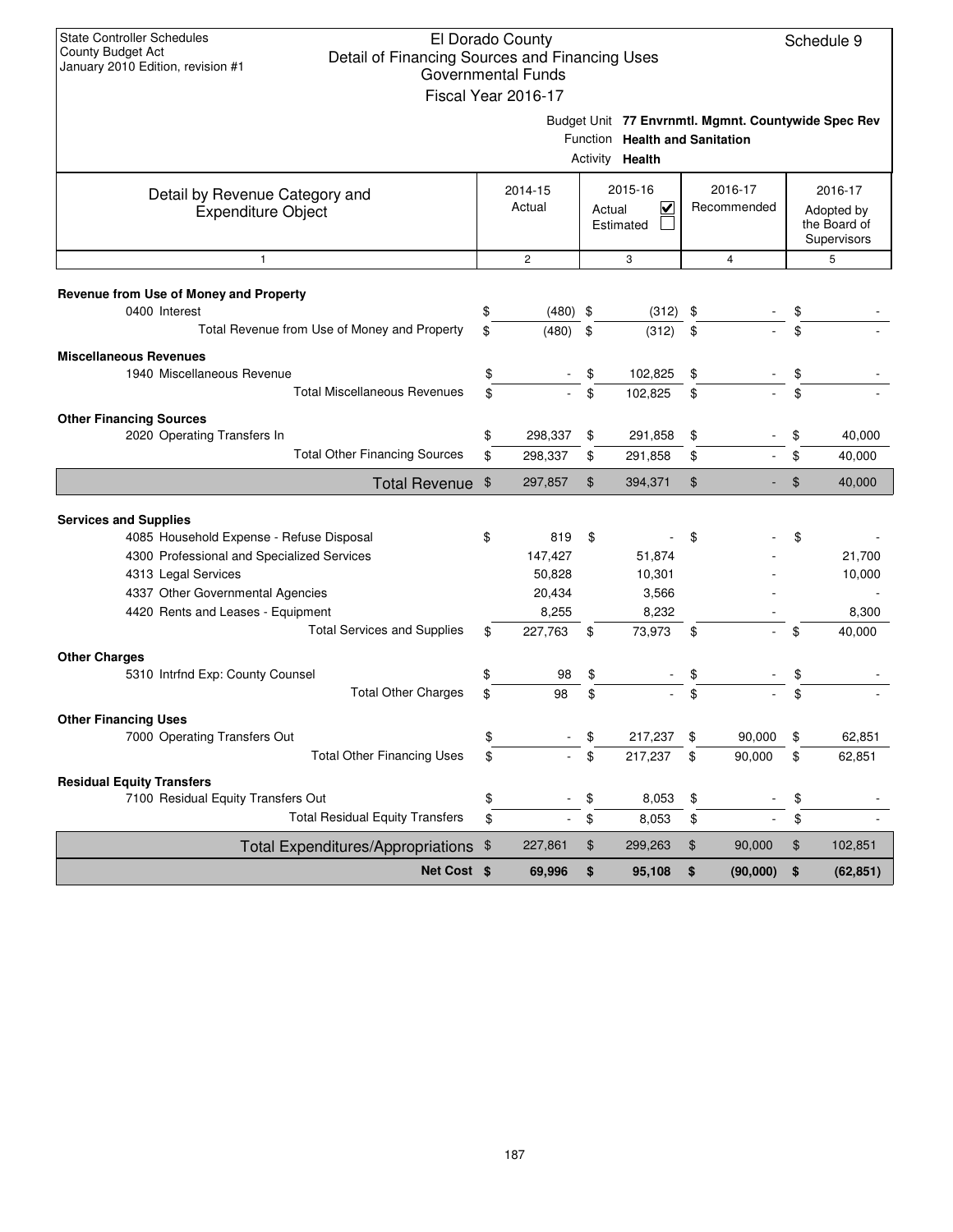| State Controller Schedules                   |                                                | El Dorado County    |         |           |         |                                         | Schedule 9       |  |  |  |  |  |
|----------------------------------------------|------------------------------------------------|---------------------|---------|-----------|---------|-----------------------------------------|------------------|--|--|--|--|--|
| County Budget Act                            | Detail of Financing Sources and Financing Uses |                     |         |           |         |                                         |                  |  |  |  |  |  |
| January 2010 Edition, revision #1            |                                                | Governmental Funds  |         |           |         |                                         |                  |  |  |  |  |  |
|                                              |                                                | Fiscal Year 2016-17 |         |           |         |                                         |                  |  |  |  |  |  |
|                                              |                                                |                     |         |           |         |                                         |                  |  |  |  |  |  |
|                                              |                                                |                     |         |           |         | Budget Unit 77 AQMD Countywide Spec Rev |                  |  |  |  |  |  |
| Function Health and Sanitation               |                                                |                     |         |           |         |                                         |                  |  |  |  |  |  |
| Activity Health                              |                                                |                     |         |           |         |                                         |                  |  |  |  |  |  |
|                                              |                                                |                     |         |           |         |                                         |                  |  |  |  |  |  |
|                                              | 2014-15                                        |                     | 2015-16 |           | 2016-17 | 2016-17                                 |                  |  |  |  |  |  |
| Detail by Revenue Category and               |                                                | Actual              |         | Actual    | V       | Recommended                             | Adopted by       |  |  |  |  |  |
| <b>Expenditure Object</b>                    |                                                |                     |         | Estimated |         |                                         | the Board of     |  |  |  |  |  |
|                                              |                                                |                     |         |           |         |                                         |                  |  |  |  |  |  |
| -1                                           |                                                | $\overline{c}$      |         | 3         |         | 4                                       | Supervisors<br>5 |  |  |  |  |  |
|                                              |                                                |                     |         |           |         |                                         |                  |  |  |  |  |  |
| Revenue from Use of Money and Property       |                                                |                     |         |           |         |                                         |                  |  |  |  |  |  |
| 0400 Interest                                |                                                |                     |         |           | 35      | $\sqrt{2}$                              | \$               |  |  |  |  |  |
| Total Revenue from Use of Money and Property |                                                | \$                  |         | \$        | 35      | \$                                      | \$               |  |  |  |  |  |
|                                              |                                                |                     |         |           |         |                                         |                  |  |  |  |  |  |
| <b>Residual Equity Transfers</b>             |                                                |                     |         |           |         |                                         |                  |  |  |  |  |  |
| 2100 Residual Equity Transfers In            |                                                |                     |         | \$        | 8,053   | \$                                      | \$               |  |  |  |  |  |
|                                              | <b>Total Residual Equity Transfers</b>         |                     |         | \$        | 8,053   | \$                                      | \$               |  |  |  |  |  |
|                                              | Total Revenue \$                               |                     |         |           | 8,087   | $\mathfrak{F}$                          |                  |  |  |  |  |  |
|                                              | Net Cost \$                                    |                     |         |           | 8,087   | \$                                      |                  |  |  |  |  |  |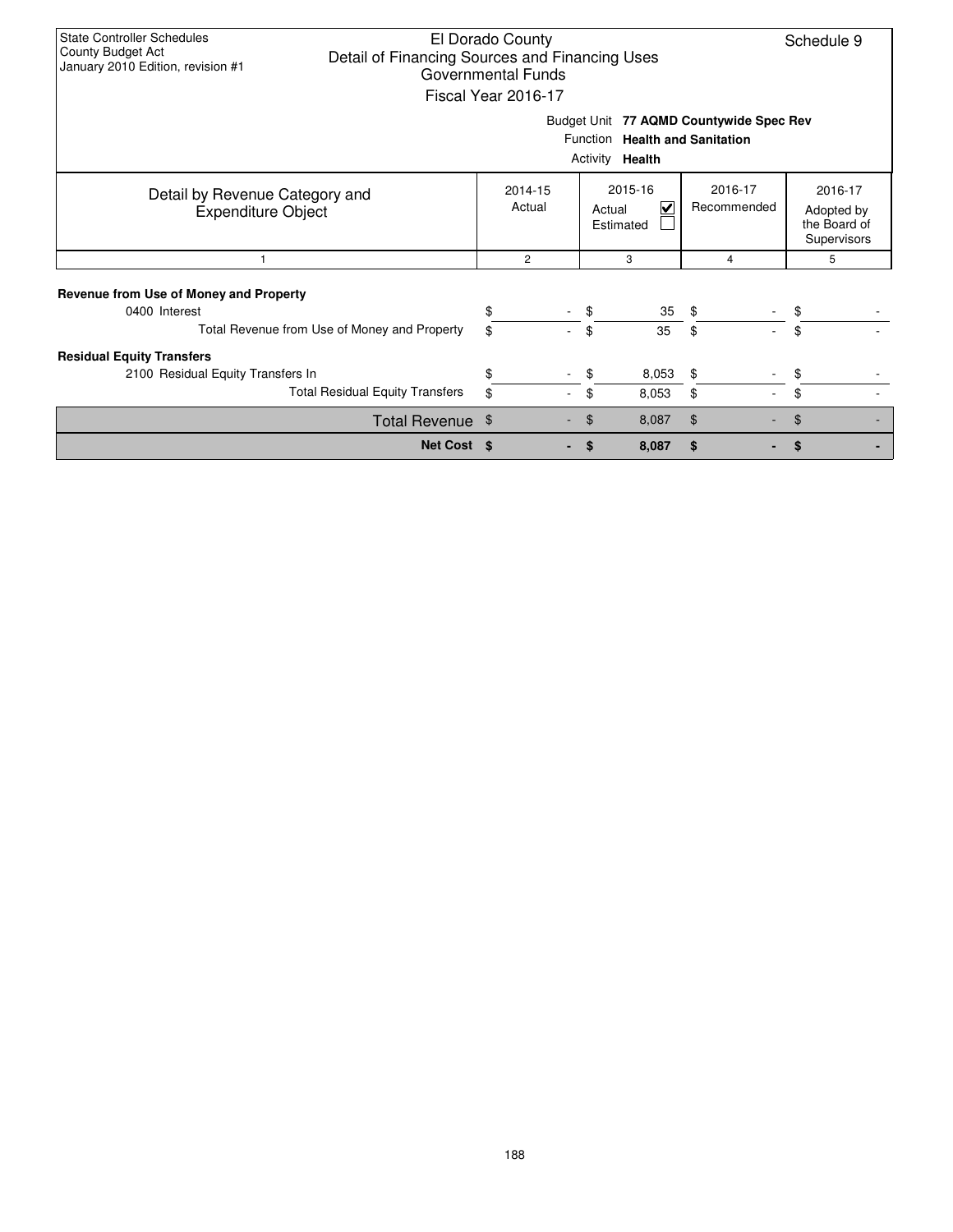| <b>State Controller Schedules</b><br>County Budget Act<br>Detail of Financing Sources and Financing Uses<br>January 2010 Edition, revision #1 |          | El Dorado County<br><b>Governmental Funds</b><br>Fiscal Year 2016-17 |          |                                                                |          |                                                     |                | Schedule 9                                           |
|-----------------------------------------------------------------------------------------------------------------------------------------------|----------|----------------------------------------------------------------------|----------|----------------------------------------------------------------|----------|-----------------------------------------------------|----------------|------------------------------------------------------|
|                                                                                                                                               |          |                                                                      |          | Function Public Assistance<br><b>Activity Veterans Affairs</b> |          | Budget Unit 77 Veterans Services Countywide Spe Rev |                |                                                      |
| Detail by Revenue Category and<br><b>Expenditure Object</b>                                                                                   |          | 2014-15<br>Actual                                                    | Actual   | 2015-16<br>$\blacktriangledown$<br>Estimated                   |          | 2016-17<br>Recommended                              |                | 2016-17<br>Adopted by<br>the Board of<br>Supervisors |
| $\overline{1}$                                                                                                                                |          | $\overline{2}$                                                       |          | 3                                                              |          | $\overline{4}$                                      |                | 5                                                    |
| Revenue from Use of Money and Property<br>0400 Interest<br>Total Revenue from Use of Money and Property                                       | \$<br>\$ | 110<br>110                                                           | \$<br>\$ | 224<br>224                                                     | \$<br>\$ |                                                     | \$<br>\$       |                                                      |
| <b>Miscellaneous Revenues</b><br>1940 Miscellaneous Revenue<br><b>Total Miscellaneous Revenues</b>                                            | \$<br>\$ | 16,761<br>16,761                                                     | \$<br>\$ | 5,711<br>5,711                                                 | \$<br>\$ | 5,000<br>5,000                                      | \$<br>\$       | 5,000<br>5,000                                       |
| Total Revenue \$                                                                                                                              |          | 16,871                                                               | \$       | 5,935                                                          | \$       | 5,000                                               | \$             | 5,000                                                |
| <b>Other Financing Uses</b><br>7000 Operating Transfers Out<br><b>Total Other Financing Uses</b>                                              | \$<br>\$ |                                                                      | \$<br>\$ |                                                                | \$<br>\$ | 32,429<br>32,429                                    | \$<br>\$       | 32,429<br>32,429                                     |
| Total Expenditures/Appropriations \$                                                                                                          |          |                                                                      | \$       |                                                                | \$       | 32,429                                              | $\mathfrak{L}$ | 32,429                                               |
| Net Cost \$                                                                                                                                   |          | 16,871                                                               | \$       | 5,935                                                          | \$       | (27, 429)                                           | \$             | (27, 429)                                            |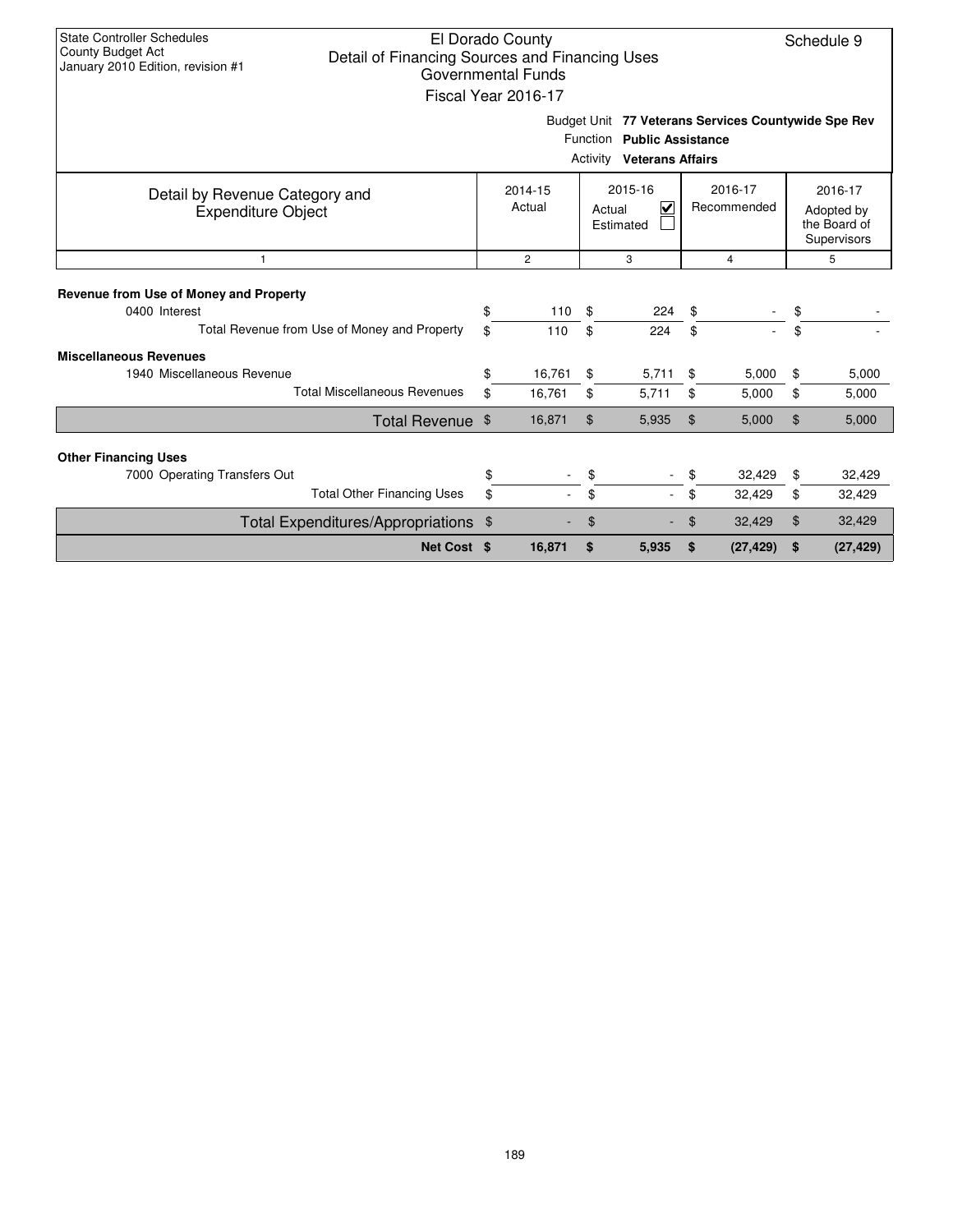| <b>State Controller Schedules</b><br>County Budget Act<br>Detail of Financing Sources and Financing Uses<br>January 2010 Edition, revision #1 |                | El Dorado County<br><b>Governmental Funds</b><br>Fiscal Year 2016-17 |                |                                                |                |                                                  |                | Schedule 9                                           |
|-----------------------------------------------------------------------------------------------------------------------------------------------|----------------|----------------------------------------------------------------------|----------------|------------------------------------------------|----------------|--------------------------------------------------|----------------|------------------------------------------------------|
|                                                                                                                                               |                |                                                                      | Activity       | Function Public Assistance<br>Administration   |                | Budget Unit 77 Human Services Countywide Spe Rev |                |                                                      |
| Detail by Revenue Category and<br><b>Expenditure Object</b>                                                                                   |                | 2014-15<br>Actual                                                    |                | 2015-16<br>$\checkmark$<br>Actual<br>Estimated |                | 2016-17<br>Recommended                           |                | 2016-17<br>Adopted by<br>the Board of<br>Supervisors |
| $\mathbf{1}$                                                                                                                                  |                | $\mathbf{2}$                                                         |                | 3                                              |                | $\overline{4}$                                   |                | 5                                                    |
| Revenue from Use of Money and Property<br>0400 Interest<br>Total Revenue from Use of Money and Property                                       | \$<br>\$       | 194<br>194                                                           | \$<br>\$       | 302<br>302                                     | \$<br>\$       | 150<br>150                                       | \$<br>\$       | 850<br>850                                           |
| Intergovernmental Revenue - State<br>0880 State - Other<br>Total Intergovernmental Revenue - State                                            | \$<br>\$       | 3,800<br>3,800                                                       | \$<br>\$       | 3,745<br>3,745                                 | \$<br>\$       | 3,917<br>3,917                                   | \$<br>\$       | 3,917<br>3,917                                       |
| <b>Charges for Services</b><br>1600 Recording Fees<br>1603 Vital Health Statistic Fee                                                         | \$             | 12,852 \$<br>2,046                                                   |                | 12,600<br>1,855                                | \$             | 12,000<br>2,000                                  | \$             | 12,000<br>2,000                                      |
| <b>Total Charges for Services</b><br><b>Miscellaneous Revenues</b><br>1943 Miscellaneous Donation<br><b>Total Miscellaneous Revenues</b>      | \$<br>\$<br>\$ | 14,898                                                               | \$<br>\$<br>\$ | 14,455<br>160,000<br>160,000                   | \$<br>\$<br>\$ | 14,000                                           | \$<br>\$<br>\$ | 14,000                                               |
| Total Revenue \$                                                                                                                              |                | 18,892                                                               | \$             | 178,502                                        | $\mathfrak{F}$ | 18,067                                           | \$             | 18,767                                               |
| <b>Services and Supplies</b><br>4300 Professional and Specialized Services                                                                    | \$             | 20,975                                                               | \$             | 20,332 \$                                      |                | 83,595                                           | \$             | 81,760                                               |
| 4500 Special Departmental Expense<br><b>Total Services and Supplies</b>                                                                       | \$             | 20,975                                                               | \$             | 20,000<br>40,332                               | \$             | 83,595                                           | \$             | 81,760                                               |
| <b>Residual Equity Transfers</b><br>7100 Residual Equity Transfers Out<br><b>Total Residual Equity Transfers</b>                              | \$<br>\$       |                                                                      | \$<br>\$       | 11,861<br>11,861                               | \$<br>\$       |                                                  | \$<br>\$       |                                                      |
| <b>Appropriations for Contingencies</b><br>7700 Contingency<br><b>Total Appropriations for Contingencies</b>                                  | \$<br>\$       |                                                                      | \$<br>\$       | ÷,                                             | \$<br>\$       |                                                  | \$<br>\$       | 140,705<br>140,705                                   |
| Total Expenditures/Appropriations \$                                                                                                          |                | 20,975                                                               | \$             | 52,193                                         | \$             | 83,595                                           | \$             | 222,465                                              |
| Net Cost \$                                                                                                                                   |                | (2,082)                                                              | \$             | 126,308                                        | \$             | (65, 528)                                        | \$             | (203, 698)                                           |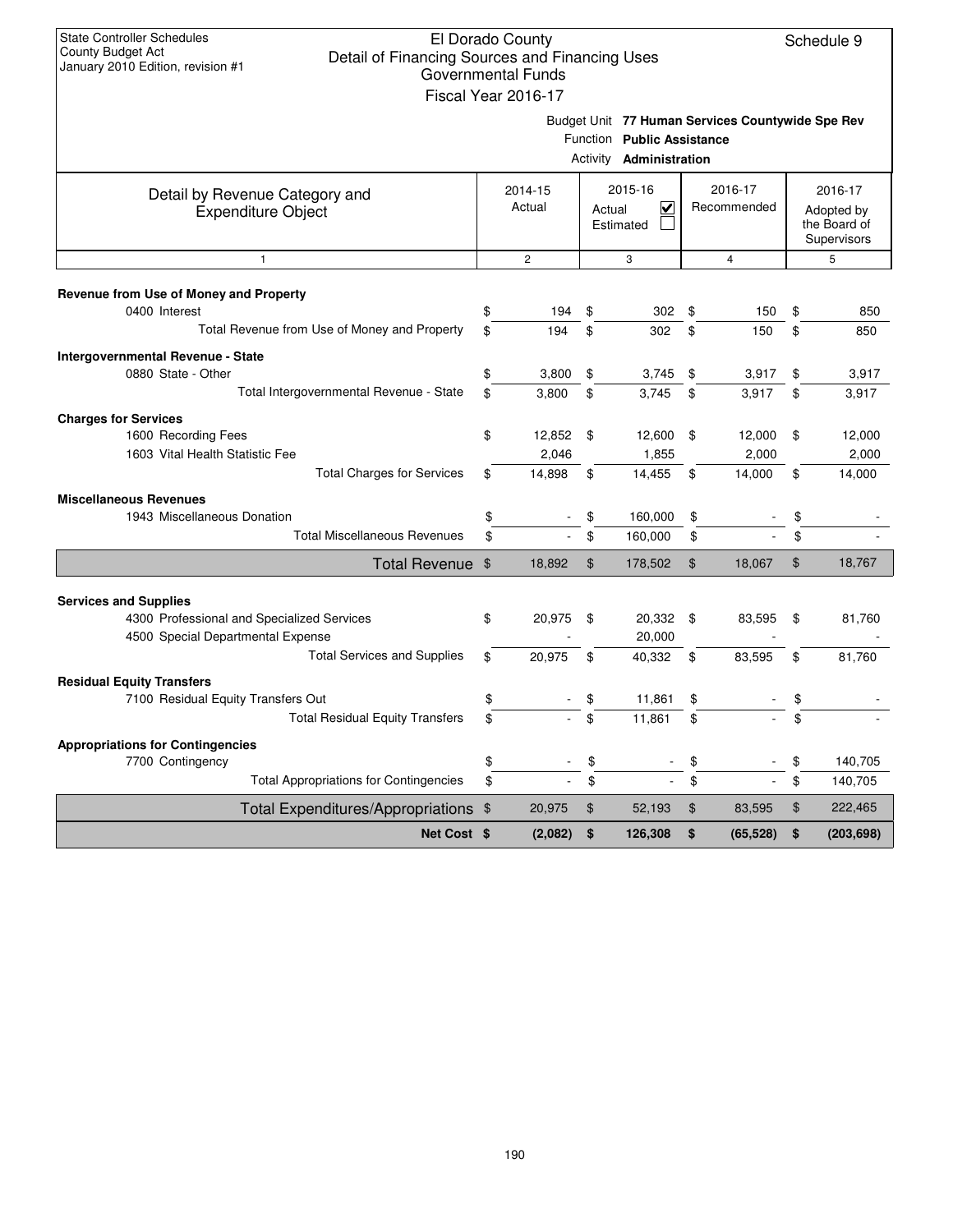| <b>State Controller Schedules</b><br>County Budget Act<br>Detail of Financing Sources and Financing Uses<br>January 2010 Edition, revision #1 |    | El Dorado County<br>Governmental Funds<br>Fiscal Year 2016-17 |  |    |                                                           |                        | Schedule 9                                           |  |  |  |  |
|-----------------------------------------------------------------------------------------------------------------------------------------------|----|---------------------------------------------------------------|--|----|-----------------------------------------------------------|------------------------|------------------------------------------------------|--|--|--|--|
| Budget Unit 77 Public Guardian<br>Function Public Protection<br>Activity<br><b>Other Protection</b>                                           |    |                                                               |  |    |                                                           |                        |                                                      |  |  |  |  |
| Detail by Revenue Category and<br><b>Expenditure Object</b>                                                                                   |    | 2014-15<br>Actual                                             |  |    | 2015-16<br>$\overline{\mathbf{v}}$<br>Actual<br>Estimated | 2016-17<br>Recommended | 2016-17<br>Adopted by<br>the Board of<br>Supervisors |  |  |  |  |
|                                                                                                                                               |    | $\overline{c}$                                                |  |    | 3                                                         | 4                      | 5                                                    |  |  |  |  |
| <b>Residual Equity Transfers</b><br>2100 Residual Equity Transfers In                                                                         |    |                                                               |  | \$ | 11,861                                                    | \$                     | \$                                                   |  |  |  |  |
| <b>Total Residual Equity Transfers</b>                                                                                                        |    |                                                               |  | \$ | 11,861                                                    | \$<br>$\sim$           | \$                                                   |  |  |  |  |
| Total Revenue \$                                                                                                                              |    |                                                               |  | \$ | 11,861                                                    | \$                     | \$                                                   |  |  |  |  |
| Net Cost \$                                                                                                                                   | \$ |                                                               |  |    |                                                           |                        |                                                      |  |  |  |  |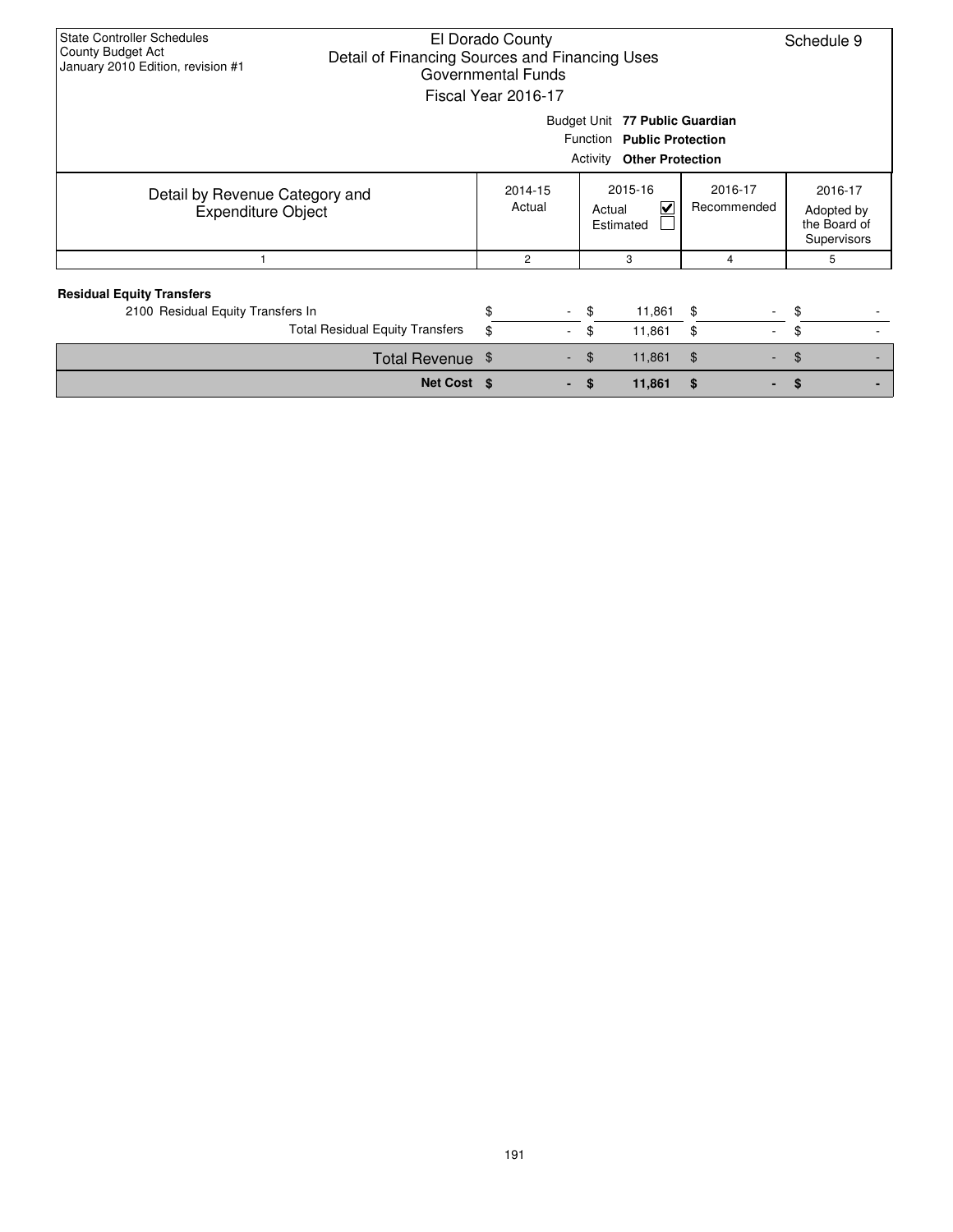| <b>State Controller Schedules</b>                           | El Dorado County    |          |                                                |                                                                               | Schedule 9                                           |
|-------------------------------------------------------------|---------------------|----------|------------------------------------------------|-------------------------------------------------------------------------------|------------------------------------------------------|
| County Budget Act                                           |                     |          | Detail of Financing Sources and Financing Uses |                                                                               |                                                      |
| January 2010 Edition, revision #1                           | Governmental Funds  |          |                                                |                                                                               |                                                      |
|                                                             | Fiscal Year 2016-17 |          |                                                |                                                                               |                                                      |
|                                                             |                     |          | <b>Budget Unit</b><br>Function<br>Activity     | 77 Library Countywide Spec Rev<br><b>Education</b><br><b>Library Services</b> |                                                      |
| Detail by Revenue Category and<br><b>Expenditure Object</b> | 2014-15<br>Actual   |          | 2015-16<br>Actual<br>Estimated                 | 2016-17<br>Recommended                                                        | 2016-17<br>Adopted by<br>the Board of<br>Supervisors |
|                                                             | 2                   |          | 3                                              | 4                                                                             | 5                                                    |
| Revenue from Use of Money and Property                      |                     |          |                                                |                                                                               |                                                      |
| 0400 Interest                                               |                     | $114$ \$ | 1,069                                          | \$                                                                            | \$                                                   |
| Total Revenue from Use of Money and Property                | \$<br>114           |          | \$<br>1,069                                    | \$<br>$\overline{\phantom{a}}$                                                | \$                                                   |
| <b>Miscellaneous Revenues</b>                               |                     |          |                                                |                                                                               |                                                      |
| 1943 Miscellaneous Donation                                 |                     |          | 100<br>\$                                      |                                                                               |                                                      |
| <b>Total Miscellaneous Revenues</b>                         | \$.                 |          | \$<br>100                                      | \$<br>$\overline{\phantom{0}}$                                                | \$                                                   |
| Total Revenue \$                                            |                     | 114S     | 1,169                                          | \$                                                                            | \$                                                   |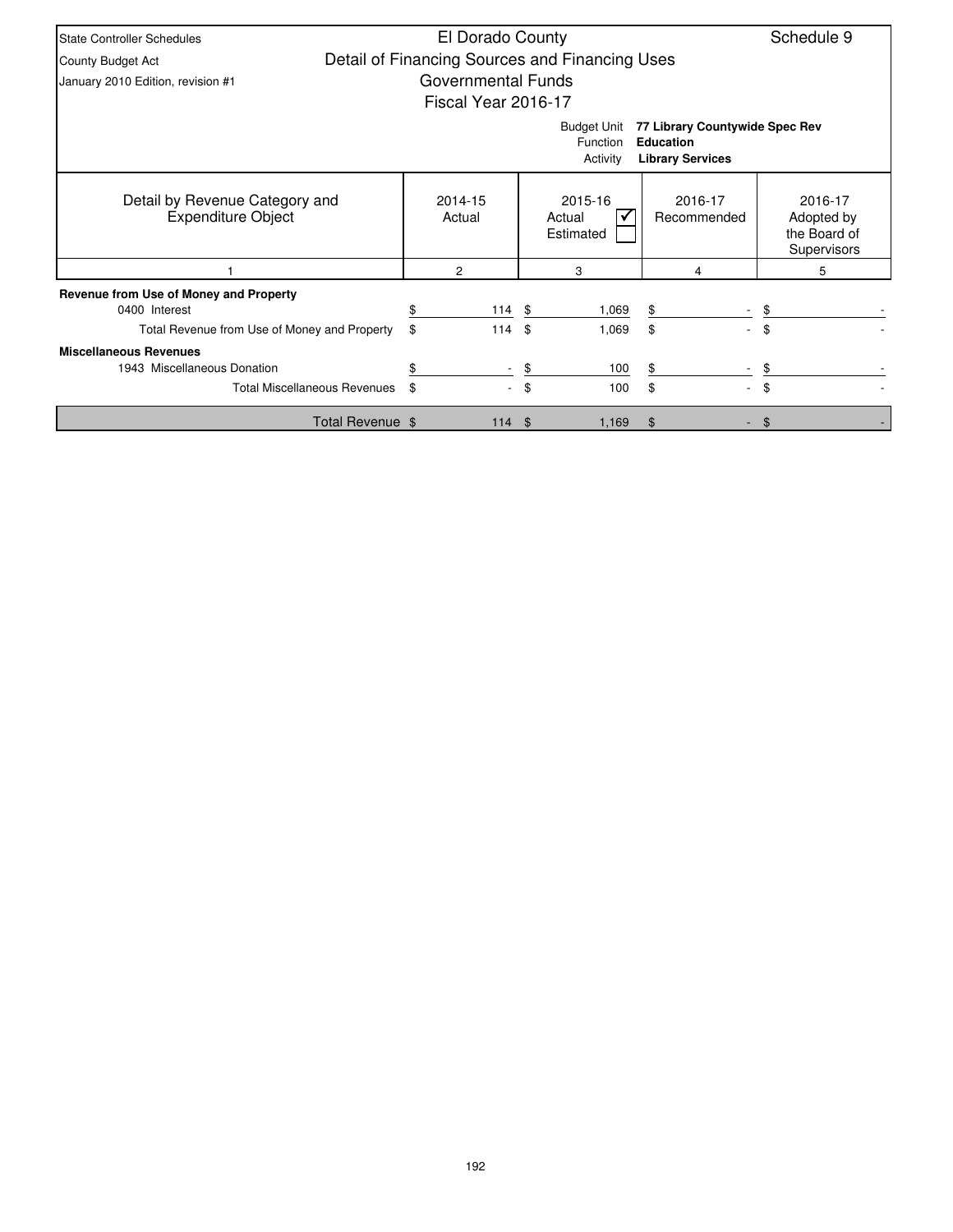| <b>State Controller Schedules</b>                                                                                                                  |                    | El Dorado County                               |                |                                |    |                                                      |       | Schedule 9 |  |  |
|----------------------------------------------------------------------------------------------------------------------------------------------------|--------------------|------------------------------------------------|----------------|--------------------------------|----|------------------------------------------------------|-------|------------|--|--|
| County Budget Act                                                                                                                                  |                    | Detail of Financing Sources and Financing Uses |                |                                |    |                                                      |       |            |  |  |
| January 2010 Edition, revision #1                                                                                                                  |                    | Governmental Funds                             |                |                                |    |                                                      |       |            |  |  |
|                                                                                                                                                    |                    | Fiscal Year 2016-17                            |                |                                |    |                                                      |       |            |  |  |
| 77 Library Countywide Spec Rev<br><b>Budget Unit</b><br><b>Recreation and Cultural Services</b><br>Function<br><b>Cutural Services</b><br>Activity |                    |                                                |                |                                |    |                                                      |       |            |  |  |
| Detail by Revenue Category and<br><b>Expenditure Object</b>                                                                                        |                    | 2014-15<br>Actual                              |                | 2015-16<br>Actual<br>Estimated |    | 2016-17<br>Adopted by<br>the Board of<br>Supervisors |       |            |  |  |
|                                                                                                                                                    |                    | $\overline{c}$                                 |                | 3                              |    | 5                                                    |       |            |  |  |
| <b>Miscellaneous Revenues</b>                                                                                                                      |                    |                                                |                |                                |    |                                                      |       |            |  |  |
| 1943 Miscellaneous Donation                                                                                                                        |                    | 200,000                                        | \$             | 3,725                          | \$ |                                                      | \$    | 5,220      |  |  |
| <b>Total Miscellaneous Revenues</b>                                                                                                                |                    | \$<br>200,000                                  | \$             | 3,725                          | \$ | $\sim$                                               | \$    | 5.220      |  |  |
| <b>Residual Equity Transfers</b>                                                                                                                   |                    |                                                |                |                                |    |                                                      |       |            |  |  |
| 2100 Residual Equity Transfers In                                                                                                                  |                    | \$                                             | \$             | 40,849                         | \$ |                                                      | \$    |            |  |  |
| <b>Total Residual Equity Transfers</b>                                                                                                             |                    | \$                                             | \$             | 40,849                         | \$ |                                                      | \$    |            |  |  |
| Total Revenue \$                                                                                                                                   |                    | 200,000                                        | $\mathfrak{F}$ | 44,574                         | \$ |                                                      | $\$\$ | 5,220      |  |  |
| <b>Other Financing Uses</b>                                                                                                                        |                    |                                                |                |                                |    |                                                      |       |            |  |  |
| 7000 Operating Transfer Out                                                                                                                        |                    | 6,636<br>\$                                    | \$             | 2,594                          | \$ | 14,000                                               | \$    | 28,000     |  |  |
| <b>Total Other Financing Uses</b>                                                                                                                  |                    | \$<br>6,636                                    | \$             | 2,594                          | \$ | 14,000 \$                                            |       | 28,000     |  |  |
| Total Expenditures/Appropriations \$                                                                                                               |                    | 6,636                                          | \$             | 2,594                          | \$ | 14,000 \$                                            |       | 28,000     |  |  |
|                                                                                                                                                    | <b>Net Cost \$</b> | 193,364                                        | \$             | 41,980                         | \$ | $(14,000)$ \$                                        |       | (22,780)   |  |  |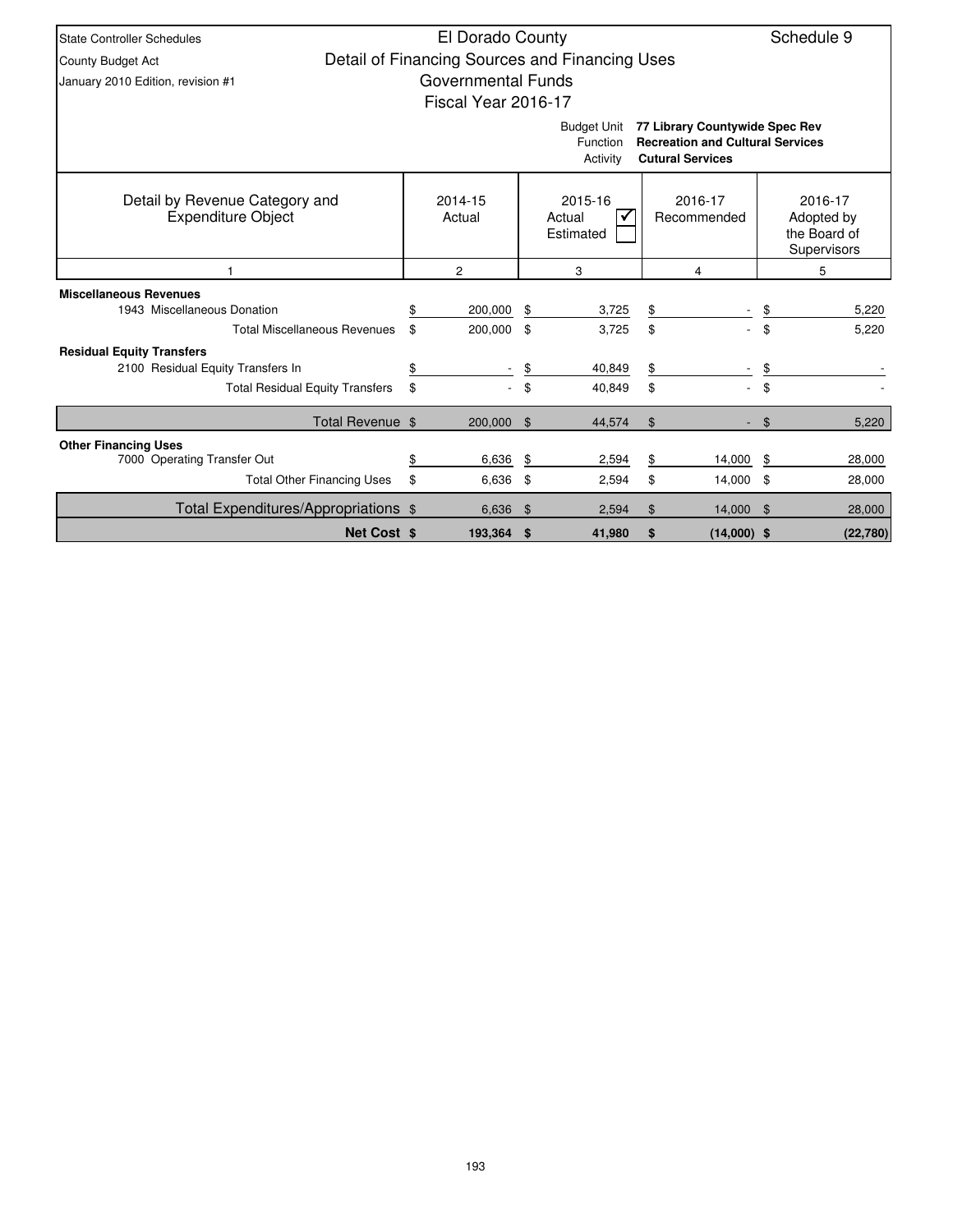| <b>State Controller Schedules</b><br><b>County Budget Act</b><br>January 2010 Edition, revision #1 | El Dorado County<br>Schedule 9<br>Detail of Financing Sources and Financing Uses<br><b>Governmental Funds</b><br>Fiscal Year 2016-17<br>Budget Unit 77 Fish & Game Countywide Spec Rev<br>Function Public Protection<br><b>Activity Other Protection</b> |                                       |                |                                                           |          |                        |          |                                                      |  |  |  |  |
|----------------------------------------------------------------------------------------------------|----------------------------------------------------------------------------------------------------------------------------------------------------------------------------------------------------------------------------------------------------------|---------------------------------------|----------------|-----------------------------------------------------------|----------|------------------------|----------|------------------------------------------------------|--|--|--|--|
|                                                                                                    |                                                                                                                                                                                                                                                          |                                       |                |                                                           |          |                        |          |                                                      |  |  |  |  |
| Detail by Revenue Category and<br><b>Expenditure Object</b>                                        |                                                                                                                                                                                                                                                          | 2014-15<br>Actual                     |                | 2015-16<br>$\overline{\mathbf{v}}$<br>Actual<br>Estimated |          | 2016-17<br>Recommended |          | 2016-17<br>Adopted by<br>the Board of<br>Supervisors |  |  |  |  |
| $\mathbf{1}$                                                                                       |                                                                                                                                                                                                                                                          | $\overline{2}$<br>3<br>$\overline{4}$ |                |                                                           |          |                        |          | 5                                                    |  |  |  |  |
| Revenue from Use of Money and Property<br>0400 Interest                                            | \$                                                                                                                                                                                                                                                       | 29                                    | \$             | 42                                                        | \$       |                        | \$       |                                                      |  |  |  |  |
| Total Revenue from Use of Money and Property                                                       | \$                                                                                                                                                                                                                                                       | 29                                    | \$             | 42                                                        | \$       |                        | \$       |                                                      |  |  |  |  |
| <b>Miscellaneous Revenues</b><br>1940 Miscellaneous Revenue<br><b>Total Miscellaneous Revenues</b> | \$<br>\$                                                                                                                                                                                                                                                 | 12,500<br>12,500                      | \$<br>\$       | 3,000<br>3,000                                            | \$<br>\$ |                        | \$<br>\$ |                                                      |  |  |  |  |
| Total Revenue \$                                                                                   |                                                                                                                                                                                                                                                          | 12,529                                | $\mathfrak{L}$ | 3,042                                                     | \$       |                        | \$       |                                                      |  |  |  |  |
| <b>Services and Supplies</b>                                                                       |                                                                                                                                                                                                                                                          |                                       |                |                                                           |          |                        |          |                                                      |  |  |  |  |
| 4501 Special Projects                                                                              | \$                                                                                                                                                                                                                                                       | 7,280                                 | \$             | 7,425                                                     | \$       |                        | \$       |                                                      |  |  |  |  |
| <b>Total Services and Supplies</b>                                                                 | \$                                                                                                                                                                                                                                                       | 7,280                                 | \$             | 7,425                                                     | \$       |                        | \$       |                                                      |  |  |  |  |
| Total Expenditures/Appropriations \$                                                               |                                                                                                                                                                                                                                                          | 7,280                                 | $\mathfrak{S}$ | 7,425                                                     | \$       |                        | \$       |                                                      |  |  |  |  |
| Net Cost \$                                                                                        |                                                                                                                                                                                                                                                          | 5,249                                 | \$             | (4, 383)                                                  | \$       |                        | \$       |                                                      |  |  |  |  |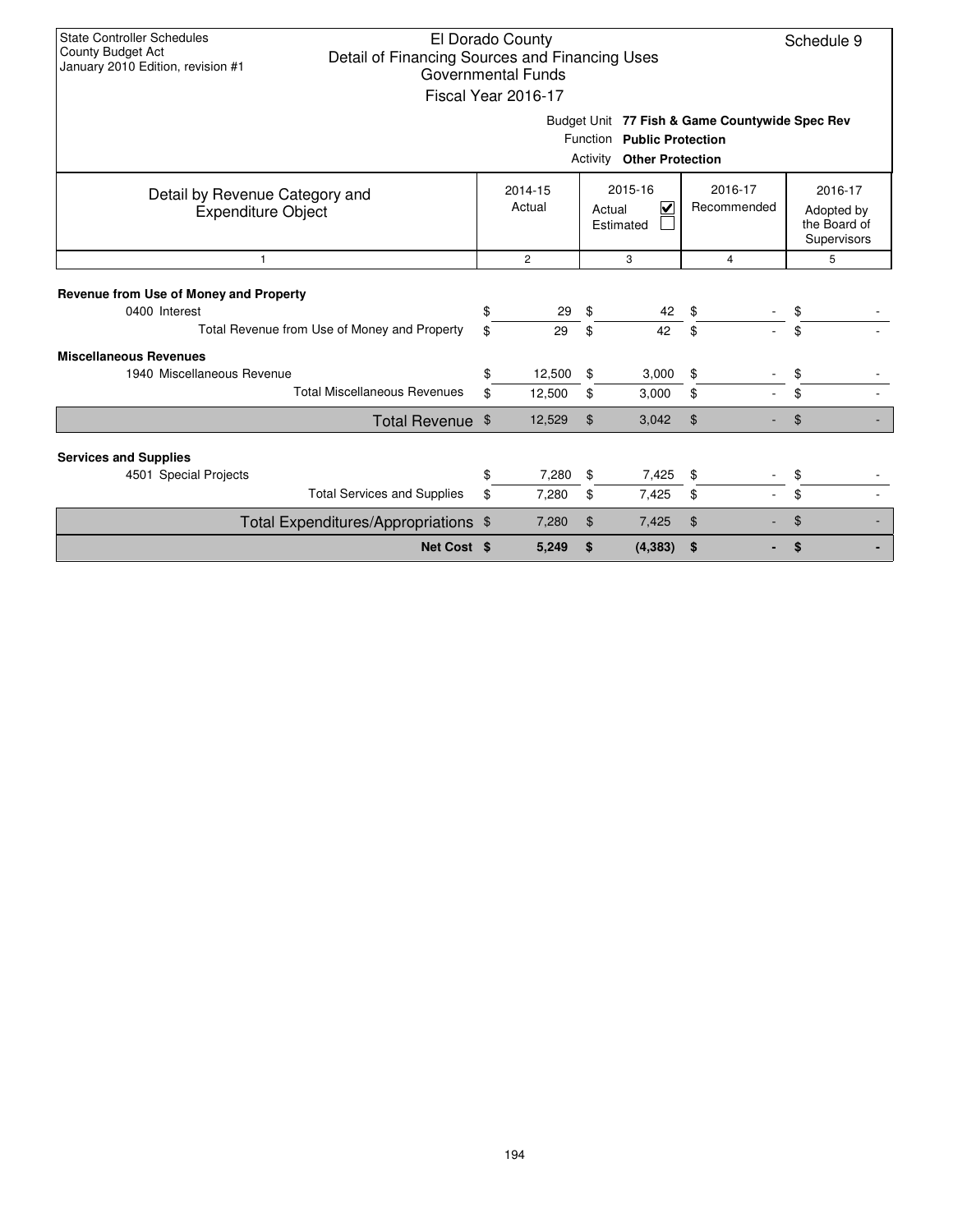| <b>State Controller Schedules</b>                                                          | El Dorado County          |                |                                                |                |                                                                    |           | Schedule 9                                           |
|--------------------------------------------------------------------------------------------|---------------------------|----------------|------------------------------------------------|----------------|--------------------------------------------------------------------|-----------|------------------------------------------------------|
| <b>County Budget Act</b>                                                                   |                           |                | Detail of Financing Sources and Financing Uses |                |                                                                    |           |                                                      |
| January 2010 Edition, revision #1                                                          | <b>Governmental Funds</b> |                |                                                |                |                                                                    |           |                                                      |
|                                                                                            | Fiscal Year 2016-17       |                |                                                |                |                                                                    |           |                                                      |
|                                                                                            |                           |                | <b>Budget Unit</b><br>Function                 |                | 77 Realignment Countywide Spec Rev<br><b>Health and Sanitation</b> |           |                                                      |
|                                                                                            |                           |                | Activity                                       | Health         |                                                                    |           |                                                      |
| Detail by Revenue Category and<br><b>Expenditure Object</b>                                | 2014-15<br>Actual         |                | 2015-16<br>Actual<br>✓<br>Estimated            |                | 2016-17<br>Recommended                                             |           | 2016-17<br>Adopted by<br>the Board of<br>Supervisors |
| 1                                                                                          | 2                         |                | 3                                              |                | 4                                                                  |           | 5                                                    |
| Revenue from Use of Money and Property                                                     |                           |                |                                                |                |                                                                    |           |                                                      |
| 0400 Interest                                                                              | \$<br>8,417               | \$             | 10,330                                         | \$             | 6,000                                                              | \$        | 6,000                                                |
| Total Revenue from Use of Money and Property                                               | \$<br>8,417               | \$             | 10,330                                         | \$             | 6,000                                                              | <b>\$</b> | 6,000                                                |
| <b>Intergovernmental Revenue - State</b>                                                   |                           |                |                                                |                |                                                                    |           |                                                      |
| 0544 State - Veh Lic Realignment - MentHlth                                                | \$                        | \$             |                                                | \$             |                                                                    | \$        | 100,764                                              |
| 0545 State - Veh Lic Realignment - Health                                                  |                           |                |                                                |                | 3,923,438<br>3,393,172                                             | \$        | 3,923,438<br>3,292,408                               |
| 0661 State - Sales Tax Realignment Mentl Hlth<br>0686 State - Sales Tax Realignment Health | 3,366,460<br>611,611      |                | 3,248,629<br>402,083                           |                | 700,000                                                            |           | 700,000                                              |
| Total Intergovernmental Revenue - State \$                                                 | 3,978,071                 | $\mathfrak{F}$ | 3,650,712                                      | \$             | 8,016,610                                                          | \$        | 8,016,610                                            |
| <b>Other Financing Sources</b>                                                             |                           |                |                                                |                |                                                                    |           |                                                      |
| 2020 Operating Transfers In                                                                | \$<br>720,702             | \$             | 720,702                                        | \$             | 720,702                                                            | -\$       | 720,702                                              |
| 2021 Operating Transfers In: Veh Lic Fee                                                   | 4,117,107                 |                | 4,418,435                                      |                |                                                                    |           |                                                      |
| <b>Total Other Financing Sources</b>                                                       | \$<br>4,837,809           | \$             | 5,139,137                                      | \$             | 720,702                                                            | -\$       | 720,702                                              |
| Total Revenue \$                                                                           | 8,824,297 \$              |                | 8,800,179                                      | $\mathfrak{F}$ | 8,743,312 \$                                                       |           | 8,743,312                                            |
| <b>Other Financing Uses</b>                                                                |                           |                |                                                |                |                                                                    |           |                                                      |
| 7000 Operating Transfers Out                                                               | \$<br>8,753,325           | \$             | 8,953,071                                      | \$             | 8,743,312                                                          | \$        | 8,743,312                                            |
| <b>Total Other Financing Uses</b>                                                          | \$<br>8,753,325           | \$             | 8,953,071                                      | \$             | 8,743,312 \$                                                       |           | 8,743,312                                            |
| <b>Intrafund Transfers</b>                                                                 |                           |                |                                                |                |                                                                    |           |                                                      |
| 7250 Intrafund Transfers: Non General Fund<br>7258 Intrafund Transfers: Realignment Funds  | \$                        | \$             | 460,552                                        | \$             | 462,344                                                            | \$        | 462,344                                              |
| <b>Total Intrafund Transfers</b>                                                           | \$                        | \$             | 460,552                                        | \$             | 462,344                                                            | \$        | 462,344                                              |
| <b>Intrafund Abatement</b>                                                                 |                           |                |                                                |                |                                                                    |           |                                                      |
| 7384 Intrfnd Abatemnt: Public Health                                                       | \$                        | \$             | (460, 552)                                     | \$             |                                                                    | \$        |                                                      |
| 7388 Intrfnd Abatemnt: Realignment Funds                                                   |                           |                |                                                |                | (462, 344)                                                         |           | (462, 344)                                           |
| <b>Total Intrafund Abatement</b>                                                           | \$                        | \$             | (460, 552)                                     | \$             | $(462, 344)$ \$                                                    |           | (462, 344)                                           |
| Total Expenditures/Appropriations \$                                                       | 8,753,325                 | - \$           | 8,953,071                                      | \$             | 8,743,312 \$                                                       |           | 8,743,312                                            |
| <b>Net Cost \$</b>                                                                         | 70,972 \$                 |                | (152, 892)                                     | \$             |                                                                    | \$        |                                                      |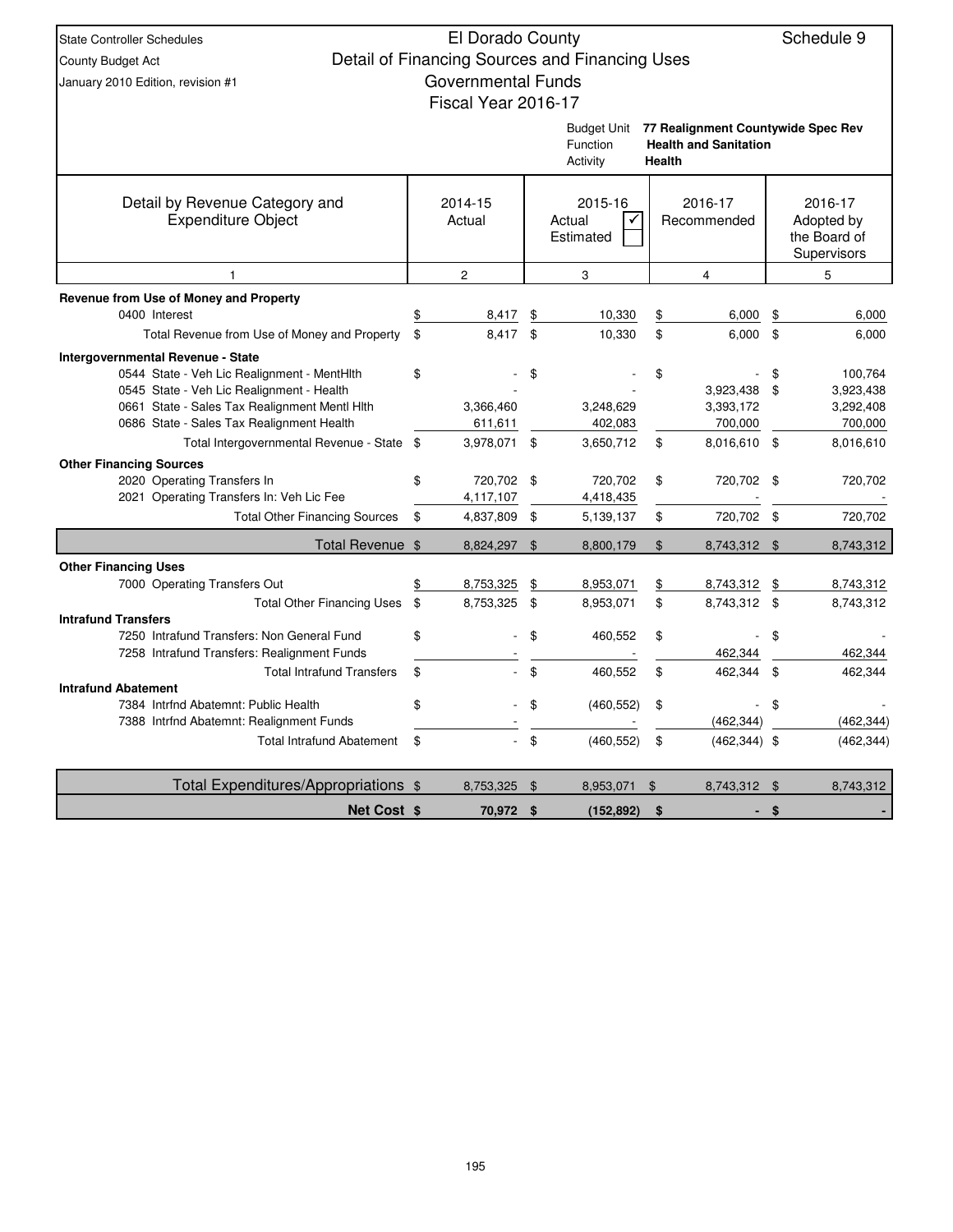| <b>State Controller Schedules</b>                                                |                                                     | El Dorado County          |    |                                                |                |                                    |               | Schedule 9             |  |  |
|----------------------------------------------------------------------------------|-----------------------------------------------------|---------------------------|----|------------------------------------------------|----------------|------------------------------------|---------------|------------------------|--|--|
| <b>County Budget Act</b>                                                         |                                                     |                           |    | Detail of Financing Sources and Financing Uses |                |                                    |               |                        |  |  |
| January 2010 Edition, revision #1                                                |                                                     | <b>Governmental Funds</b> |    |                                                |                |                                    |               |                        |  |  |
|                                                                                  |                                                     | Fiscal Year 2016-17       |    |                                                |                |                                    |               |                        |  |  |
|                                                                                  |                                                     |                           |    | <b>Budget Unit</b>                             |                | 77 Realignment Countywide Spec Rev |               |                        |  |  |
|                                                                                  |                                                     |                           |    | <b>Function</b>                                |                | <b>Public Assistance</b>           |               |                        |  |  |
|                                                                                  |                                                     |                           |    | Activity                                       |                | Administration                     |               |                        |  |  |
|                                                                                  |                                                     |                           |    |                                                |                |                                    |               |                        |  |  |
| Detail by Revenue Category and<br><b>Expenditure Object</b>                      |                                                     | 2014-15<br>Actual         |    | 2015-16<br>Actual                              |                | 2016-17<br>Recommended             |               | 2016-17<br>Adopted by  |  |  |
|                                                                                  |                                                     |                           |    | Estimated                                      |                |                                    |               | the Board of           |  |  |
|                                                                                  |                                                     |                           |    |                                                |                |                                    |               | Supervisors            |  |  |
| $\overline{1}$                                                                   | $\overline{c}$<br>3<br>$\overline{\mathbf{4}}$<br>5 |                           |    |                                                |                |                                    |               |                        |  |  |
| Revenue from Use of Money and Property                                           |                                                     |                           |    |                                                |                |                                    |               |                        |  |  |
| 0400 Interest                                                                    |                                                     | 10,703                    | \$ | 17,106                                         | \$             | 7,000                              | \$            | 7,000                  |  |  |
| Total Revenue from Use of Money and Property                                     | \$                                                  | 10,703 \$                 |    | 17,106                                         | \$             | 7,000                              | \$            | 7,000                  |  |  |
| Intergovernmental Revenue - State                                                |                                                     |                           |    |                                                |                |                                    |               |                        |  |  |
| 0546 State - Veh Lic Realignment - Soc Serv                                      | \$                                                  |                           | \$ |                                                | \$             | 240,690                            | \$            | 240,690                |  |  |
| 0606 State - Sales Tax Realignment<br>Total Intergovernmental Revenue - State \$ |                                                     | 3,171,442<br>3,171,442 \$ |    | 7,711,681<br>7,711,681                         | \$             | 7,725,944<br>7,966,634             | \$            | 7,725,944<br>7,966,634 |  |  |
| <b>Other Financing Sources</b>                                                   |                                                     |                           |    |                                                |                |                                    |               |                        |  |  |
| 2021 Operating Transfers In: Veh Lic Fee                                         |                                                     | 4,562,598                 | \$ | 240,690                                        | \$             |                                    | \$            |                        |  |  |
| Total Other Financing Sources \$                                                 |                                                     | 4,562,598 \$              |    | 240,690                                        | \$             |                                    | \$            |                        |  |  |
| Total Revenue \$                                                                 |                                                     | 7,744,743 \$              |    | 7,969,477                                      | \$             | 7,973,634                          | \$            | 7,973,634              |  |  |
| <b>Other Financing Uses</b>                                                      |                                                     |                           |    |                                                |                |                                    |               |                        |  |  |
| 7000 Operating Transfers Out                                                     |                                                     | 7,333,867                 | \$ | 7,924,547                                      | \$             | 7,973,634                          | \$            | 8,429,438              |  |  |
| <b>Total Other Financing Uses</b>                                                | \$                                                  | 7,333,867                 | \$ | 7,924,547                                      | \$             | 7,973,634                          | \$            | 8,429,438              |  |  |
| <b>Residual Equity Transfers</b><br>7100 Residual Equity Transfers Out           |                                                     | 861,554                   | \$ |                                                |                |                                    | \$            |                        |  |  |
| Total Residual Equity Transfers \$                                               |                                                     | 861,554 \$                |    |                                                | \$<br>\$       |                                    | $\mathbf{\$}$ |                        |  |  |
|                                                                                  |                                                     |                           |    |                                                |                |                                    |               |                        |  |  |
| Total Expenditures/Appropriations \$                                             |                                                     | 8,195,421                 | \$ | 7,924,547                                      | $\mathfrak{L}$ | 7,973,634                          | \$            | 8,429,438              |  |  |
| <b>Net Cost \$</b>                                                               |                                                     | $(450, 677)$ \$           |    | 44,930                                         | \$             |                                    | \$            | (455, 804)             |  |  |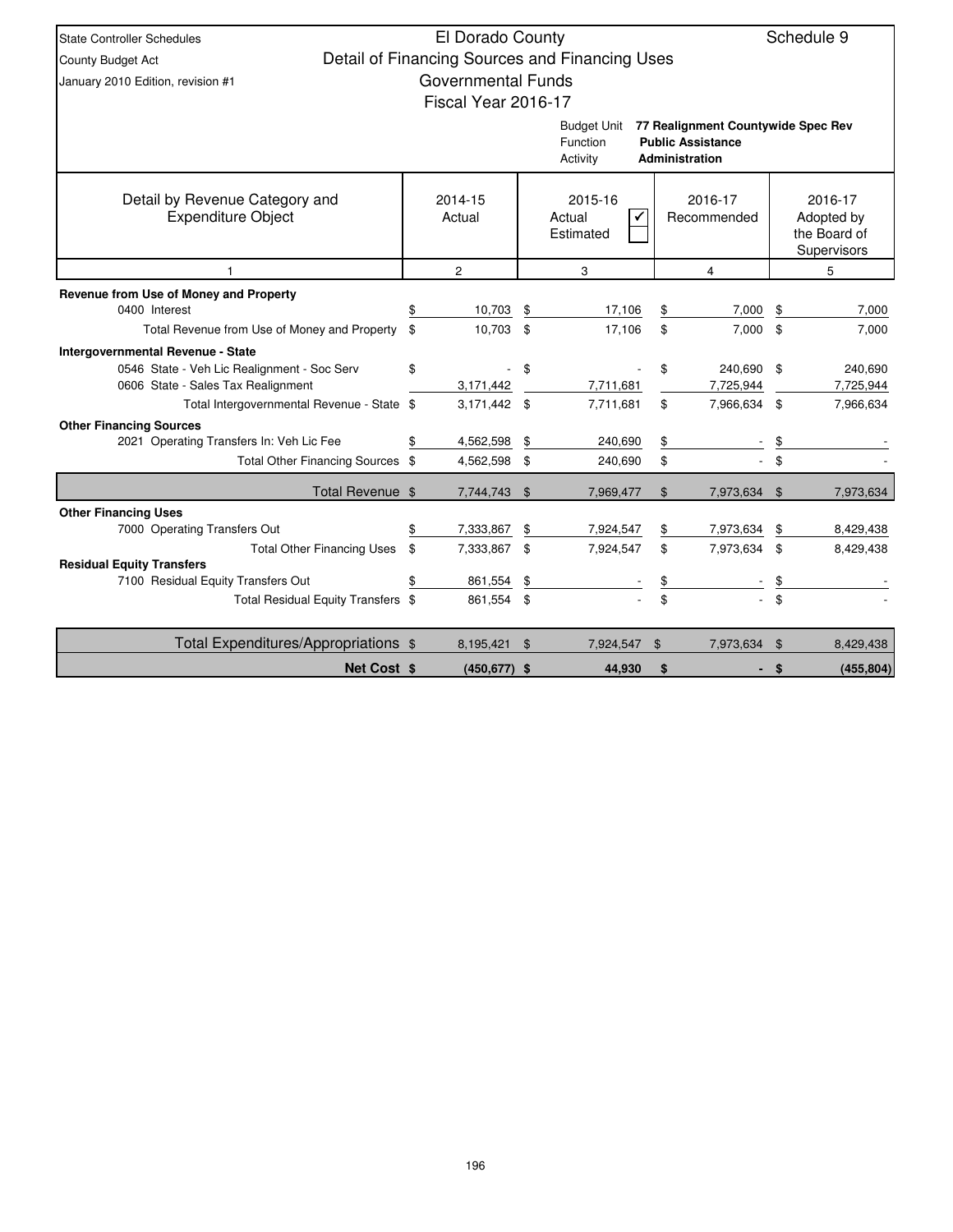| <b>State Controller Schedules</b>                                                                                                       |    | El Dorado County                               |    |                                |       |                        |      | Schedule 9                                           |  |  |
|-----------------------------------------------------------------------------------------------------------------------------------------|----|------------------------------------------------|----|--------------------------------|-------|------------------------|------|------------------------------------------------------|--|--|
| County Budget Act                                                                                                                       |    | Detail of Financing Sources and Financing Uses |    |                                |       |                        |      |                                                      |  |  |
| January 2010 Edition, revision #1                                                                                                       |    | <b>Governmental Funds</b>                      |    |                                |       |                        |      |                                                      |  |  |
|                                                                                                                                         |    | Fiscal Year 2016-17                            |    |                                |       |                        |      |                                                      |  |  |
| 77 County Local Revenue Fund 2011<br><b>Budget Unit</b><br><b>Health and Sanitation</b><br>Function<br>Activity<br><b>Public Health</b> |    |                                                |    |                                |       |                        |      |                                                      |  |  |
| Detail by Revenue Category and<br><b>Expenditure Object</b>                                                                             |    | 2014-15<br>Actual                              |    | 2015-16<br>Actual<br>Estimated |       | 2016-17<br>Recommended |      | 2016-17<br>Adopted by<br>the Board of<br>Supervisors |  |  |
|                                                                                                                                         |    | $\overline{c}$                                 |    | 3                              |       | 4                      |      | 5                                                    |  |  |
| <b>Intergovernmental Revenue - State</b>                                                                                                |    |                                                |    |                                |       |                        |      |                                                      |  |  |
| 0680 State - Health                                                                                                                     | \$ | $3,107,413$ \$                                 |    | 3,384,621                      | \$    |                        | \$   |                                                      |  |  |
| 0860 State - Public Safety Sales Tax                                                                                                    |    |                                                |    |                                |       | 3,733,765              |      | 3,733,765                                            |  |  |
| Total Intergovernmental Revenue - State                                                                                                 | \$ | 3,107,413                                      | \$ | 3,384,621                      | \$    | 3,733,765 \$           |      | 3,733,765                                            |  |  |
| <b>Other Financing Sources</b>                                                                                                          |    |                                                |    |                                |       |                        |      |                                                      |  |  |
| 2020 Operating Transfers In                                                                                                             | \$ |                                                | \$ |                                | \$    |                        | \$   |                                                      |  |  |
| <b>Total Other Financing Sources</b>                                                                                                    | \$ |                                                | \$ |                                | \$    |                        | \$   |                                                      |  |  |
| Total Revenue \$                                                                                                                        |    | 3,107,413                                      | \$ | 3,384,621                      | $\$\$ | 3,733,765              | \$   | 3,733,765                                            |  |  |
| <b>Other Financing Uses</b>                                                                                                             |    |                                                |    |                                |       |                        |      |                                                      |  |  |
| 7000 Operating Transfer Out                                                                                                             | \$ | 3,420,534                                      | \$ | 3,847,389                      | \$    | 4,042,950              | \$   | 4,135,676                                            |  |  |
| <b>Total Other Financing Uses</b>                                                                                                       | \$ | 3,420,534                                      | \$ | 3,847,389                      | \$    | 4,042,950              | - \$ | 4,135,676                                            |  |  |
| Total Expenditures/Appropriations \$                                                                                                    |    | 3,420,534 \$                                   |    | 3,847,389                      | \$    | 4,042,950              | - \$ | 4,135,676                                            |  |  |
| <b>Net Cost \$</b>                                                                                                                      |    | $(313, 121)$ \$                                |    | (462, 769)                     | \$    | $(309, 185)$ \$        |      | (401, 911)                                           |  |  |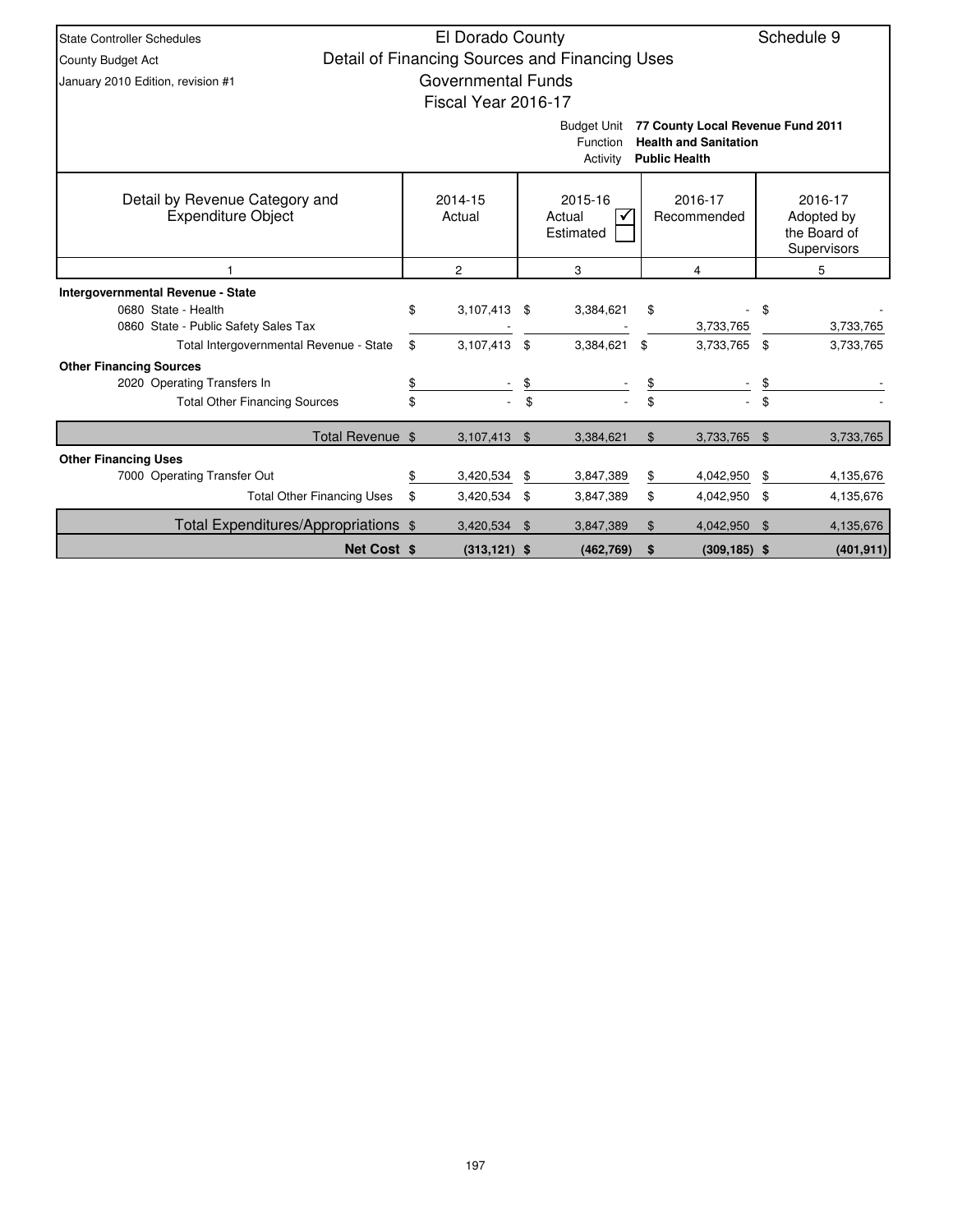| <b>State Controller Schedules</b>                           | El Dorado County                               |     |                                            |               |                                                                   |     | Schedule 9                                           |
|-------------------------------------------------------------|------------------------------------------------|-----|--------------------------------------------|---------------|-------------------------------------------------------------------|-----|------------------------------------------------------|
| <b>County Budget Act</b>                                    | Detail of Financing Sources and Financing Uses |     |                                            |               |                                                                   |     |                                                      |
| January 2010 Edition, revision #1                           | <b>Governmental Funds</b>                      |     |                                            |               |                                                                   |     |                                                      |
|                                                             | Fiscal Year 2016-17                            |     |                                            |               |                                                                   |     |                                                      |
|                                                             |                                                |     | <b>Budget Unit</b><br>Function<br>Activity | <b>Health</b> | 77 County Local Revenue Fund 2011<br><b>Health and Sanitation</b> |     |                                                      |
| Detail by Revenue Category and<br><b>Expenditure Object</b> | 2014-15<br>Actual                              |     | 2015-16<br>Actual<br>Estimated             |               | 2016-17<br>Recommended                                            |     | 2016-17<br>Adopted by<br>the Board of<br>Supervisors |
|                                                             | 2<br>3<br>4                                    |     |                                            |               |                                                                   |     | 5                                                    |
| Intergovernmental Revenue - State                           |                                                |     |                                            |               |                                                                   |     |                                                      |
| 0680 State - Health                                         | \$<br>3,107,413 \$                             |     | 3,384,621                                  | \$            |                                                                   | \$  |                                                      |
| 0860 State - Public Safety Sales Tax                        |                                                |     |                                            |               | 3,733,765                                                         |     | 3,733,765                                            |
| Total Intergovernmental Revenue - State                     | \$<br>3,107,413                                | \$  | 3,384,621                                  | \$            | 3,733,765                                                         | -\$ | 3,733,765                                            |
| <b>Other Financing Sources</b>                              |                                                |     |                                            |               |                                                                   |     |                                                      |
| 2020 Operating Transfers In                                 | \$                                             | \$  |                                            | \$            |                                                                   |     |                                                      |
| <b>Total Other Financing Sources</b>                        | \$                                             | \$  |                                            | \$            |                                                                   |     |                                                      |
| Total Revenue \$                                            | 3,107,413                                      | \$  | 3,384,621                                  | \$            | 3,733,765                                                         | \$  | 3,733,765                                            |
| <b>Other Financing Uses</b>                                 |                                                |     |                                            |               |                                                                   |     |                                                      |
| 7000 Operating Transfer Out                                 | \$<br>3,420,534                                | \$  | 3,847,389                                  | \$            | 4,042,950                                                         | \$  | 4,135,676                                            |
| <b>Total Other Financing Uses</b>                           | \$<br>3,420,534                                | \$  | 3,847,389                                  | \$            | 4,042,950                                                         | \$  | 4,135,676                                            |
| Total Expenditures/Appropriations \$                        | 3,420,534                                      | -\$ | 3,847,389                                  | \$            | 4,042,950                                                         | -\$ | 4,135,676                                            |
| <b>Net Cost \$</b>                                          | $(313, 121)$ \$                                |     | (462, 769)                                 | \$            | $(309, 185)$ \$                                                   |     | (401, 911)                                           |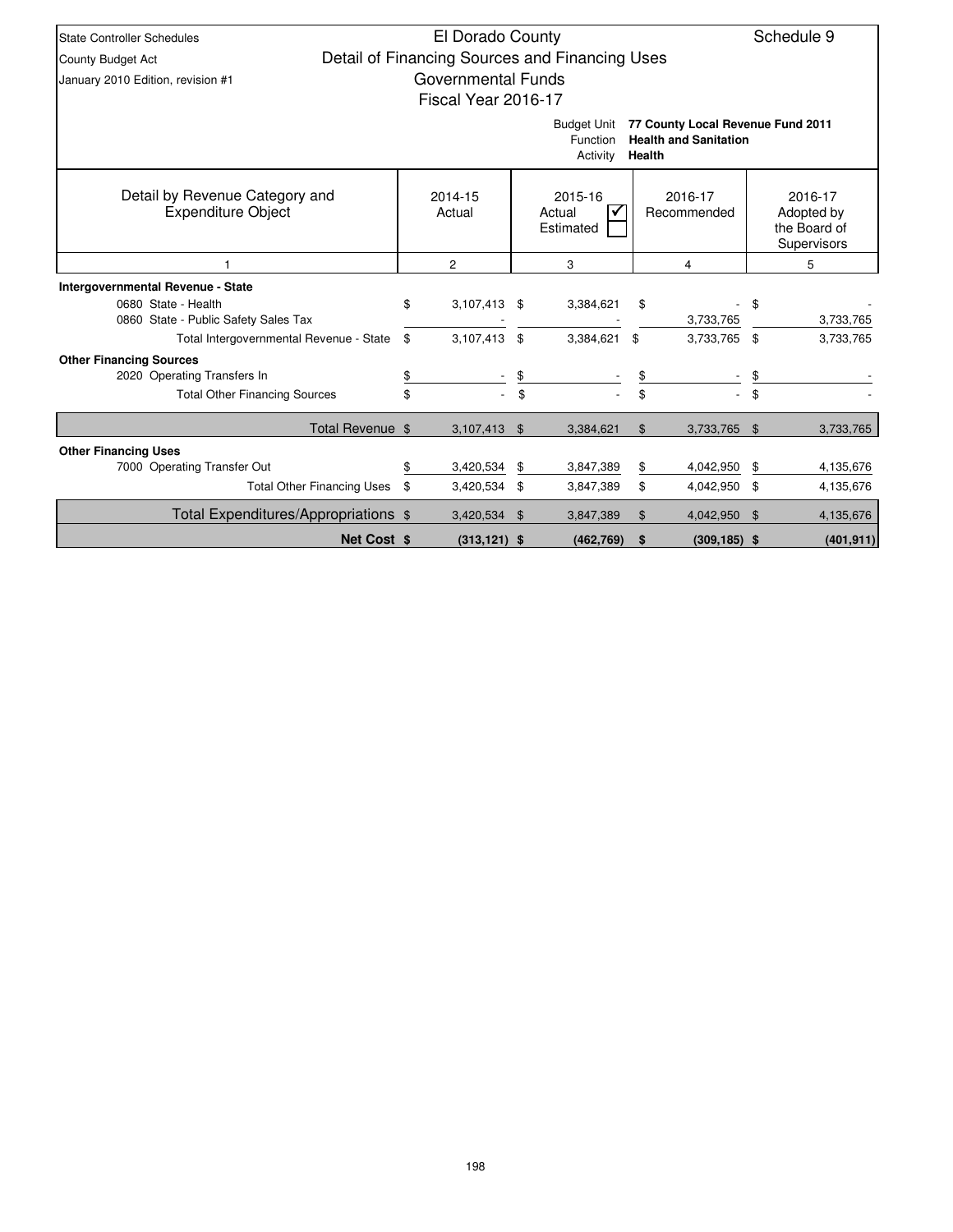| <b>State Controller Schedules</b>                                            | El Dorado County          |                |                                                |                |                                                                                 | Schedule 9 |                                                      |  |  |
|------------------------------------------------------------------------------|---------------------------|----------------|------------------------------------------------|----------------|---------------------------------------------------------------------------------|------------|------------------------------------------------------|--|--|
| <b>County Budget Act</b>                                                     |                           |                | Detail of Financing Sources and Financing Uses |                |                                                                                 |            |                                                      |  |  |
| January 2010 Edition, revision #1                                            | <b>Governmental Funds</b> |                |                                                |                |                                                                                 |            |                                                      |  |  |
|                                                                              | Fiscal Year 2016-17       |                |                                                |                |                                                                                 |            |                                                      |  |  |
|                                                                              |                           |                | <b>Budget Unit</b><br>Function<br>Activity     |                | 77 County Local Revenue Fund 2011<br><b>Public Assistance</b><br>Administration |            |                                                      |  |  |
| Detail by Revenue Category and<br><b>Expenditure Object</b>                  | 2014-15<br>Actual         |                | 2015-16<br>Actual<br>Estimated                 |                | 2016-17<br>Recommended                                                          |            | 2016-17<br>Adopted by<br>the Board of<br>Supervisors |  |  |
|                                                                              | $\overline{c}$            | 3<br>4         |                                                |                |                                                                                 |            | 5                                                    |  |  |
| <b>Intergovernmental Revenue - State</b><br>0880 State - Other               | \$<br>8,066,956           | \$             | 8,278,134                                      | \$             | 7,860,711                                                                       | \$         | 7,922,555                                            |  |  |
| Total Intergovernmental Revenue - State                                      | \$<br>8,066,956           | \$             | 8,278,134                                      | \$             | 7,860,711                                                                       | \$         | 7,922,555                                            |  |  |
| <b>Other Financing Sources</b><br>2020 Operating Transfers In                | \$                        | \$             |                                                | \$             |                                                                                 | \$         |                                                      |  |  |
| <b>Total Other Financing Sources</b>                                         | \$                        | \$             |                                                | \$             |                                                                                 | \$         |                                                      |  |  |
| Total Revenue \$                                                             | 8,066,956                 | $\mathbf{\$}$  | 8,278,134                                      | $\mathfrak{S}$ | 7,860,711                                                                       | \$         | 7,922,555                                            |  |  |
| <b>Other Financing Uses</b>                                                  |                           |                |                                                |                |                                                                                 |            |                                                      |  |  |
| 7000 Operating Transfer Out                                                  | \$<br>7,286,521           | \$             | 7,413,522                                      | \$             | 8,555,215                                                                       | \$         | 8,625,232                                            |  |  |
| <b>Total Other Financing Uses</b><br><b>Appropriations for Contingencies</b> | \$<br>8,066,956           | \$             | 8,278,134                                      | \$             | 7,860,711 \$                                                                    |            | 7,922,555                                            |  |  |
| 7700 Contingency                                                             | \$                        | \$             |                                                | \$             | 1,680,597                                                                       | \$         | 1,610,580                                            |  |  |
| <b>Total Appropriation for Contingencies</b>                                 | \$                        | \$             |                                                | \$             | 1,680,597 \$                                                                    |            | 1,610,580                                            |  |  |
|                                                                              |                           |                |                                                |                |                                                                                 |            |                                                      |  |  |
| Total Expenditures/Appropriations \$                                         | 8,066,956                 | $\mathfrak{F}$ | 8,278,134                                      | \$             | 9,541,308                                                                       | \$         | 9,533,135                                            |  |  |
| <b>Net Cost \$</b>                                                           |                           | S              |                                                | \$             | $(1,680,597)$ \$                                                                |            | (1,610,580)                                          |  |  |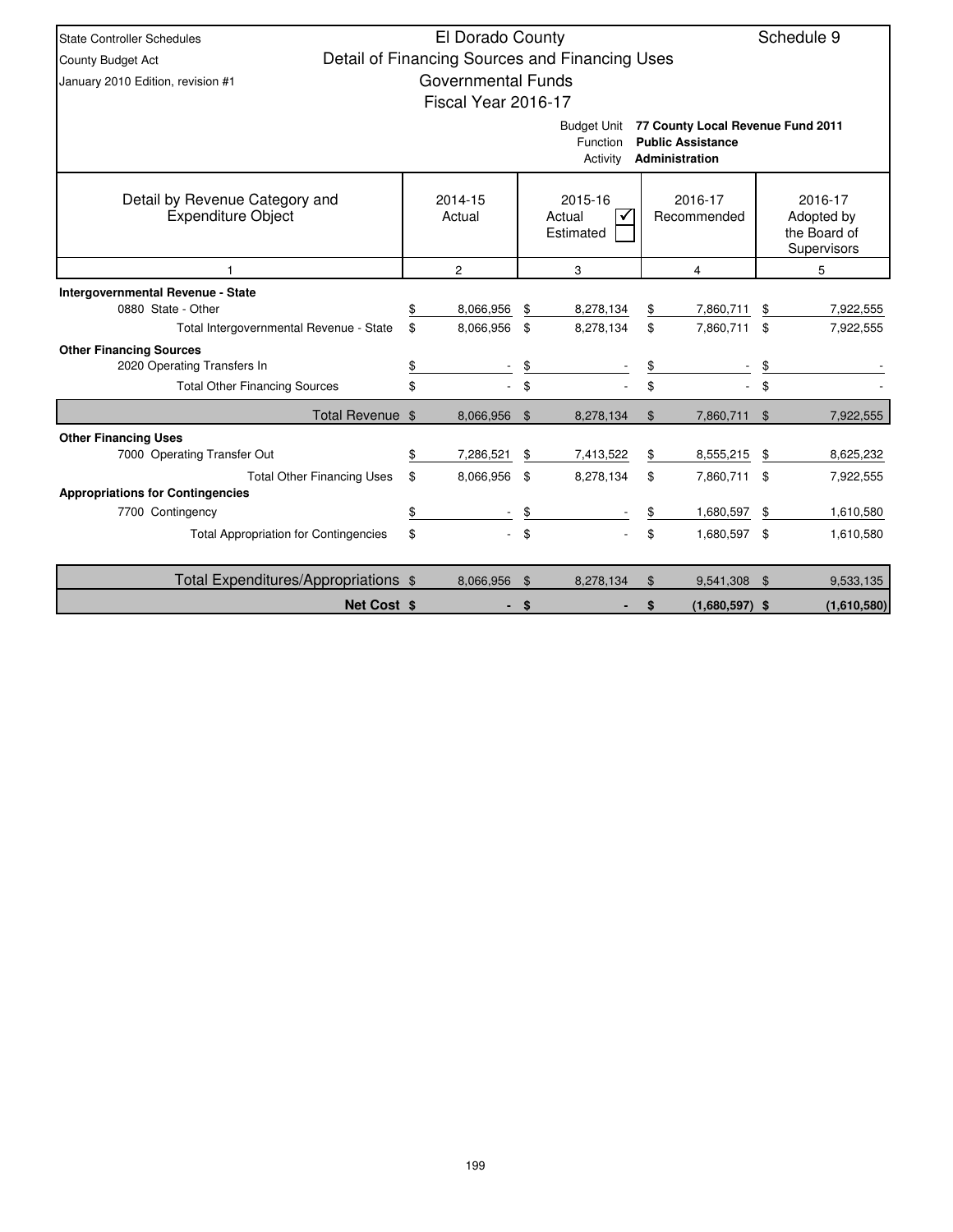| <b>State Controller Schedules</b>                                                                         |               | El Dorado County          |          |                                                |          |                                                                                                  |                | Schedule 9                                           |
|-----------------------------------------------------------------------------------------------------------|---------------|---------------------------|----------|------------------------------------------------|----------|--------------------------------------------------------------------------------------------------|----------------|------------------------------------------------------|
| County Budget Act                                                                                         |               |                           |          | Detail of Financing Sources and Financing Uses |          |                                                                                                  |                |                                                      |
| January 2010 Edition, revision #1                                                                         |               | <b>Governmental Funds</b> |          |                                                |          |                                                                                                  |                |                                                      |
|                                                                                                           |               | Fiscal Year 2016-17       |          |                                                |          |                                                                                                  |                |                                                      |
|                                                                                                           |               |                           |          | <b>Budget Unit</b><br>Function<br>Activity     |          | 77 County Local Revenue Fund 2011<br><b>Public Protection</b><br><b>Detention and Correction</b> |                |                                                      |
| Detail by Revenue Category and<br>Expenditure Object                                                      |               | 2014-15<br>Actual         |          | 2015-16<br>Actual<br>✓<br>Estimated            |          | 2016-17<br>Recommended                                                                           |                | 2016-17<br>Adopted by<br>the Board of<br>Supervisors |
| 1                                                                                                         |               | $\overline{2}$            |          | 3                                              |          | $\overline{\mathbf{4}}$                                                                          |                | 5                                                    |
| <b>Intergovernmental Revenue - State</b><br>0880 State - Other<br>Total Intergovernmental Revenue - State | \$<br>\$      | 4,460,176<br>4,460,176    | \$<br>\$ | 5,687,922<br>5,687,922                         | \$<br>\$ | 4,638,343<br>4,638,343                                                                           | \$<br>\$       | 4,666,741<br>4,666,741                               |
| <b>Other Financing Sources</b><br>2020 Operating Transfers In<br><b>Total Other Financing Sources</b>     | \$<br>\$      |                           | \$       |                                                | \$       |                                                                                                  | \$             |                                                      |
| Total Revenue \$                                                                                          |               | 4,460,176 \$              |          | 5,687,922                                      | \$       | 4,638,343                                                                                        | \$             | 4,666,741                                            |
| <b>Services &amp; Supplies</b>                                                                            |               |                           |          |                                                |          |                                                                                                  |                |                                                      |
| 4264 Books/Manuals<br>4300 Professional and Specialized Services                                          | \$            | 11<br>264,956             | \$       | 155,264                                        | \$       | 303,250                                                                                          | \$             | 303,250                                              |
|                                                                                                           | \$            | 264,968                   | \$       | 155,264                                        | \$       | 303,250                                                                                          | \$             | 303,250                                              |
| <b>Other Charges</b><br>5240 Contribution to Non-county Governmental<br>5300 Interfund Expenditures       | \$            | 20,034                    | \$       | 5.155                                          | \$       | 56,000                                                                                           | \$             | 56,000                                               |
| <b>Total Other Charges</b>                                                                                | \$            | 20,034                    | \$       | 5,155                                          | \$       | 56,000                                                                                           | \$             | 56,000                                               |
| <b>Other Financing Uses</b>                                                                               |               |                           |          |                                                |          |                                                                                                  |                |                                                      |
| 7000 Operating Transfer Out                                                                               | \$            | 3,983,627                 | \$       | 4,388,778                                      | \$       | 5,136,351                                                                                        | \$             | 5,329,696                                            |
| <b>Total Other Financing Uses</b><br><b>Appropriations for Contingencies</b>                              | \$            | 3,983,627                 | \$       | 4,388,778                                      | \$       | 5,136,351                                                                                        | \$             | 5,329,696                                            |
| 7700 Contingency                                                                                          | $\frac{1}{2}$ |                           | \$       |                                                | \$       | 500,000                                                                                          | \$             | 500,000                                              |
| <b>Total Appropriations for Contingencies</b>                                                             | \$            |                           | \$       |                                                | \$       | 500,000                                                                                          | \$             | 500,000                                              |
| Total Expenditures/Appropriations \$                                                                      |               | 4,268,628                 | \$       | 4,549,197                                      | \$       | 5,995,601                                                                                        | $\mathfrak{L}$ | 6,188,946                                            |
| <b>Net Cost \$</b>                                                                                        |               | 191,549                   | \$       | 1,138,724                                      | \$       | $(1,357,258)$ \$                                                                                 |                | (1,522,205)                                          |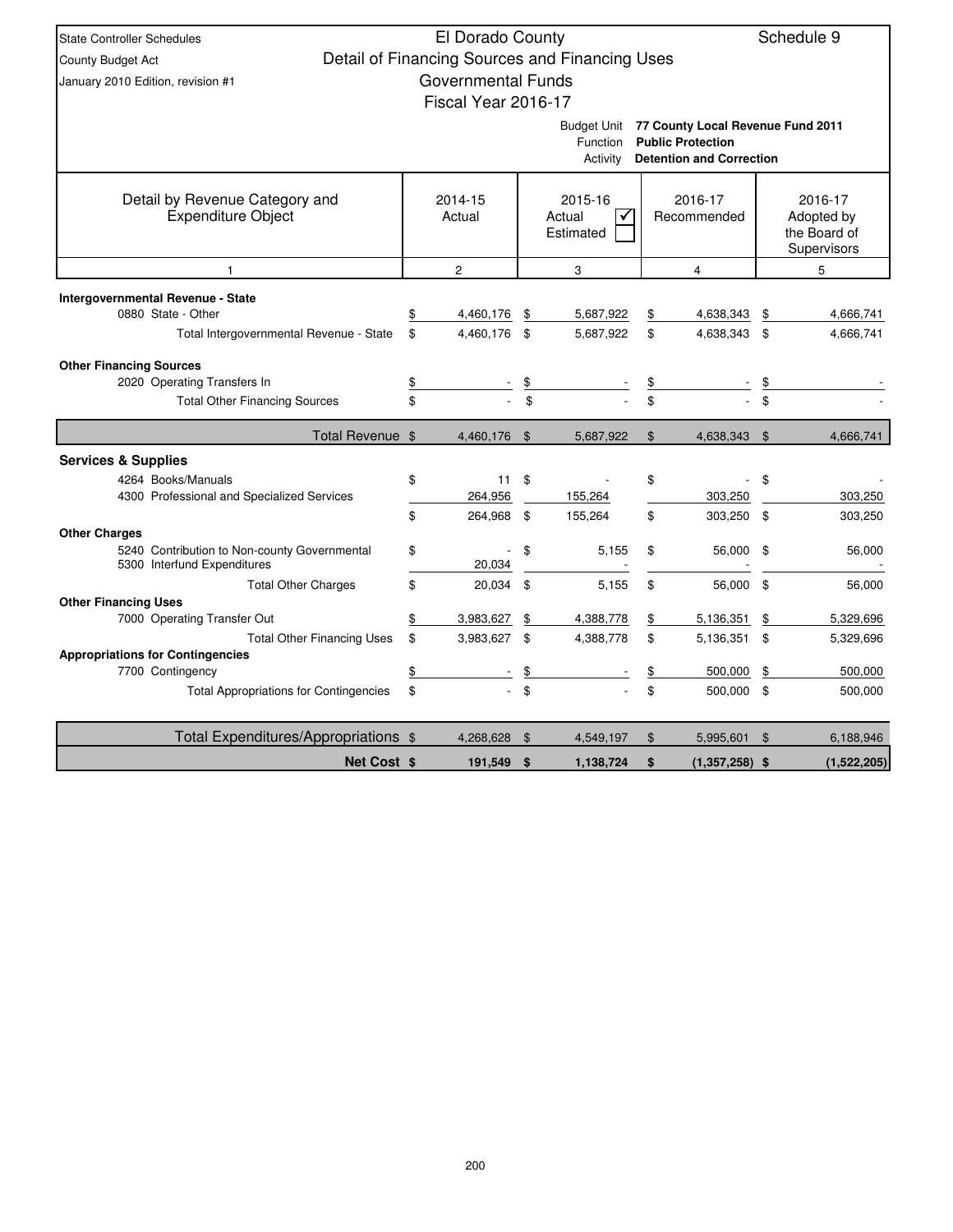| <b>State Controller Schedules</b>                                                                                              |    | El Dorado County    |                                                          | Schedule 9                                     |    |              |                    |                                                      |  |  |
|--------------------------------------------------------------------------------------------------------------------------------|----|---------------------|----------------------------------------------------------|------------------------------------------------|----|--------------|--------------------|------------------------------------------------------|--|--|
| County Budget Act                                                                                                              |    |                     |                                                          | Detail of Financing Sources and Financing Uses |    |              |                    |                                                      |  |  |
| January 2010 Edition, revision #1                                                                                              |    | Governmental Funds  |                                                          |                                                |    |              |                    |                                                      |  |  |
|                                                                                                                                |    | Fiscal Year 2016-17 |                                                          |                                                |    |              |                    |                                                      |  |  |
| 77 County Local Revenue Fund 2011<br><b>Budget Unit</b><br><b>Public Protection</b><br>Function<br><b>Judicial</b><br>Activity |    |                     |                                                          |                                                |    |              |                    |                                                      |  |  |
| Detail by Revenue Category and<br><b>Expenditure Object</b>                                                                    |    | 2014-15<br>Actual   | 2015-16<br>2016-17<br>Actual<br>Recommended<br>Estimated |                                                |    |              |                    | 2016-17<br>Adopted by<br>the Board of<br>Supervisors |  |  |
|                                                                                                                                |    | $\overline{c}$      | 3                                                        | 4                                              |    | 5            |                    |                                                      |  |  |
| Intergovernmental Revenue - State                                                                                              |    |                     |                                                          |                                                |    |              |                    |                                                      |  |  |
| 0880 State - Other                                                                                                             |    | 2,721,780           | \$                                                       | 3,061,130                                      | \$ | 3,016,409    | \$                 | 2,854,954                                            |  |  |
| Total Intergovernmental Revenue - State                                                                                        | \$ | 2,721,780           | \$                                                       | 3,061,130                                      | \$ | 3,016,409 \$ |                    | 2,854,954                                            |  |  |
| <b>Other Financing Sources</b>                                                                                                 |    |                     |                                                          |                                                |    |              |                    |                                                      |  |  |
| 2020 Operating Transfers In                                                                                                    | \$ |                     | \$                                                       |                                                |    |              |                    |                                                      |  |  |
| <b>Total Other Financing Sources</b>                                                                                           | \$ |                     | \$                                                       |                                                |    |              | \$                 |                                                      |  |  |
| Total Revenue \$                                                                                                               |    | 2,721,780           | \$                                                       | 3,061,130                                      | \$ | 3,016,409    | $\mathbf{\hat{s}}$ | 2,854,954                                            |  |  |
| <b>Other Financing Uses</b>                                                                                                    |    |                     |                                                          |                                                |    |              |                    |                                                      |  |  |
| 7000 Operating Transfer Out                                                                                                    | \$ | 2,397,534           | \$                                                       | 2,849,753                                      | \$ | 3,016,409    | \$                 | 2,854,954                                            |  |  |
| <b>Total Other Financing Uses</b>                                                                                              | \$ | 2,397,534           | \$                                                       | 2,849,753                                      | \$ | 3,016,409 \$ |                    | 2,854,954                                            |  |  |
| Total Expenditures/Appropriations \$                                                                                           |    | 2.397.534           | \$                                                       | 2.849.753                                      | \$ | 3,016,409    | \$                 | 2,854,954                                            |  |  |
| <b>Net Cost \$</b>                                                                                                             |    | 324.246             | \$                                                       | 211,377                                        | \$ |              | \$                 |                                                      |  |  |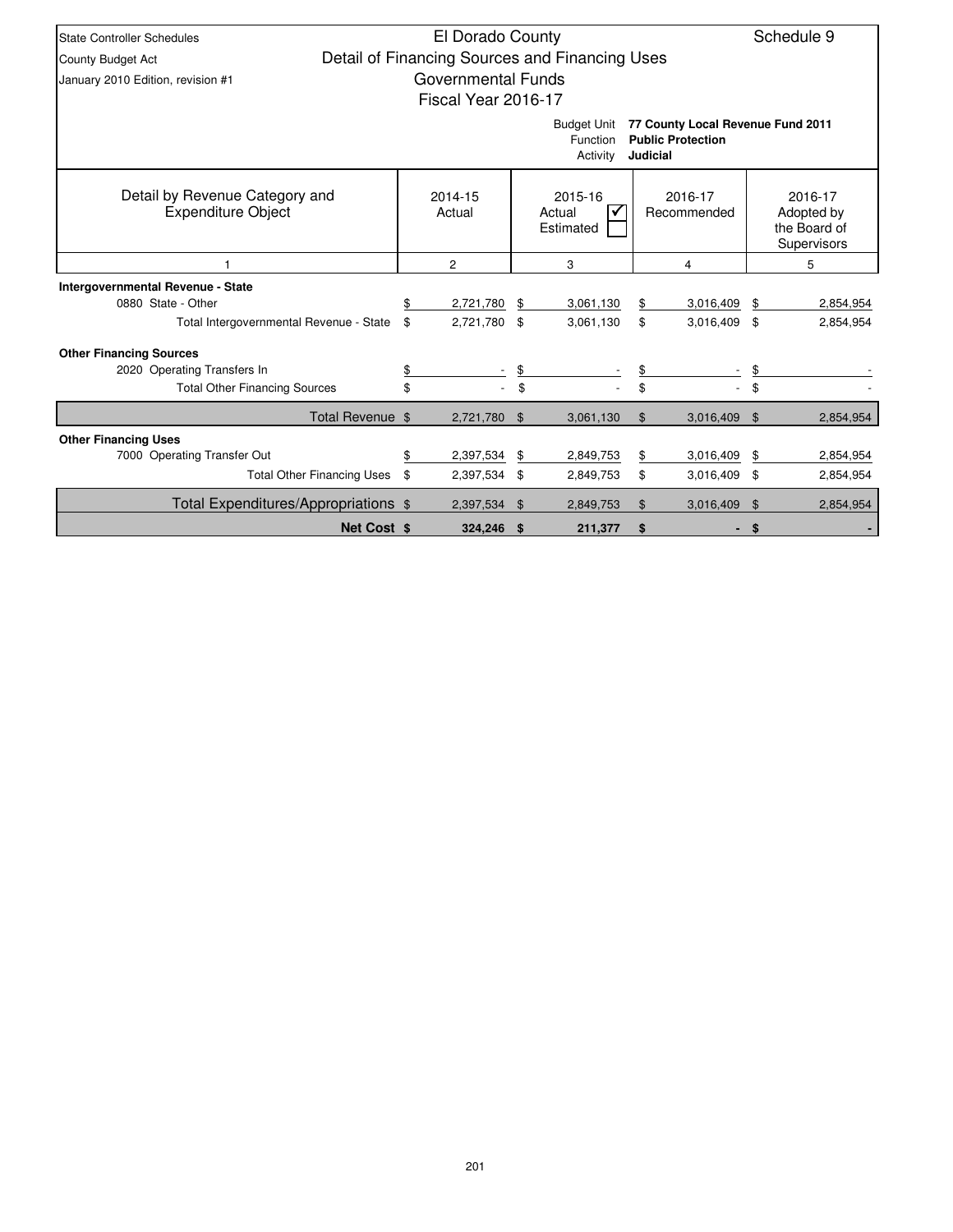| <b>State Controller Schedules</b>                                                                                                      |    | El Dorado County          |      |                                                |                        | Schedule 9                                           |          |  |  |  |
|----------------------------------------------------------------------------------------------------------------------------------------|----|---------------------------|------|------------------------------------------------|------------------------|------------------------------------------------------|----------|--|--|--|
| County Budget Act                                                                                                                      |    |                           |      | Detail of Financing Sources and Financing Uses |                        |                                                      |          |  |  |  |
| January 2010 Edition, revision #1                                                                                                      |    | <b>Governmental Funds</b> |      |                                                |                        |                                                      |          |  |  |  |
|                                                                                                                                        |    | Fiscal Year 2016-17       |      |                                                |                        |                                                      |          |  |  |  |
| 77 County Local Revenue Fund 2011<br><b>Budget Unit</b><br><b>Public Protection</b><br>Function<br><b>Other Protection</b><br>Activity |    |                           |      |                                                |                        |                                                      |          |  |  |  |
| Detail by Revenue Category and<br><b>Expenditure Object</b>                                                                            |    | 2014-15<br>Actual         |      | 2015-16<br>Actual<br>Estimated                 | 2016-17<br>Recommended | 2016-17<br>Adopted by<br>the Board of<br>Supervisors |          |  |  |  |
|                                                                                                                                        |    | $\mathbf{2}$              |      | 3                                              | 4                      |                                                      | 5        |  |  |  |
| Intergovernmental Revenue - State                                                                                                      |    |                           |      |                                                |                        |                                                      |          |  |  |  |
| 0880 State - Other                                                                                                                     |    | 28,536 \$                 |      | 66,957                                         | \$                     |                                                      |          |  |  |  |
| Total Intergovernmental Revenue - State                                                                                                | \$ | 28,536                    | - \$ | 66,957                                         | \$                     |                                                      |          |  |  |  |
| Total Revenue \$                                                                                                                       |    | 28,536 \$                 |      | 66,957                                         | \$                     | $\mathfrak{L}$                                       |          |  |  |  |
| <b>Other Financing Uses</b>                                                                                                            |    |                           |      |                                                |                        |                                                      |          |  |  |  |
| 7000 Operating Transfer Out                                                                                                            | \$ | 28,536 \$                 |      |                                                |                        |                                                      | 42,000   |  |  |  |
| <b>Total Other Financing Uses</b>                                                                                                      | \$ | 28,536                    | \$   |                                                | \$                     | \$                                                   | 42,000   |  |  |  |
| Total Expenditures/Appropriations \$                                                                                                   |    | 28,536 \$                 |      |                                                | \$                     |                                                      | 42,000   |  |  |  |
| Net Cost \$                                                                                                                            |    |                           | S    | 66,957                                         | \$                     | S.                                                   | (42,000) |  |  |  |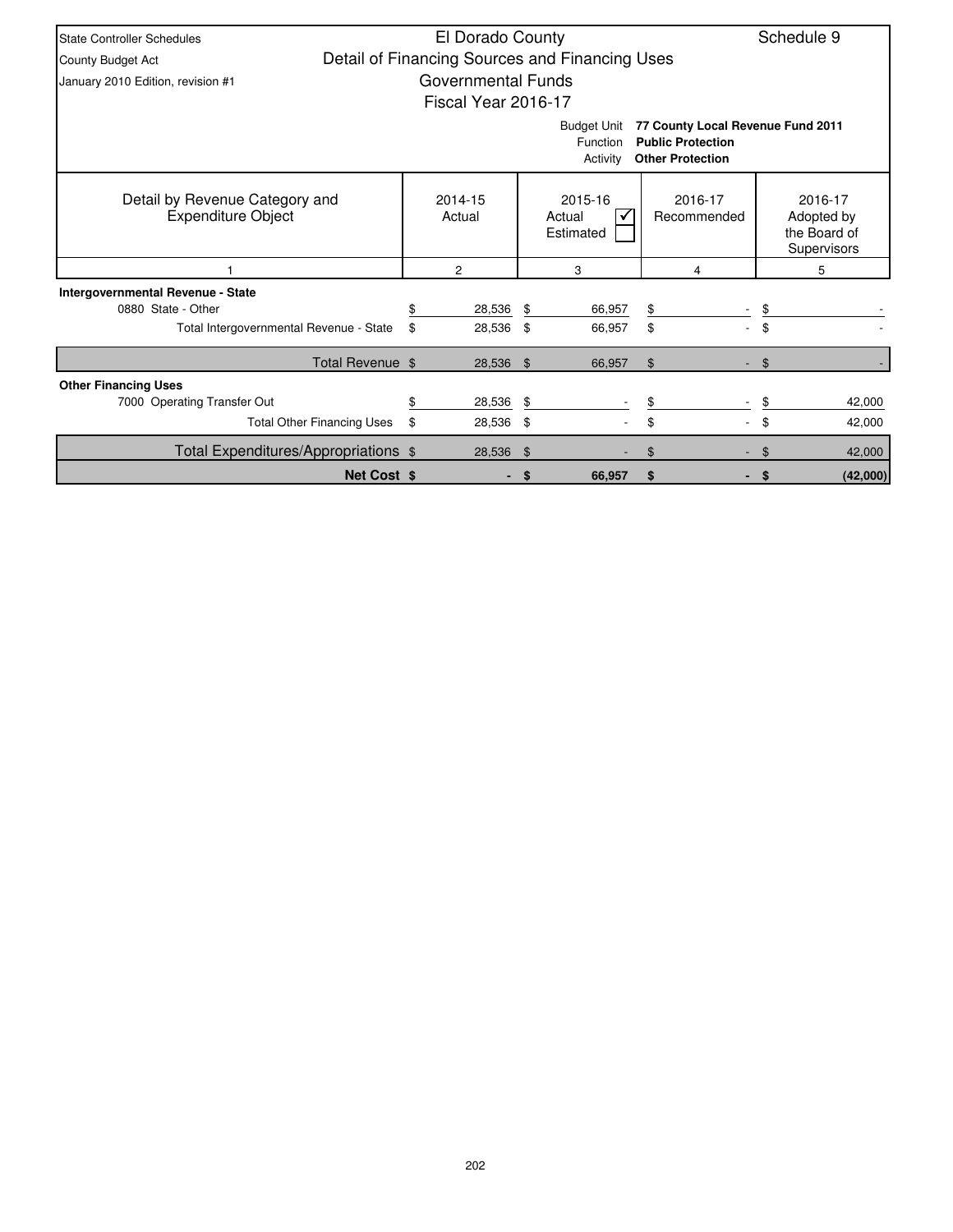| <b>State Controller Schedules</b><br>El Dorado County<br>Schedule 9<br>County Budget Act<br>Detail of Financing Sources and Financing Uses<br>January 2010 Edition, revision #1<br><b>Governmental Funds</b><br>Fiscal Year 2016-17<br>Budget Unit 77 SLESF Countywide Spec Rev |          |                                                                                                                |                |                                             |          |                                                      |          |                    |  |  |  |  |
|---------------------------------------------------------------------------------------------------------------------------------------------------------------------------------------------------------------------------------------------------------------------------------|----------|----------------------------------------------------------------------------------------------------------------|----------------|---------------------------------------------|----------|------------------------------------------------------|----------|--------------------|--|--|--|--|
|                                                                                                                                                                                                                                                                                 |          |                                                                                                                |                | Function Public Protection                  |          |                                                      |          |                    |  |  |  |  |
|                                                                                                                                                                                                                                                                                 |          |                                                                                                                |                | <b>Activity Police Protection/Detention</b> |          |                                                      |          |                    |  |  |  |  |
| Detail by Revenue Category and<br><b>Expenditure Object</b>                                                                                                                                                                                                                     |          | 2015-16<br>2016-17<br>2014-15<br>Actual<br>⊽<br>Recommended<br>Actual<br>Estimated<br>$\overline{2}$<br>3<br>4 |                |                                             |          | 2016-17<br>Adopted by<br>the Board of<br>Supervisors |          |                    |  |  |  |  |
| $\mathbf{1}$                                                                                                                                                                                                                                                                    |          |                                                                                                                |                |                                             |          |                                                      | 5        |                    |  |  |  |  |
| Revenue from Use of Money and Property<br>0400 Interest                                                                                                                                                                                                                         | \$       | 2.020                                                                                                          | \$             | 3,855                                       | \$       | 1,000                                                | \$       | 1,000              |  |  |  |  |
| Total Revenue from Use of Money and Property                                                                                                                                                                                                                                    | \$       | 2,020                                                                                                          | \$             | 3,855                                       | \$       | 1,000                                                | \$       | 1,000              |  |  |  |  |
| <b>Intergovernmental Revenue - State</b><br>0884 State - Suppl Law Enforce Serv (SLESF)<br>Total Intergovernmental Revenue - State                                                                                                                                              | \$<br>\$ | 871,453<br>871,453                                                                                             | \$<br>\$       | 967,490<br>967,490                          | \$<br>\$ | 811,552<br>811,552                                   | \$<br>\$ | 811,552<br>811,552 |  |  |  |  |
| Total Revenue \$                                                                                                                                                                                                                                                                |          | 873,474                                                                                                        | $\mathfrak{L}$ | 971,345                                     | \$       | 812,552                                              | \$       | 812,552            |  |  |  |  |
| <b>Other Financing Uses</b>                                                                                                                                                                                                                                                     |          |                                                                                                                |                |                                             |          |                                                      |          |                    |  |  |  |  |
| 7000 Operating Transfers Out                                                                                                                                                                                                                                                    | \$       | 773,096                                                                                                        | \$             | 996,185                                     | \$       | 916,584                                              | \$       | 913,493            |  |  |  |  |
| <b>Total Other Financing Uses</b>                                                                                                                                                                                                                                               | \$       | 773,096                                                                                                        | \$             | 996,185                                     | \$       | 916,584                                              | \$       | 913,493            |  |  |  |  |
| Total Expenditures/Appropriations \$                                                                                                                                                                                                                                            |          | 773,096                                                                                                        | $\mathfrak{S}$ | 996,185                                     | \$       | 916,584                                              | \$       | 913,493            |  |  |  |  |
| Net Cost \$                                                                                                                                                                                                                                                                     |          | 100,378                                                                                                        | \$             | (24, 840)                                   | -\$      | (104, 032)                                           | \$       | (100, 941)         |  |  |  |  |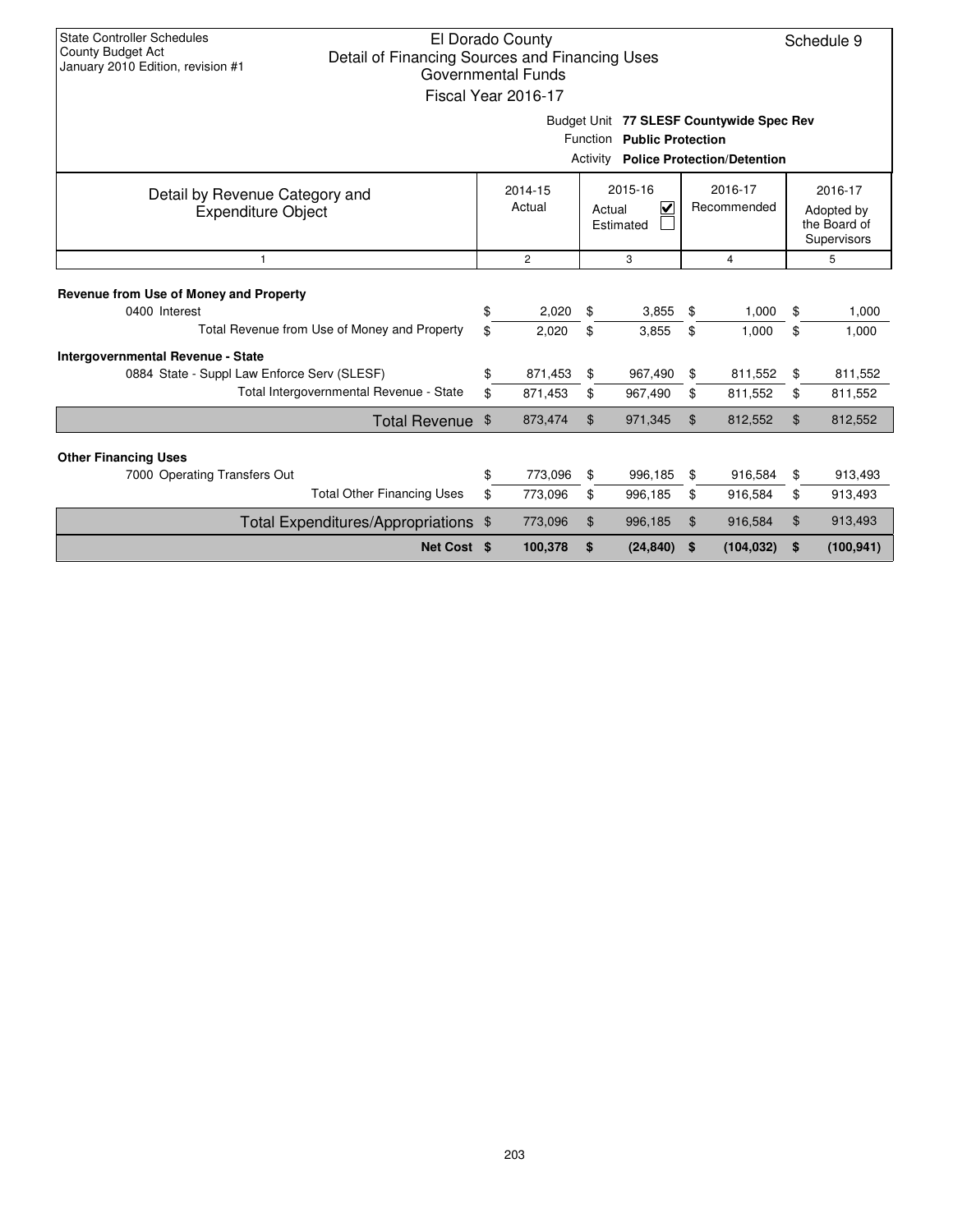| <b>State Controller Schedules</b><br>El Dorado County<br><b>County Budget Act</b><br>Detail of Financing Sources and Financing Uses<br>January 2010 Edition, revision #1<br><b>Governmental Funds</b><br>Fiscal Year 2016-17 |          |                   |    |                                                                                                 |    |                        |    |                                                      |  |  |
|------------------------------------------------------------------------------------------------------------------------------------------------------------------------------------------------------------------------------|----------|-------------------|----|-------------------------------------------------------------------------------------------------|----|------------------------|----|------------------------------------------------------|--|--|
|                                                                                                                                                                                                                              |          |                   |    | Budget Unit 79 Child Support Services<br>Function Public Protection<br>Activity <b>Judicial</b> |    |                        |    |                                                      |  |  |
| Detail by Revenue Category and<br><b>Expenditure Object</b>                                                                                                                                                                  |          | 2014-15<br>Actual |    | 2015-16<br>$\checkmark$<br>Actual<br>Estimated                                                  |    | 2016-17<br>Recommended |    | 2016-17<br>Adopted by<br>the Board of<br>Supervisors |  |  |
| $\mathbf{1}$                                                                                                                                                                                                                 |          | $\overline{2}$    |    | 3                                                                                               |    | $\overline{4}$         |    | 5                                                    |  |  |
| Revenue from Use of Money and Property                                                                                                                                                                                       |          |                   |    |                                                                                                 |    |                        |    |                                                      |  |  |
| 0400 Interest                                                                                                                                                                                                                | \$       | 7,527             | \$ | 6,755                                                                                           | \$ |                        | \$ |                                                      |  |  |
| Total Revenue from Use of Money and Property                                                                                                                                                                                 | \$       | 7,527             | \$ | 6,755                                                                                           | \$ |                        | \$ |                                                      |  |  |
| Intergovernmental Revenue - State                                                                                                                                                                                            |          |                   |    |                                                                                                 |    |                        |    |                                                      |  |  |
| 0887 State - Child Support Incentives<br>Total Intergovernmental Revenue - State                                                                                                                                             | \$<br>\$ | 1,594,863         | \$ | 1,670,070                                                                                       | \$ | 1,694,272              | \$ | 1,714,813                                            |  |  |
|                                                                                                                                                                                                                              |          | 1,594,863         | \$ | 1,670,070                                                                                       | \$ | 1,694,272              | \$ | 1,714,813                                            |  |  |
| Intergovernmental Revenue - Federal<br>1103 Federal - Child Support 356 66%                                                                                                                                                  | \$       | 3,095,917         | \$ | 3,241,906                                                                                       | \$ | 3,288,882              | \$ | 3,328,756                                            |  |  |
| Total Intergovernmental Revenue - Federal                                                                                                                                                                                    | \$       | 3,095,917         | \$ | 3,241,906                                                                                       | \$ | 3,288,882              | \$ | 3,328,756                                            |  |  |
| <b>Charges for Services</b>                                                                                                                                                                                                  |          |                   |    |                                                                                                 |    |                        |    |                                                      |  |  |
| 1740 Charges for Services                                                                                                                                                                                                    | \$       | 801,402           | \$ | 859,534                                                                                         | \$ | 906,201                | \$ | 906,201                                              |  |  |
| 1821 Intrfnd Rev: Collections                                                                                                                                                                                                |          | 9,229             |    | 7,231                                                                                           |    | 7,648                  |    | 7,648                                                |  |  |
| <b>Total Charges for Services</b>                                                                                                                                                                                            | \$       | 810,631           | \$ | 866,765                                                                                         | \$ | 913,849                | \$ | 913,849                                              |  |  |
| <b>Miscellaneous Revenues</b>                                                                                                                                                                                                |          |                   |    |                                                                                                 |    |                        |    |                                                      |  |  |
| 1940 Miscellaneous Revenue                                                                                                                                                                                                   | \$       | 13,887            | \$ | 11,749                                                                                          | \$ | 11,535                 | \$ | 11,535                                               |  |  |
| <b>Total Miscellaneous Revenues</b>                                                                                                                                                                                          | \$       | 13,887            | \$ | 11,749                                                                                          | \$ | 11,535                 | \$ | 11,535                                               |  |  |
| Total Revenue \$                                                                                                                                                                                                             |          | 5,522,825         | \$ | 5,797,245                                                                                       | \$ | 5,908,538              | \$ | 5,968,953                                            |  |  |
| <b>Salaries and Employee Benefits</b>                                                                                                                                                                                        |          |                   |    |                                                                                                 |    |                        |    |                                                      |  |  |
| 3000 Permanent Employees / Elected Officials                                                                                                                                                                                 | \$       | 3,066,468         | \$ | 3,113,737                                                                                       | \$ | 3,166,777              | \$ | 3,162,659                                            |  |  |
| 3001 Temporary Employees                                                                                                                                                                                                     |          | 2,345             |    | 10,701                                                                                          |    |                        |    |                                                      |  |  |
| 3002 Overtime                                                                                                                                                                                                                |          | 10,389            |    | 5,677                                                                                           |    |                        |    |                                                      |  |  |
| 3004 Other Compensation<br>3005 Tahoe Differential                                                                                                                                                                           |          | 42,843<br>11,510  |    | 40,263<br>10,015                                                                                |    | 10,800                 |    | 10,800                                               |  |  |
| 3006 Bilingual Pay                                                                                                                                                                                                           |          | 10,442            |    | 9,334                                                                                           |    | 8,320                  |    | 8,320                                                |  |  |
| 3020 Employer Share - Employee Retirement                                                                                                                                                                                    |          | 588,884           |    | 637,834                                                                                         |    | 721,411                |    | 721,411                                              |  |  |
| 3022 Employer Share - Medi Care                                                                                                                                                                                              |          | 43,557            |    | 44,081                                                                                          |    | 48,524                 |    | 48,524                                               |  |  |
| 3040 Employer Share - Health Insurance                                                                                                                                                                                       |          | 705,268           |    | 694,546                                                                                         |    | 779,760                |    | 779,760                                              |  |  |
| 3042 Employer Share - Long Term Disab Insurance                                                                                                                                                                              |          | 5,012             |    | 4,977                                                                                           |    | 8,354                  |    | 8,354                                                |  |  |
| 3043 Employer Share - Deferred Compensation<br>3046 Retiree Health - Defined Contributions                                                                                                                                   |          | 10,988<br>64,473  |    | 11,874<br>61,633                                                                                |    | 11,027<br>63,131       |    | 11,027<br>63,131                                     |  |  |
| 3060 Employer Share - Workers' Compensation                                                                                                                                                                                  |          | 27,079            |    | 29,734                                                                                          |    | 40,677                 |    | 40,677                                               |  |  |
| 3080 Flexible Benefits                                                                                                                                                                                                       |          | 18,000            |    | 14,248                                                                                          |    | 45,000                 |    | 45,000                                               |  |  |
| <b>Total Salaries and Employee Benefits</b>                                                                                                                                                                                  | \$       | 4,607,258         | \$ | 4,688,654                                                                                       | \$ | 4,903,781              | \$ | 4,899,663                                            |  |  |
| <b>Services and Supplies</b>                                                                                                                                                                                                 |          |                   |    |                                                                                                 |    |                        |    |                                                      |  |  |
| 4040 Telephone Company Vendor Payments                                                                                                                                                                                       | \$       | 10,713            | \$ |                                                                                                 | \$ | 200                    | \$ | 200                                                  |  |  |
| 4041 Cnty Pass thru Telephone Chrges to Depts                                                                                                                                                                                |          | 3,210             |    | 10,558                                                                                          |    | 13,320                 |    | 13,320                                               |  |  |
| 4080 Household Expense<br>4082 Household Expense - Other                                                                                                                                                                     |          | 29                |    | 3<br>54                                                                                         |    | 38                     |    | 38                                                   |  |  |
| 4100 Insurance - Premium                                                                                                                                                                                                     |          | 50,185            |    | 37,526                                                                                          |    | 44,815                 |    | 44,815                                               |  |  |
| 4140 Maintenance - Equipment                                                                                                                                                                                                 |          | 1,748             |    | 2,088                                                                                           |    | 1,748                  |    | 1,748                                                |  |  |
| 4144 Maintenance - Computer System Supplies                                                                                                                                                                                  |          | 16,124            |    | 3,916                                                                                           |    | 16,550                 |    | 16,550                                               |  |  |
| 4180 Maintenance - Building and Improvements                                                                                                                                                                                 |          | 891               |    | 3,208                                                                                           |    | 3,375                  |    | 3,375                                                |  |  |
| 4220 Memberships                                                                                                                                                                                                             |          | 11,285            |    | 11,185                                                                                          |    | 9,665                  |    | 9,665                                                |  |  |
|                                                                                                                                                                                                                              |          | 204               |    |                                                                                                 |    |                        |    |                                                      |  |  |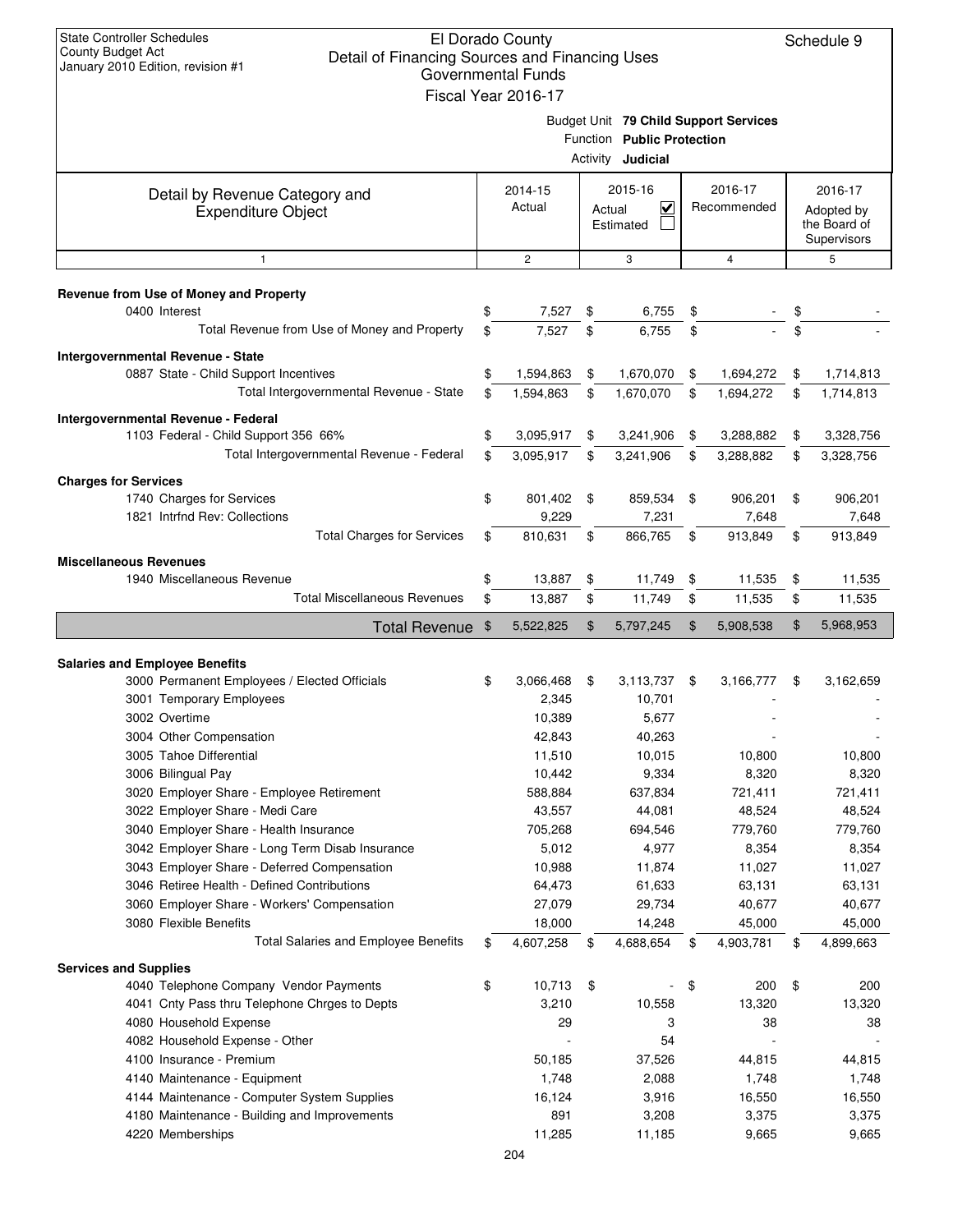| <b>State Controller Schedules</b><br>County Budget Act<br>Detail of Financing Sources and Financing Uses<br>January 2010 Edition, revision #1 | El Dorado County<br><b>Governmental Funds</b><br>Fiscal Year 2016-17 |        |                                                        |                                       | Schedule 9                                           |
|-----------------------------------------------------------------------------------------------------------------------------------------------|----------------------------------------------------------------------|--------|--------------------------------------------------------|---------------------------------------|------------------------------------------------------|
|                                                                                                                                               |                                                                      |        | Function Public Protection<br>Activity <b>Judicial</b> | Budget Unit 79 Child Support Services |                                                      |
| Detail by Revenue Category and<br><b>Expenditure Object</b>                                                                                   | 2014-15<br>Actual                                                    | Actual | 2015-16<br>$\overline{\mathbf{v}}$<br>Estimated        | 2016-17<br>Recommended                | 2016-17<br>Adopted by<br>the Board of<br>Supervisors |
| $\mathbf{1}$                                                                                                                                  | $\mathbf{2}$                                                         |        | 3                                                      | $\overline{4}$                        | 5                                                    |
| 4240 Miscellaneous Expense                                                                                                                    |                                                                      |        | 11                                                     |                                       |                                                      |
| 4260 Office Expense                                                                                                                           | 23,722                                                               |        | 20,406                                                 | 26,996                                | 91,529                                               |
| 4261 Postage                                                                                                                                  | 49,021                                                               |        | 39,530                                                 | 50,200                                | 50,200                                               |
| 4262 Software                                                                                                                                 | 2,279                                                                |        |                                                        | 500                                   | 500                                                  |
| 4263 Subscription / Newspaper / Journals                                                                                                      | 10,594                                                               |        | 9,738                                                  | 11,000                                | 11,000                                               |
| 4264 Books / Manuals                                                                                                                          | 1,143                                                                |        | 839                                                    | 500                                   | 500                                                  |
| 4265 Law Books                                                                                                                                | 920                                                                  |        | 2,503                                                  | 2,747                                 | 2,747                                                |
| 4266 Printing / Duplicating                                                                                                                   | 45                                                                   |        | 960                                                    | 500                                   | 500                                                  |
| 4267 On-Line Subscriptions                                                                                                                    | 174                                                                  |        | 172                                                    | 120                                   | 120                                                  |
| 4300 Professional and Specialized Services                                                                                                    | 25,948                                                               |        | 32,624                                                 | 20,600                                | 20,600                                               |
| 4308 External Data Processing Services                                                                                                        | 3,348                                                                |        | 3,420                                                  | 3,500                                 | 3,500                                                |
| 4320 Verbatim Report - Transcription                                                                                                          | 6                                                                    |        | 330                                                    | 50                                    | 50                                                   |
| 4324 Medical, Dental and Lab Services                                                                                                         | 5,058                                                                |        | 3,268                                                  | 5,000                                 | 5,000                                                |
| 4400 Publication and Legal Notices<br>4420 Rents and Leases - Equipment                                                                       | 50<br>27,116                                                         |        | 25,619                                                 | 50<br>28,965                          | 50<br>28,965                                         |
|                                                                                                                                               | 280,346                                                              |        | 285,880                                                | 319,306                               |                                                      |
| 4440 Rent & Lease - Building/Improvements<br>4460 Small Tools and Instruments                                                                 | 355                                                                  |        | 126                                                    |                                       | 319,306                                              |
| 4461 Minor Equipment                                                                                                                          | 1,094                                                                |        | 680                                                    | 100                                   | 100                                                  |
| 4462 Minor Computer Equipment                                                                                                                 | 8,095                                                                |        | 1,798                                                  | 3,845                                 | 3,845                                                |
| 4500 Special Departmental Expense                                                                                                             | 9,134                                                                |        | 3,876                                                  | 4,001                                 | 4,001                                                |
| 4503 Staff Development                                                                                                                        | 6,984                                                                |        | 7,615                                                  | 9,000                                 | 9,000                                                |
| 4529 Software License                                                                                                                         |                                                                      |        | 13,774                                                 |                                       |                                                      |
| 4540 Staff Development                                                                                                                        | 40                                                                   |        |                                                        |                                       |                                                      |
| 4600 Transportation and Travel                                                                                                                | 2,910                                                                |        | 5,618                                                  | 6,000                                 | 6,000                                                |
| 4602 Employee - Private Auto Mileage                                                                                                          | 1,514                                                                |        | 1,158                                                  | 950                                   | 950                                                  |
| 4605 Vehicle - Rent or Lease                                                                                                                  | 34,417                                                               |        | 26,643                                                 | 26,072                                | 26,072                                               |
| 4606 Fuel Purchases                                                                                                                           | 11,632                                                               |        | 8,383                                                  | 9,198                                 | 9,198                                                |
| 4608 Hotel Accommodations                                                                                                                     | 9,855                                                                |        | 6,510                                                  | 5,000                                 | 5,000                                                |
| 4620 Utilities                                                                                                                                | 33,781                                                               |        | 35,969                                                 | 39,500                                | 39,500                                               |
| <b>Total Services and Supplies</b>                                                                                                            | \$<br>643,767                                                        | \$     | 605,988                                                | \$<br>663,411                         | \$<br>727,944                                        |
| <b>Intrafund Transfers</b>                                                                                                                    |                                                                      |        |                                                        |                                       |                                                      |
| 7200 Intrafund Transfers                                                                                                                      | \$<br>5,682                                                          | \$     | 583                                                    | \$                                    | \$                                                   |
| 7223 Intrafnd: Mail Service                                                                                                                   | 18,967                                                               |        | 19,592                                                 | 19,089                                | 19,089                                               |
| 7224 Intrafnd: Stores Support                                                                                                                 | 518                                                                  |        | 746                                                    | 819                                   | 819                                                  |
| 7231 Intrafnd: IS Programming Support                                                                                                         | 74                                                                   |        | 22                                                     |                                       |                                                      |
| 7232 Intrafnd: Maint Bldg & Improvmnts                                                                                                        | 3,014                                                                |        | 1,229                                                  |                                       |                                                      |
| 7233 Intrafnd: Child Support Services                                                                                                         | 290,979                                                              |        | 497,279                                                | 337,901                               | 337,901                                              |
| <b>Total Intrafund Transfers</b>                                                                                                              | \$<br>319,234                                                        | \$     | 519,451                                                | \$<br>357,809                         | \$<br>357,809                                        |
| <b>Intrafund Abatement</b>                                                                                                                    |                                                                      |        |                                                        |                                       |                                                      |
| 7353 Intrind Abatemnt: Collections                                                                                                            | \$<br>$(13, 493)$ \$                                                 |        | $(8,903)$ \$                                           | (11, 463)                             | \$<br>(11, 463)                                      |
| <b>Total Intrafund Abatement</b>                                                                                                              | \$<br>(13, 493)                                                      | \$     | (8,903)                                                | \$<br>(11, 463)                       | \$<br>(11, 463)                                      |
|                                                                                                                                               |                                                                      |        |                                                        |                                       |                                                      |
| Total Expenditures/Appropriations \$                                                                                                          | 5,556,766                                                            | \$     | 5,805,190                                              | \$<br>5,913,538                       | \$<br>5,973,953                                      |
| Net Cost \$                                                                                                                                   | (33, 941)                                                            | \$     | (7, 946)                                               | \$<br>(5,000)                         | \$<br>(5,000)                                        |

 $\mathbf{L}$